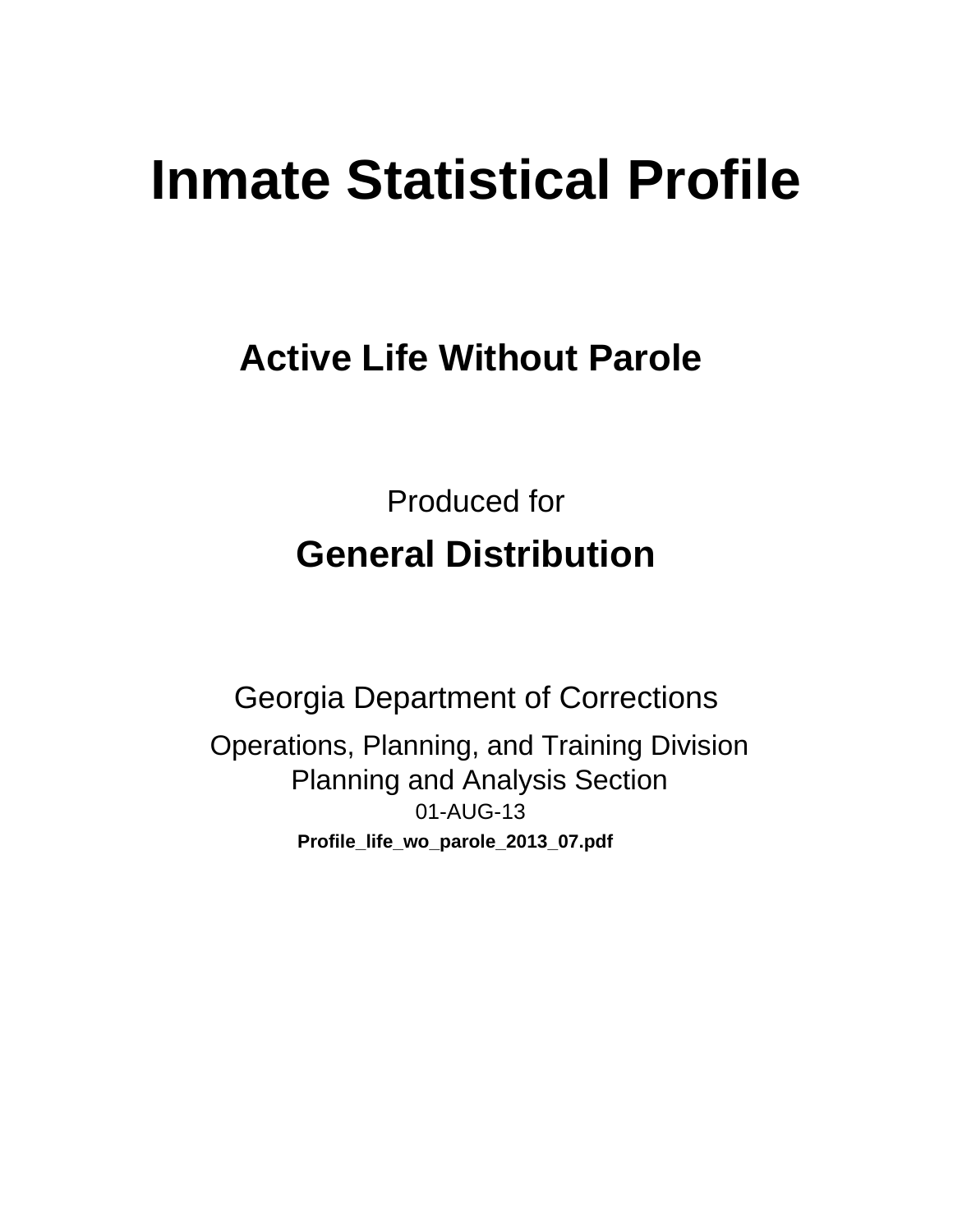#### **Inmate Statistical Profile 01-AUG-13** Contents

**Active Life Without Parole** 

Produced for General Distribution

# **Table of Contents**

| <b>Demographic information</b>                                       |
|----------------------------------------------------------------------|
| 5 Current age, broken out in ten year age groups                     |
| 6 Race group                                                         |
| 7 Marital status, self-reported at entry to prison                   |
| 8 Number of children, self-reported at entry to prison               |
| 9 Religious affiliation, self-reported at entry to prison            |
| 10 Home county - self-reported at entry to prison                    |
| 14 Socioeconomic class, self-reported at entry to prison             |
| 15 Environment to age 16, self-reported at entry to prison           |
| 16 Guardian status to age 16, self-reported at entry to prison       |
| 17 Employment status before prison, self-reported at entry to prison |
| 18 Age at admission                                                  |
| 20 Height, measured at entry to prison                               |
| 21 Weight, measured at entry to prison                               |
| 22 Military service                                                  |
| <b>Correctional information</b>                                      |
| 23 Type of admission to prison                                       |
| 24 Current / last security status                                    |
| 25 Current / last institution type                                   |
| 26 Institution type - transitional centers                           |
| 27 Institution type - county prisons                                 |
| 28 Institution type - state prisons                                  |
| 29 Institution type - private prisons                                |
| 30 Institution type - pre-release centers                            |
| 31 Institution type - inmate boot camp                               |
| 32 Number of disciplinary reports                                    |
| 33 Number of transfers                                               |
| 34 Number of escapes                                                 |
| 35 Time served in current (or last) institution                      |
| Educational, psychological and physical information                  |
| 36 Highest grade level attained                                      |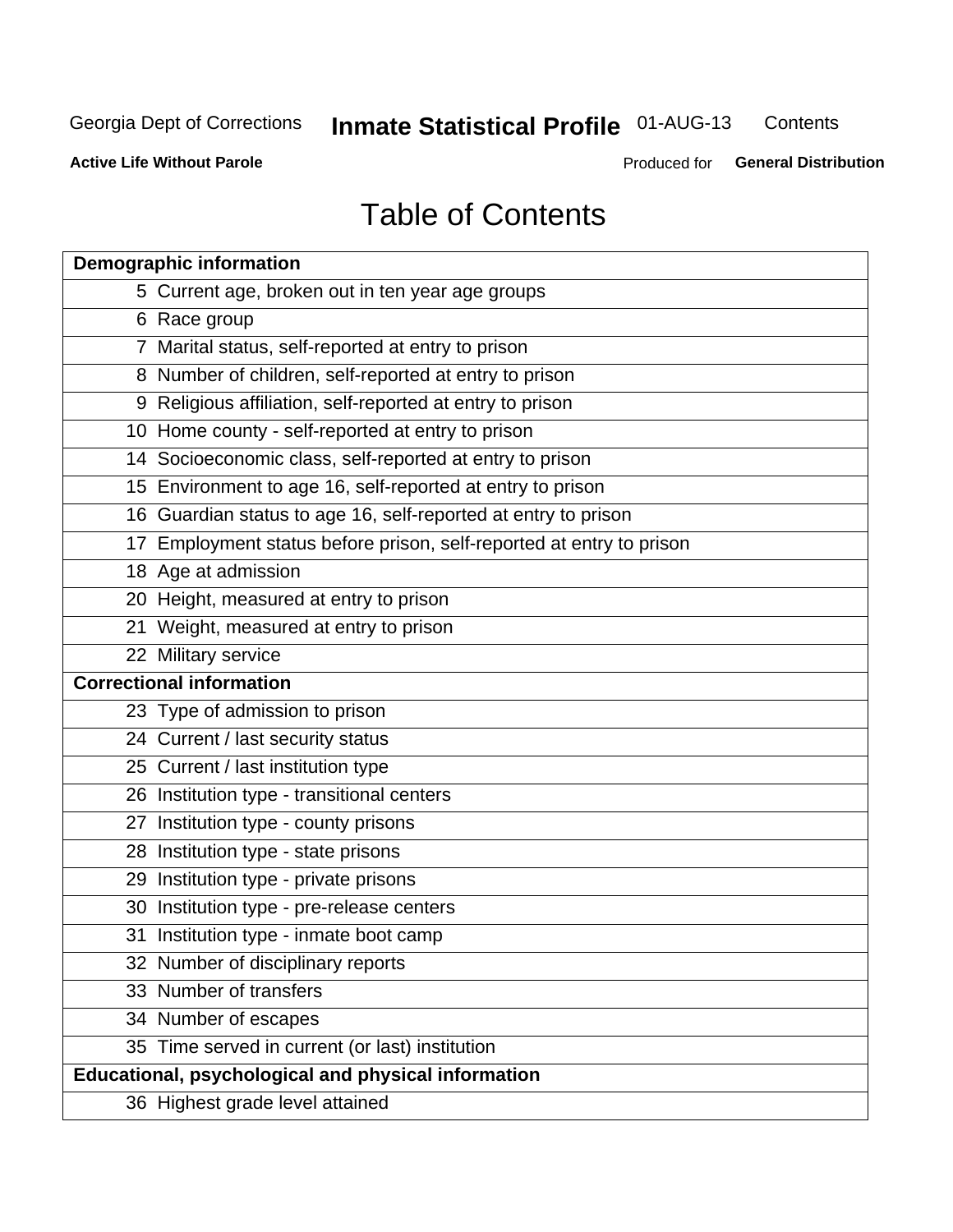#### **Inmate Statistical Profile 01-AUG-13** Contents

**Active Life Without Parole** 

Produced for General Distribution

# **Table of Contents**

| <b>Educational, psychological and physical information</b>       |
|------------------------------------------------------------------|
| 37 Culture fair IQ scores                                        |
| 38 Wide Range Achievement Test (WRAT) reading score              |
| 39 Wide Range Achievement Test (WRAT) math score                 |
| 40 Wide Range Achievement Test (WRAT) spelling score             |
| 41 Scope of substance abuse - summary                            |
| 42 Scope of substance abuse - detail                             |
| 43 Current / last mental health treatment level                  |
| 44 PULHESDWIT medical scale - 'P' overall condition ('P'hysical) |
| 45 PULHESDWIT medical scale - 'U' upper body                     |
| 46 PULHESDWIT medical scale - 'L' lower body                     |
| 47 PULHESDWIT medical scale - 'H' hearing                        |
| 48 PULHESDWIT medical scale - 'E' vision                         |
| 49 PULHESDWIT medical scale -'S' psychiatric                     |
| 50 PULHESDWIT medical scale - 'D' dental                         |
| 51 PULHESDWIT medical scale - 'W' work ability                   |
| 52 PULHESDWIT medical scale - 'I' impairment                     |
| 53 PULHESDWIT medical scale - 'T' transportability               |
| 54 Criminality in family, self-reported                          |
| 55 Alcoholism in family, self-reported                           |
| 56 Drug abuse in family, self-reported                           |
| 57 Subjected to frequent beatings, self-reported                 |
| 58 Father absent during inmate's childhood                       |
| 59 Mother absent during inmate's childhood                       |
| 60 Inmate diagnosed as manipulative                              |
| 61 Inmate diagnosed as assaultive                                |
| <b>Crimes and criminal history information</b>                   |
| 62 Number of prior Georgia incarcerations                        |
| 63 Prison sentence in years                                      |
| 64 Primary offense, broken out into felonies vs misdemeanors     |
| 65 Primary offense, broken out into six broad crime categories   |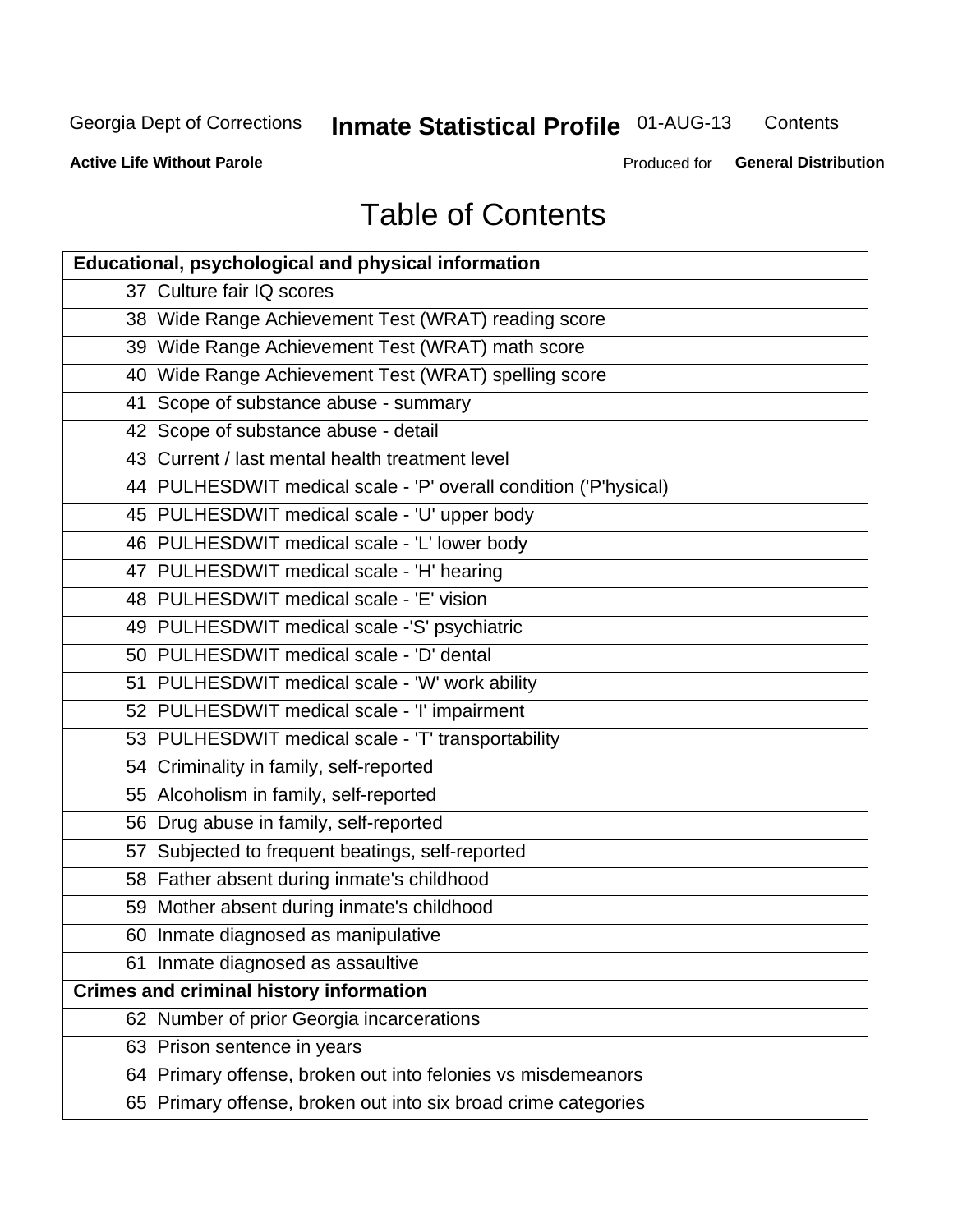#### **Inmate Statistical Profile 01-AUG-13** Contents

**Active Life Without Parole** 

Produced for General Distribution

# **Table of Contents**

| <b>Crimes and criminal history information</b>        |
|-------------------------------------------------------|
| 66 Primary offense, detailed offense code             |
| 67 County of conviction of primary offense            |
| 71 Circuit of conviction of primary offense           |
| 73 Years served (jail + prison) in this incarceration |
| <b>Medical information</b>                            |
| 74 Results of most recent HIV test                    |
| 75 Results of most recent tuberculosis test           |
| 76 Results of most recent syphilis test               |
| 77 Results of most recent Hepatitis-C test            |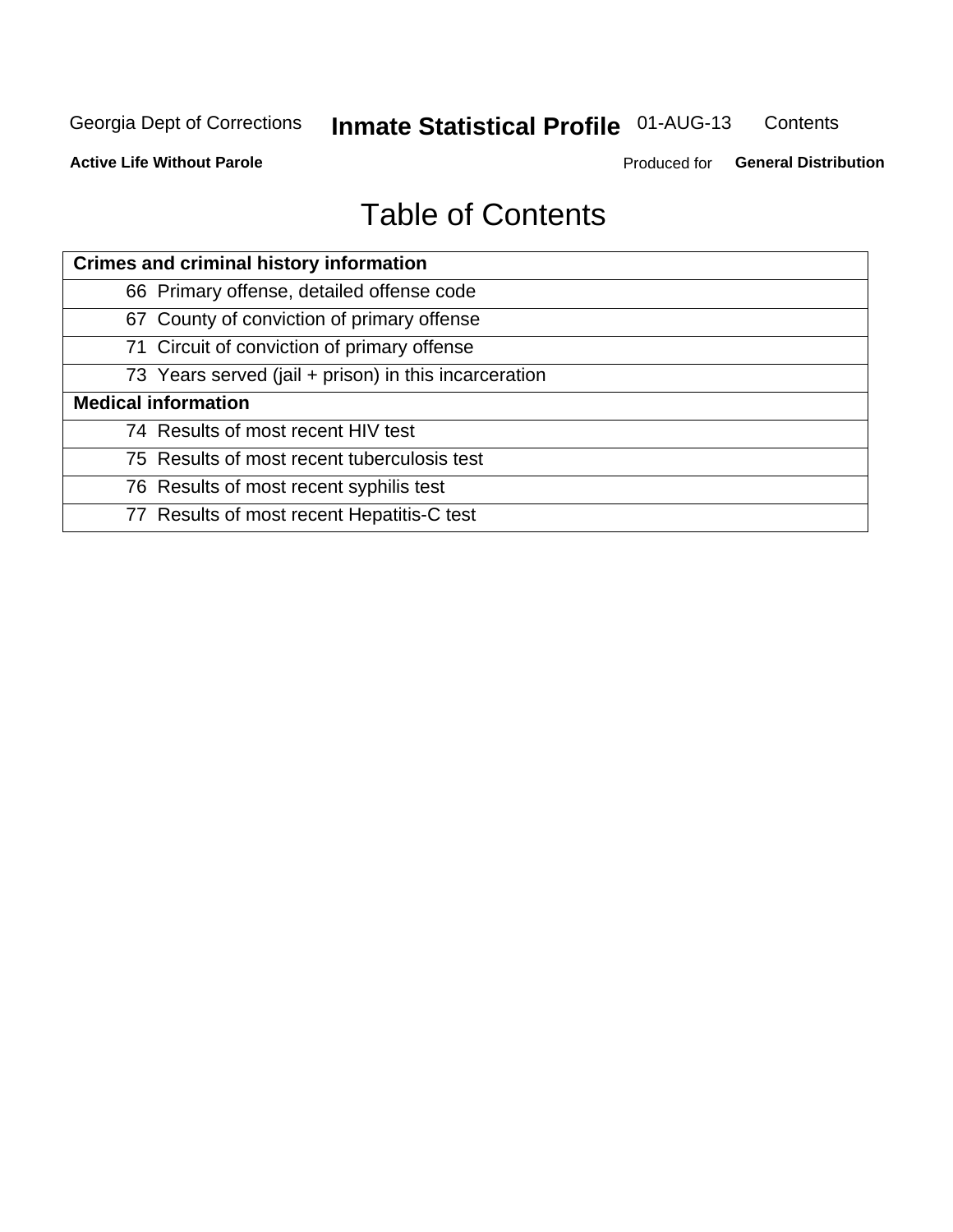# Inmate Statistical Profile 01-AUG-13 Page 5

### **Active Life Without Parole**

### Produced for General Distribution

### Current age, broken out in ten-year age groups

COL % - percent each COUNT is of its particular column

|                          |              | <b>Male</b> |         |              | <b>Female</b> |          | <b>Total</b>    |            |
|--------------------------|--------------|-------------|---------|--------------|---------------|----------|-----------------|------------|
| <b>Current Age</b>       | <b>Count</b> | Col %       | Row %   | <b>Count</b> | Col %         | Row %    | <b>Total</b>    | Col %      |
| <b>Teens (1-19)</b>      | 6            | 0.72%       | 100.00% |              |               |          | 6               | 0.70%      |
| <b>Twenties (20-29)</b>  | 108          | 12.98%      | 94.74%  | 6            | 26.09%        | $5.26\%$ | 114             | 13.33%     |
| Thirties (30-39)         | 241          | 28.97%      | 97.57%  | 6            | 26.09%        | 2.43%    | 247             | 28.89%     |
| <b>Forties (40-49)</b>   | 246          | 29.57%      | 97.62%  | 6            | 26.09%        | 2.38%    |                 | 252 29.47% |
| <b>Fifties (50-59)</b>   | 172          | 20.67%      | 97.18%  | 5            | 21.74%        | 2.82%    | 177             | 20.70%     |
| <b>Sixties (60-69)</b>   | 44           | 5.29%       | 100.00% |              |               |          | 44              | 5.15%      |
| Seventy + (70 and above) | 15           | 1.80%       | 100.00% |              |               |          | 15 <sup>1</sup> | 1.75%      |
| <b>Total Reported</b>    | 832          | 100%        | 97.31%  | 23           | 100%          | 2.69%    | 855             | 100%       |

| .<br>. tea<br> |                    |              |     |
|----------------|--------------------|--------------|-----|
| アール・トー         | 0.25<br><b>ے</b> ں | ∼∸<br>$\sim$ | 855 |

| <b>Mean</b><br>(average) | 42.42    | 39.61 | 42.35   |
|--------------------------|----------|-------|---------|
| Median (middle)          |          | 39    |         |
| Mode<br>(most frequent)  | ^^<br>◡▴ | 28    | …<br>⊾ت |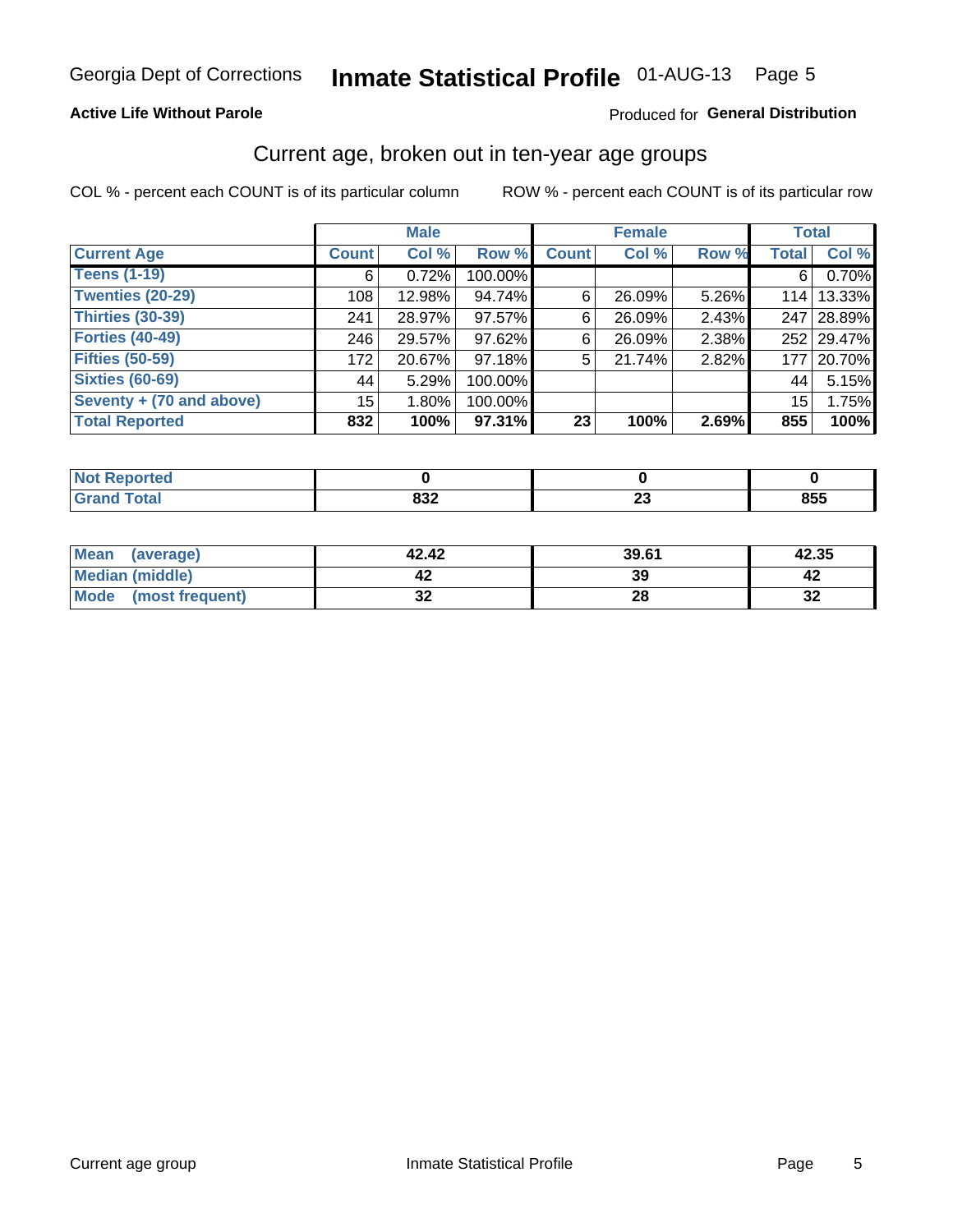#### **Inmate Statistical Profile 01-AUG-13** Page 6

### **Active Life Without Parole**

**Produced for General Distribution** 

### Race group

COL % - percent each COUNT is of its particular column

|                              |              | <b>Male</b> |                    |    | <b>Female</b> |       |              | <b>Total</b> |
|------------------------------|--------------|-------------|--------------------|----|---------------|-------|--------------|--------------|
| <b>Race Group</b>            | <b>Count</b> | Col %       | <b>Row % Count</b> |    | Col %         | Row % | <b>Total</b> | Col %        |
| <b>White</b>                 | 195          | 23.44%      | 96.06%             | 8  | 34.78%        | 3.94% | 203          | 23.74%       |
| <b>Black</b><br>$\mathbf{2}$ | 612          | 73.56%      | 97.76%             | 14 | 60.87%        | 2.24% | 626          | 73.22%       |
| <b>Other</b><br>5.           |              | $.12\%$     | 100.00%            |    |               |       |              | .12%         |
| <b>Asian</b><br>6            | 3            | .36%        | 100.00%            |    |               |       | 3            | .35%         |
| <b>Hispanic</b><br>10        | 21           | 2.52%       | 95.45%             |    | 4.35%         | 4.55% | 22           | 2.57%        |
| <b>Total Reported</b>        | 832          | 100%        | $97.31\%$          | 23 | 100%          | 2.69% | 855          | 100%         |

| <b>Reported</b> |            |          |     |
|-----------------|------------|----------|-----|
| <b>Total</b>    | 022<br>οσΖ | ^^<br>ZJ | 855 |

| M | - - - | Piavn |
|---|-------|-------|
|   |       |       |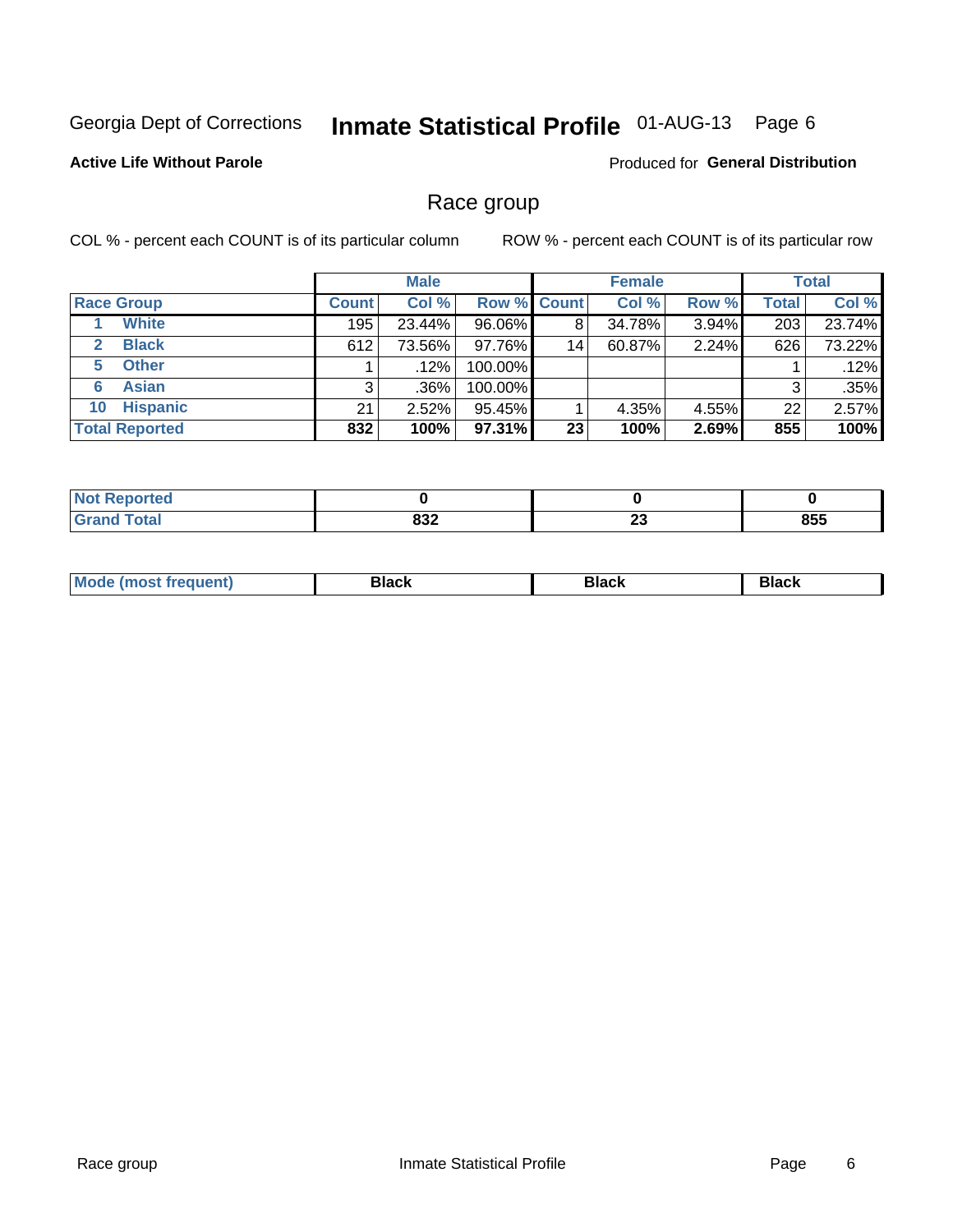# Inmate Statistical Profile 01-AUG-13 Page 7

#### **Active Life Without Parole**

### **Produced for General Distribution**

### Marital status, self-reported at entry to prison

COL % - percent each COUNT is of its particular column

|                            |              | <b>Male</b> |         |                 | <b>Female</b> |        |              | <b>Total</b> |
|----------------------------|--------------|-------------|---------|-----------------|---------------|--------|--------------|--------------|
| <b>Marital Status</b>      | <b>Count</b> | Col %       | Row %   | <b>Count</b>    | Col %         | Row %  | <b>Total</b> | Col %        |
| <b>Unknown</b><br>$\bf{0}$ |              | .24%        | 100.00% |                 |               |        | 2            | .23%         |
| <b>Divorced</b><br>D       | 65           | 7.81%       | 98.48%  |                 | 4.35%         | 1.52%  | 66           | 7.72%        |
| <b>Married</b><br>М        | 125          | 15.02%      | 95.42%  | 6               | 26.09%        | 4.58%  | 131          | 15.32%       |
| <b>Separated</b><br>S      | 19           | 2.28%       | 95.00%  |                 | 4.35%         | 5.00%  | 20           | 2.34%        |
| <b>Unmarried</b><br>U      | 603          | 72.48%      | 98.05%  | 12              | 52.17%        | 1.95%  | 615          | 71.93%       |
| <b>Widow</b><br>W          | 18           | 2.16%       | 85.71%  | 3               | 13.04%        | 14.29% | 21           | 2.46%        |
| <b>Total Reported</b>      | 832          | 100%        | 97.31%  | 23 <sup>1</sup> | 100%          | 2.69%  | 855          | 100%         |

| prted<br>NOT  |            |          |     |
|---------------|------------|----------|-----|
| <b>c</b> otal | nne.<br>∸ט | ~~<br>__ | 855 |

|  | Mo | ımarrıed | Unmarried | Unmarried |
|--|----|----------|-----------|-----------|
|--|----|----------|-----------|-----------|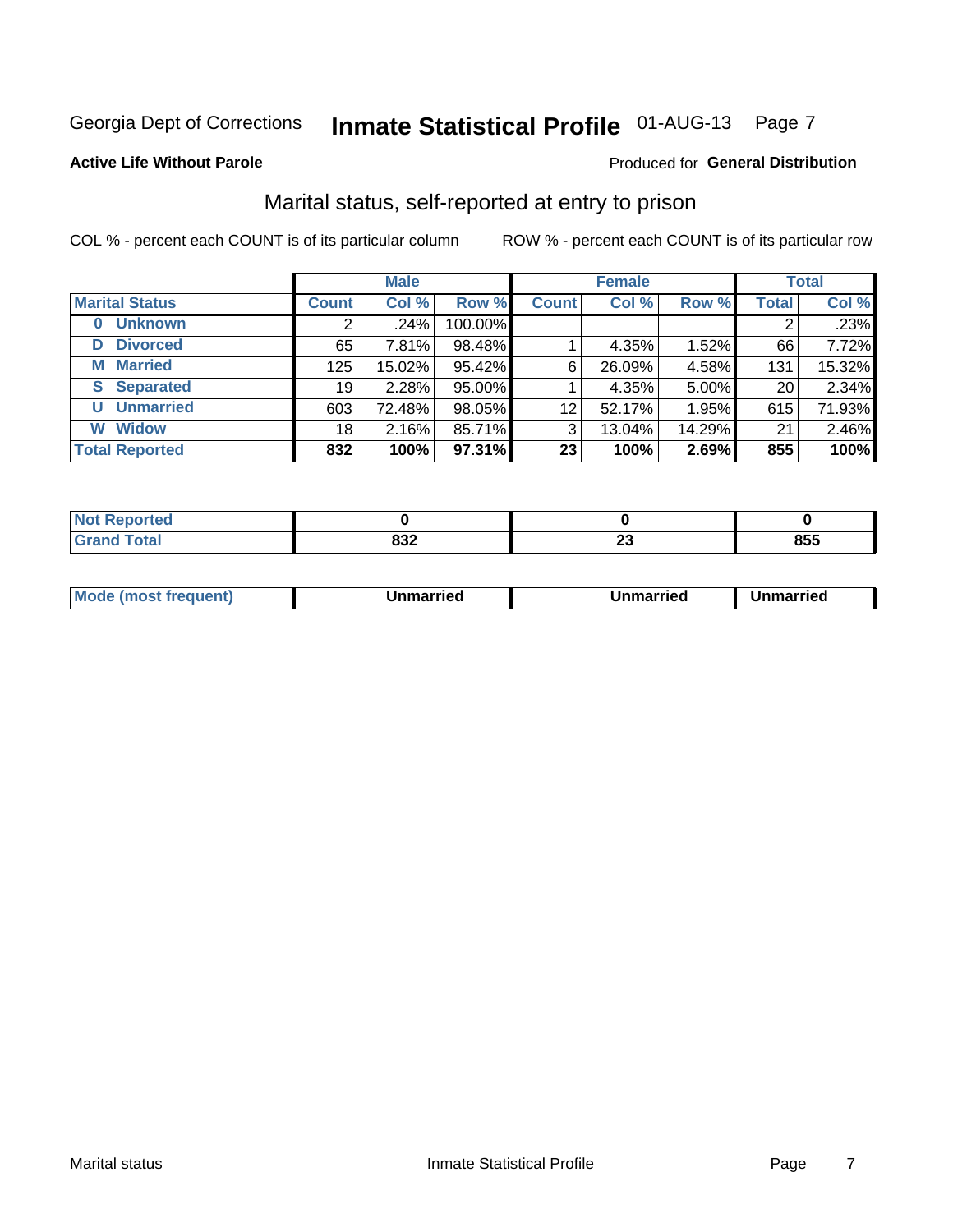# Inmate Statistical Profile 01-AUG-13 Page 8

#### **Active Life Without Parole**

### **Produced for General Distribution**

### Number of children, self reported at entry to prison

COL % - percent each COUNT is of its particular column

|                           |              | <b>Male</b> |         |              | <b>Female</b> |          | <b>Total</b> |        |
|---------------------------|--------------|-------------|---------|--------------|---------------|----------|--------------|--------|
| <b>Number of Children</b> | <b>Count</b> | Col %       | Row %   | <b>Count</b> | Col %         | Row %    | <b>Total</b> | Col %  |
| $\bf{0}$                  | 310          | 37.48%      | 97.48%  | 8            | 34.78%        | 2.52%    | 318          | 37.41% |
|                           | 194          | 23.46%      | 97.00%  | 6            | 26.09%        | $3.00\%$ | 200          | 23.53% |
| $\overline{2}$            | 143          | 17.29%      | 97.95%  | 3            | 13.04%        | 2.05%    | 146          | 17.18% |
| 3                         | 82           | 9.92%       | 96.47%  | 3            | 13.04%        | 3.53%    | 85           | 10.00% |
| 4                         | 59           | 7.13%       | 98.33%  |              | 4.35%         | 1.67%    | 60           | 7.06%  |
| 5                         | 23           | 2.78%       | 92.00%  | 2            | 8.70%         | 8.00%    | 25           | 2.94%  |
| $6\phantom{1}6$           | 5            | 0.60%       | 100.00% |              |               |          | 5            | 0.59%  |
| 7                         | 3            | 0.36%       | 100.00% |              |               |          | 3            | 0.35%  |
| 8                         |              | 0.12%       | 100.00% |              |               |          |              | 0.12%  |
| $\overline{9}$            | 2            | 0.24%       | 100.00% |              |               |          | 2            | 0.24%  |
| 10                        | 2            | 0.24%       | 100.00% |              |               |          | 2            | 0.24%  |
| Over 10                   | 3            | 0.36%       | 100.00% |              |               |          | 3            | 0.35%  |
| <b>Total Reported</b>     | 827          | 100%        | 97.29%  | 23           | 100%          | 2.71%    | 850          | 100.0% |

| neo    |                   |                  |            |
|--------|-------------------|------------------|------------|
| $\sim$ | ---<br>. .<br>99Z | - -<br>. .<br>ZJ | OEE<br>cco |

| <b>Mean</b><br>(average) | 1.46 | 1.52 | 1.47 |
|--------------------------|------|------|------|
| <b>Median (middle)</b>   |      |      |      |
| Mode (most frequent)     |      |      |      |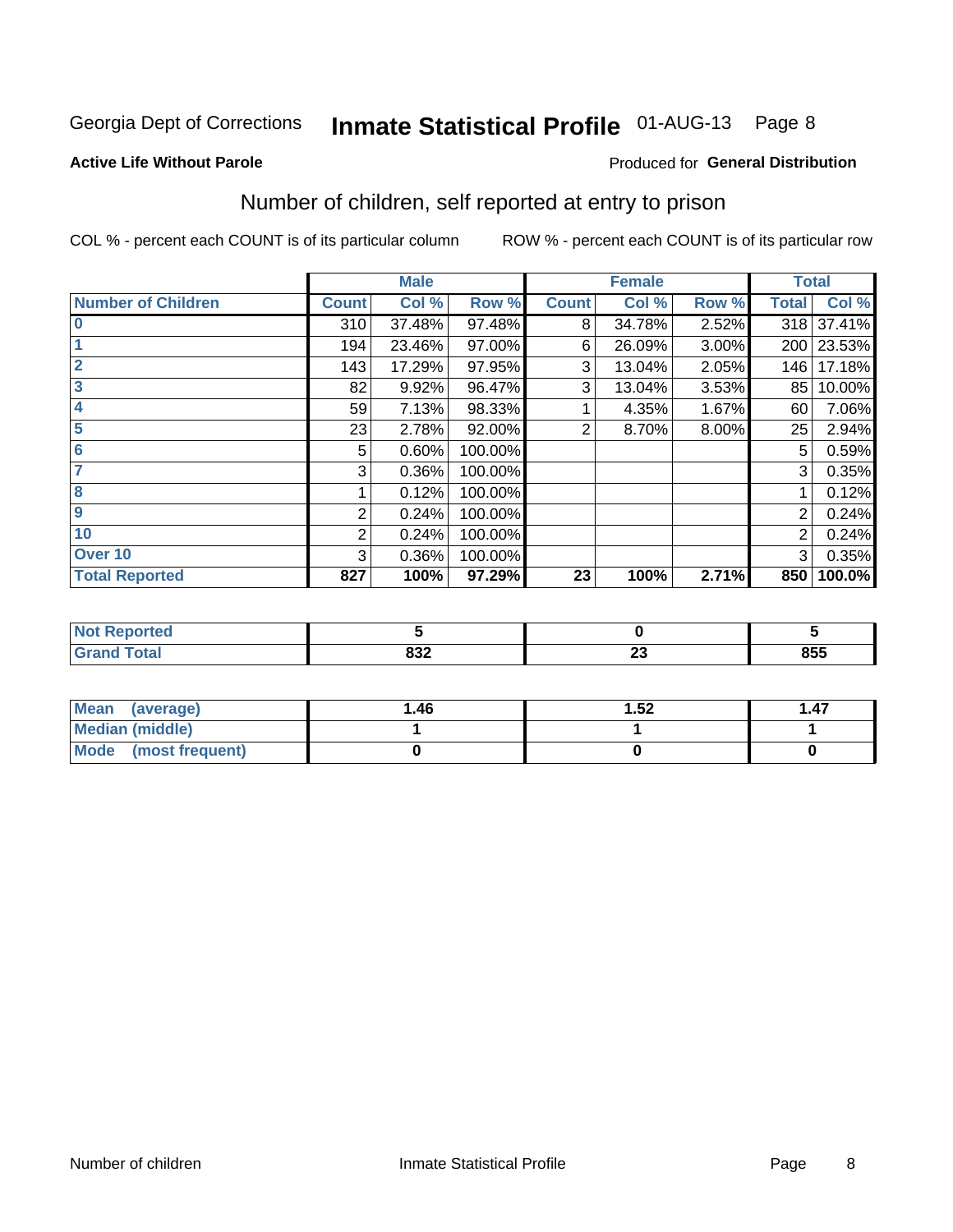# Inmate Statistical Profile 01-AUG-13 Page 9

#### **Active Life Without Parole**

#### Produced for General Distribution

### Religious affiliation, self-reported at entry to prison

COL % - percent each COUNT is of its particular column

|              |                              |              | <b>Male</b>               |         |                | <b>Female</b> |       |       | <b>Total</b> |
|--------------|------------------------------|--------------|---------------------------|---------|----------------|---------------|-------|-------|--------------|
|              | <b>Religious Affiliation</b> | <b>Count</b> | $\overline{\text{Col}}$ % | Row %   | <b>Count</b>   | Col %         | Row % | Total | Col %        |
|              | Islam                        | 45           | 8.54%                     | 95.74%  | $\overline{2}$ | 12.50%        | 4.26% | 47    | 8.66%        |
| $\mathbf{2}$ | <b>Catholic</b>              | 21           | 3.98%                     | 95.45%  |                | 6.25%         | 4.55% | 22    | 4.05%        |
| 3            | <b>Baptist</b>               | 230          | 43.64%                    | 95.83%  | 10             | 62.50%        | 4.17% | 240   | 44.20%       |
| 4            | <b>Methodist</b>             | 10           | 1.90%                     | 100.00% |                |               |       | 10    | 1.84%        |
| 7            | <b>Chc Of God</b>            |              | .19%                      | 100.00% |                |               |       |       | .18%         |
| 8            | <b>Holiness</b>              | 18           | 3.42%                     | 94.74%  |                | 6.25%         | 5.26% | 19    | 3.50%        |
| 9            | <b>Jewish</b>                |              | .19%                      | 100.00% |                |               |       |       | .18%         |
| 10           | <b>Anglican</b>              |              | .19%                      | 100.00% |                |               |       |       | .18%         |
| 12           | <b>Hindu</b>                 | 2            | .38%                      | 100.00% |                |               |       | 2     | .37%         |
| 16           | <b>Seven D Ad</b>            | 4            | .76%                      | 100.00% |                |               |       | 4     | .74%         |
| 17           | <b>Jehovah Wt</b>            | 9            | 1.71%                     | 100.00% |                |               |       | 9     | 1.66%        |
| 18           | <b>Latr Day S</b>            |              | .19%                      | 100.00% |                |               |       |       | .18%         |
| 20           | <b>Other Prot</b>            | 78           | 14.80%                    | 97.50%  | 2              | 12.50%        | 2.50% | 80    | 14.73%       |
| 96           | <b>None</b>                  | 106          | 20.11%                    | 100.00% |                |               |       | 106   | 19.52%       |
|              | <b>Total Reported</b>        | 527          | 100%                      | 97.05%  | 16             | 100%          | 2.95% | 543   | 100%         |

| prtea<br>$\sim$ | 305        |                      | 242<br>JI L |
|-----------------|------------|----------------------|-------------|
|                 | ៰៰៱<br>OJZ | $\overline{ }$<br>ZJ | 855         |

| <b>Mode (most frequent)</b> | 3aptist | Baptist | Baptist |
|-----------------------------|---------|---------|---------|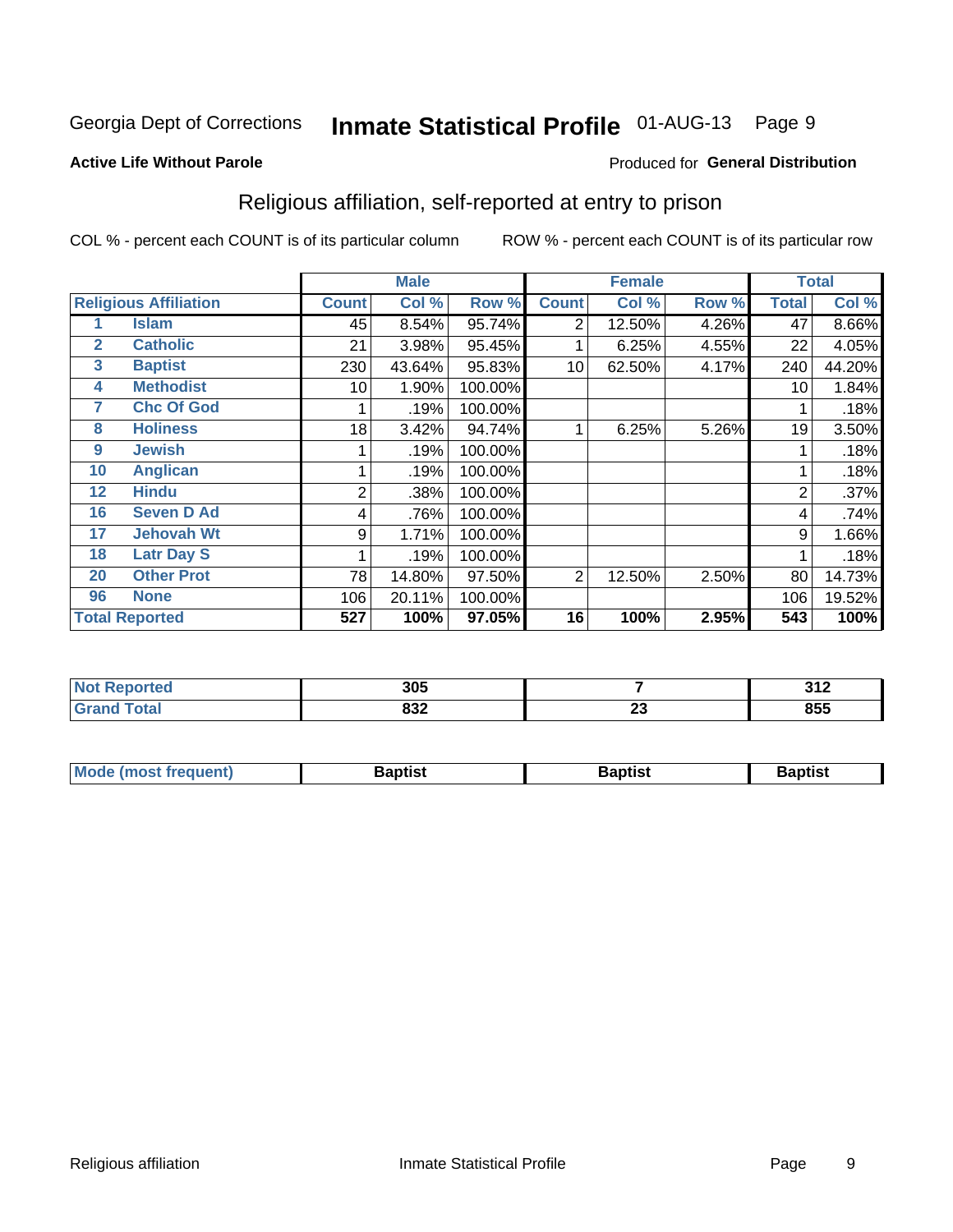# Inmate Statistical Profile 01-AUG-13 Page 10

#### **Active Life Without Parole**

#### Produced for General Distribution

### Home county, self-reported at entry to prison

COL % - percent each COUNT is of its particular column

|     |                             |                         | <b>Male</b> |         |              | <b>Female</b> |        | <b>Total</b>            |                     |
|-----|-----------------------------|-------------------------|-------------|---------|--------------|---------------|--------|-------------------------|---------------------|
|     | <b>Home County</b>          | <b>Count</b>            | Col %       | Row %   | <b>Count</b> | Col %         | Row %  | <b>Total</b>            | Col %               |
| 000 | <b>Unknown</b>              | 147                     | 17.67%      | 96.71%  | 5            | 21.74%        | 3.29%  | 152                     | 17.78%              |
| 001 | <b>Appling County</b>       | 3                       | .36%        | 100.00% |              |               |        | 3                       | .35%                |
| 002 | <b>Atkinson County</b>      | $\mathbf 1$             | .12%        | 100.00% |              |               |        | 1                       | .12%                |
| 003 | <b>Bacon County</b>         | $\mathbf 1$             | .12%        | 100.00% |              |               |        | 1                       | .12%                |
| 005 | <b>Baldwin County</b>       | 3                       | .36%        | 100.00% |              |               |        | 3                       | .35%                |
| 007 | <b>Barrow County</b>        | 5                       | .60%        | 100.00% |              |               |        | 5                       | .58%                |
| 008 | <b>Bartow County</b>        | $\overline{7}$          | .84%        | 100.00% |              |               |        | 7                       | .82%                |
| 009 | <b>Ben Hill County</b>      | 4                       | .48%        | 100.00% |              |               |        | 4                       | .47%                |
| 010 | <b>Berrien County</b>       | $\overline{2}$          | .24%        | 100.00% |              |               |        | $\overline{2}$          | .23%                |
| 011 | <b>Bibb County</b>          | 18                      | 2.16%       | 100.00% |              |               |        | 18                      | 2.11%               |
| 012 | <b>Bleckley County</b>      | 3                       | .36%        | 100.00% |              |               |        | 3                       | .35%                |
| 014 | <b>Brooks County</b>        | $\mathbf 1$             | .12%        | 100.00% |              |               |        | 1                       | .12%                |
| 016 | <b>Bulloch County</b>       | 4                       | .48%        | 100.00% |              |               |        | 4                       | .47%                |
| 017 | <b>Burke County</b>         | $\overline{7}$          | .84%        | 100.00% |              |               |        | 7                       | .82%                |
| 018 | <b>Butts County</b>         | 3                       | .36%        | 100.00% |              |               |        | 3                       | .35%                |
| 020 | <b>Camden County</b>        | 4                       | .48%        | 80.00%  | 1            | 4.35%         | 20.00% | 5                       | .58%                |
| 021 | <b>Candler County</b>       | $\mathbf 1$             | .12%        | 100.00% |              |               |        | 1                       | .12%                |
| 022 | <b>Carroll County</b>       | $\overline{\mathbf{c}}$ | .24%        | 100.00% |              |               |        | $\overline{2}$          | .23%                |
| 023 | <b>Catoosa County</b>       | $\overline{2}$          | .24%        | 100.00% |              |               |        | $\overline{2}$          | .23%                |
| 025 | <b>Chatham County</b>       | 34                      | 4.09%       | 100.00% |              |               |        | 34                      | 3.98%               |
| 026 | <b>Chattahoochee County</b> | $\mathbf 1$             | .12%        | 100.00% |              |               |        | 1                       | .12%                |
| 028 | <b>Cherokee County</b>      | $\mathbf{1}$            | .12%        | 100.00% |              |               |        | 1                       | .12%                |
| 029 | <b>Clarke County</b>        | 16                      | 1.92%       | 100.00% |              |               |        | 16                      | 1.87%               |
| 031 | <b>Clayton County</b>       | 24                      | 2.88%       | 100.00% |              |               |        | 24                      | 2.81%               |
| 033 | <b>Cobb County</b>          | 26                      | 3.13%       | 100.00% |              |               |        | 26                      | 3.04%               |
| 034 | <b>Coffee County</b>        | $\overline{c}$          | .24%        | 100.00% |              |               |        | $\overline{2}$          | .23%                |
| 035 | <b>Colquitt County</b>      | 3                       | .36%        | 100.00% |              |               |        | 3                       | .35%                |
| 036 | <b>Columbia County</b>      | 4                       | .48%        | 80.00%  | 1            | 4.35%         | 20.00% | 5                       | .58%                |
| 037 | <b>Cook County</b>          | 4                       | .48%        | 100.00% |              |               |        | 4                       | .47%                |
| 038 | <b>Coweta County</b>        | 4                       | .48%        | 100.00% |              |               |        | $\overline{\mathbf{4}}$ | .47%                |
| 040 | <b>Crisp County</b>         | 4                       | .48%        | 100.00% |              |               |        | 4                       | .47%                |
| 043 | <b>Decatur County</b>       | 2                       | .24%        | 100.00% |              |               |        | 2                       | .23%                |
| 044 | <b>Dekalb County</b>        | 61                      | 7.33%       | 100.00% |              |               |        | 61                      | $\overline{7.13\%}$ |
| 046 | <b>Dooly County</b>         | 1                       | .12%        | 50.00%  | 1            | 4.35%         | 50.00% | $\overline{2}$          | .23%                |
| 047 | <b>Dougherty County</b>     | 22                      | 2.64%       | 95.65%  | 1            | 4.35%         | 4.35%  | 23                      | 2.69%               |
| 048 | <b>Douglas County</b>       | 11                      | 1.32%       | 91.67%  | 1            | 4.35%         | 8.33%  | 12                      | 1.40%               |
| 049 | <b>Early County</b>         | $\mathbf{1}$            | .12%        | 100.00% |              |               |        | $\mathbf{1}$            | .12%                |
| 051 | <b>Effingham County</b>     | $\overline{2}$          | .24%        | 100.00% |              |               |        | $\overline{2}$          | .23%                |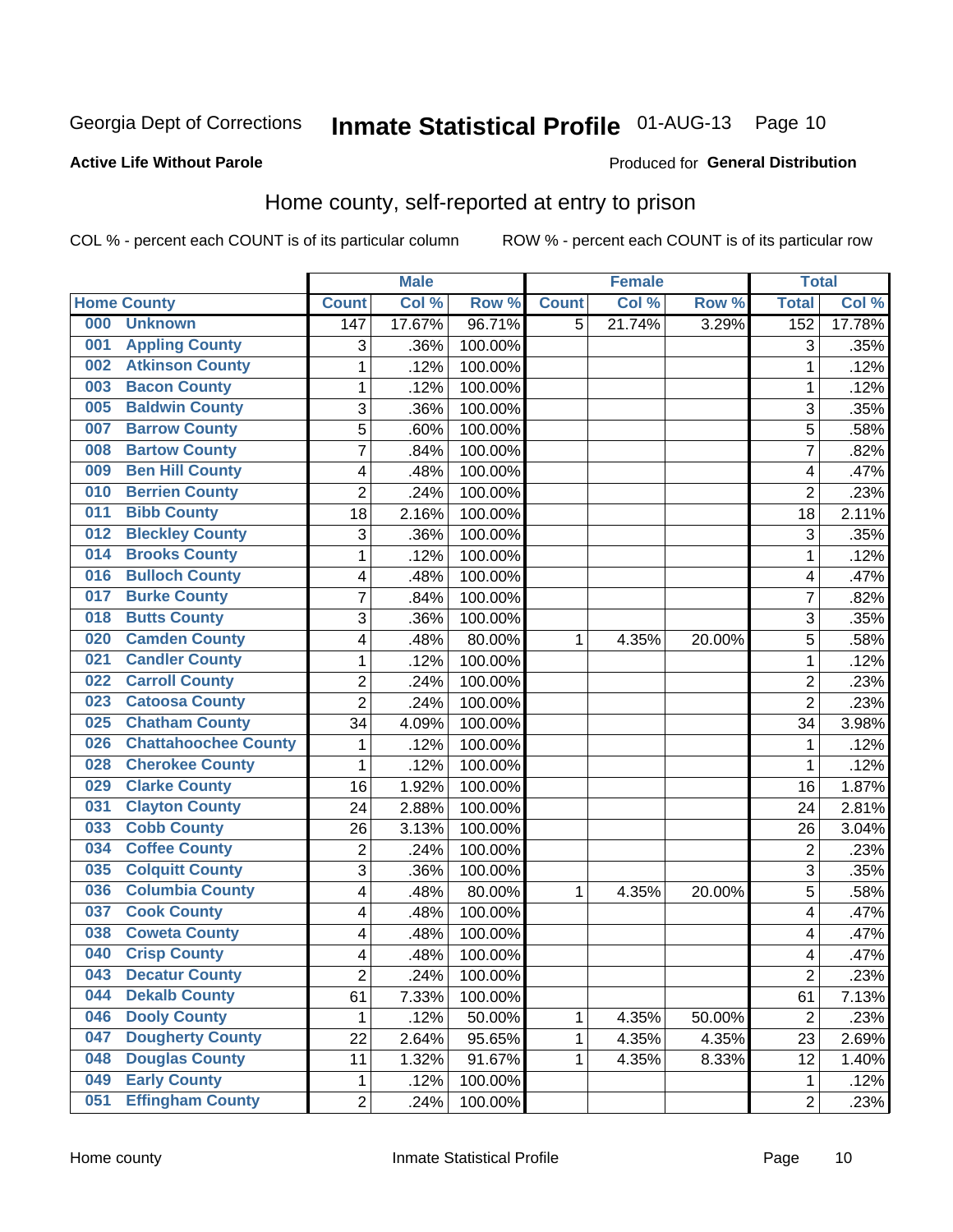# Inmate Statistical Profile 01-AUG-13 Page 11

### **Active Life Without Parole**

#### Produced for General Distribution

### Home county, self-reported at entry to prison

COL % - percent each COUNT is of its particular column

|                                 |                         | <b>Male</b> |         |                | <b>Female</b> |        | <b>Total</b>   |        |
|---------------------------------|-------------------------|-------------|---------|----------------|---------------|--------|----------------|--------|
| <b>Home County</b>              | <b>Count</b>            | Col %       | Row %   | <b>Count</b>   | Col %         | Row %  | <b>Total</b>   | Col %  |
| <b>Elbert County</b><br>052     | $\overline{3}$          | .36%        | 100.00% |                |               |        | 3              | .35%   |
| <b>Emanuel County</b><br>053    | 4                       | .48%        | 100.00% |                |               |        | 4              | .47%   |
| <b>Fayette County</b><br>056    | 3                       | .36%        | 100.00% |                |               |        | 3              | .35%   |
| <b>Floyd County</b><br>057      | 10                      | 1.20%       | 100.00% |                |               |        | 10             | 1.17%  |
| <b>Forsyth County</b><br>058    | 1                       | .12%        | 100.00% |                |               |        | 1              | .12%   |
| <b>Franklin County</b><br>059   | $\overline{2}$          | .24%        | 100.00% |                |               |        | $\overline{2}$ | .23%   |
| <b>Fulton County</b><br>060     | 112                     | 13.46%      | 98.25%  | $\overline{2}$ | 8.70%         | 1.75%  | 114            | 13.33% |
| <b>Gilmer County</b><br>061     | $\overline{2}$          | .24%        | 100.00% |                |               |        | 2              | .23%   |
| <b>Glynn County</b><br>063      | 8                       | .96%        | 100.00% |                |               |        | 8              | .94%   |
| <b>Gordon County</b><br>064     | 1                       | .12%        | 100.00% |                |               |        | 1              | .12%   |
| <b>Greene County</b><br>066     | 1                       | .12%        | 100.00% |                |               |        | 1              | .12%   |
| <b>Gwinnett County</b><br>067   | 16                      | 1.92%       | 94.12%  | 1              | 4.35%         | 5.88%  | 17             | 1.99%  |
| <b>Habersham County</b><br>068  | $\mathbf{1}$            | .12%        | 100.00% |                |               |        | 1              | .12%   |
| <b>Hall County</b><br>069       | 12                      | 1.44%       | 100.00% |                |               |        | 12             | 1.40%  |
| <b>Hancock County</b><br>070    | $\overline{2}$          | .24%        | 100.00% |                |               |        | $\overline{2}$ | .23%   |
| <b>Haralson County</b><br>071   | $\overline{2}$          | .24%        | 100.00% |                |               |        | $\overline{2}$ | .23%   |
| <b>Harris County</b><br>072     | $\mathbf{1}$            | .12%        | 100.00% |                |               |        | 1              | .12%   |
| <b>Hart County</b><br>073       | $\overline{2}$          | .24%        | 100.00% |                |               |        | $\overline{c}$ | .23%   |
| <b>Heard County</b><br>074      | $\mathbf 1$             | .12%        | 100.00% |                |               |        | $\mathbf 1$    | .12%   |
| <b>Henry County</b><br>075      | 6                       | .72%        | 100.00% |                |               |        | 6              | .70%   |
| <b>Houston County</b><br>076    | 10                      | 1.20%       | 100.00% |                |               |        | 10             | 1.17%  |
| <b>Jackson County</b><br>078    | 4                       | .48%        | 100.00% |                |               |        | 4              | .47%   |
| <b>Jeff Davis County</b><br>080 | $\mathbf{1}$            | .12%        | 100.00% |                |               |        | 1              | .12%   |
| <b>Jefferson County</b><br>081  | 3                       | .36%        | 100.00% |                |               |        | 3              | .35%   |
| <b>Jenkins County</b><br>082    | $\overline{2}$          | .24%        | 100.00% |                |               |        | $\overline{2}$ | .23%   |
| <b>Laurens County</b><br>087    | 5                       | .60%        | 100.00% |                |               |        | 5              | .58%   |
| <b>Lee County</b><br>088        | $\mathbf 1$             | .12%        | 100.00% |                |               |        | 1              | .12%   |
| <b>Liberty County</b><br>089    | $\,6$                   | .72%        | 85.71%  | 1              | 4.35%         | 14.29% | 7              | .82%   |
| <b>Lincoln County</b><br>090    | $\mathbf{1}$            | .12%        | 100.00% |                |               |        | 1              | .12%   |
| <b>Long County</b><br>091       | $\mathbf{1}$            | .12%        | 100.00% |                |               |        | 1              | .12%   |
| <b>Lowndes County</b><br>092    | 6                       | .72%        | 100.00% |                |               |        | 6              | .70%   |
| <b>Madison County</b><br>095    | 1                       | .12%        | 100.00% |                |               |        | 1              | .12%   |
| <b>Marion County</b><br>096     | 1                       | .12%        | 100.00% |                |               |        | $\mathbf{1}$   | .12%   |
| <b>Mcduffie County</b><br>097   | $\overline{c}$          | .24%        | 100.00% |                |               |        | 2              | .23%   |
| <b>Mcintosh County</b><br>098   | $\overline{2}$          | .24%        | 100.00% |                |               |        | $\overline{2}$ | .23%   |
| <b>Miller County</b><br>100     | 1                       | .12%        | 100.00% |                |               |        | 1              | .12%   |
| <b>Monroe County</b><br>102     | $\overline{\mathbf{4}}$ | .48%        | 100.00% |                |               |        | 4              | .47%   |
| <b>Morgan County</b><br>104     | $\overline{2}$          | .24%        | 100.00% |                |               |        | $\overline{2}$ | .23%   |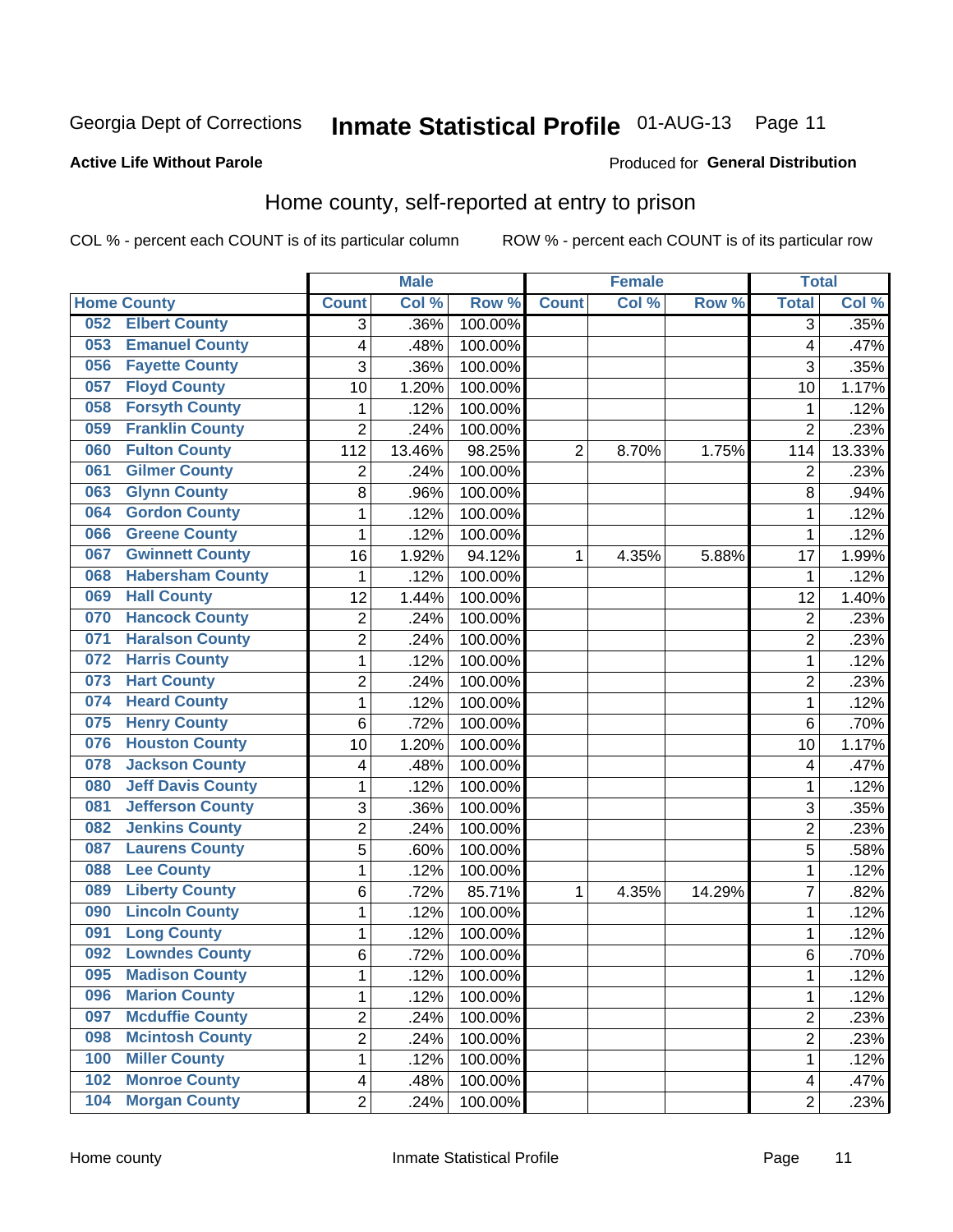# Inmate Statistical Profile 01-AUG-13 Page 12

#### **Active Life Without Parole**

### **Produced for General Distribution**

### Home county, self-reported at entry to prison

COL % - percent each COUNT is of its particular column

|                  |                                             |                          | <b>Male</b> |         |              | <b>Female</b> |        | <b>Total</b>            |       |
|------------------|---------------------------------------------|--------------------------|-------------|---------|--------------|---------------|--------|-------------------------|-------|
|                  | <b>Home County</b>                          | <b>Count</b>             | Col %       | Row %   | <b>Count</b> | Col %         | Row %  | <b>Total</b>            | Col % |
| 106              | <b>Muscogee County</b>                      | 24                       | 2.88%       | 100.00% |              |               |        | 24                      | 2.81% |
| 107              | <b>Newton County</b>                        | 1                        | .12%        | 33.33%  | 2            | 8.70%         | 66.67% | 3                       | .35%  |
| 109              | <b>Oglethorpe County</b>                    | 4                        | .48%        | 100.00% |              |               |        | 4                       | .47%  |
| 110              | <b>Paulding County</b>                      | 3                        | .36%        | 100.00% |              |               |        | 3                       | .35%  |
| 111              | <b>Peach County</b>                         | $\mathbf{1}$             | .12%        | 100.00% |              |               |        | 1                       | .12%  |
| $\overline{113}$ | <b>Pierce County</b>                        | $\overline{2}$           | .24%        | 100.00% |              |               |        | $\overline{2}$          | .23%  |
| 114              | <b>Pike County</b>                          | 3                        | .36%        | 75.00%  | 1            | 4.35%         | 25.00% | 4                       | .47%  |
| $\overline{115}$ | <b>Polk County</b>                          | 1                        | .12%        | 100.00% |              |               |        | 1                       | .12%  |
| 117              | <b>Putnam County</b>                        | 5                        | .60%        | 100.00% |              |               |        | 5                       | .58%  |
| 119              | <b>Rabun County</b>                         | 1                        | .12%        | 100.00% |              |               |        | 1                       | .12%  |
| 120              | <b>Randolph County</b>                      | 2                        | .24%        | 100.00% |              |               |        | 2                       | .23%  |
| 121              | <b>Richmond County</b>                      | 28                       | 3.37%       | 90.32%  | 3            | 13.04%        | 9.68%  | 31                      | 3.63% |
| 122              | <b>Rockdale County</b>                      | 3                        | .36%        | 100.00% |              |               |        | 3                       | .35%  |
| 125              | <b>Seminole County</b>                      | $\overline{2}$           | .24%        | 100.00% |              |               |        | $\overline{2}$          | .23%  |
| 126              | <b>Spalding County</b>                      | $\overline{7}$           | .84%        | 100.00% |              |               |        | 7                       | .82%  |
| 127              | <b>Stephens County</b>                      | 1                        | .12%        | 50.00%  | 1            | 4.35%         | 50.00% | $\overline{2}$          | .23%  |
| 128              | <b>Stewart County</b>                       | 1                        | .12%        | 100.00% |              |               |        | 1                       | .12%  |
| 129              | <b>Sumter County</b>                        | 1                        | .12%        | 100.00% |              |               |        | 1                       | .12%  |
| 132              | <b>Tattnall County</b>                      | 1                        | .12%        | 100.00% |              |               |        | 1                       | .12%  |
| 134              | <b>Telfair County</b>                       | 1                        | .12%        | 100.00% |              |               |        | 1                       | .12%  |
| 136              | <b>Thomas County</b>                        | $\overline{\mathcal{A}}$ | .48%        | 100.00% |              |               |        | 4                       | .47%  |
| 137              | <b>Tift County</b>                          | 5                        | .60%        | 100.00% |              |               |        | 5                       | .58%  |
| 138              | <b>Toombs County</b>                        | 9                        | 1.08%       | 100.00% |              |               |        | 9                       | 1.05% |
| 140              | <b>Treutlen County</b>                      | 1                        | .12%        | 100.00% |              |               |        | 1                       | .12%  |
| 145              | <b>Upson County</b>                         | 2                        | .24%        | 100.00% |              |               |        | 2                       | .23%  |
| 146              | <b>Walker County</b>                        | $\overline{\mathcal{A}}$ | .48%        | 80.00%  | 1            | 4.35%         | 20.00% | 5                       | .58%  |
| 147              | <b>Walton County</b>                        | 4                        | .48%        | 100.00% |              |               |        | 4                       | .47%  |
| 148              | <b>Ware County</b>                          | 7                        | .84%        | 100.00% |              |               |        | 7                       | .82%  |
| 150              | <b>Washington County</b>                    | $\overline{\mathcal{A}}$ | .48%        | 100.00% |              |               |        | 4                       | .47%  |
| 151              | <b>Wayne County</b>                         | 4                        | .48%        | 100.00% |              |               |        | 4                       | .47%  |
| 154              | <b>White County</b>                         | 1                        | .12%        | 100.00% |              |               |        | 1                       | .12%  |
| 155              | <b>Whitfield County</b>                     | $\overline{\mathbf{4}}$  | .48%        | 100.00% |              |               |        | $\overline{\mathbf{4}}$ | .47%  |
| 157              | <b>Wilkes County</b>                        | $\overline{2}$           | .24%        | 100.00% |              |               |        | 2                       | .23%  |
| 158              | <b>Wilkinson County</b>                     | $\overline{2}$           | .24%        | 100.00% |              |               |        | $\overline{2}$          | .23%  |
| 159              | <b>Worth County</b>                         | $\mathbf 1$              | .12%        | 100.00% |              |               |        | 1                       | .12%  |
| 999              | <b>Other Custody/Out Of</b><br><b>State</b> | $\overline{2}$           | .24%        | 66.67%  | 1            | 4.35%         | 33.33% | 3                       | .35%  |
|                  | <b>Total Rported</b>                        | 832                      | 100%        | 97.31%  | 23           | 100%          | 2.69%  | 855                     | 100%  |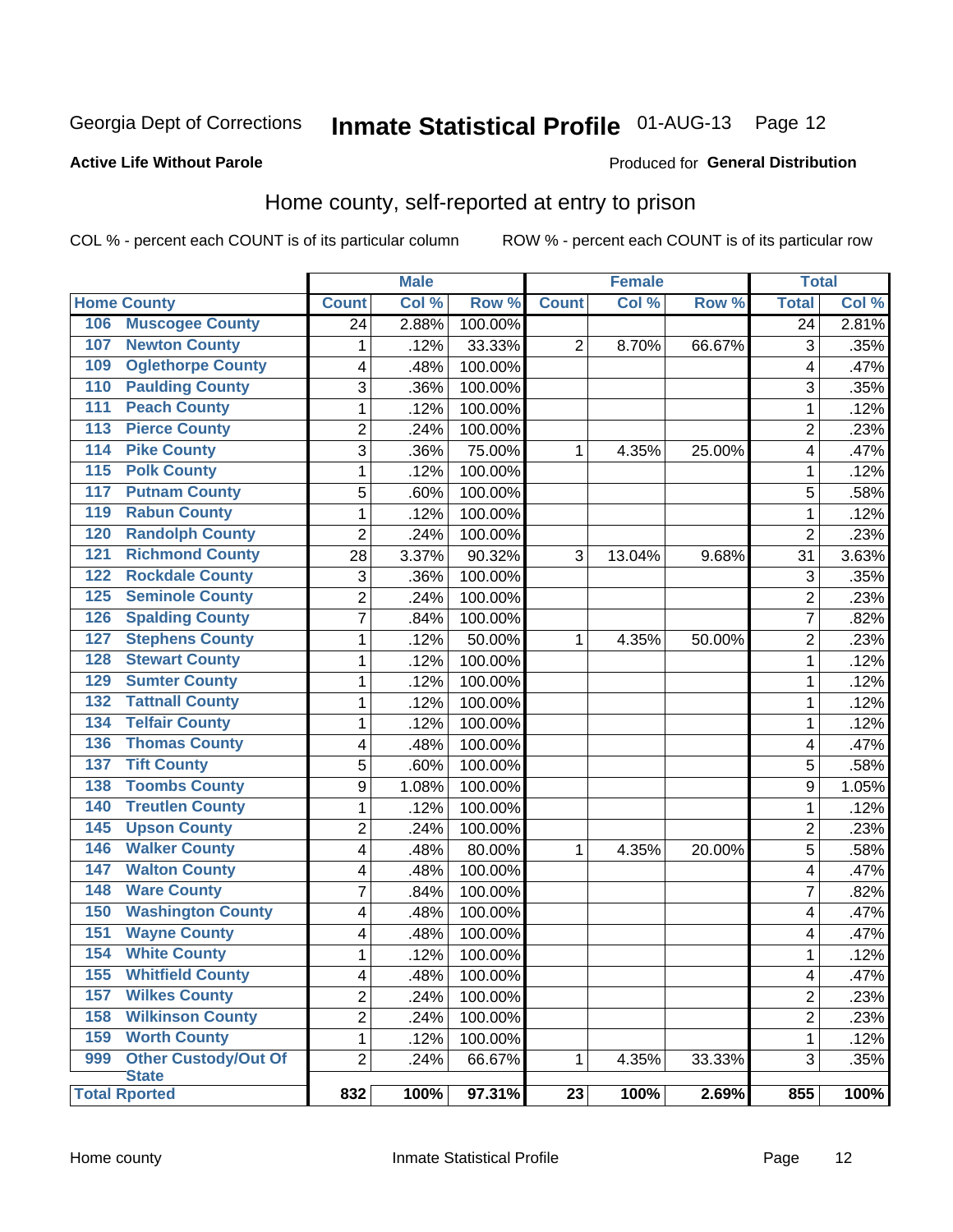# Inmate Statistical Profile 01-AUG-13 Page 13

### **Active Life Without Parole**

### **Produced for General Distribution**

### Home county, self-reported at entry to prison

COL % - percent each COUNT is of its particular column

|                     | <b>Male</b> | <b>Female</b> | Total |
|---------------------|-------------|---------------|-------|
| <b>Not Reported</b> |             |               |       |
| <b>Grand Total</b>  | 832         | nn.<br>Lυ     | 855   |

| <b>Moa</b><br>nown | owr | nowr |
|--------------------|-----|------|
|--------------------|-----|------|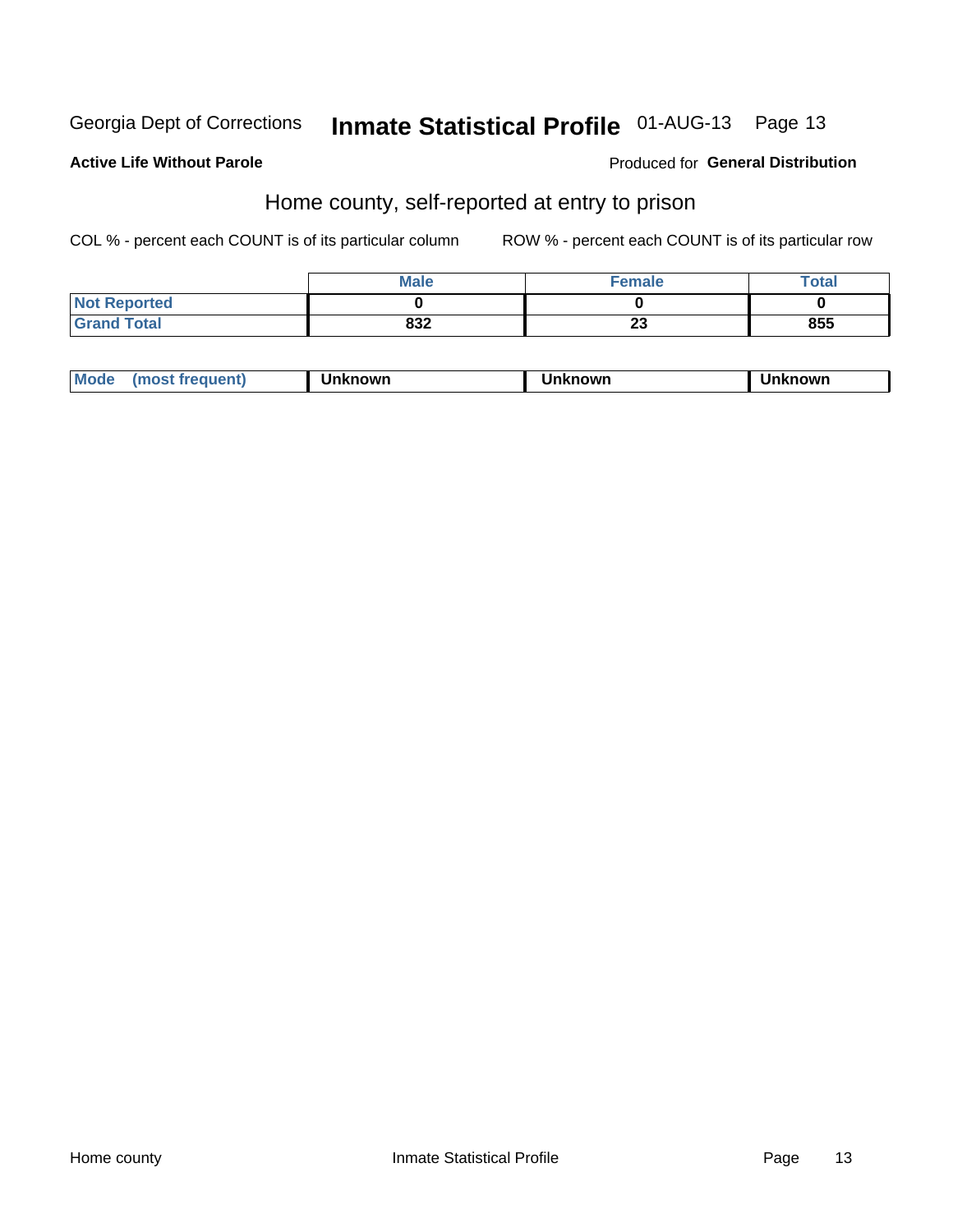### Inmate Statistical Profile 01-AUG-13 Page 14

#### **Active Life Without Parole**

#### Produced for General Distribution

### Socioeconomic class, self-reported at entry to prison

COL % - percent each COUNT is of its particular column

|                       |              | <b>Male</b> |         |              | <b>Female</b> |       |        | <b>Total</b> |
|-----------------------|--------------|-------------|---------|--------------|---------------|-------|--------|--------------|
| Socioeconomic Class   | <b>Count</b> | Col %       | Row %   | <b>Count</b> | Col %         | Row % | Total, | Col %        |
| <b>Welfare</b>        | 35           | 6.62%       | 100.00% |              |               |       | 35     | $6.51\%$     |
| <b>Occ Employ</b>     | 23           | 4.35%       | 100.00% |              |               |       | 23     | 4.28%        |
| <b>Minimum Std</b>    | 270          | 51.04%      | 99.26%  | ⌒            | $22.22\%$     | .74%  | 272    | 50.56%       |
| <b>Middle</b>         | 201          | 38.00%      | 96.63%  |              | 77.78%        | 3.37% | 208    | 38.66%       |
| <b>Total Reported</b> | 529          | 100%        | 98.33%  |              | 100%          | 1.67% | 538    | 100%         |

| тес | 303 |          | 247<br>. .<br>. |
|-----|-----|----------|-----------------|
|     | ດາາ | $\sim$   | OEE             |
|     | o∍∠ | <u>r</u> | cco             |

|  | Mo | Minin<br>Std<br>$- - - -$ | <b>Middle</b> | Min<br>Std<br>. |
|--|----|---------------------------|---------------|-----------------|
|--|----|---------------------------|---------------|-----------------|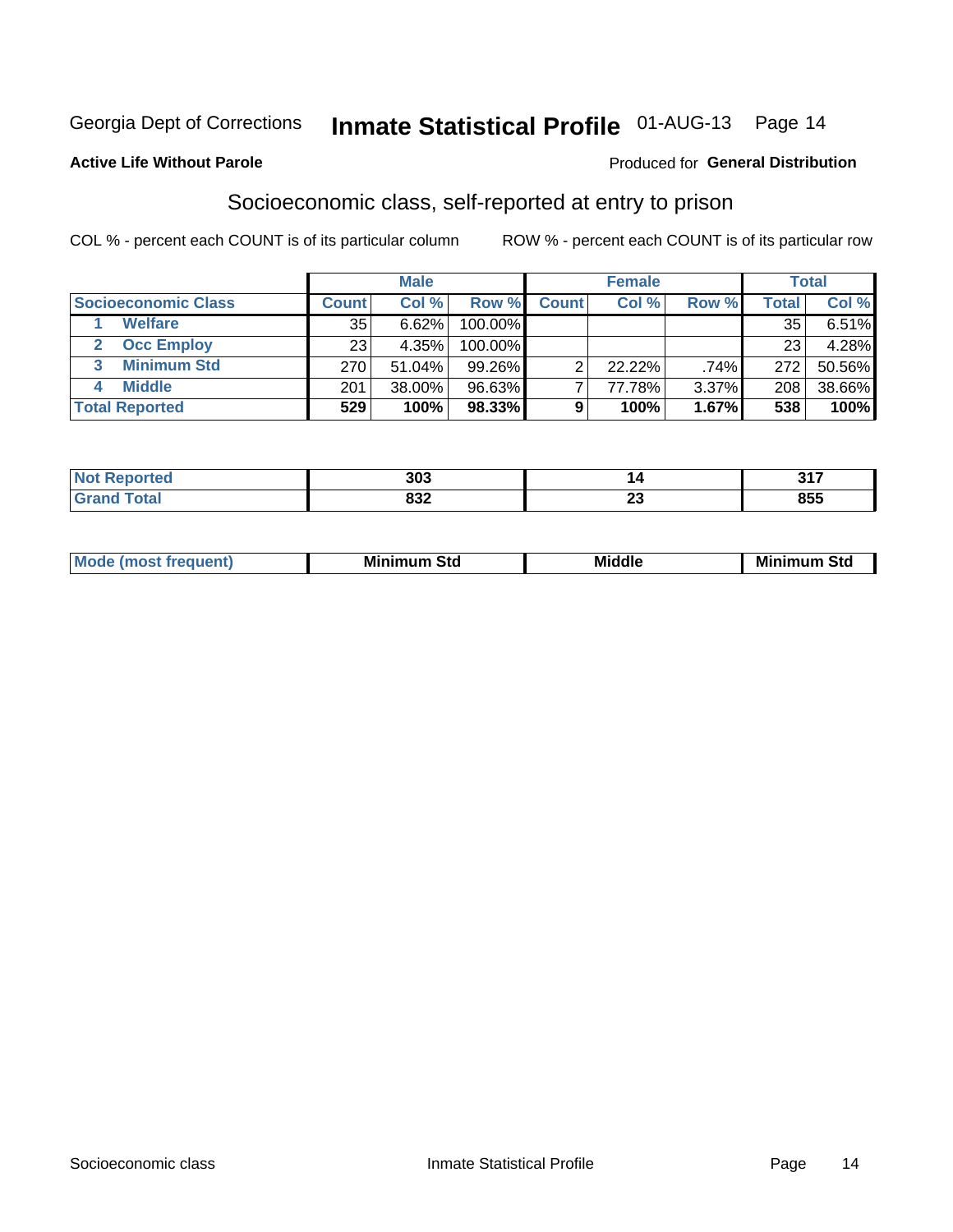### Inmate Statistical Profile 01-AUG-13 Page 15

### **Active Life Without Parole**

#### Produced for General Distribution

### Environment to age 16, self-reported at entry to prison

COL % - percent each COUNT is of its particular column

|                                    |                 | <b>Male</b> |         |              | <b>Female</b> |        |              | <b>Total</b> |
|------------------------------------|-----------------|-------------|---------|--------------|---------------|--------|--------------|--------------|
| <b>Environment to age 16</b>       | <b>Count</b>    | Col %       | Row %   | <b>Count</b> | Col %         | Row %  | <b>Total</b> | Col %        |
| <b>Rural/Farm</b>                  | 11              | $2.04\%$    | 100.00% |              |               |        |              | 2.01%        |
| <b>Rural/Nfarm</b><br>$\mathbf{2}$ | 22 <sub>1</sub> | 4.09%       | 88.00%  | 3            | 30.00%        | 12.00% | 25           | 4.56%        |
| S.M.S.A<br>3                       | 222             | 41.26%      | 99.55%  |              | 10.00%        | .45%   | 223          | 40.69%       |
| <b>Urban</b><br>4                  | 119             | 22.12%      | 96.75%  |              | 40.00%        | 3.25%  | 123          | 22.45%       |
| 5 Small Town                       | 164             | 30.48%      | 98.80%  | っ            | 20.00%        | 1.20%  | 166          | 30.29%       |
| <b>Total Reported</b>              | 538             | 100%        | 98.18%  | 10           | 100%          | 1.82%  | 548          | 100%         |

| rted | 294         | יי      | 307 |
|------|-------------|---------|-----|
|      | nn n<br>OJZ | ^^<br>∼ | 855 |

| $Mc$ | M | <b>Jrhan</b> | M.     |
|------|---|--------------|--------|
|      |   | _____        | ______ |
|      |   |              |        |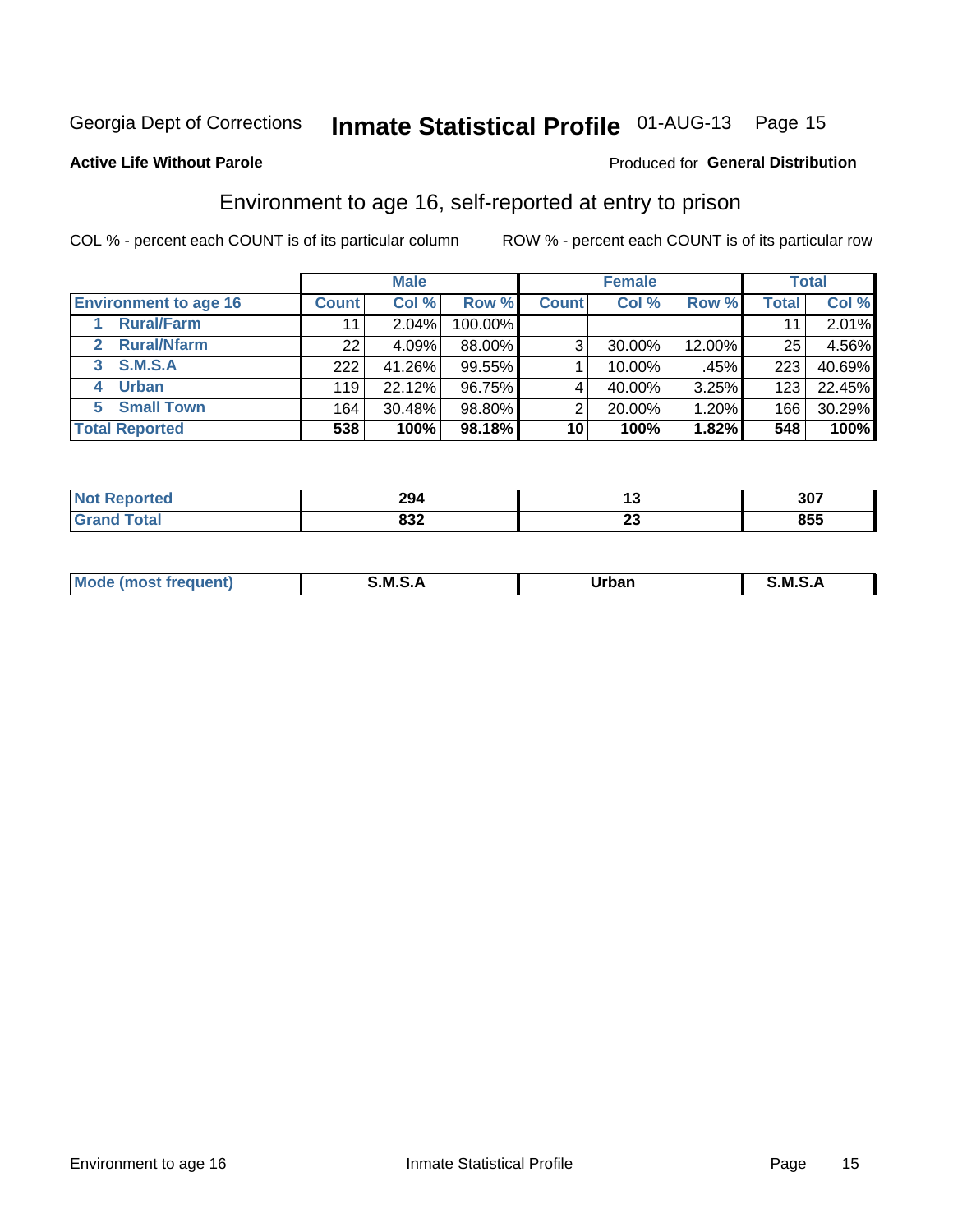# Inmate Statistical Profile 01-AUG-13 Page 16

#### **Active Life Without Parole**

#### Produced for General Distribution

### Guardian status to age 16, self-reported at entry to prison

COL % - percent each COUNT is of its particular column

|                                  |                  | <b>Male</b> |         |              | <b>Female</b> |       |              | <b>Total</b> |
|----------------------------------|------------------|-------------|---------|--------------|---------------|-------|--------------|--------------|
| <b>Guardian Status To Age 16</b> | <b>Count</b>     | Col %       | Row %   | <b>Count</b> | Col %         | Row % | <b>Total</b> | Col %        |
| 2 Father Only                    | 11               | $2.37\%$    | 100.00% |              |               |       | 11           | 2.34%        |
| <b>3 Both Parents</b>            | 191              | 41.16%      | 97.95%  | 4            | 66.67%        | 2.05% | 195          | 41.49%       |
| 4 Mother Only                    | 184              | 39.66%      | 99.46%  |              | 16.67%        | .54%  | 185          | 39.36%       |
| <b>6 Oth Female</b>              | 15 <sub>15</sub> | 3.23%       | 100.00% |              |               |       | 15           | 3.19%        |
| <b>7 Oth Male</b>                | 4                | .86%        | 100.00% |              |               |       | 4            | .85%         |
| 8 Step-Parents                   | 11               | 2.37%       | 100.00% |              |               |       | 11           | 2.34%        |
| <b>9 Foster Home</b>             | 9                | 1.94%       | 100.00% |              |               |       | 9            | 1.91%        |
| <b>10 Grand Parents</b>          | 39               | 8.41%       | 97.50%  |              | 16.67%        | 2.50% | 40           | 8.51%        |
| <b>Total Reported</b>            | 464              | 100%        | 98.72%  | 6            | 100%          | 1.28% | 470          | 100%         |

| ted | sco<br>30C        |          | 385 |
|-----|-------------------|----------|-----|
|     | <b>000</b><br>∠טט | ~~<br>Δv | 855 |

| <b>Mode (most frequent)</b> | <b>Both Parents</b> | <b>Both Parents</b> | <b>Both Parents</b> |
|-----------------------------|---------------------|---------------------|---------------------|
|                             |                     |                     |                     |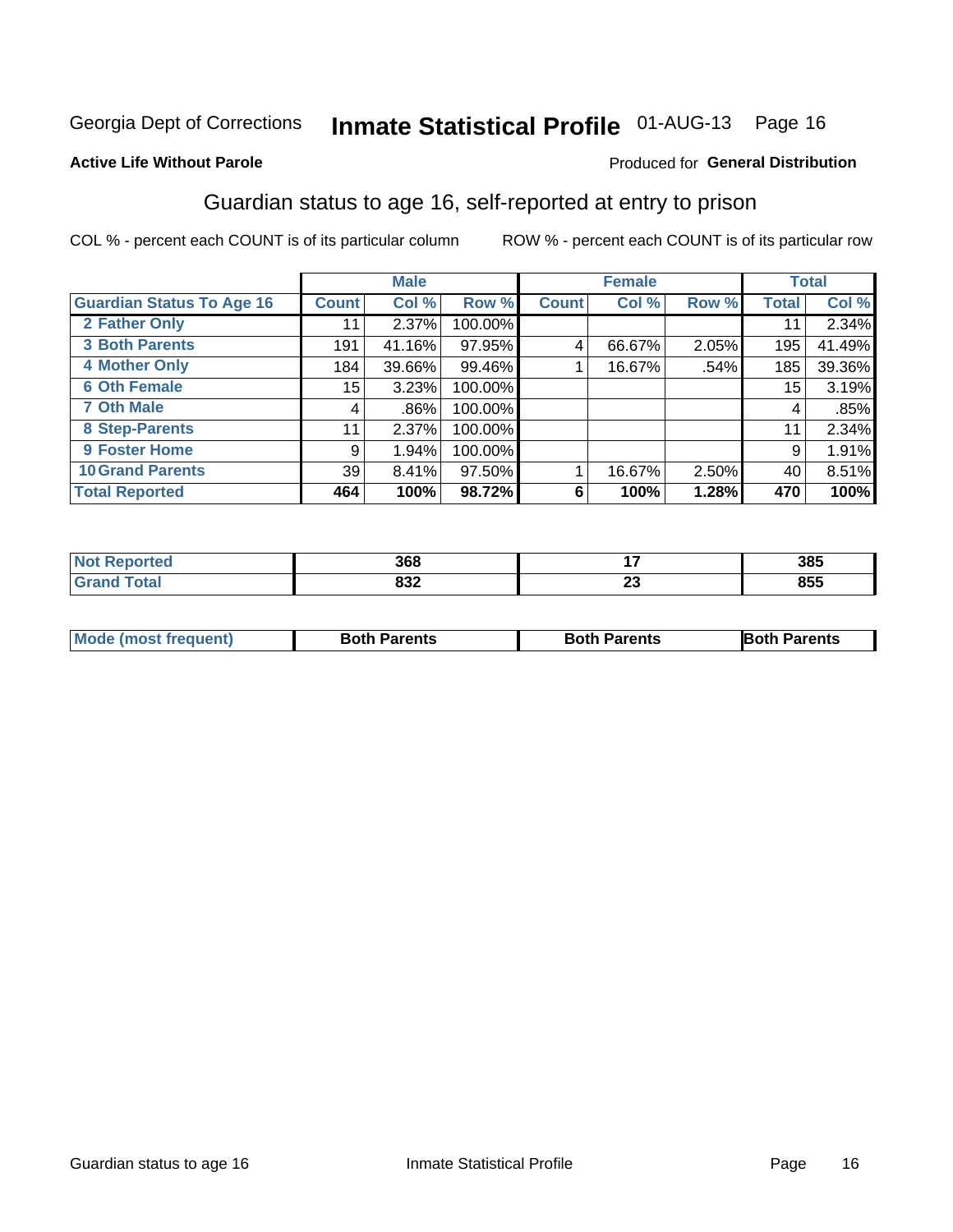# Inmate Statistical Profile 01-AUG-13 Page 17

### **Active Life Without Parole**

#### Produced for General Distribution

### Employment status before prison, self-reported at entry to prison

COL % - percent each COUNT is of its particular column

|                                  |              | <b>Male</b> |         |              | <b>Female</b> |       |       | <b>Total</b> |
|----------------------------------|--------------|-------------|---------|--------------|---------------|-------|-------|--------------|
| <b>Employment Status</b>         | <b>Count</b> | Col %       | Row %   | <b>Count</b> | Col %         | Row % | Total | Col %        |
| <b>Full Time</b>                 | 359          | 52.26%      | 97.29%  | 10           | 52.63%        | 2.71% | 369   | 52.27%       |
| <b>Part Time</b><br>$\mathbf{2}$ | 50           | 7.28%       | 100.00% |              |               |       | 50    | 7.08%        |
| Unempl $<$ 6m<br>3               | 65           | 9.46%       | 98.48%  |              | 5.26%         | 1.52% | 66    | 9.35%        |
| Unempl > 6m<br>4                 | 113          | 16.45%      | 94.17%  | ⇁            | 36.84%        | 5.83% | 120   | 17.00%       |
| <b>Never Workd</b><br>5          | 56           | 8.15%       | 100.00% |              |               |       | 56    | 7.93%        |
| <b>Student</b><br>6              | 17           | 2.47%       | 100.00% |              |               |       | 17    | 2.41%        |
| <b>Incapable</b><br>7            | 27           | 3.93%       | 96.43%  |              | $5.26\%$      | 3.57% | 28    | 3.97%        |
| <b>Total Reported</b>            | 687          | 100%        | 97.31%  | 19           | 100%          | 2.69% | 706   | 100%         |

| 14F<br>.<br>$\sim$ |                               | 149 |
|--------------------|-------------------------------|-----|
| oog<br>ഠാ∠         | $\overline{\phantom{a}}$<br>~ | 855 |

| Mc | ∙u∥<br>----<br>ıme | ίuΙ<br>Πmε |
|----|--------------------|------------|
|    |                    |            |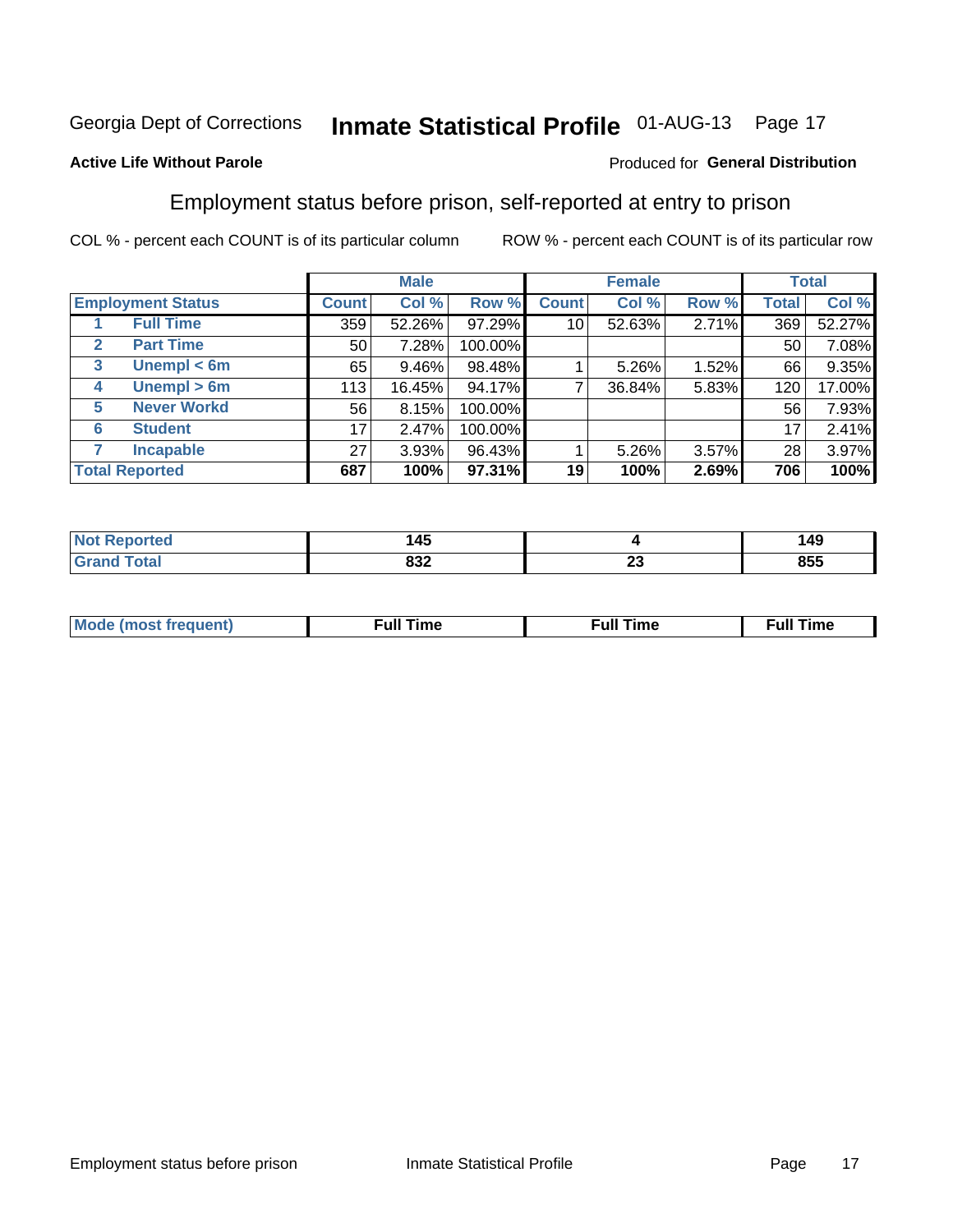# Inmate Statistical Profile 01-AUG-13 Page 18

### **Active Life Without Parole**

Produced for General Distribution

### Age at admission

COL % - percent each COUNT is of its particular column

|                         |                         | <b>Male</b> |         |                | <b>Female</b> |        |                | <b>Total</b> |
|-------------------------|-------------------------|-------------|---------|----------------|---------------|--------|----------------|--------------|
| <b>Age At Admission</b> | <b>Count</b>            | Col %       | Row %   | <b>Count</b>   | Col %         | Row %  | <b>Total</b>   | Col %        |
| 15                      | 2                       | 0.24%       | 100.00% |                |               |        | 2              | 0.23%        |
| 16                      | 1                       | 0.12%       | 100.00% |                |               |        | $\mathbf{1}$   | 0.12%        |
| $\overline{17}$         | $\overline{\mathbf{c}}$ | 0.24%       | 100.00% |                |               |        | $\overline{2}$ | 0.23%        |
| 18                      | 10                      | 1.20%       | 100.00% |                |               |        | 10             | 1.17%        |
| 19                      | 17                      | 2.04%       | 100.00% |                |               |        | 17             | 1.99%        |
| $\overline{20}$         | 17                      | 2.04%       | 94.44%  | 1              | 4.35%         | 5.56%  | 18             | 2.11%        |
| 21                      | 24                      | 2.88%       | 100.00% |                |               |        | 24             | 2.81%        |
| 22                      | 38                      | 4.57%       | 100.00% |                |               |        | 38             | 4.44%        |
| 23                      | 26                      | 3.13%       | 92.86%  | $\overline{2}$ | 8.70%         | 7.14%  | 28             | 3.27%        |
| 24                      | 31                      | 3.73%       | 96.88%  | 1              | 4.35%         | 3.13%  | 32             | 3.74%        |
| $\overline{25}$         | 28                      | 3.37%       | 96.55%  | 1              | 4.35%         | 3.45%  | 29             | 3.39%        |
| 26                      | 33                      | 3.97%       | 100.00% |                |               |        | 33             | 3.86%        |
| $\overline{27}$         | 29                      | 3.49%       | 93.55%  | $\overline{2}$ | 8.70%         | 6.45%  | 31             | 3.63%        |
| 28                      | 38                      | 4.57%       | 97.44%  | 1              | 4.35%         | 2.56%  | 39             | 4.56%        |
| 29                      | 38                      | 4.57%       | 100.00% |                |               |        | 38             | 4.44%        |
| 30                      | 26                      | 3.13%       | 100.00% |                |               |        | 26             | 3.04%        |
| 31                      | 33                      | 3.97%       | 100.00% |                |               |        | 33             | 3.86%        |
| 32                      | 32                      | 3.85%       | 91.43%  | 3              | 13.04%        | 8.57%  | 35             | 4.09%        |
| 33                      | 21                      | 2.52%       | 100.00% |                |               |        | 21             | 2.46%        |
| 34                      | 20                      | 2.40%       | 95.24%  | 1              | 4.35%         | 4.76%  | 21             | 2.46%        |
| 35                      | 22                      | 2.64%       | 95.65%  | 1              | 4.35%         | 4.35%  | 23             | 2.69%        |
| 36                      | 36                      | 4.33%       | 100.00% |                |               |        | 36             | 4.21%        |
| $\overline{37}$         | 22                      | 2.64%       | 100.00% |                |               |        | 22             | 2.57%        |
| 38                      | 23                      | 2.76%       | 100.00% |                |               |        | 23             | 2.69%        |
| 39                      | 21                      | 2.52%       | 95.45%  | 1              | 4.35%         | 4.55%  | 22             | 2.57%        |
| 40                      | 17                      | 2.04%       | 100.00% |                |               |        | 17             | 1.99%        |
| 41                      | 29                      | 3.49%       | 96.67%  | 1              | 4.35%         | 3.33%  | 30             | 3.51%        |
| 42                      | 23                      | 2.76%       | 100.00% |                |               |        | 23             | 2.69%        |
| 43                      | 16                      | 1.92%       | 94.12%  | 1              | 4.35%         | 5.88%  | 17             | 1.99%        |
| 44                      | 15                      | 1.80%       | 88.24%  | $\overline{2}$ | 8.70%         | 11.76% | 17             | 1.99%        |
| 45                      | 20                      | 2.40%       | 100.00% |                |               |        | 20             | 2.34%        |
| 46                      | 19                      | 2.28%       | 90.48%  | $\overline{2}$ | 8.70%         | 9.52%  | 21             | 2.46%        |
| 47                      | 13                      | 1.56%       | 100.00% |                |               |        | 13             | 1.52%        |
| 48                      | 12                      | 1.44%       | 80.00%  | 3              | 13.04%        | 20.00% | 15             | 1.75%        |
| 49                      | 14                      | 1.68%       | 100.00% |                |               |        | 14             | 1.64%        |
| 50                      | 9                       | 1.08%       | 100.00% |                |               |        | 9              | 1.05%        |
| $\overline{51}$         | $6\phantom{1}6$         | 0.72%       | 100.00% |                |               |        | 6              | 0.70%        |
| 52                      | 8                       | 0.96%       | 100.00% |                |               |        | 8              | 0.94%        |
| 53                      | $6\phantom{1}6$         | 0.72%       | 100.00% |                |               |        | 6              | 0.70%        |
| 54                      | 3                       | 0.36%       | 100.00% |                |               |        | 3              | 0.35%        |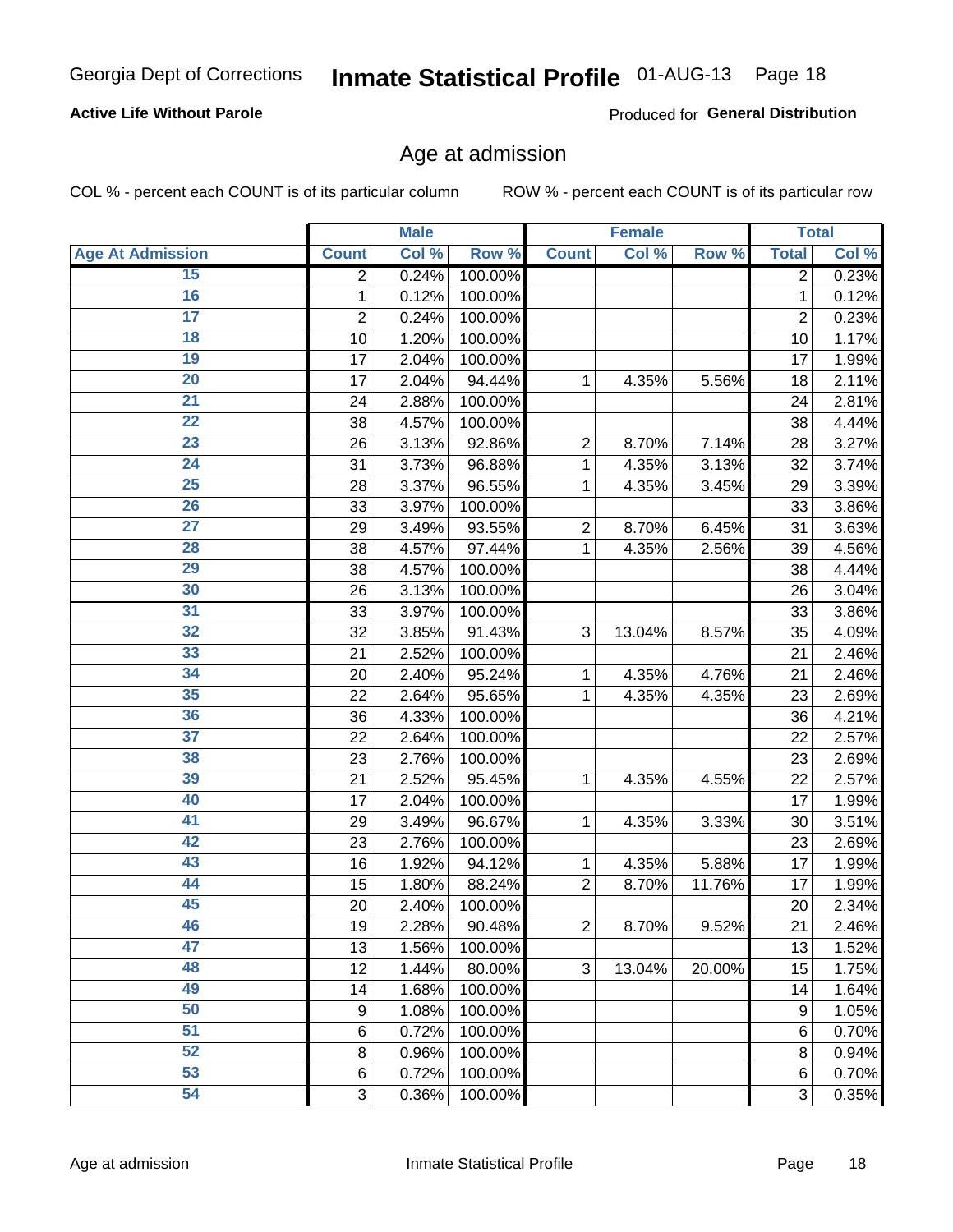# Inmate Statistical Profile 01-AUG-13 Page 19

### **Active Life Without Parole**

Produced for General Distribution

### Age at admission

COL % - percent each COUNT is of its particular column

|                         |              | <b>Male</b> |         |              | <b>Female</b> |       |       | <b>Total</b> |
|-------------------------|--------------|-------------|---------|--------------|---------------|-------|-------|--------------|
| <b>Age At Admission</b> | <b>Count</b> | Col %       | Row %   | <b>Count</b> | Col %         | Row % | Total | Col %        |
| 55                      | 4            | 0.48%       | 100.00% |              |               |       | 4     | 0.47%        |
| 56                      |              | 0.84%       | 100.00% |              |               |       | 7     | 0.82%        |
| 57                      | 5            | 0.60%       | 100.00% |              |               |       | 5     | 0.58%        |
| 58                      | 5            | 0.60%       | 100.00% |              |               |       | 5     | 0.58%        |
| 60                      | 2            | 0.24%       | 100.00% |              |               |       | 2     | 0.23%        |
| 62                      |              | 0.12%       | 100.00% |              |               |       |       | 0.12%        |
| 64                      | 3            | 0.36%       | 100.00% |              |               |       | 3     | 0.35%        |
| 65                      |              | 0.12%       | 100.00% |              |               |       |       | 0.12%        |
| 66                      |              | 0.12%       | 100.00% |              |               |       |       | 0.12%        |
| 69                      | 2            | 0.24%       | 100.00% |              |               |       | 2     | 0.23%        |
| 71                      |              | 0.12%       | 100.00% |              |               |       |       | 0.12%        |
| <b>Total Reported</b>   | 832          | 100%        | 97.31%  | 23           | 100%          | 2.69% | 855   | 100%         |

| <b>Not Reported</b> |            |          |     |
|---------------------|------------|----------|-----|
| <b>Total</b>        | 000<br>OJZ | n.<br>-- | 855 |

| <b>Mean</b><br>(average)       | 33.98   | 35.17    | 34.01    |
|--------------------------------|---------|----------|----------|
| <b>Median (middle)</b>         | ົ<br>JŁ | 34       | ົາ<br>⊾ت |
| <b>Mode</b><br>(most frequent) | --      | ^^<br>◡▵ | 28       |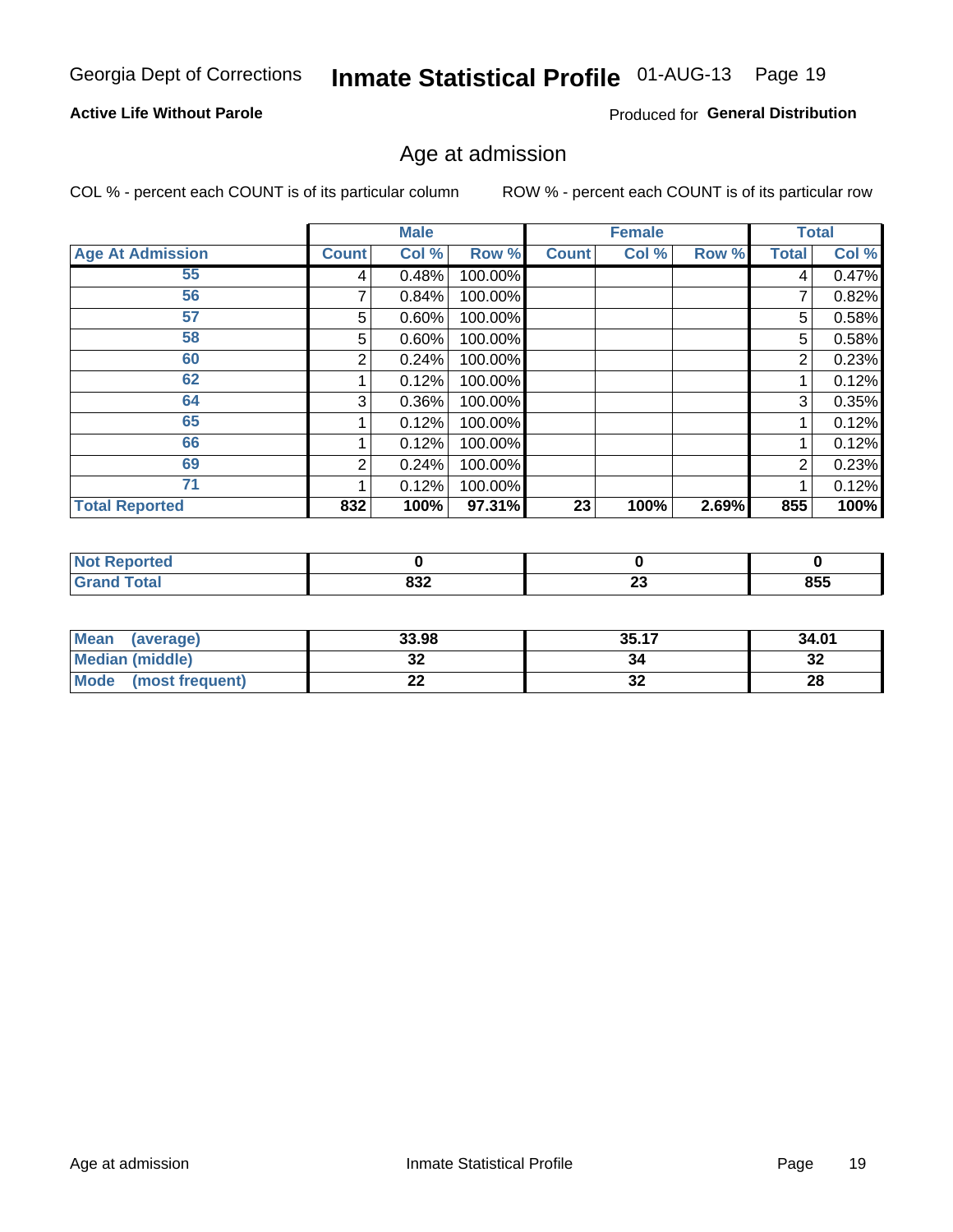# Inmate Statistical Profile 01-AUG-13 Page 20

### **Active Life Without Parole**

### Produced for General Distribution

### Height, measured at entry to prison

COL % - percent each COUNT is of its particular column

|                       |                  | <b>Male</b> |         |              | <b>Female</b> |         |       | Total      |
|-----------------------|------------------|-------------|---------|--------------|---------------|---------|-------|------------|
| <b>Height</b>         | <b>Count</b>     | Col %       | Row %   | <b>Count</b> | Col %         | Row %   | Total | Col %      |
| 4'10"                 |                  |             |         |              | 100.00%       | 100.00% |       | 0.47%      |
| 5'10''                | 108              | 51.18%      | 100.00% |              |               |         |       | 108 50.94% |
| 5'11''                | 102 <sub>1</sub> | 48.34%      | 100.00% |              |               |         |       | 102 48.11% |
| 6'01''                |                  | $0.47\%$    | 100.00% |              |               |         |       | 0.47%      |
| <b>Total Reported</b> | 211              | 100%        | 99.53%  |              | 100%          | 0.47%   | 212   | 100%       |

| <b>Not</b><br><b>rted</b><br>reno, | cn4<br>UZ I | --  | 643 |
|------------------------------------|-------------|-----|-----|
| Total                              | ooo         | - - | 855 |
| ' Grano                            | אטס         | ∼   |     |

| Mean<br>(average)              | 5'10" | 4'10" | 5'10"  |
|--------------------------------|-------|-------|--------|
| Median (middle)                | 5'10" | 4'10" | 5'10'' |
| <b>Mode</b><br>(most frequent) | 5'10" | 4'10" | 5'10"  |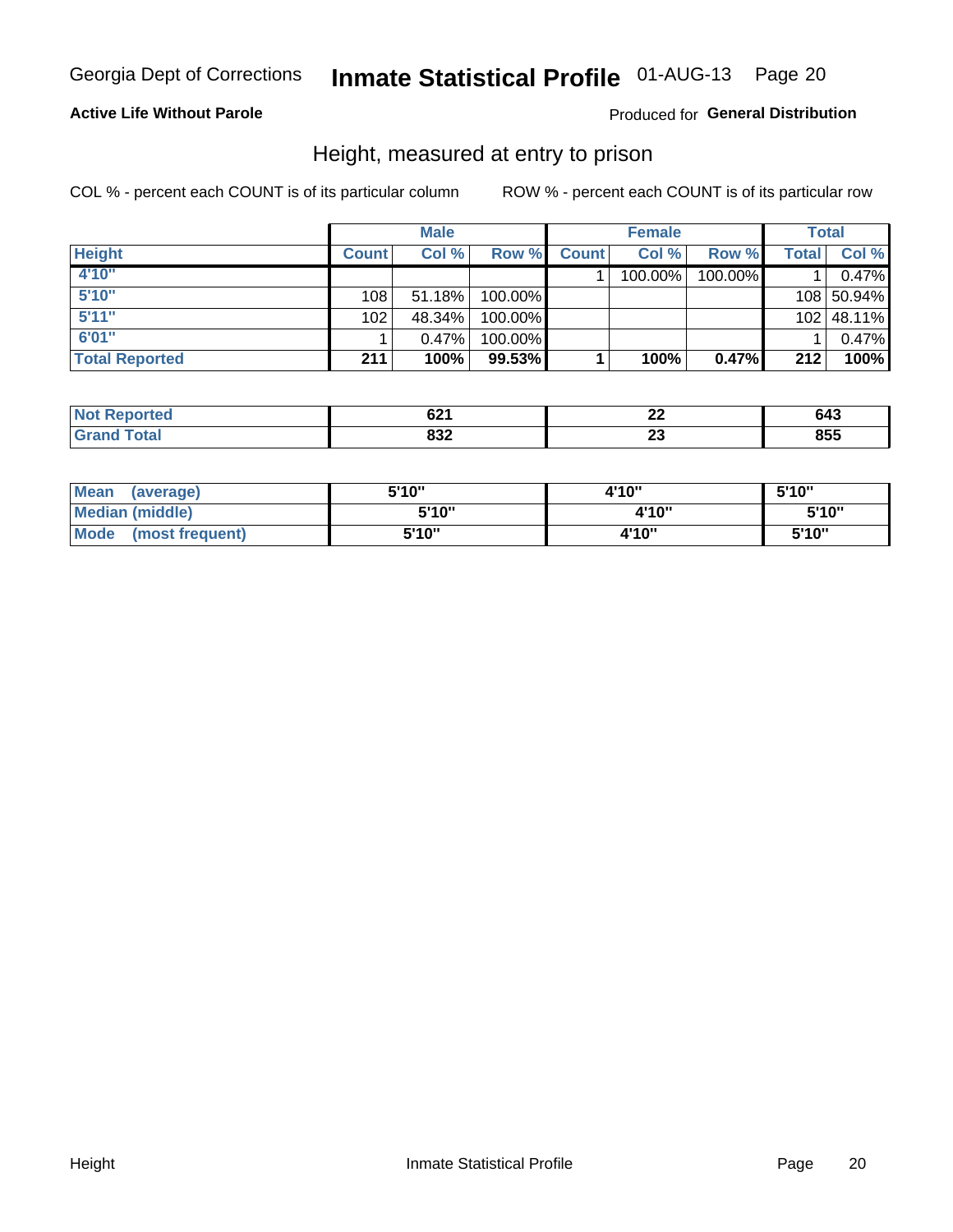# Inmate Statistical Profile 01-AUG-13 Page 21

### **Active Life Without Parole**

Produced for General Distribution

### Weight, measured at entry to prison

COL % - percent each COUNT is of its particular column

|                       |                | <b>Male</b> |         |                 | <b>Female</b> |         |                | <b>Total</b> |
|-----------------------|----------------|-------------|---------|-----------------|---------------|---------|----------------|--------------|
| <b>Weight</b>         | <b>Count</b>   | Col %       | Row %   | <b>Count</b>    | Col %         | Row %   | <b>Total</b>   | Col %        |
| 90 - 99 pounds        |                |             |         | 1               | 4.35%         | 100.00% | 1 <sup>1</sup> | 0.12%        |
| 110 - 119 pounds      |                |             |         | $\overline{2}$  | 8.70%         | 100.00% | $\overline{2}$ | 0.23%        |
| 120 - 129 pounds      | 4              | 0.48%       | 100.00% |                 |               |         | 4              | 0.47%        |
| 130 - 139 pounds      | 17             | 2.05%       | 85.00%  | 3               | 13.04%        | 15.00%  | 20             | 2.34%        |
| 140 - 149 pounds      | 51             | 6.14%       | 98.08%  | 1               | 4.35%         | 1.92%   | 52             | 6.09%        |
| 150 - 159 pounds      | 84             | 10.11%      | 100.00% |                 |               |         | 84             | 9.84%        |
| 160 - 169 pounds      | 94             | 11.31%      | 96.91%  | 3               | 13.04%        | 3.09%   | 97             | 11.36%       |
| 170 - 179 pounds      | 120            | 14.44%      | 98.36%  | $\overline{2}$  | 8.70%         | 1.64%   | 122            | 14.29%       |
| 180 - 189 pounds      | 96             | 11.55%      | 97.96%  | $\overline{2}$  | 8.70%         | 2.04%   | 98             | 11.48%       |
| 190 - 199 pounds      | 70             | 8.42%       | 100.00% |                 |               |         | 70             | 8.20%        |
| 200 - 209 pounds      | 75             | 9.03%       | 97.40%  | 2               | 8.70%         | 2.60%   | 77             | 9.02%        |
| 210 - 219 pounds      | 57             | 6.86%       | 95.00%  | 3               | 13.04%        | 5.00%   | 60             | 7.03%        |
| 220 - 229 pounds      | 50             | 6.02%       | 98.04%  | 1               | 4.35%         | 1.96%   | 51             | 5.97%        |
| 230 - 239 pounds      | 33             | 3.97%       | 100.00% |                 |               |         | 33             | 3.86%        |
| 240 - 249 pounds      | 23             | 2.77%       | 100.00% |                 |               |         | 23             | 2.69%        |
| 250 - 259 pounds      | 16             | 1.93%       | 94.12%  | 1               | 4.35%         | 5.88%   | 17             | 1.99%        |
| 260 - 269 pounds      | 10             | 1.20%       | 100.00% |                 |               |         | 10             | 1.17%        |
| 270 - 279 pounds      | 11             | 1.32%       | 100.00% |                 |               |         | 11             | 1.29%        |
| 280 - 289 pounds      | 6              | 0.72%       | 85.71%  | 1               | 4.35%         | 14.29%  | $\overline{7}$ | 0.82%        |
| 290 - 299 pounds      | 3              | 0.36%       | 100.00% |                 |               |         | 3              | 0.35%        |
| 300 - 309 pounds      | $\overline{2}$ | 0.24%       | 100.00% |                 |               |         | $\overline{2}$ | 0.23%        |
| 310 - 319 pounds      | 1              | 0.12%       | 100.00% |                 |               |         | $\mathbf{1}$   | 0.12%        |
| 320 - 329 pounds      | 4              | 0.48%       | 80.00%  | 1               | 4.35%         | 20.00%  | 5              | 0.59%        |
| 330 - 339 pounds      | 3              | 0.36%       | 100.00% |                 |               |         | 3              | 0.35%        |
| 400 pounds and over   | 1              | 0.12%       | 100.00% |                 |               |         | $\mathbf{1}$   | 0.12%        |
| <b>Total Reported</b> | 831            | 100%        | 97.31%  | $\overline{23}$ | 100%          | 2.69%   | 854            | $100.0\%$    |

| тео |                   |                                |     |
|-----|-------------------|--------------------------------|-----|
|     | nnn<br><b>OJZ</b> | n.<br>$\overline{\phantom{a}}$ | 855 |

| Mean (average)                 | 190 | 182 | 190 |
|--------------------------------|-----|-----|-----|
| Median (middle)                | 181 | 170 | 181 |
| <b>Mode</b><br>(most frequent) | 170 | 210 | 170 |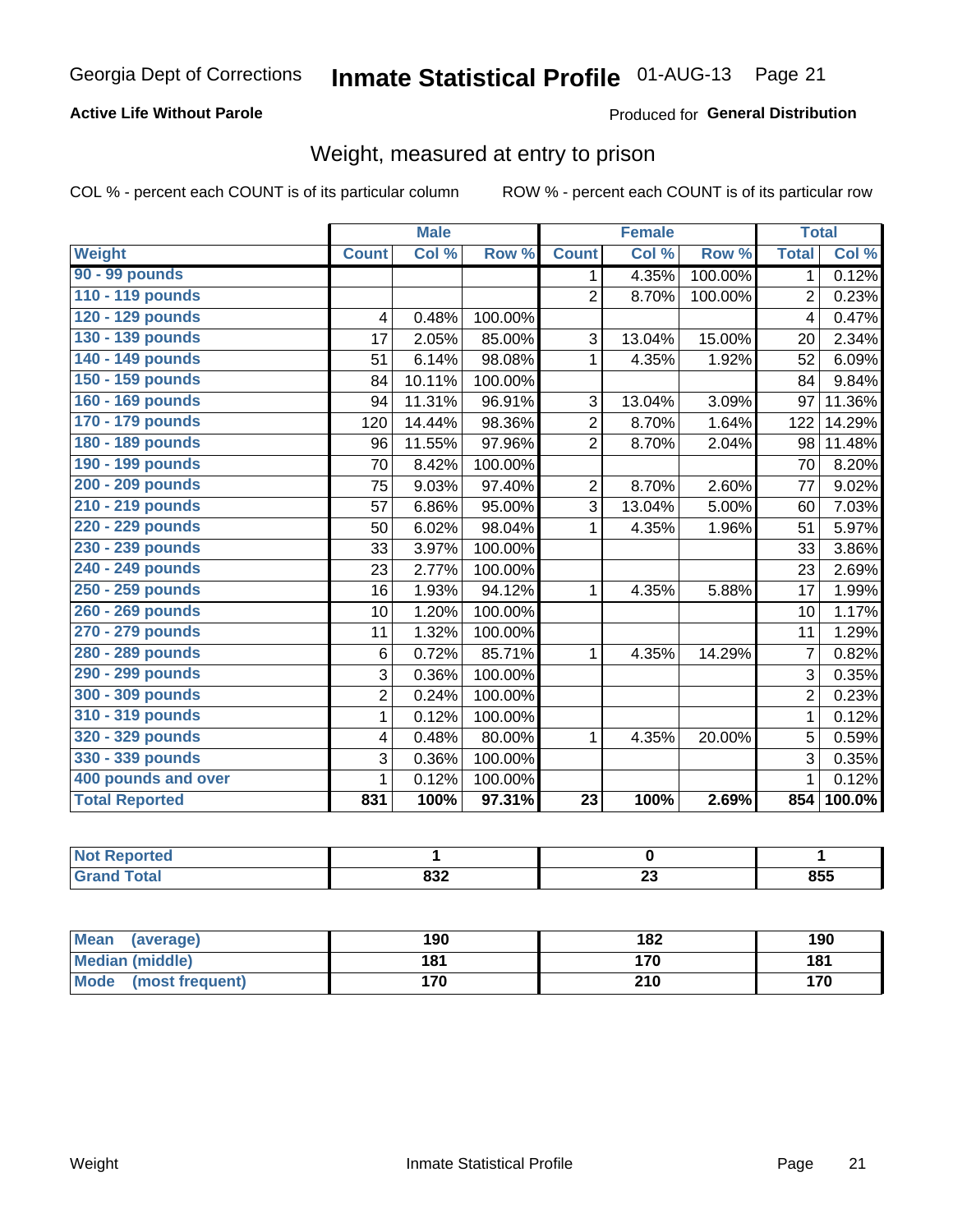# Inmate Statistical Profile 01-AUG-13 Page 22

**Active Life Without Parole** 

**Produced for General Distribution** 

### Military service

COL % - percent each COUNT is of its particular column

|                         |              | <b>Male</b> |                    | <b>Female</b> |        |       | <b>Total</b> |
|-------------------------|--------------|-------------|--------------------|---------------|--------|-------|--------------|
| <b>Military service</b> | <b>Count</b> | Col%        | <b>Row % Count</b> | Col %         | Row %  | Total | Col %        |
| <b>Air Force</b>        | 41           | 73.21%      | 100.00%            |               |        | 41    | 73.21%       |
| <b>Army</b>             |              | $8.93\%$    | 100.00%            |               |        | 5     | 8.93%        |
| <b>Navy</b>             |              | 7.14%       | 100.00%            |               |        | 4     | 7.14%        |
| <b>Coast Guard</b>      | 6.           | $10.71\%$   | 100.00%            |               |        | 6     | 10.71%       |
| <b>Total Reported</b>   | 56           | 100%        | 100.00%            |               | .00% l | 56    | 100%         |

| ---        | n.<br><u>_</u> | 799 |
|------------|----------------|-----|
| ດລາ<br>99Z | -<br>ZJ        | 855 |

| <b>Mode (most frequent)</b> | <b>Force</b><br>ыı | Null | ™orce<br>AI. |
|-----------------------------|--------------------|------|--------------|
|                             |                    |      |              |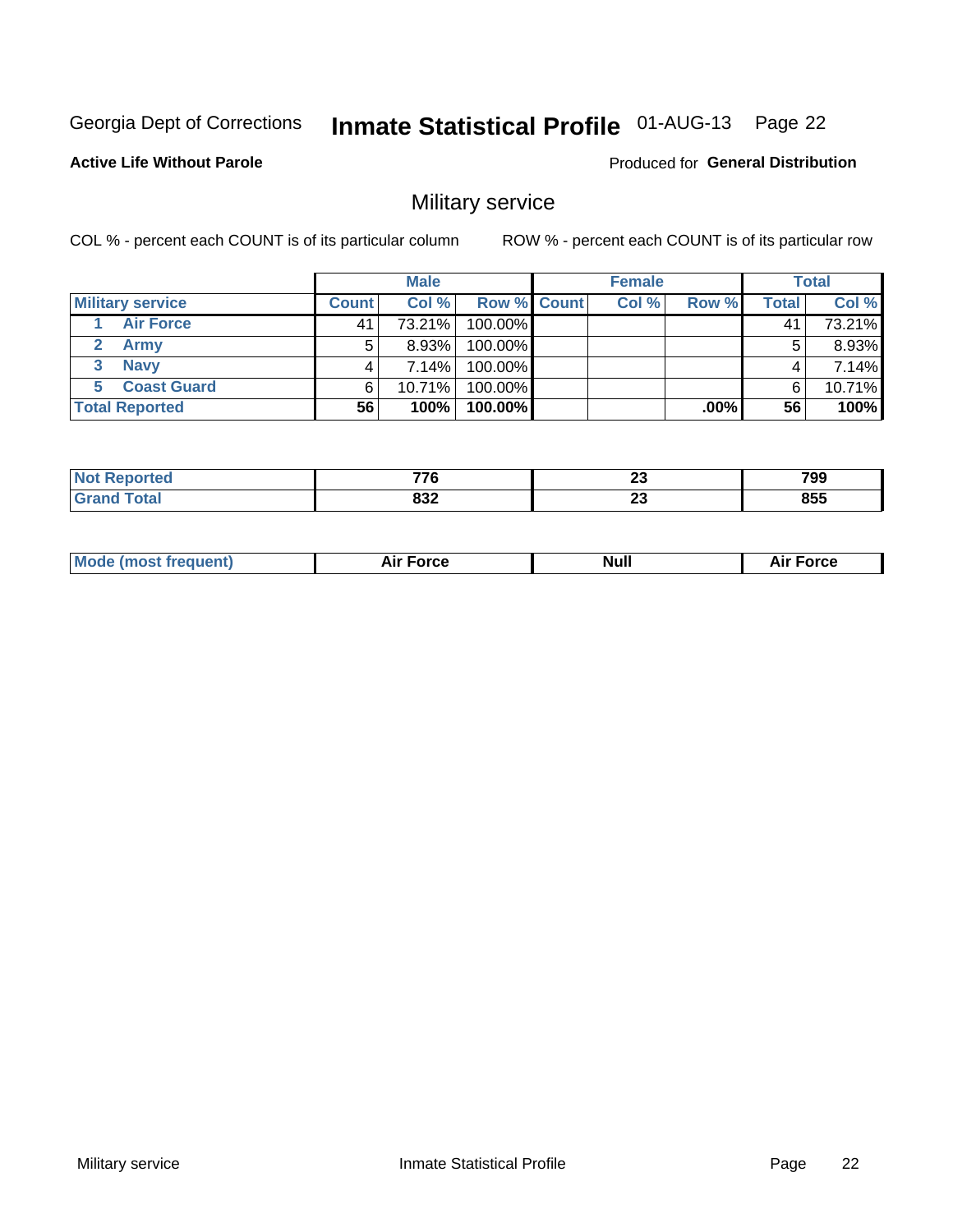# Inmate Statistical Profile 01-AUG-13 Page 23

#### **Active Life Without Parole**

#### Produced for General Distribution

### Type of admission to prison

COL % - percent each COUNT is of its particular column

|                                      |         | <b>Male</b> |                    |    | <b>Female</b> |       |              | <b>Total</b> |
|--------------------------------------|---------|-------------|--------------------|----|---------------|-------|--------------|--------------|
| <b>Type of Admission</b>             | Count l | Col %       | <b>Row % Count</b> |    | Col %         | Row % | <b>Total</b> | Col %        |
| <b>New Sentence</b><br>52            | 801     | 96.27%      | 97.21%             | 23 | 100.00%       | 2.79% | 824          | 96.37%       |
| <b>Probation Rev Partial</b><br>53   |         | .12%        | 100.00%            |    |               |       |              | .12%         |
| <b>Probation Rev Remainder</b><br>54 | 5       | $.60\%$     | 100.00%            |    |               |       | 5            | .58%         |
| <b>Parole Rev New Sentence</b><br>55 |         | ا 84%.      | 100.00%            |    |               |       |              | .82%         |
| <b>Parole Rev No New</b><br>56       | 6       | .72%        | 100.00%            |    |               |       | 6            | .70%         |
| <b>Sentence</b>                      |         |             |                    |    |               |       |              |              |
| <b>Life W/O Parole</b><br>70         | 12      | 1.44%       | 100.00%            |    |               |       | 12           | 1.40%        |
| <b>Total Reported</b>                | 832     | 100%        | 97.31%             | 23 | 100%          | 2.69% | 855          | 100%         |

| Reported<br><b>NOT</b> |    |        |     |
|------------------------|----|--------|-----|
| <b>Fotal</b>           | שט | ~<br>~ | 855 |

| <b>Mode (most frequent)</b> | <b>New Sentence</b> | <b>New Sentence</b> | <b>New Sentence</b> |
|-----------------------------|---------------------|---------------------|---------------------|
|                             |                     |                     |                     |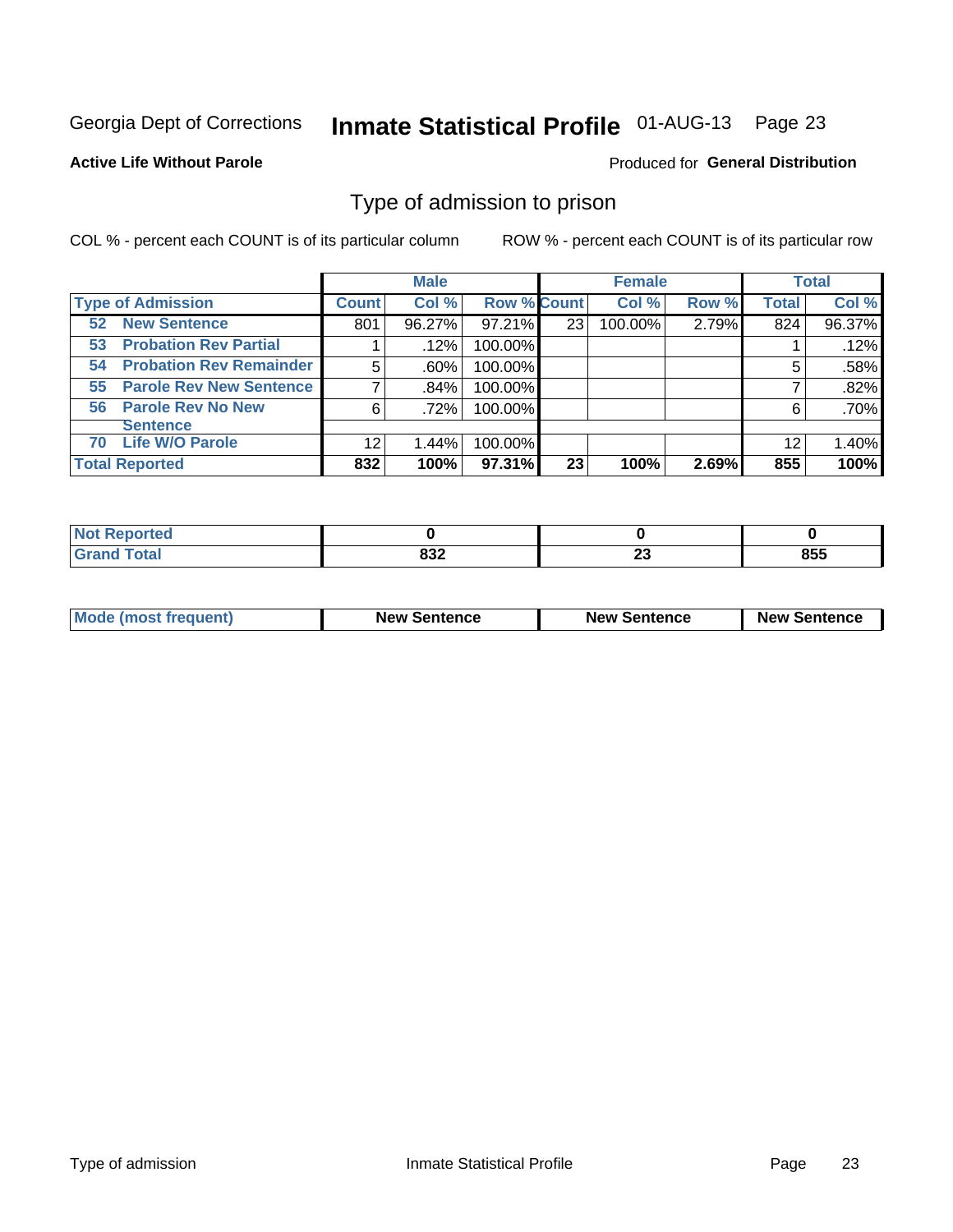# Inmate Statistical Profile 01-AUG-13 Page 24

**Active Life Without Parole** 

#### Produced for General Distribution

### Current / last security status

COL % - percent each COUNT is of its particular column

|                        |         | <b>Male</b> |                    |    | <b>Female</b> |           |       | <b>Total</b> |
|------------------------|---------|-------------|--------------------|----|---------------|-----------|-------|--------------|
| <b>Security Status</b> | Count l | Col %       | <b>Row % Count</b> |    | Col %         | Row %     | Total | Col %        |
| 4 Medium               | 27      | 3.25%       | 79.41%             |    | 30.43%        | $20.59\%$ | 34    | 3.99%        |
| 5 Close                | 801     | 96.51%      | $98.04\%$          | 16 | 69.57%        | $.96\%$   | 817   | 95.78%       |
| 6 Maximum              |         | .24%        | 100.00%            |    | .00%          |           | ⌒     | .23%         |
| <b>Total Reported</b>  | 830     | 100%        | 97.3%              | 23 | 100%          | 2.7%      | 853   | 100%         |

| <b>Still being diagnosed</b> |     |              |     |
|------------------------------|-----|--------------|-----|
| <b>Not Reported</b>          |     |              |     |
| <b>Grand Total</b>           | 832 | $\sim$<br>20 | 855 |

| Mode (most frequent) | Close | Close | <b>Close</b> |
|----------------------|-------|-------|--------------|
|                      |       |       |              |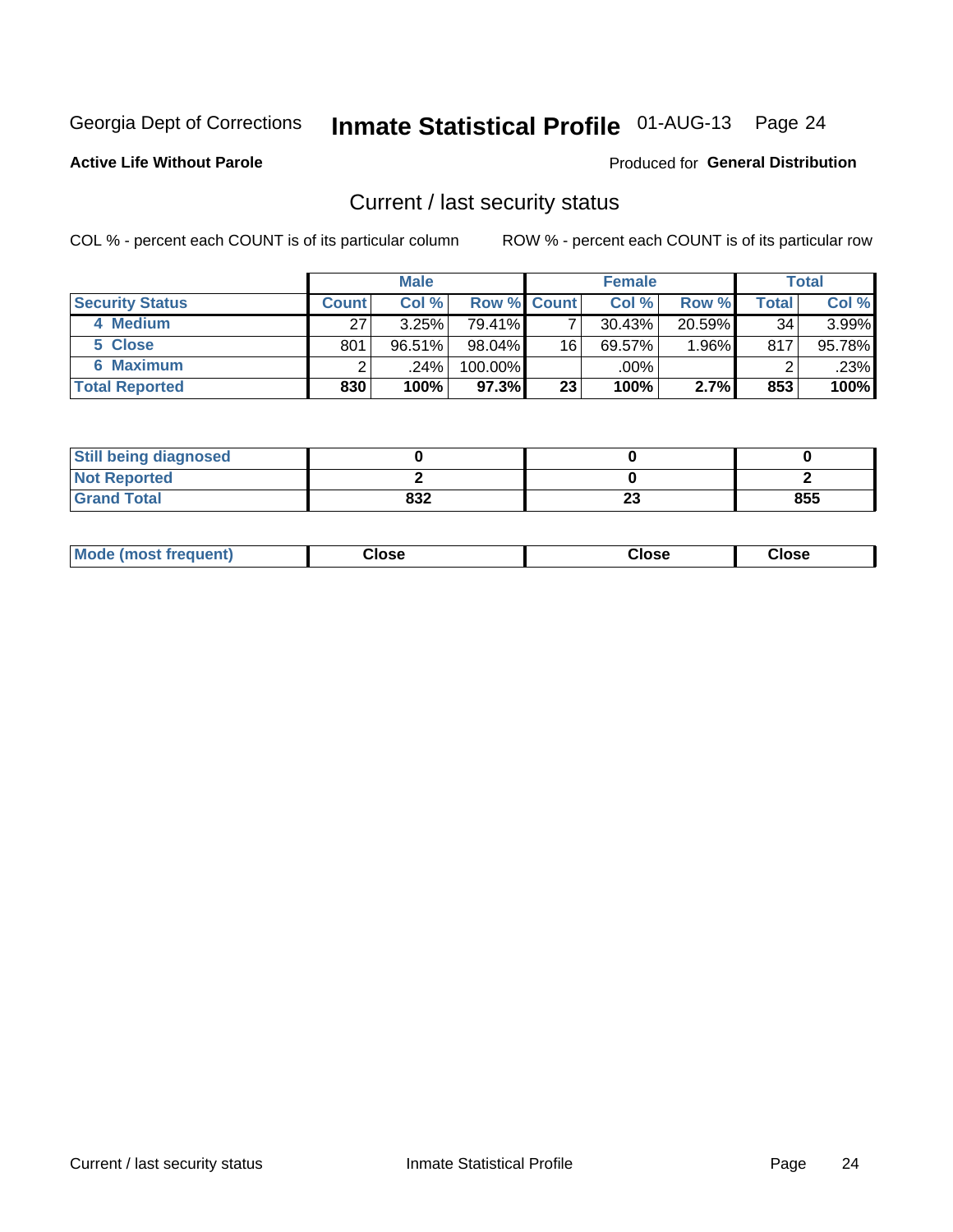# Inmate Statistical Profile 01-AUG-13 Page 25

**Active Life Without Parole** 

#### Produced for General Distribution

### Current / last type of institution

COL % - percent each COUNT is of its particular column

|                            |              | <b>Male</b> |                    |    | <b>Female</b> |          |       | <b>Total</b> |
|----------------------------|--------------|-------------|--------------------|----|---------------|----------|-------|--------------|
| <b>Type of Institution</b> | <b>Count</b> | Col %       | <b>Row % Count</b> |    | Col %         | Row %    | Total | Col %        |
| <b>State Prison</b>        | 826          | $99.28\%$   | $97.29\%$          | 23 | $100.00\%$    | $2.71\%$ | 849   | 99.30%       |
| <b>Private Prison</b>      |              | 72%         | 100.00%            |    |               |          |       | $.70\%$      |
| <b>Total Reported</b>      | 832          | 100%        | 97.31%             | 23 | 100%          | 2.69%    | 855   | 100%         |

| ---<br>rtea |     |    |     |
|-------------|-----|----|-----|
|             | 022 | ^^ | OEE |
|             | ഠാ∠ | ~  | ວວະ |

| <b>Mode (most frequent)</b> | <b>State Prison</b> | <b>State Prison</b> | <b>State Prison</b> |
|-----------------------------|---------------------|---------------------|---------------------|
|                             |                     |                     |                     |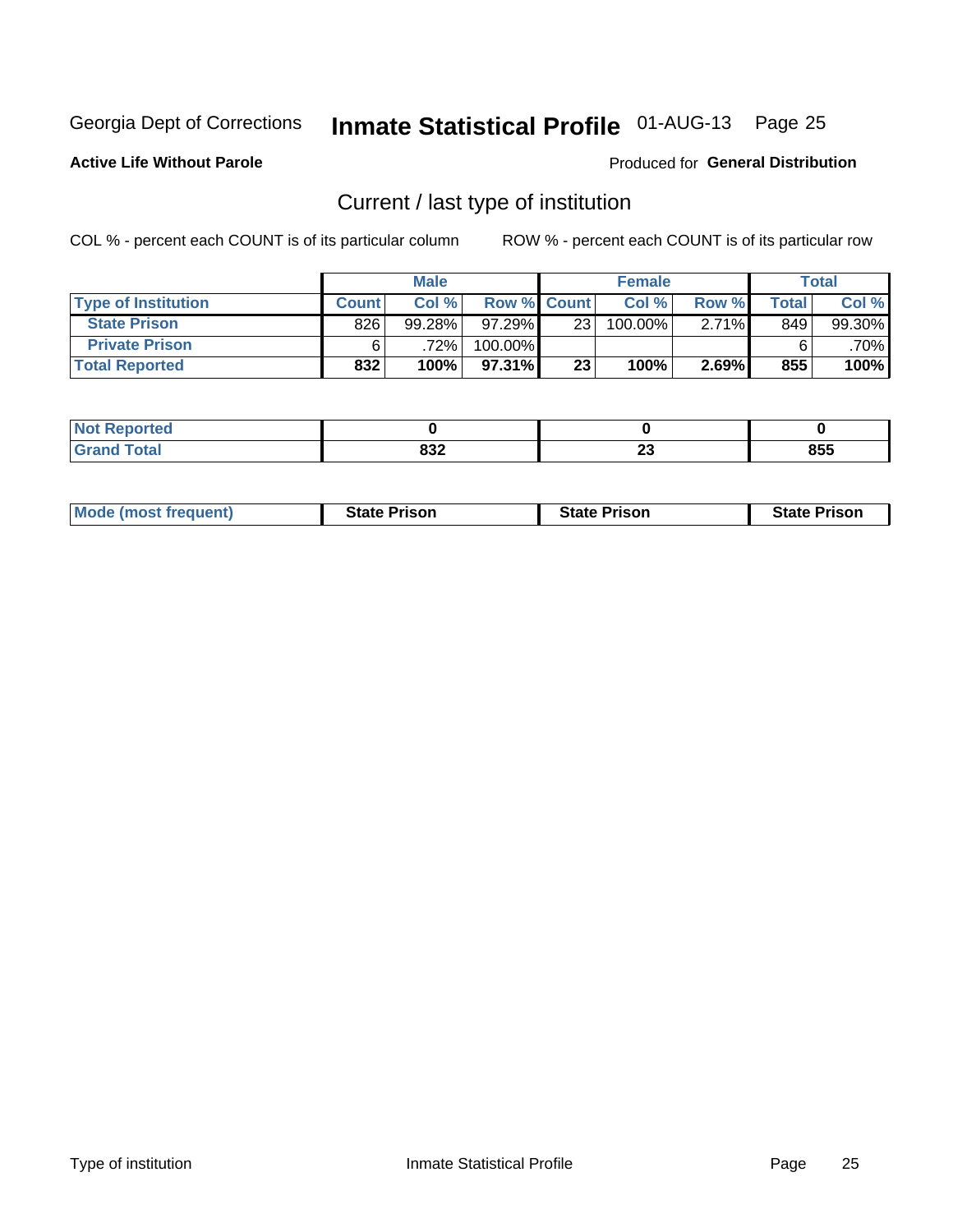# Inmate Statistical Profile 01-AUG-13 Page 26

#### **Active Life Without Parole**

#### Produced for General Distribution

### Institution type - transitional centers

COL % - percent each COUNT is of its particular column

|                                                | <b>Male</b> |                          | <b>Female</b> |             | Total |
|------------------------------------------------|-------------|--------------------------|---------------|-------------|-------|
| <b>Institution Type - Trans. Centers Count</b> |             | <b>Col %</b> Row % Count | Col %         | Row % Total | Col % |
| <b>Total Reported</b>                          |             |                          |               |             |       |

| <b>Reported</b><br><b>NOT</b><br>$\sim$            |  |  |
|----------------------------------------------------|--|--|
| $f$ $f \circ f \circ f$<br>$C = 1$<br><b>TULAI</b> |  |  |

| Mode (most frequent) | <b>Null</b> | <b>Null</b> | <b>Null</b> |
|----------------------|-------------|-------------|-------------|
|                      |             |             |             |
|                      |             |             |             |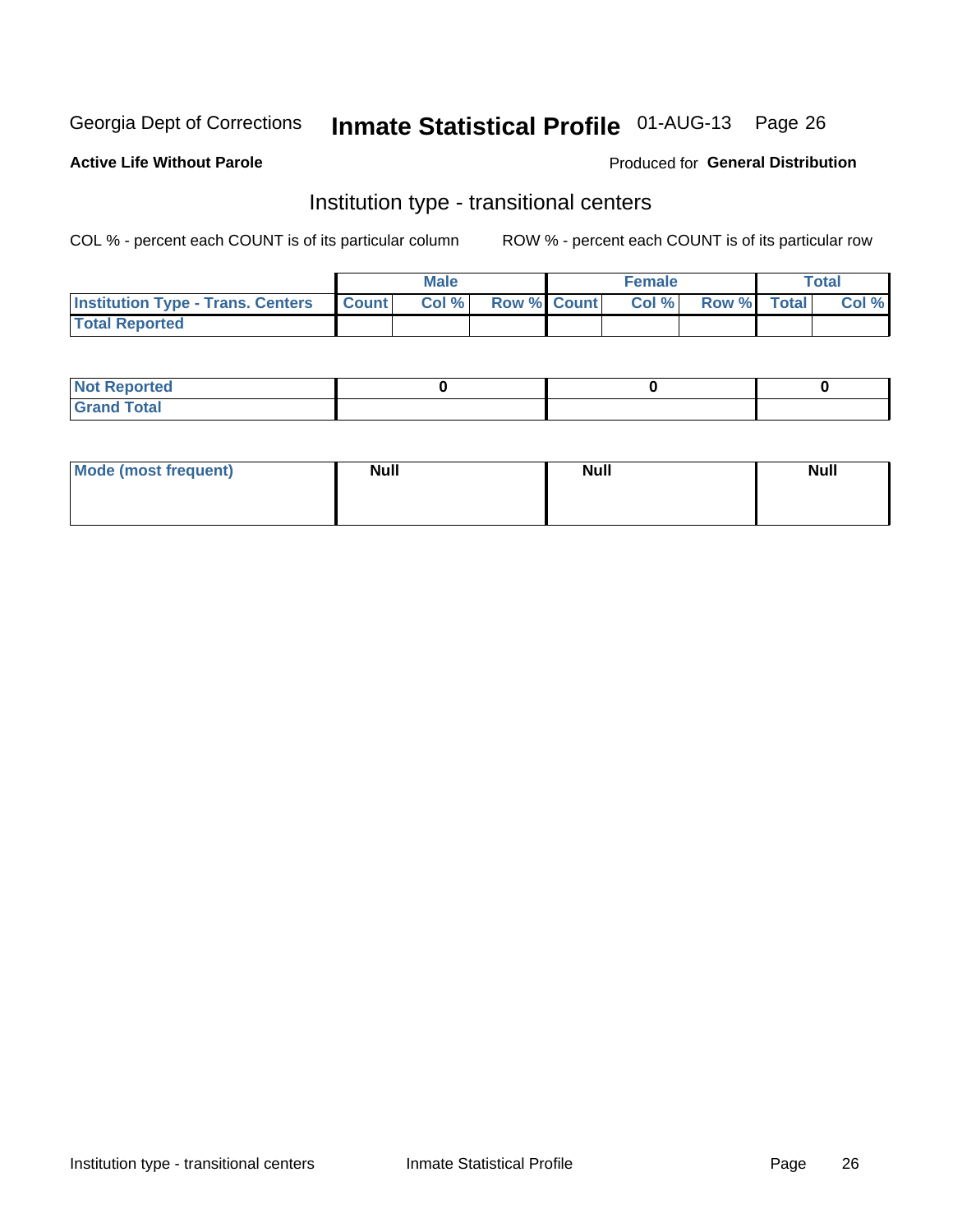# Inmate Statistical Profile 01-AUG-13 Page 27

**Active Life Without Parole** 

Produced for General Distribution

### Institution type - county prisons

COL % - percent each COUNT is of its particular column

|                                                    | <b>Male</b> |  | <b>Female</b>            |             | <b>Total</b> |
|----------------------------------------------------|-------------|--|--------------------------|-------------|--------------|
| <b>Institution Type - County Prisons   Count  </b> | Col %       |  | <b>Row % Count Col %</b> | Row % Total | Col %        |
| <b>Total Reported</b>                              |             |  |                          |             |              |

| <b>Not Reported</b>         |  |  |
|-----------------------------|--|--|
| <b>Total</b><br>-<br>______ |  |  |

| <b>Mode</b>      | <b>Null</b> | <b>Null</b> | <b>Null</b> |
|------------------|-------------|-------------|-------------|
| (most freauent). |             |             |             |
|                  |             |             |             |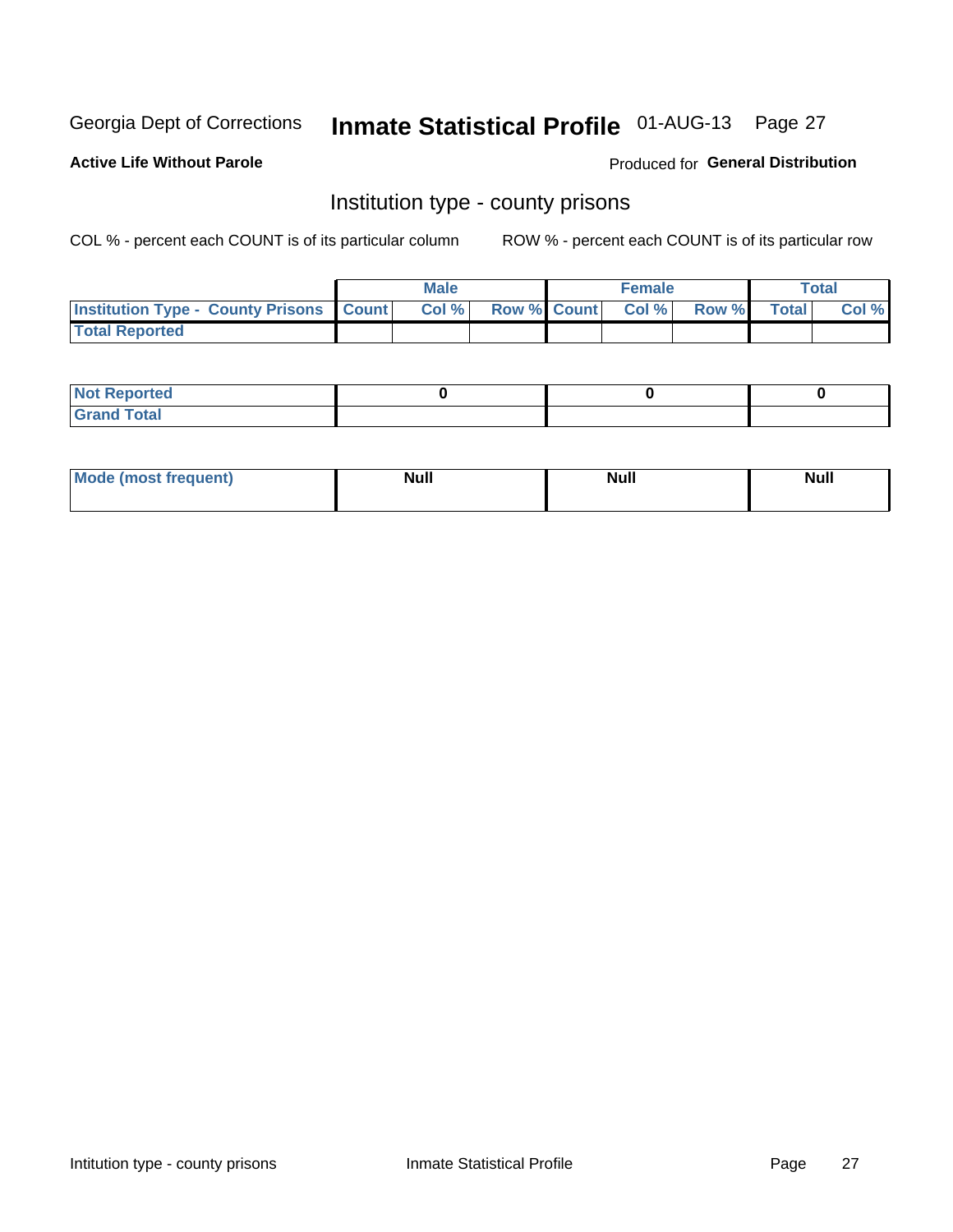# Inmate Statistical Profile 01-AUG-13 Page 28

### **Active Life Without Parole**

#### Produced for General Distribution

### Institution type - state prisons

COL % - percent each COUNT is of its particular column

|                                         |              | <b>Male</b> |         |              | <b>Female</b> |         | <b>Total</b> |          |
|-----------------------------------------|--------------|-------------|---------|--------------|---------------|---------|--------------|----------|
| <b>Institution Type - State Prisons</b> | <b>Count</b> | Col %       | Row %   | <b>Count</b> | Col %         | Row %   | <b>Total</b> | Col %    |
| <b>Arrendale State Prison</b>           |              |             |         | 11           | 47.83%        | 100.00% | 11           | $1.30\%$ |
| <b>Augusta State Med. Prison</b>        | 53           | 6.42%       | 100.00% |              |               |         | 53           | 6.24%    |
| <b>Autry State Prison</b>               | 1            | .12%        | 100.00% |              |               |         | 1            | .12%     |
| <b>Baldwin State Prison</b>             | 42           | 5.08%       | 100.00% |              |               |         | 42           | 4.95%    |
| <b>Burrus Corr Trn Cntr</b>             | 1            | .12%        | 100.00% |              |               |         | 1            | .12%     |
| <b>Calhoun State Prison</b>             |              | .12%        | 100.00% |              |               |         |              | .12%     |
| <b>Central State Prison</b>             | 1            | .12%        | 100.00% |              |               |         | 1            | .12%     |
| <b>Coastal State Prison</b>             | 1            | .12%        | 100.00% |              |               |         | 1            | .12%     |
| <b>Dooly State Prison</b>               | 1            | .12%        | 100.00% |              |               |         | 1            | .12%     |
| <b>Ga Diag Class Prison</b>             | 47           | 5.69%       | 100.00% |              |               |         | 47           | 5.54%    |
| <b>Ga State Prison</b>                  | 22           | 2.66%       | 100.00% |              |               |         | 22           | 2.59%    |
| <b>Hancock State Prison</b>             | 82           | 9.93%       | 100.00% |              |               |         | 82           | 9.66%    |
| <b>Hays State Prison</b>                | 88           | 10.65%      | 100.00% |              |               |         | 88           | 10.37%   |
| <b>Johnson State Prison</b>             | 1            | .12%        | 100.00% |              |               |         | 1            | .12%     |
| <b>Macon State Prison</b>               | 129          | 15.62%      | 100.00% |              |               |         | 129          | 15.19%   |
| <b>Phillips State Prison</b>            | 13           | 1.57%       | 100.00% |              |               |         | 13           | 1.53%    |
| <b>Pulaski State Prison</b>             |              |             |         | 12           | 52.17%        | 100.00% | 12           | 1.41%    |
| <b>Rogers State Prison</b>              | 1            | .12%        | 100.00% |              |               |         | 1            | .12%     |
| <b>Smith State Prison</b>               | 81           | 9.81%       | 100.00% |              |               |         | 81           | 9.54%    |
| <b>Telfair State Prison</b>             | 90           | 10.90%      | 100.00% |              |               |         | 90           | 10.60%   |
| <b>Valdosta Sp</b>                      | 96           | 11.62%      | 100.00% |              |               |         | 96           | 11.31%   |
| <b>Ware State Prison</b>                | 74           | 8.96%       | 100.00% |              |               |         | 74           | 8.72%    |
| <b>Wilcox State Prison</b>              | 1            | .12%        | 100.00% |              |               |         | 1            | .12%     |
| <b>Total Reported</b>                   | 826          | 100%        | 97.29%  | 23           | 100%          | 2.71%   | 849          | 100%     |
| <b>Not Reported</b>                     |              | 0           |         |              | 0             |         | $\bf{0}$     |          |
| <b>Contract Contract Contract</b>       |              | $\sim$      |         |              | ~~            |         |              |          |

| I NUL REDULIEU.      |                           |                             |                                     |
|----------------------|---------------------------|-----------------------------|-------------------------------------|
| <b>Grand Total</b>   | 826                       |                             | 849                                 |
| Mode (most frequent) | <b>Macon State Prison</b> | <b>Pulaski State Prison</b> | <b>Macon State</b><br><b>Prison</b> |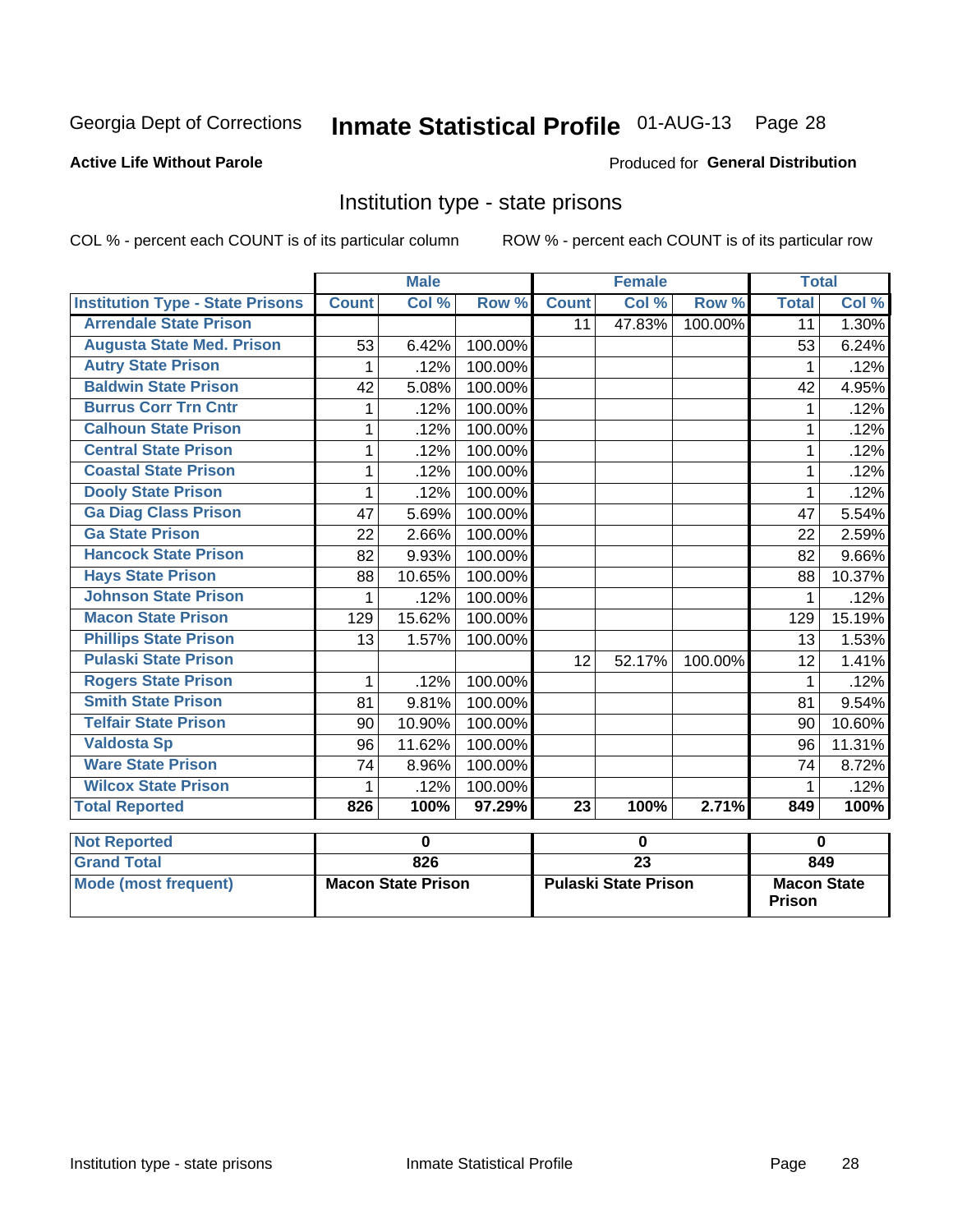# Inmate Statistical Profile 01-AUG-13 Page 29

**Active Life Without Parole** 

#### Produced for General Distribution

### Institution type - private prisons

COL % - percent each COUNT is of its particular column

|                                           |              | <b>Male</b> |                    | <b>Female</b> |       |       | <b>Total</b> |
|-------------------------------------------|--------------|-------------|--------------------|---------------|-------|-------|--------------|
| <b>Institution Type - Private Prisons</b> | <b>Count</b> | Col %       | <b>Row % Count</b> | Col%          | Row % | Total | Col %        |
| <b>Coffee Corr Facility</b>               |              | $50.00\%$   | $100.00\%$         |               |       |       | 50.00%       |
| <b>Wheeler Corr Facility</b>              |              | $50.00\%$   | $100.00\%$         |               |       |       | 50.00%       |
| <b>Total Reported</b>                     |              | 100%        | 100%               |               | %     |       | 100%         |

| <b>Not Reported</b>   |  |  |
|-----------------------|--|--|
| <b>Total</b><br>_____ |  |  |

| Mode (most frequent) | <b>Coffee Corr Facility</b> | <b>Null</b> | <b>Coffee Corr</b><br><b>Facility</b> |
|----------------------|-----------------------------|-------------|---------------------------------------|
|----------------------|-----------------------------|-------------|---------------------------------------|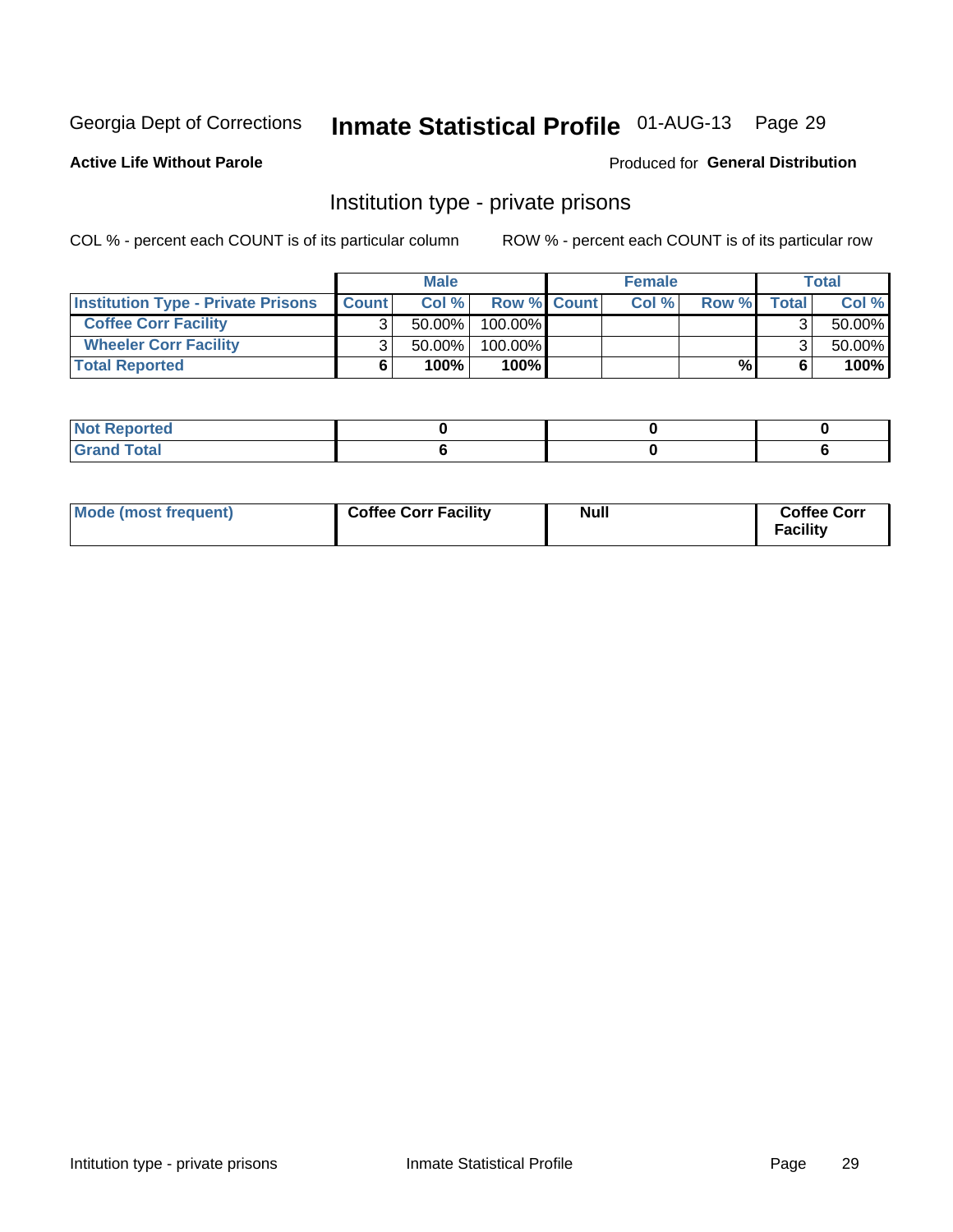# Inmate Statistical Profile 01-AUG-13 Page 30

**Active Life Without Parole** 

**Produced for General Distribution** 

# Institution type - pre-release centers

COL % - percent each COUNT is of its particular column

|                                                   | <b>Male</b> |              |       | <b>Female</b> |                    | <b>Total</b> |
|---------------------------------------------------|-------------|--------------|-------|---------------|--------------------|--------------|
| <b>Institution Type - Prison Annexe   Count  </b> | Col %       | <b>Row %</b> | Count | Col %         | <b>Row %</b> Total | Col %        |
| <b>Total Reported</b>                             |             |              |       |               |                    |              |

| <b>Reported</b><br>I NOT |  |  |
|--------------------------|--|--|
| <b>Total</b><br>$C$ ren  |  |  |

| $^{\circ}$ Mo<br>frequent)<br>⊥(most | <b>Null</b> | Noll<br><b>vull</b> | <b>Null</b> |
|--------------------------------------|-------------|---------------------|-------------|
|                                      |             |                     |             |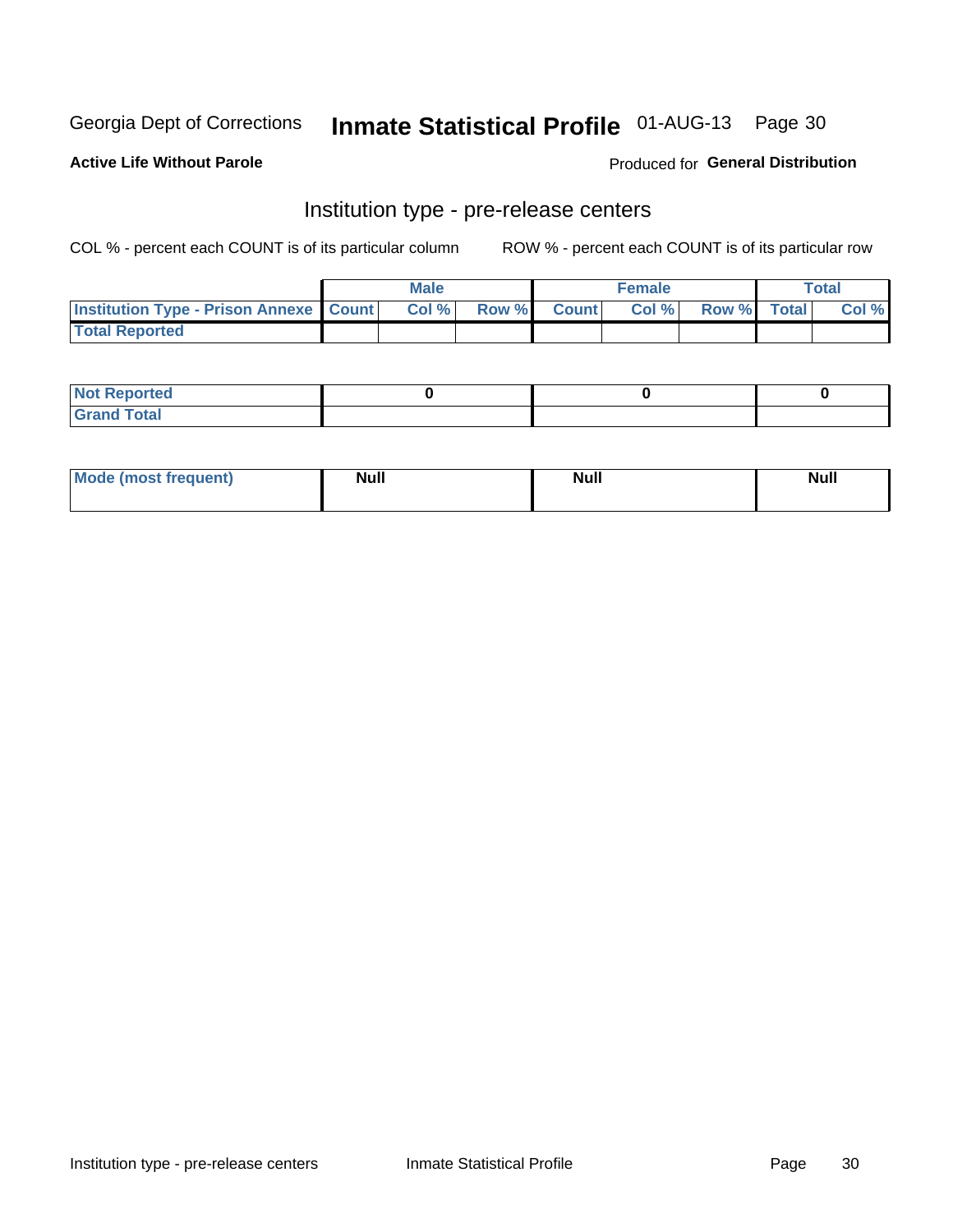# Inmate Statistical Profile 01-AUG-13 Page 31

### **Active Life Without Parole**

### **Produced for General Distribution**

### Institution type - inmate boot camp

COL % - percent each COUNT is of its particular column

|                                      |              | <b>Male</b> |               |              | <b>Female</b> |             | <b>Total</b> |
|--------------------------------------|--------------|-------------|---------------|--------------|---------------|-------------|--------------|
| <b>Institution Type - Boot Camps</b> | <b>Count</b> | Col %       | <b>Row %I</b> | <b>Count</b> | Col %         | Row % Total | Col %        |
| <b>Total Rported</b>                 |              |             |               |              |               |             |              |

| <b>Not Reported</b>            |  |  |
|--------------------------------|--|--|
| <b>Total</b><br>C <sub>r</sub> |  |  |

| <b>I Mode (most frequent)</b> | <b>Null</b> | <b>Null</b> | <b>Null</b> |
|-------------------------------|-------------|-------------|-------------|
|                               |             |             |             |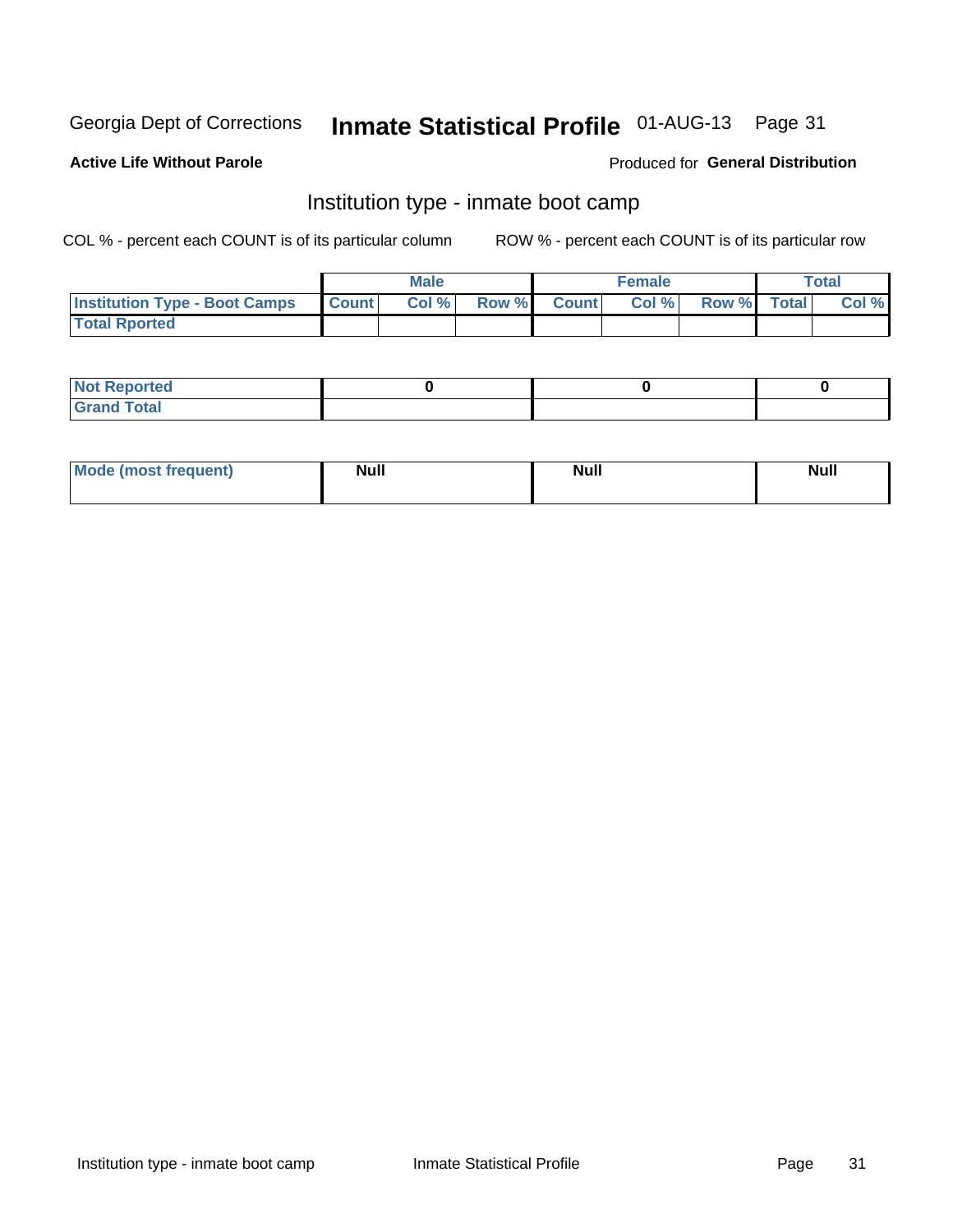# Inmate Statistical Profile 01-AUG-13 Page 32

### **Active Life Without Parole**

#### Produced for General Distribution

### Number of disciplinary reports

COL % - percent each COUNT is of its particular column

|                                       |              | <b>Male</b> |             |    | <b>Female</b> |       |       | <b>Total</b> |
|---------------------------------------|--------------|-------------|-------------|----|---------------|-------|-------|--------------|
| <b>Number of Disciplinary Reports</b> | <b>Count</b> | Col %       | Row % Count |    | Col %         | Row % | Total | Col %        |
|                                       | 236          | 28.37%      | 95.93%      | 10 | 43.48%        | 4.07% | 246   | 28.77%       |
|                                       | 111          | 13.34%      | 97.37%      | 3  | 13.04%        | 2.63% | 114   | 13.33%       |
| $\mathbf{2}$                          | 66           | 7.93%       | 97.06%      | 2  | 8.70%         | 2.94% | 68    | 7.95%        |
| 3                                     | 44           | 5.29%       | 95.65%      | 2  | 8.70%         | 4.35% | 46    | 5.38%        |
|                                       | 51           | 6.13%       | 98.08%      |    | 4.35%         | 1.92% | 52    | 6.08%        |
| 5                                     | 39           | 4.69%       | 100.00%     |    |               |       | 39    | 4.56%        |
| <b>More Than 5</b>                    | 285          | 34.25%      | 98.28%      | 5  | 21.74%        | 1.72% | 290   | 33.92%       |
| <b>Total Reported</b>                 | 832          | 100%        | 97.31%      | 23 | 100.0%        | 2.69% | 855   | 100%         |

| Reported<br>NOT   |            |               |     |
|-------------------|------------|---------------|-----|
| <sup>-</sup> otal | 02c<br>o∍∠ | ~~<br>∼<br>__ | 855 |

| Mean (average)       | E 47 | 7.65 |
|----------------------|------|------|
| Median (middle)      |      |      |
| Mode (most frequent) |      |      |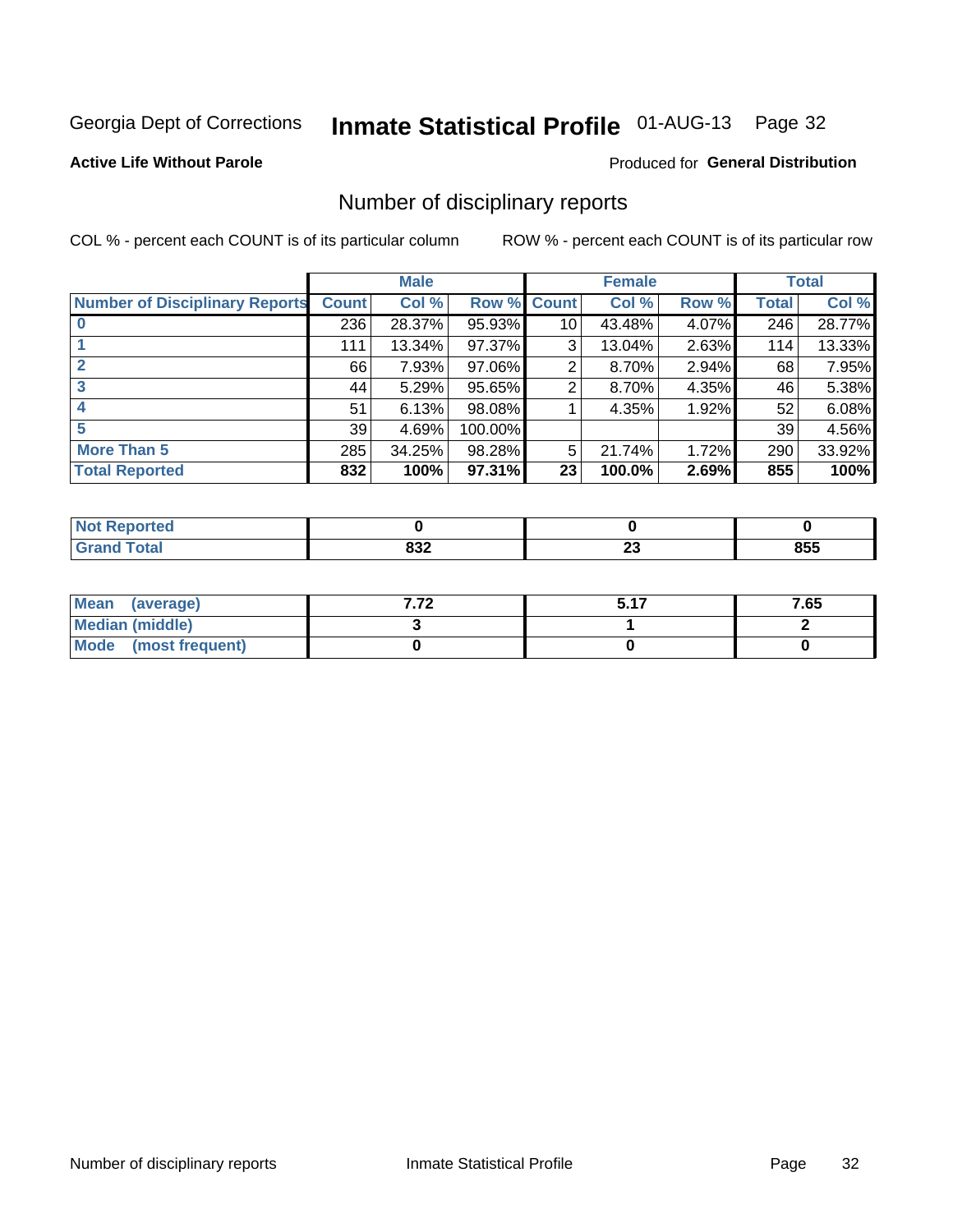# Inmate Statistical Profile 01-AUG-13 Page 33

### **Active Life Without Parole**

### **Produced for General Distribution**

### Number of transfers

COL % - percent each COUNT is of its particular column

|                            | <b>Male</b> |        | <b>Female</b> |              |        | <b>Total</b> |              |        |
|----------------------------|-------------|--------|---------------|--------------|--------|--------------|--------------|--------|
| <b>Number of Transfers</b> | Count l     | Col %  | Row %         | <b>Count</b> | Col %  | Row %        | <b>Total</b> | Col %  |
|                            | 32          | 3.85%  | 91.43%        | 3            | 13.04% | 8.57%        | 35           | 4.09%  |
|                            | 14          | 1.68%  | 100.00%       |              |        |              | 14           | 1.64%  |
|                            | 167         | 20.07% | 92.78%        | 13           | 56.52% | 7.22%        | 180          | 21.05% |
| 3                          | 64          | 7.69%  | 100.00%       |              |        |              | 64           | 7.49%  |
|                            | 85          | 10.22% | 98.84%        |              | 4.35%  | 1.16%        | 86           | 10.06% |
| 5                          | 55          | 6.61%  | 98.21%        |              | 4.35%  | 1.79%        | 56           | 6.55%  |
| <b>More Than 5</b>         | 415         | 49.88% | 98.81%        | 5            | 21.74% | 1.19%        | 420          | 49.12% |
| <b>Total Reported</b>      | 832         | 100%   | 97.31%        | 23           | 100%   | 2.69%        | 855          | 100%   |

| Reported<br>NOT   |            |               |     |
|-------------------|------------|---------------|-----|
| <sup>-</sup> otal | 02c<br>o∍∠ | ~~<br>∼<br>__ | 855 |

| Mean (average)       | ר כ<br>J.LL | 7.60 |
|----------------------|-------------|------|
| Median (middle)      |             |      |
| Mode (most frequent) |             |      |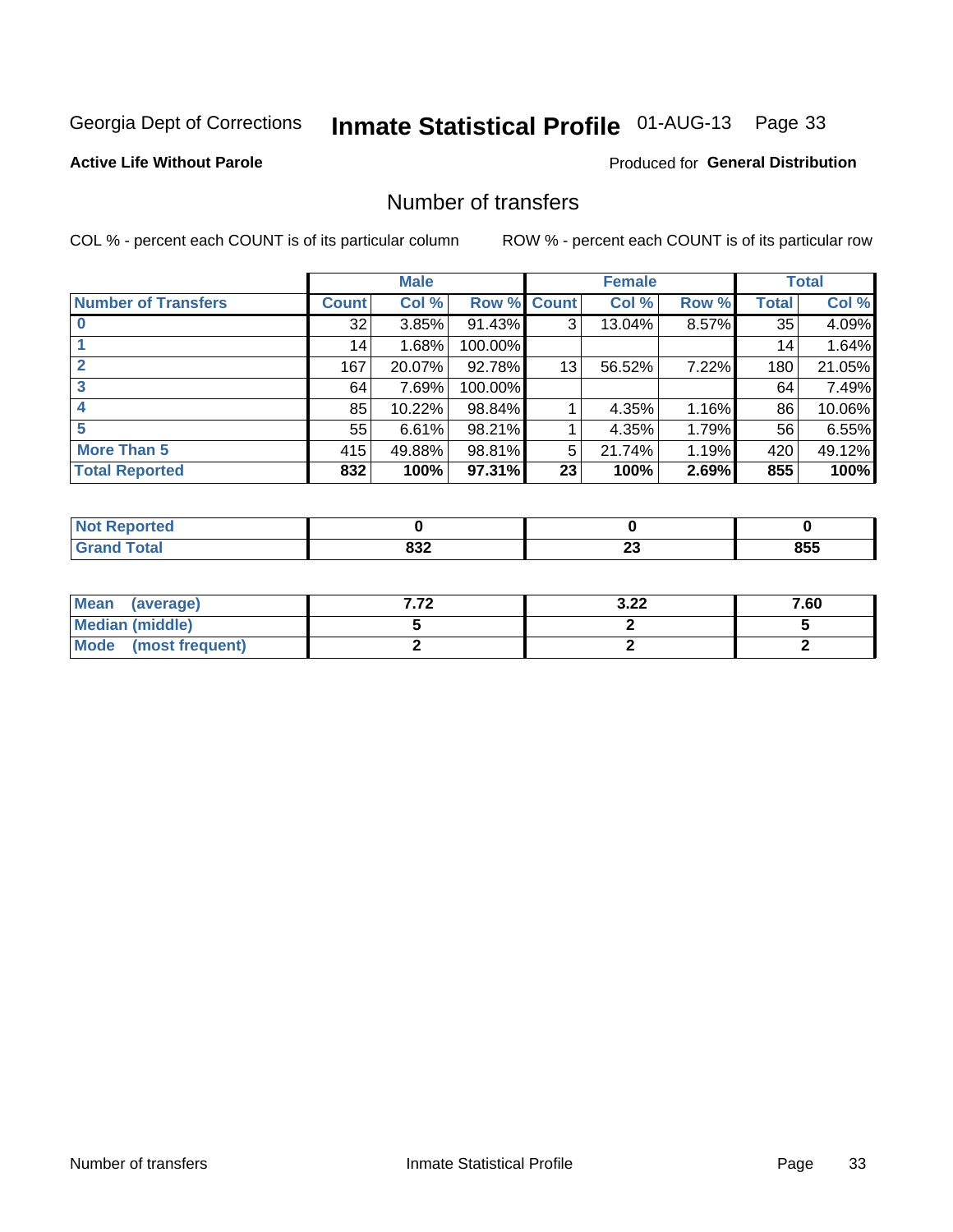# Inmate Statistical Profile 01-AUG-13 Page 34

**Active Life Without Parole** 

Produced for General Distribution

### Number of escapes

COL % - percent each COUNT is of its particular column

|                          | <b>Male</b>  |           |                    | <b>Female</b>   |            |          | Total |        |
|--------------------------|--------------|-----------|--------------------|-----------------|------------|----------|-------|--------|
| <b>Number of Escapes</b> | <b>Count</b> | Col%      | <b>Row % Count</b> |                 | Col %      | Row %    | Total | Col %  |
|                          | 829          | $99.64\%$ | $97.30\%$          | 23 <sub>1</sub> | $100.00\%$ | $2.70\%$ | 852   | 99.65% |
|                          |              | 0.12%     | $100.00\%$         |                 |            |          |       | 0.12%  |
|                          |              | 0.24%     | $100.00\%$         |                 |            |          |       | 0.23%  |
| <b>Total Reported</b>    | 832          | 100%      | $97.31\%$          | 23              | 100%       | 2.69%    | 855   | 100%   |

| orted<br><b>NO</b><br><b>A</b> Report |     |    |     |
|---------------------------------------|-----|----|-----|
| <b>f</b> otal                         | 02c | n. | 855 |
| Grand                                 | ০১∠ | ∠J |     |

| Mean (average)       |  | .01 |
|----------------------|--|-----|
| Median (middle)      |  |     |
| Mode (most frequent) |  |     |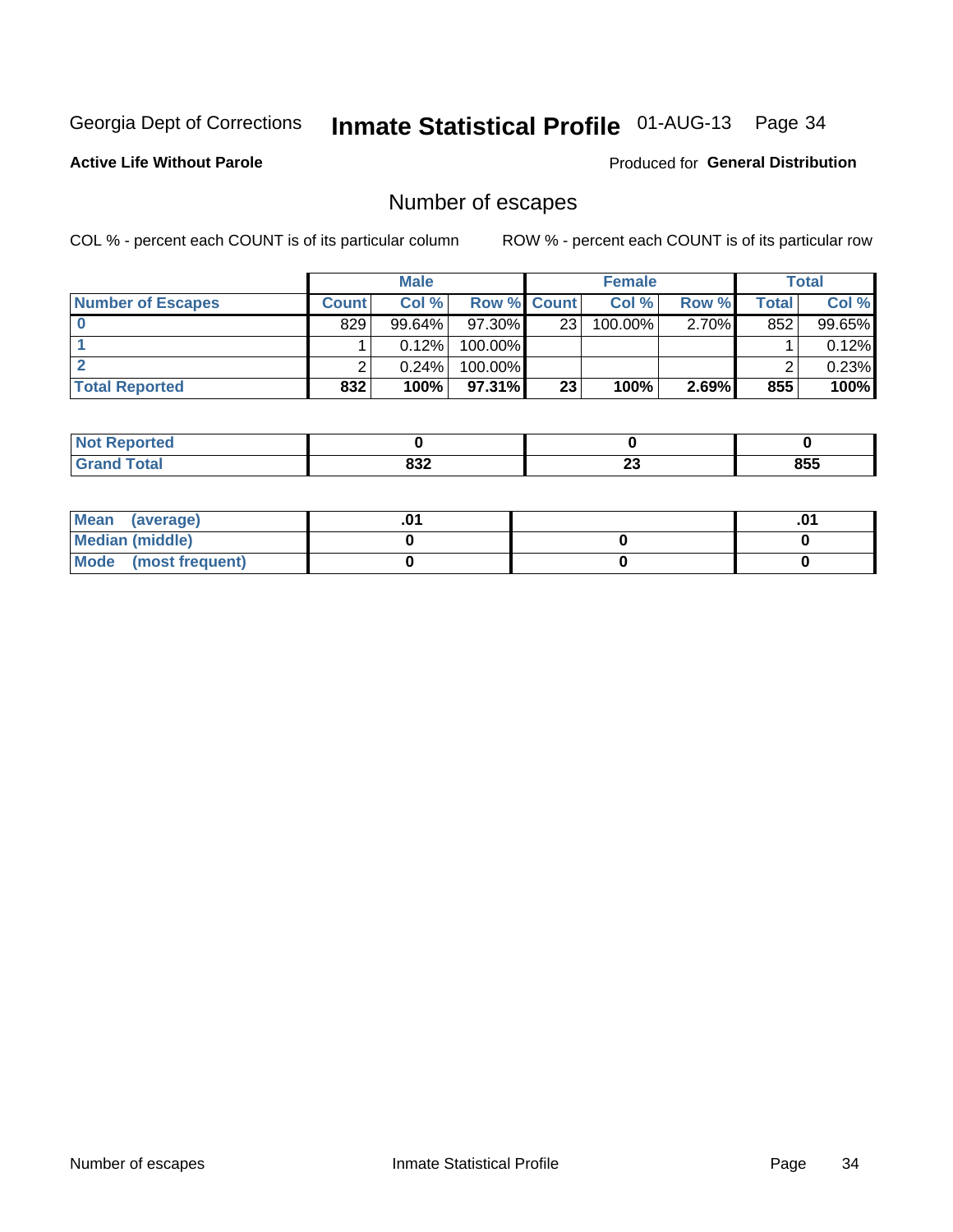# Inmate Statistical Profile 01-AUG-13 Page 35

### **Active Life Without Parole**

### **Produced for General Distribution**

### Time served in current (or last) institution

COL % - percent each COUNT is of its particular column

|                            |              | <b>Male</b> |         |                | <b>Female</b> |        |              | <b>Total</b> |
|----------------------------|--------------|-------------|---------|----------------|---------------|--------|--------------|--------------|
| <b>Time In Institution</b> | <b>Count</b> | Col %       | Row %   | <b>Count</b>   | Col %         | Row %  | <b>Total</b> | Col %        |
| 0 to 3 months              | 137          | 16.47%      | 97.86%  | 3              | 13.04%        | 2.14%  | 140          | 16.37%       |
| <b>3.01 to 6 months</b>    | 74           | 8.89%       | 92.50%  | 6              | 26.09%        | 7.50%  | 80           | 9.36%        |
| 6.01 to 9 months           | 63           | 7.57%       | 98.44%  | 1              | 4.35%         | 1.56%  | 64           | 7.49%        |
| 9.01 to 12 months          | 52           | 6.25%       | 100.00% |                |               |        | 52           | 6.08%        |
| 12.01 to 18 months         | 102          | 12.26%      | 99.03%  | 1              | 4.35%         | 0.97%  | 103          | 12.05%       |
| <b>18.01 to 24 months</b>  | 62           | 7.45%       | 98.41%  |                | 4.35%         | 1.59%  | 63           | 7.37%        |
| 2.01 to 3 years            | 100          | 12.02%      | 91.74%  | 9              | 39.13%        | 8.26%  | 109          | 12.75%       |
| 3.01 to 4 years            | 60           | 7.21%       | 100.00% |                |               |        | 60           | 7.02%        |
| $4.01$ to 5 years          | 49           | 5.89%       | 100.00% |                |               |        | 49           | 5.73%        |
| 5.01 to 6 years            | 31           | 3.73%       | 100.00% |                |               |        | 31           | 3.63%        |
| 6.01 to 7 years            | 17           | 2.04%       | 100.00% |                |               |        | 17           | 1.99%        |
| $7.01$ to 8 years          | 25           | 3.00%       | 100.00% |                |               |        | 25           | 2.92%        |
| 8.01 to 9 years            | 16           | 1.92%       | 88.89%  | $\overline{2}$ | 8.70%         | 11.11% | 18           | 2.11%        |
| 9.01 to 10 years           | 8            | 0.96%       | 100.00% |                |               |        | 8            | 0.94%        |
| Over 10 years              | 36           | 4.33%       | 100.00% |                |               |        | 36           | 4.21%        |
| <b>Total Reported</b>      | 832          | 100%        | 97.31%  | 23             | 100%          | 2.69%  | 855          | 100.0%       |

| Reported<br><b>NOT</b> |             |                     |           |
|------------------------|-------------|---------------------|-----------|
| <i>i</i> otal          | nnn.<br>0JZ | ^^<br>2 J<br>$\sim$ | OEE<br>ნა |

| <b>Mean</b><br>(average) | 31 months | 23 months | 31 months |  |
|--------------------------|-----------|-----------|-----------|--|
| Median (middle)          | 17 months | 24 months | 17 months |  |
| Mode (most frequent)     | months    | 1 months  | 1 months  |  |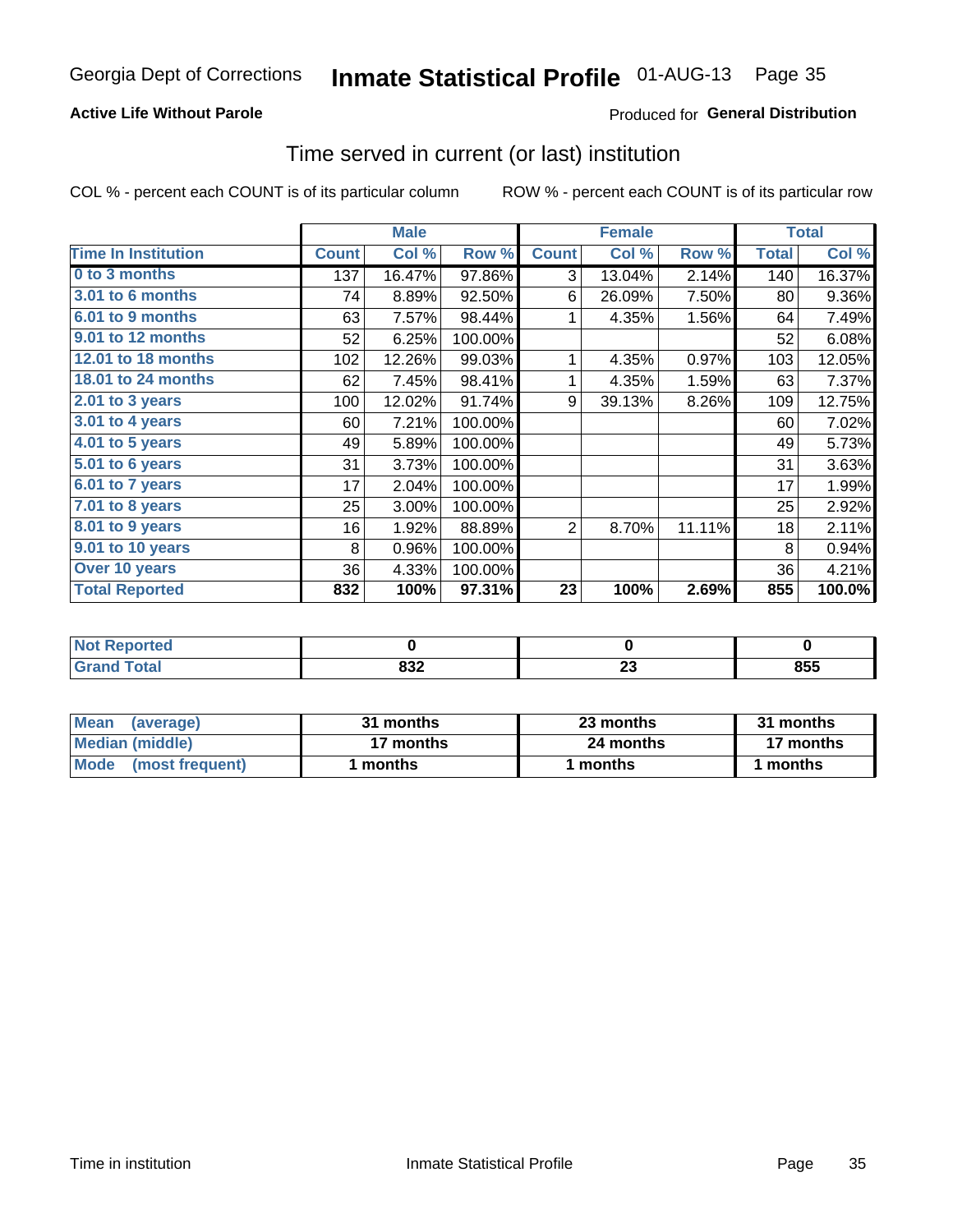# Inmate Statistical Profile 01-AUG-13 Page 36

#### **Active Life Without Parole**

#### Produced for General Distribution

### Highest grade level attained

COL % - percent each COUNT is of its particular column

|                              |                | <b>Male</b> |         |                 | <b>Female</b> |        |                | <b>Total</b> |
|------------------------------|----------------|-------------|---------|-----------------|---------------|--------|----------------|--------------|
| <b>Grade Level</b>           | <b>Count</b>   | Col %       | Row %   | <b>Count</b>    | Col %         | Row %  | <b>Total</b>   | Col %        |
| No school at all             | 1.             | 0.12%       | 100.00% |                 |               |        | 1              | 0.12%        |
| <b>Grade 1</b>               | $\overline{2}$ | 0.25%       | 100.00% |                 |               |        | $\overline{2}$ | 0.24%        |
| <b>Grade 2</b>               | 1              | 0.12%       | 100.00% |                 |               |        | 1              | 0.12%        |
| <b>Grade 3</b>               | 1              | 0.12%       | 100.00% |                 |               |        | 1              | 0.12%        |
| <b>Grade 4</b>               | 5              | 0.62%       | 100.00% |                 |               |        | 5              | 0.61%        |
| Grade 5                      | $\overline{c}$ | 0.25%       | 100.00% |                 |               |        | 2              | 0.24%        |
| Grade 6                      | 5              | 0.62%       | 100.00% |                 |               |        | 5              | 0.61%        |
| Grade 7                      | 23             | 2.87%       | 100.00% |                 |               |        | 23             | 2.79%        |
| <b>Grade 8</b>               | 51             | 6.37%       | 100.00% |                 |               |        | 51             | 6.20%        |
| Grade 9                      | 95             | 11.86%      | 97.94%  | $\overline{2}$  | 9.09%         | 2.06%  | 97             | 11.79%       |
| Grade 10                     | 132            | 16.48%      | 98.51%  | $\overline{2}$  | 9.09%         | 1.49%  | 134            | 16.28%       |
| Grade 11                     | 116            | 14.48%      | 98.31%  | $\overline{2}$  | 9.09%         | 1.69%  | 118            | 14.34%       |
| <b>Grade 12 or GED</b>       | 248            | 30.96%      | 96.12%  | 10              | 45.45%        | 3.88%  | 258            | 31.35%       |
| Some tech school             | 7              | 0.87%       | 87.50%  | 1               | 4.55%         | 12.50% | 8              | 0.97%        |
| <b>Completed tech school</b> | 9              | 1.12%       | 90.00%  | 1               | 4.55%         | 10.00% | 10             | 1.22%        |
| College, 1 year              | 23             | 2.87%       | 100.00% |                 |               |        | 23             | 2.79%        |
| College, 2 year              | 42             | 5.24%       | 93.33%  | 3               | 13.64%        | 6.67%  | 45             | 5.47%        |
| College, 3 year              | 12             | 1.50%       | 100.00% |                 |               |        | 12             | 1.46%        |
| <b>Bachelor's degree</b>     | 16             | 2.00%       | 94.12%  | 1               | 4.55%         | 5.88%  | 17             | 2.07%        |
| <b>Master's degree</b>       | 7              | 0.87%       | 100.00% |                 |               |        | 7              | 0.85%        |
| Ph.D. degree                 | 1              | 0.12%       | 100.00% |                 |               |        | 1              | 0.12%        |
| Law degree                   | $\overline{2}$ | 0.25%       | 100.00% |                 |               |        | $\overline{2}$ | 0.24%        |
| <b>Total Reported</b>        | 801            | 100%        | 97.33%  | $\overline{22}$ | 100.0%        | 2.67%  | 823            | 100%         |

| prtea<br><b>NOT</b>  |     |   | . .<br>◡▵ |
|----------------------|-----|---|-----------|
| $F_{\mathbf{A}}$ tal | oor | ∼ | OEE       |
| υιαι                 | 832 |   | ໐ວວ       |

| <b>Mean</b><br>(average) | 10.97<br>12.05  |                 | 11.00             |  |
|--------------------------|-----------------|-----------------|-------------------|--|
| Median (middle)          | Grade 11        | Grade 12 or GED | Grade 11          |  |
| Mode (most frequent)     | Grade 12 or GED | Grade 12 or GED | I Grade 12 or GED |  |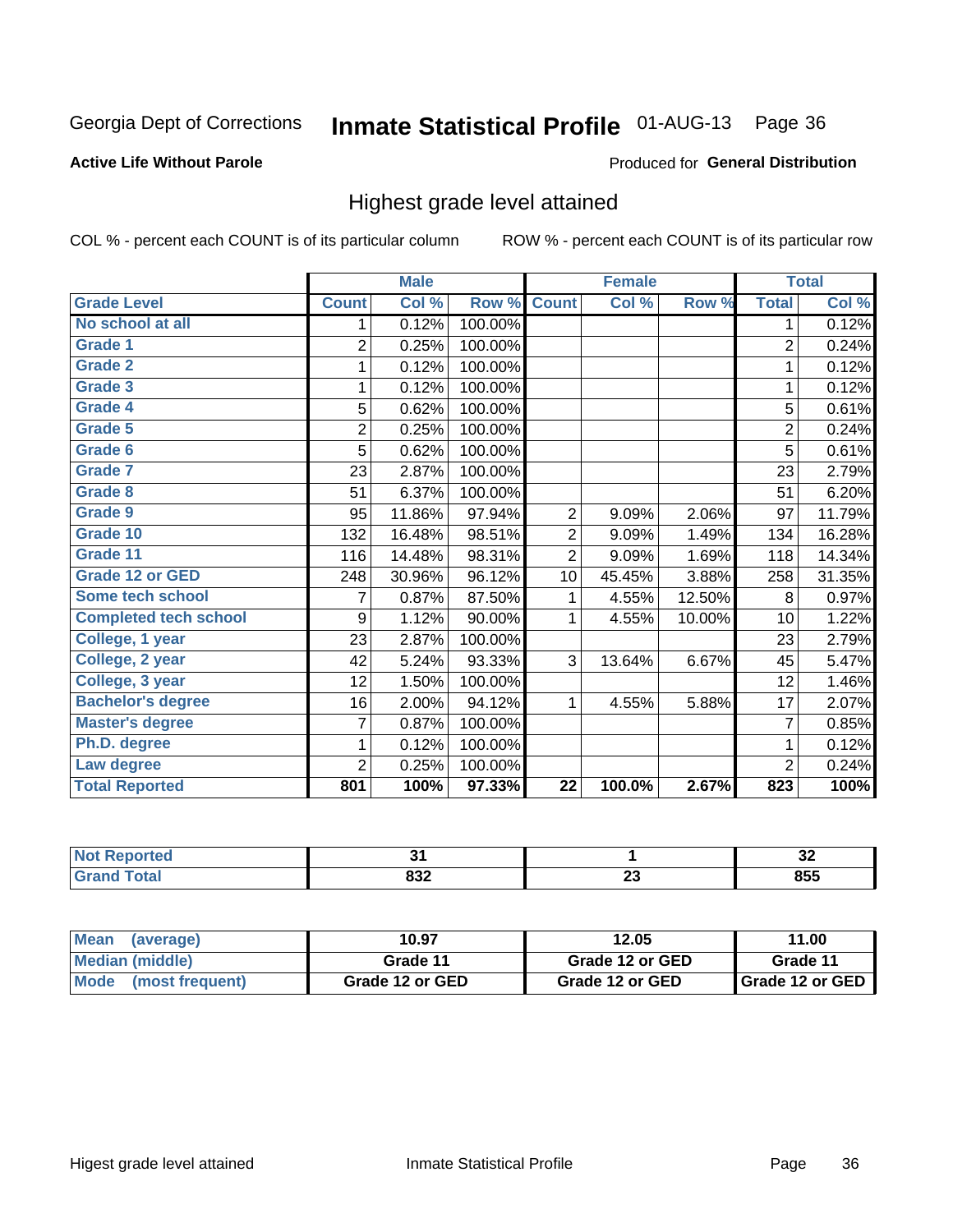## Inmate Statistical Profile 01-AUG-13 Page 37

#### **Active Life Without Parole**

#### Produced for General Distribution

## Culture fair IQ scores

COL % - percent each COUNT is of its particular column

|                       |              | <b>Male</b> |                    |    | <b>Female</b> |          |              | <b>Total</b> |
|-----------------------|--------------|-------------|--------------------|----|---------------|----------|--------------|--------------|
| <b>IQ Scores</b>      | <b>Count</b> | Col %       | <b>Row % Count</b> |    | Col %         | Row %    | <b>Total</b> | Col %        |
| $60 - 69$             | 30           | 3.96%       | 100.00%            |    |               |          | 30           | 3.86%        |
| $70 - 79$             | 56           | 7.39%       | 100.00%            |    |               |          | 56           | 7.21%        |
| $80 - 89$             | 106          | 13.98%      | 97.25%             | 3  | 15.79%        | 2.75%    | 109          | 14.03%       |
| $90 - 99$             | 171          | 22.56%      | 96.07%             | 7  | 36.84%        | $3.93\%$ | 178          | 22.91%       |
| $100 - 109$           | 209          | 27.57%      | 98.58%             | 3  | 15.79%        | 1.42%    | 212          | 27.28%       |
| $110 - 119$           | 155          | 20.45%      | 98.10%             | 3  | 15.79%        | 1.90%    | 158          | 20.33%       |
| $120 - 129$           | 31           | 4.09%       | 91.18%             | 3  | 15.79%        | 8.82%    | 34           | 4.38%        |
| <b>Total Reported</b> | 758          | 100%        | 97.55%             | 19 | 100%          | 2.45%    | 777          | 100%         |

| <b>Not Reported</b>         | 69  |          | 70  |
|-----------------------------|-----|----------|-----|
| <b>Not Valid (under 60)</b> |     |          |     |
| <b>Grand Total</b>          | 832 | ^^<br>∠J | 855 |

| Mean (average)       | 98  | 103 | 98  |
|----------------------|-----|-----|-----|
| Median (middle)      | 101 | 99  | 101 |
| Mode (most frequent) | 110 | 127 | 110 |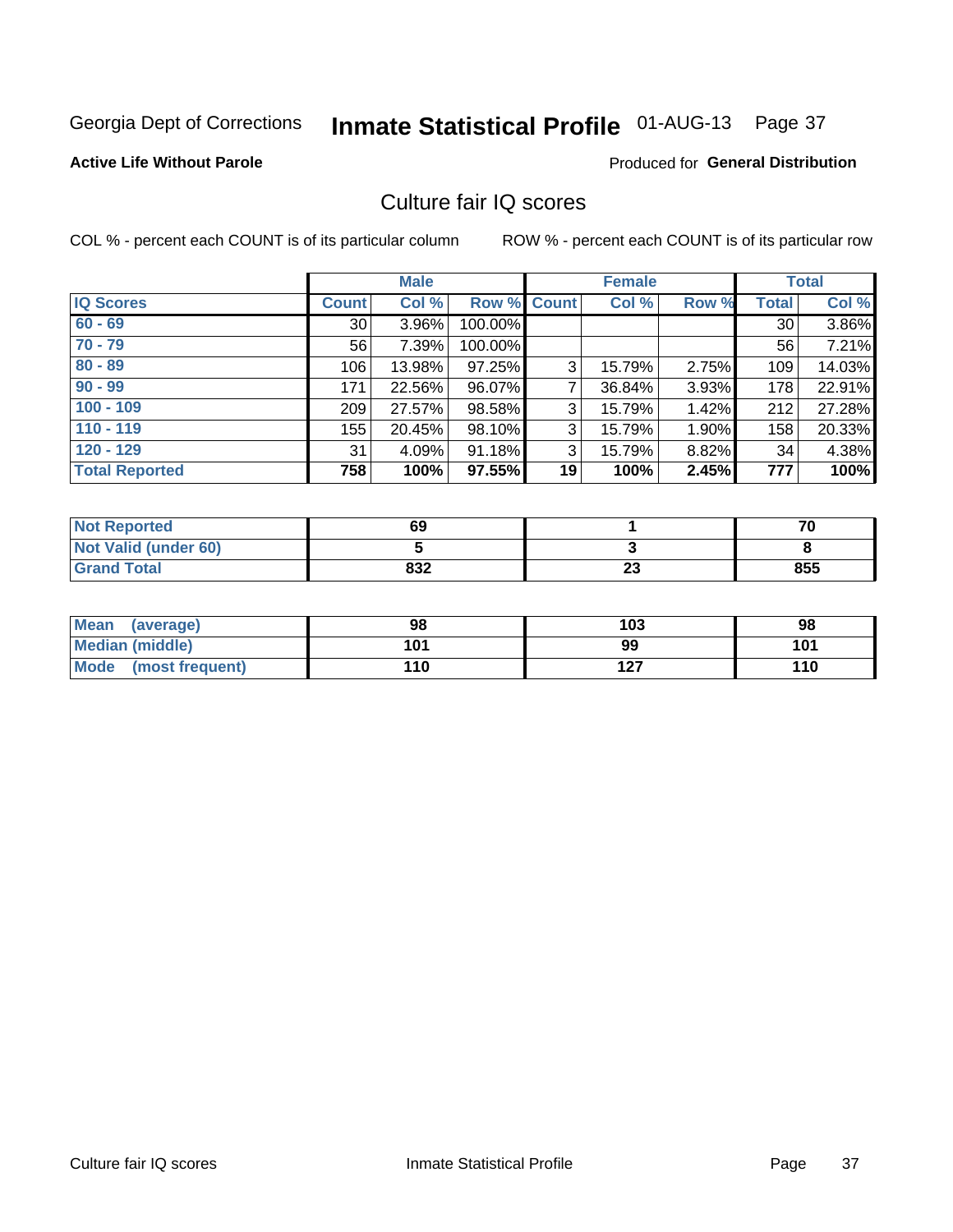# Inmate Statistical Profile 01-AUG-13 Page 38

#### **Active Life Without Parole**

### **Produced for General Distribution**

## Wide Range Achievement Test (WRAT) reading score

COL % - percent each COUNT is of its particular column

|                           |              | <b>Male</b> |         |                | <b>Female</b> |       |              | <b>Total</b> |
|---------------------------|--------------|-------------|---------|----------------|---------------|-------|--------------|--------------|
| <b>WRAT Reading Score</b> | <b>Count</b> | Col %       | Row %   | <b>Count</b>   | Col %         | Row % | <b>Total</b> | Col %        |
| 0.1 to 0.9                | 13           | 2.34%       | 100.00% |                |               |       | 13           | 2.30%        |
| 1.0 to 1.9                | 14           | 2.52%       | 100.00% |                |               |       | 14           | 2.47%        |
| 2.0 to 2.9                | $30$         | 5.41%       | 96.77%  | 1              | 9.09%         | 3.23% | 31           | 5.48%        |
| 3.0 to 3.9                | 31           | 5.59%       | 100.00% |                |               |       | 31           | 5.48%        |
| 4.0 to 4.9                | 43           | 7.75%       | 97.73%  | 1              | 9.09%         | 2.27% | 44           | 7.77%        |
| 5.0 to 5.9                | 52           | 9.37%       | 98.11%  | 1              | 9.09%         | 1.89% | 53           | $9.36\%$     |
| 6.0 to 6.9                | 49           | 8.83%       | 100.00% |                |               |       | 49           | 8.66%        |
| 7.0 to 7.9                | 21           | 3.78%       | 100.00% |                |               |       | 21           | 3.71%        |
| 8.0 to 8.9                | 41           | 7.39%       | 100.00% |                |               |       | 41           | 7.24%        |
| 9.0 to 9.9                | 43           | 7.75%       | 97.73%  | 1              | 9.09%         | 2.27% | 44           | 7.77%        |
| 10.0 to 10.9              | 11           | 1.98%       | 91.67%  | 1              | 9.09%         | 8.33% | 12           | 2.12%        |
| 11.0 to 11.9              | 34           | 6.13%       | 94.44%  | $\overline{2}$ | 18.18%        | 5.56% | 36           | $6.36\%$     |
| 12.0 to 12.9              | 116          | 20.90%      | 99.15%  | 1              | 9.09%         | 0.85% | 117          | 20.67%       |
| 13                        | 57           | 10.27%      | 95.00%  | 3              | 27.27%        | 5.00% | 60           | 10.60%       |
| <b>Total Reported</b>     | 555          | 100%        | 98.06%  | 11             | 100%          | 1.94% | 566          | 100%         |
|                           |              |             |         |                |               |       |              |              |
| Not Penerted              |              | 277         |         |                | 12            |       |              | 280          |

|   | ---                    | $\overline{\phantom{0}}$ | ----<br>- - |
|---|------------------------|--------------------------|-------------|
| - | 00 <sup>o</sup><br>OJZ | $\sim$<br>20             | ---<br>രാാ  |
|   |                        |                          |             |

| <b>Mean</b><br>(average)       | 8.35 | 9.72                 | 8.38 |
|--------------------------------|------|----------------------|------|
| <b>Median (middle)</b>         | ช.ว  | 11 O<br>$\mathbf{L}$ | Ծ.J  |
| <b>Mode</b><br>(most frequent) | ⊶    | ⊍                    | ט ו  |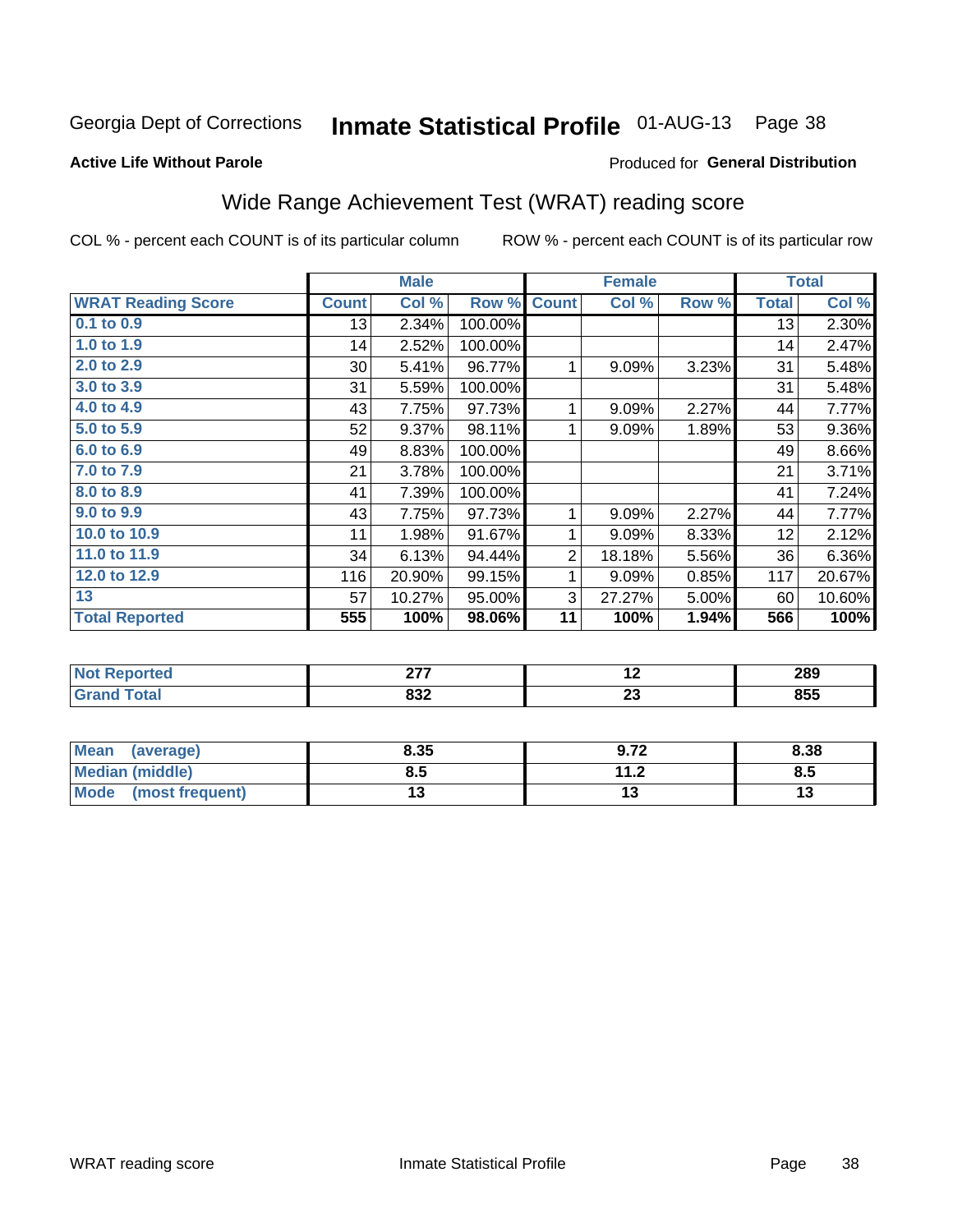#### Inmate Statistical Profile 01-AUG-13 Page 39

#### **Active Life Without Parole**

#### Produced for General Distribution

## Wide Range Achievement Test (WRAT) math score

COL % - percent each COUNT is of its particular column

ROW % - percent each COUNT is of its particular row

 $\overline{23}$ 

|                              |              | <b>Male</b> |         |                | <b>Female</b>   |       |              | <b>Total</b> |
|------------------------------|--------------|-------------|---------|----------------|-----------------|-------|--------------|--------------|
| <b>WRAT Mathematic Score</b> | <b>Count</b> | Col %       | Row %   | <b>Count</b>   | Col %           | Row % | <b>Total</b> | Col %        |
| 0.1 to 0.9                   | 1            | 0.18%       | 100.00% |                |                 |       | 1            | 0.18%        |
| 1.0 to 1.9                   | 3            | 0.54%       | 100.00% |                |                 |       | 3            | 0.53%        |
| 2.0 to 2.9                   | 16           | 2.90%       | 100.00% |                |                 |       | 16           | 2.85%        |
| 3.0 to 3.9                   | 38           | 6.88%       | 100.00% |                |                 |       | 38           | 6.76%        |
| 4.0 to 4.9                   | 57           | 10.33%      | 98.28%  | 1              | 10.00%          | 1.72% | 58           | 10.32%       |
| 5.0 to 5.9                   | 71           | 12.86%      | 98.61%  | 1              | 10.00%          | 1.39% | 72           | 12.81%       |
| 6.0 to 6.9                   | 113          | 20.47%      | 99.12%  | 1              | 10.00%          | 0.88% | 114          | 20.28%       |
| 7.0 to 7.9                   | 70           | 12.68%      | 98.59%  | 1              | 10.00%          | 1.41% | 71           | 12.63%       |
| 8.0 to 8.9                   | 43           | 7.79%       | 95.56%  | $\overline{2}$ | 20.00%          | 4.44% | 45           | 8.01%        |
| 9.0 to 9.9                   | 56           | 10.14%      | 96.55%  | $\overline{2}$ | 20.00%          | 3.45% | 58           | 10.32%       |
| 10.0 to 10.9                 | 25           | 4.53%       | 100.00% |                |                 |       | 25           | 4.45%        |
| 11.0 to 11.9                 | 16           | 2.90%       | 100.00% |                |                 |       | 16           | 2.85%        |
| 12.0 to 12.9                 | 33           | 5.98%       | 97.06%  | 1              | 10.00%          | 2.94% | 34           | 6.05%        |
| 13                           | 10           | 1.81%       | 90.91%  | 1              | 10.00%          | 9.09% | 11           | 1.96%        |
| <b>Total Reported</b>        | 552          | 100%        | 98.22%  | 10             | 100%            | 1.78% | 562          | 100%         |
|                              |              |             |         |                |                 |       |              |              |
| <b>Not Reported</b>          |              | 280         |         |                | $\overline{13}$ |       |              | 293          |

| Mean<br>(average)              | ^^<br>$\cdot$ . 22 $\cdot$ | ၓ.t   | 7.24 |
|--------------------------------|----------------------------|-------|------|
| <b>Median (middle)</b>         | 6.9                        | 8.45  | 6.Y  |
| <b>Mode</b><br>(most frequent) | 6.9                        | . . 0 | ৩.৬  |

 $832$ 

**Grand Total** 

 $855$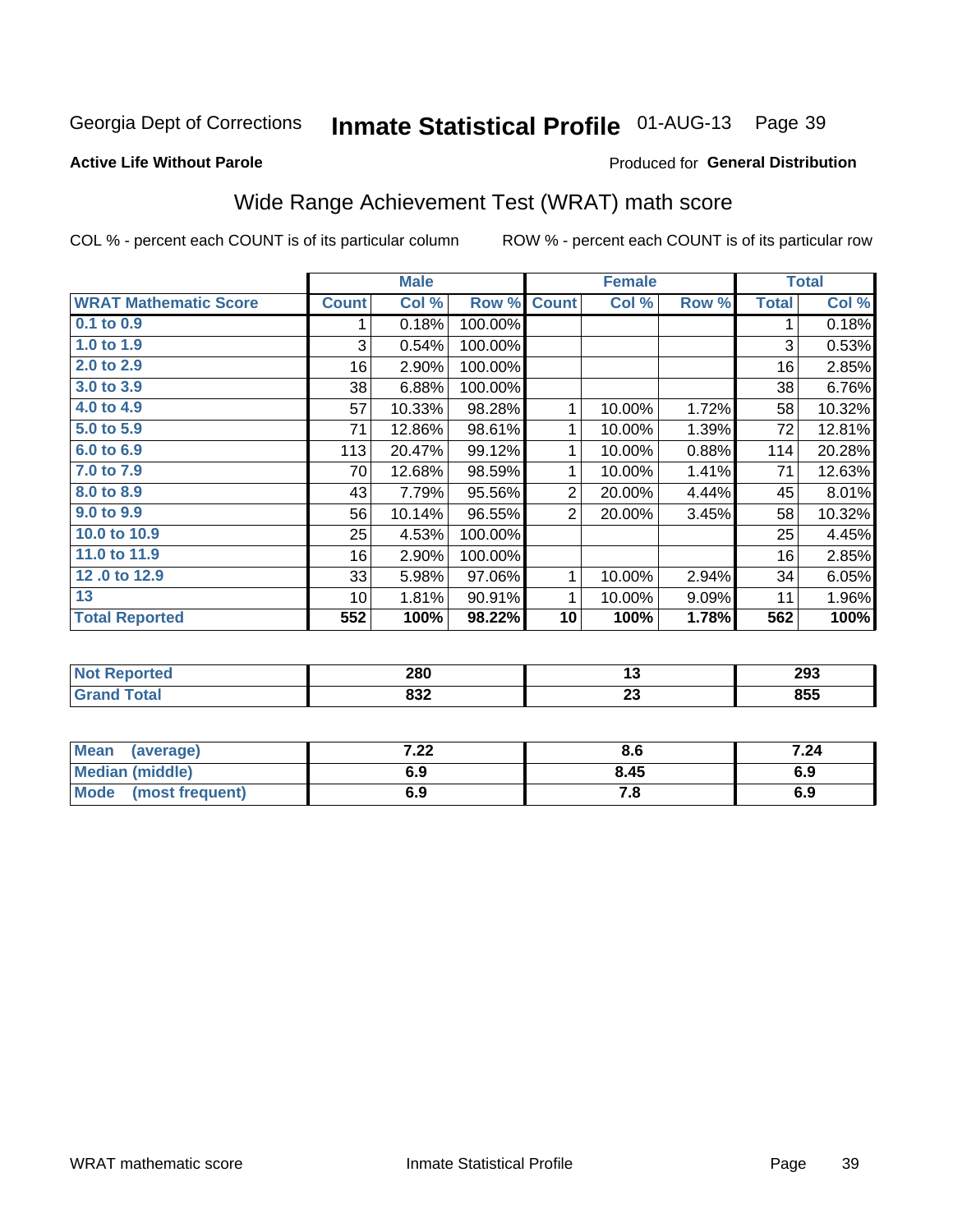#### **Inmate Statistical Profile 01-AUG-13** Page 40

#### **Active Life Without Parole**

### Produced for General Distribution

## Wide Range Achievement Test (WRAT) spelling score

COL % - percent each COUNT is of its particular column

|                            |              | <b>Male</b> |         |              | <b>Female</b> |       |              | <b>Total</b> |
|----------------------------|--------------|-------------|---------|--------------|---------------|-------|--------------|--------------|
| <b>WRAT Spelling Score</b> | <b>Count</b> | Col %       | Row %   | <b>Count</b> | Col %         | Row % | <b>Total</b> | Col %        |
| 0.1 to 0.9                 | 6            | 1.09%       | 100.00% |              |               |       | 6            | 1.07%        |
| 1.0 to 1.9                 | 24           | 4.35%       | 100.00% |              |               |       | 24           | 4.27%        |
| 2.0 to 2.9                 | 38           | 6.88%       | 100.00% |              |               |       | 38           | 6.76%        |
| 3.0 to 3.9                 | 30           | 5.43%       | 100.00% |              |               |       | 30           | 5.34%        |
| 4.0 to 4.9                 | 46           | 8.33%       | 97.87%  | 1            | 10.00%        | 2.13% | 47           | 8.36%        |
| 5.0 t0 5.9                 | 56           | 10.14%      | 100.00% |              |               |       | 56           | 9.96%        |
| 6.0 to 6.9                 | 64           | 11.59%      | 98.46%  | 1            | 10.00%        | 1.54% | 65           | 11.57%       |
| 7.0 to 7.9                 | 46           | 8.33%       | 100.00% |              |               |       | 46           | 8.19%        |
| 8.0 to 8.9                 | 42           | 7.61%       | 97.67%  | 1            | 10.00%        | 2.33% | 43           | 7.65%        |
| 9.0 to 9.9                 | 41           | 7.43%       | 100.00% |              |               |       | 41           | 7.30%        |
| 10.0 to 10.9               | 35           | 6.34%       | 100.00% |              |               |       | 35           | 6.23%        |
| 11.0 to 11.9               | 36           | 6.52%       | 92.31%  | 3            | 30.00%        | 7.69% | 39           | 6.94%        |
| 12.0 to 12.9               | 60           | 10.87%      | 95.24%  | $\mathbf{3}$ | 30.00%        | 4.76% | 63           | 11.21%       |
| 13                         | 28           | 5.07%       | 96.55%  | 1            | 10.00%        | 3.45% | 29           | 5.16%        |
| <b>Total Reported</b>      | 552          | 100%        | 98.22%  | 10           | 100%          | 1.78% | 562          | 100.0%       |
|                            |              |             |         |              |               |       |              |              |
| <b>Not Reported</b>        |              | 280         |         |              | 13            |       |              | 293          |
| <b>Grand Total</b>         |              | 832         |         |              | 23            |       |              | 855          |

| <b>Mean</b><br>(average) | 7.53 | 10.38        | 7.58 |
|--------------------------|------|--------------|------|
| Median (middle)          |      | 11.45        | ں ،  |
| Mode<br>(most frequent)  | 0.J  | 1つ ?<br>12.J | 8.5  |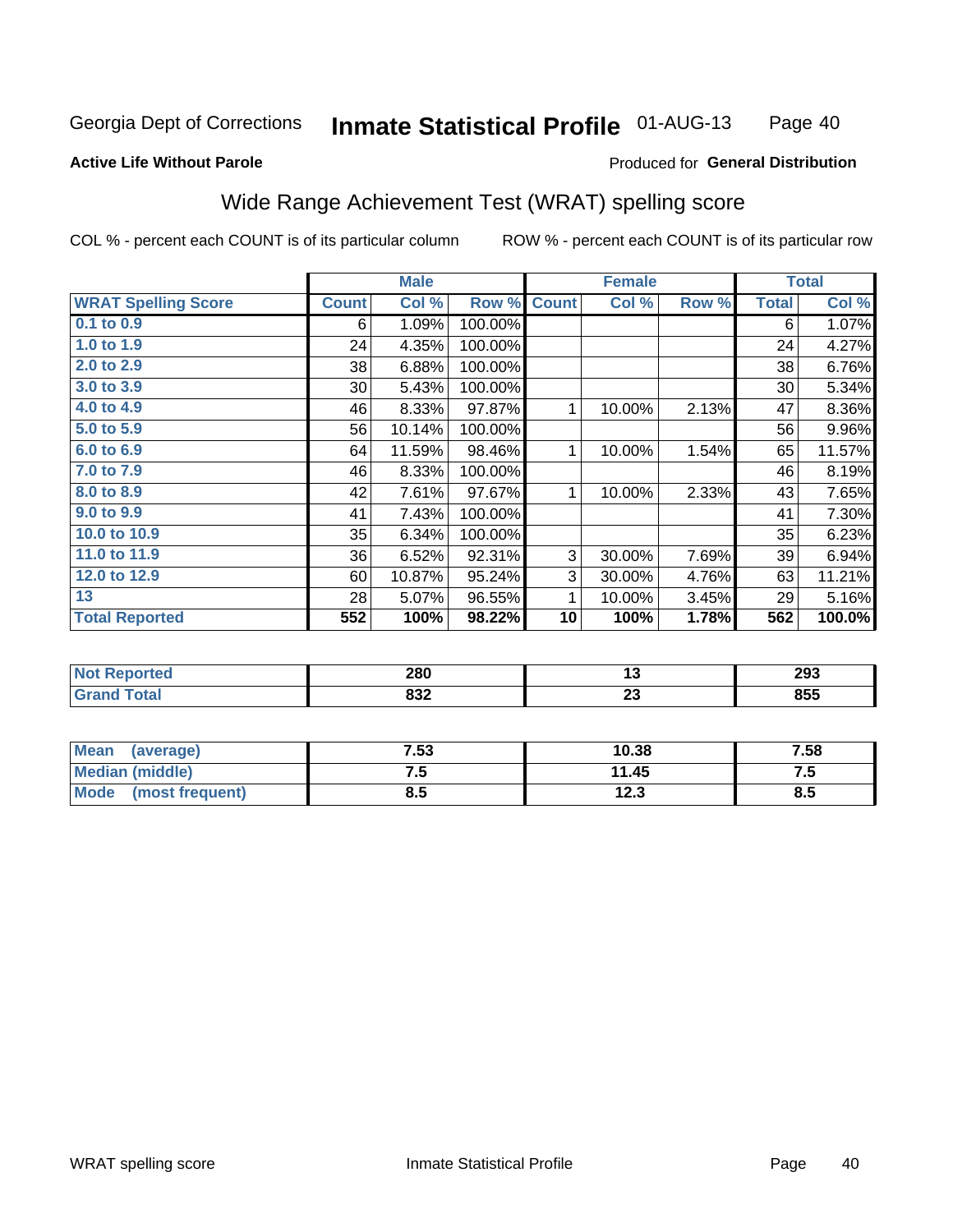### **Active Life Without Parole**

### **Produced for General Distribution**

### Scope of substance abuse - summary

COL % - percent each COUNT is of its particular column

|                        |              | <b>Male</b> |         |                 | <b>Female</b> |       |              | <b>Total</b> |
|------------------------|--------------|-------------|---------|-----------------|---------------|-------|--------------|--------------|
| <b>Substance Abuse</b> | <b>Count</b> | Col %       | Row %   | <b>Count</b>    | Col %         | Row % | <b>Total</b> | Col %        |
| <b>None</b>            | 471          | 56.61%      | 96.52%  | 17              | 73.91%        | 3.48% | 488          | 57.08%       |
| <b>Drugs only</b>      | 204          | 24.52%      | 98.55%  |                 | 13.04%        | 1.45% | 207          | 24.21%       |
| <b>Alcohol only</b>    | 34           | 4.09%       | 100.00% |                 |               |       | 34           | 3.98%        |
| Drugs and alcohol      | 123          | 14.78%      | 97.62%  |                 | $13.04\%$     | 2.38% | 126          | 14.74%       |
| <b>Total Reported</b>  | 832          | 100%        | 97.31%  | 23 <sub>1</sub> | 100%          | 2.69% | 855          | 100.0%       |

| <b>Not</b><br>Reported       |             |    |     |
|------------------------------|-------------|----|-----|
| <b>Total</b><br><b>Grand</b> | nn n<br>אטר | ∠J | 855 |

| <b>Mod</b><br>'one<br>None<br><b>None</b> |
|-------------------------------------------|
|-------------------------------------------|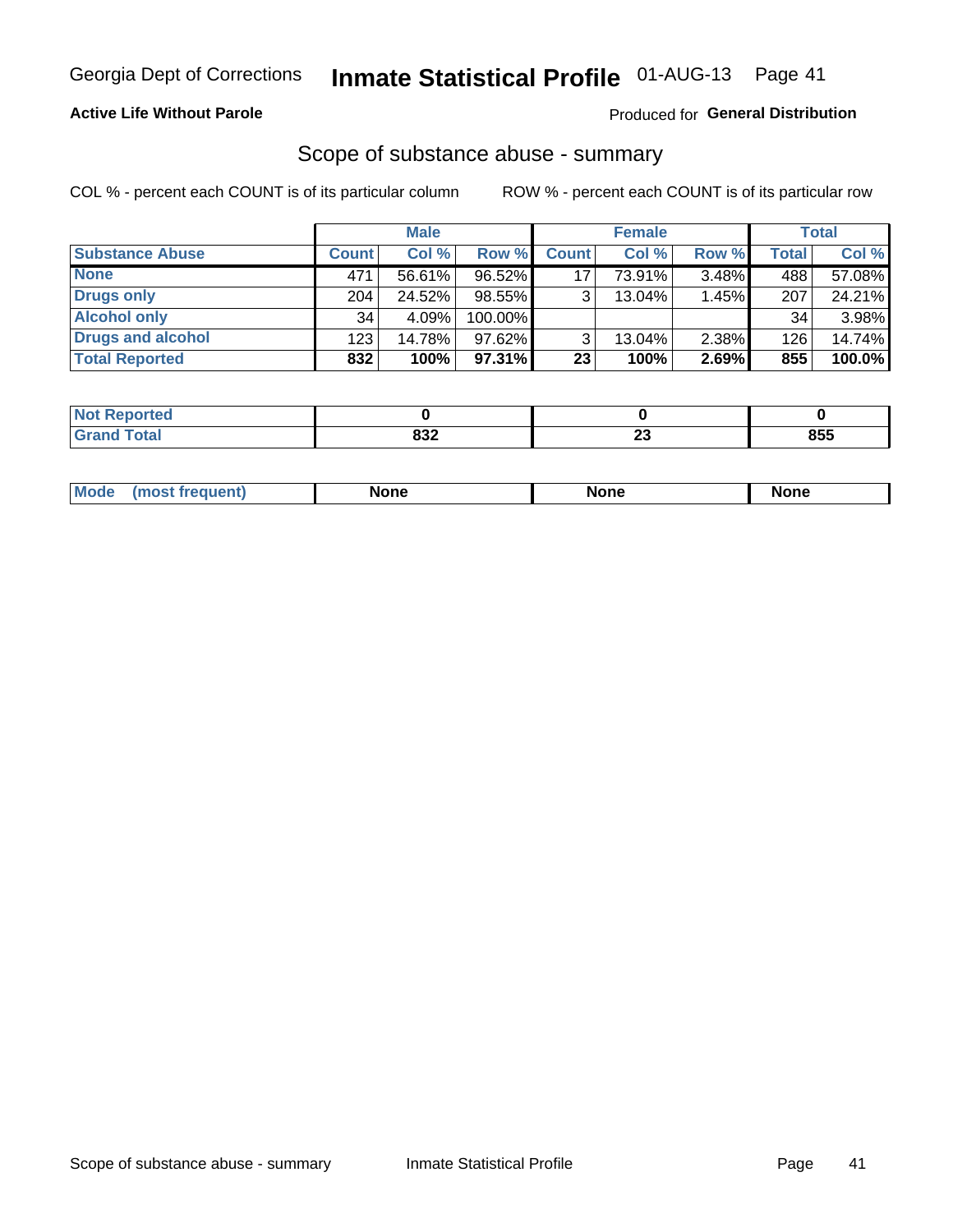### **Active Life Without Parole**

### **Produced for General Distribution**

### Scope of substance abuse - detail

COL % - percent each COUNT is of its particular column

|                                      |              | <b>Male</b> |         |              | <b>Female</b> |        |              | <b>Total</b> |
|--------------------------------------|--------------|-------------|---------|--------------|---------------|--------|--------------|--------------|
| <b>Substance Abuse</b>               | <b>Count</b> | Col %       | Row %   | <b>Count</b> | Col %         | Row %  | <b>Total</b> | Col %        |
| No drug or alcohol problems          | 471          | 56.61%      | 96.52%  | 17           | 73.91%        | 3.48%  | 488          | 57.08%       |
| Drug addiction but no alcohol        | 3            | 0.36%       | 100.00% |              |               |        | 3            | 0.35%        |
| <b>Drug addiction and alcohol</b>    | 3            | 0.36%       | 100.00% |              |               |        | 3            | 0.35%        |
| <b>labuse</b>                        |              |             |         |              |               |        |              |              |
| <b>Drug addiction and alcoholism</b> |              | 0.12%       | 100.00% |              |               |        |              | 0.12%        |
| No drug problem but alcohol          | 29           | 3.49%       | 100.00% |              |               |        | 29           | 3.39%        |
| abuse                                |              |             |         |              |               |        |              |              |
| No drug problem but alcoholism       | 5            | 0.60%       | 100.00% |              |               |        | 5            | 0.58%        |
| Drug experiment but no alcohol       | 116          | 13.94%      | 99.15%  |              | 4.35%         | 0.85%  | 117          | 13.68%       |
| <b>Drug experiment &amp; alcohol</b> | 14           | 1.68%       | 100.00% |              |               |        | 14           | 1.64%        |
| abuse                                |              |             |         |              |               |        |              |              |
| Drug experiment & alcoholism         | 11           | 1.32%       | 100.00% |              |               |        | 11           | 1.29%        |
| Drug abuse but no alcohol            | 85           | 10.22%      | 97.70%  | 2            | 8.70%         | 2.30%  | 87           | 10.18%       |
| Drug abuse and alcohol abuse         | 80           | 9.62%       | 98.77%  |              | 4.35%         | 1.23%  | 81           | 9.47%        |
| <b>Drug abuse and alcoholism</b>     | 14           | 1.68%       | 87.50%  | 2            | 8.70%         | 12.50% | 16           | 1.87%        |
| <b>Total Reported</b>                | 832          | 100%        | 97.31%  | 23           | 100%          | 2.69%  | 855          | 100%         |

| ported<br>NOT |     |    |     |
|---------------|-----|----|-----|
| $\sim$        | 022 | ^^ | 855 |
| _____         | oəz | ΔJ |     |

| Mode (most frequent) | No drug or alcohol problems No drug or alcohol problems No drug or alcohol |          |
|----------------------|----------------------------------------------------------------------------|----------|
|                      |                                                                            | problems |
|                      |                                                                            |          |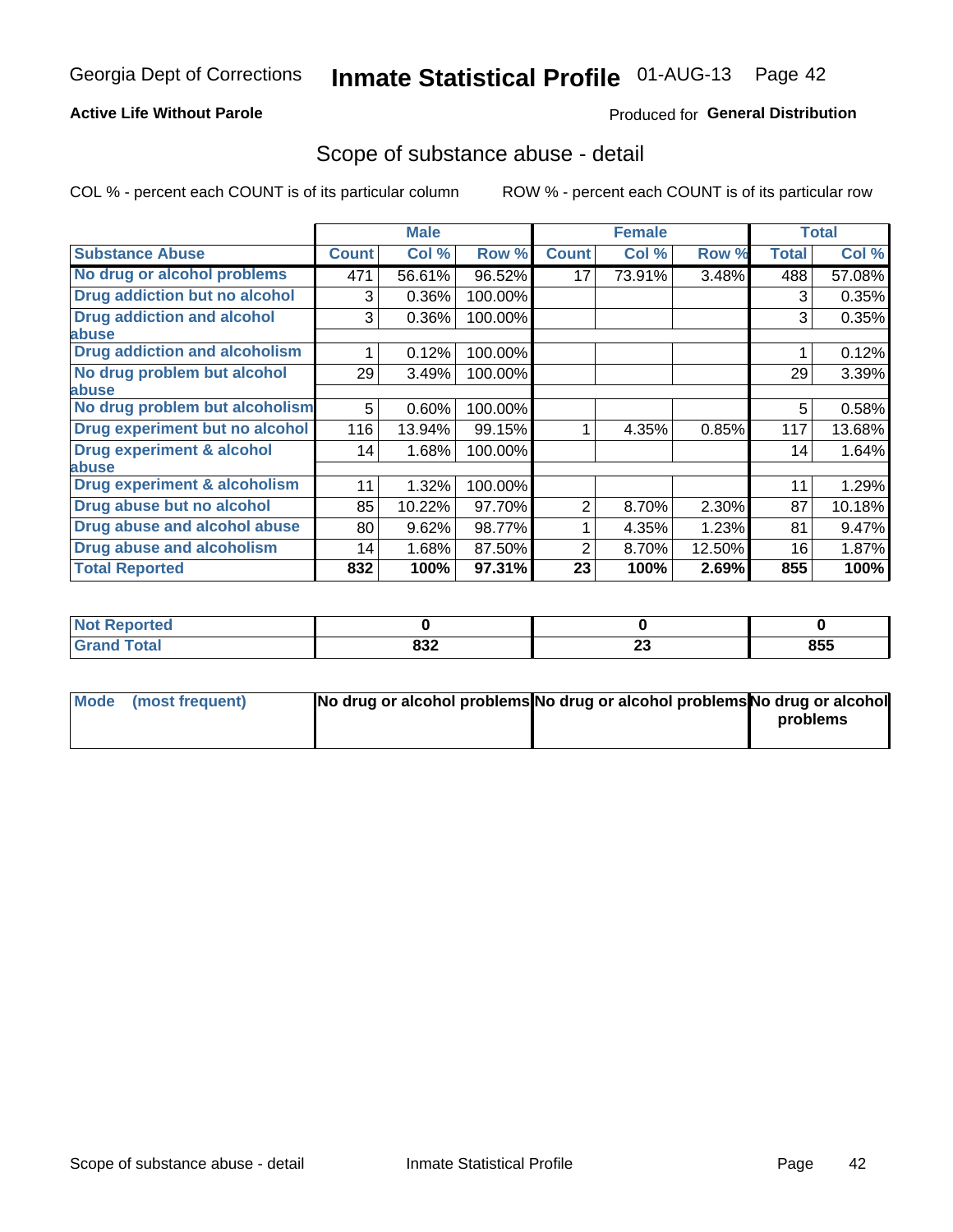## Inmate Statistical Profile 01-AUG-13 Page 43

#### **Active Life Without Parole**

#### Produced for General Distribution

## Current / last mental health treatment level

COL % - percent each COUNT is of its particular column

|                                    |              | <b>Male</b> |         |              | <b>Female</b> |       |              | <b>Total</b> |
|------------------------------------|--------------|-------------|---------|--------------|---------------|-------|--------------|--------------|
| <b>Mental Health Treatment Lev</b> | <b>Count</b> | Col %       | Row %   | <b>Count</b> | Col %         | Row % | <b>Total</b> | Col %        |
| 1 No problem at current time       | 159          | 44.04%      | 96.95%  | 5            | 26.32%        | 3.05% | 164          | 43.16%       |
| 2 Receiving outpatient             | 138          | 38.23%      | 90.79%  | 14           | 73.68%        | 9.21% | 152          | 40.00%       |
| <b>Treatment</b>                   |              |             |         |              |               |       |              |              |
| 3 Inpatient, moderate              | 55           | 15.24%      | 100.00% |              |               |       | 55           | 14.47%       |
| <b>Treatment</b>                   |              |             |         |              |               |       |              |              |
| 4 Inpatient, intensive             | 9            | 2.49%       | 100.00% |              |               |       | 9            | 2.37%        |
| Treatment                          |              |             |         |              |               |       |              |              |
| <b>Total Evaluated</b>             | 361          | 100%        | 95.00%  | 19           | 100%          | 5.00% | 380          | 100%         |

| Never had MH evaluation | 1 7 A |                          | .   |
|-------------------------|-------|--------------------------|-----|
|                         | 000   | $\overline{\phantom{a}}$ | occ |
|                         | ⊿כס   | --                       | ჾაა |

| <b>Median (middle)</b> | <b>Receiving outpatient</b><br>treatment | <b>Receiving outpatient</b><br>treatment | <b>Receiving</b><br>outpatient<br>treatment |  |  |
|------------------------|------------------------------------------|------------------------------------------|---------------------------------------------|--|--|
| <b>Mode</b>            | No problem at current time               | <b>Receiving outpatient</b>              | No problem at                               |  |  |
| (most frequent)        |                                          | treatment                                | current time                                |  |  |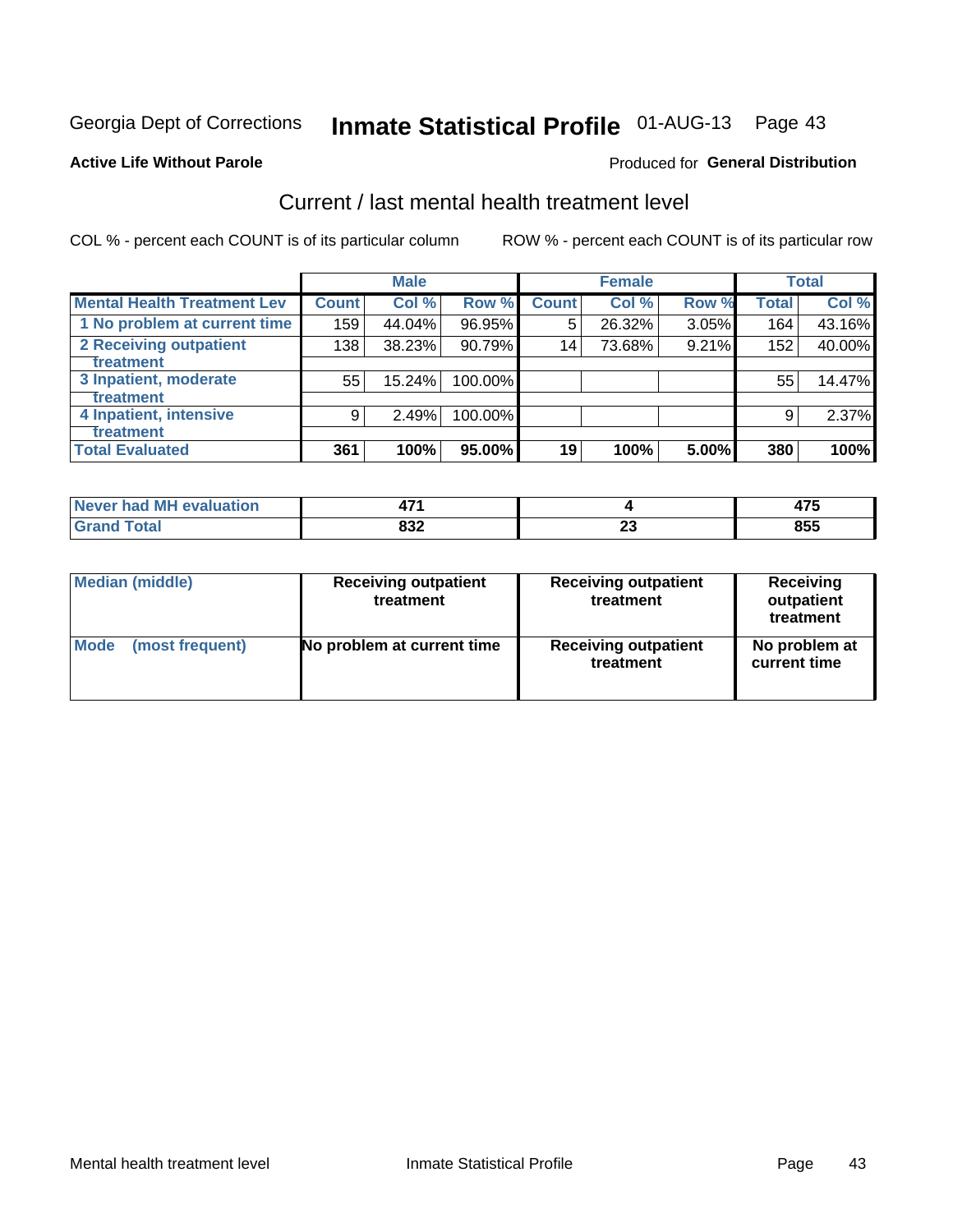#### Inmate Statistical Profile 01-AUG-13 Page 44

### **Active Life Without Parole**

### Produced for General Distribution

## PULHESDWIT medical scale - 'P' overall condition ('P'hysical)

COL % - percent each COUNT is of its particular column

|                                  |                 | <b>Male</b> |             |    | <b>Female</b> |       |                | <b>Total</b> |
|----------------------------------|-----------------|-------------|-------------|----|---------------|-------|----------------|--------------|
| 'P' Overall Condition            | Count l         | Col %       | Row % Count |    | Col %         | Row % | <b>Total</b>   | Col %        |
| 1 No medical illness             | 562             | 72.80%      | 98.25%      | 10 | 43.48%        | 1.75% | 572            | 71.95%       |
| 2 Well-controlled chronic        | 188             | 24.35%      | 93.53%      | 13 | 56.52%        | 6.47% | 201            | 25.28%       |
| <b>illness</b>                   |                 |             |             |    |               |       |                |              |
| 3 Poorly-controlled chronic      | 20 <sub>1</sub> | 2.59%       | 100.00%     |    |               |       | 20             | 2.52%        |
| <b>illness</b>                   |                 |             |             |    |               |       |                |              |
| 4 Significant problems requiring | 2 <sub>1</sub>  | 0.26%       | 100.00%     |    |               |       | $\overline{2}$ | 0.25%        |
| special housing                  |                 |             |             |    |               |       |                |              |
| <b>Total Reported</b>            | 772             | 100%        | 97.11%      | 23 | 100%          | 2.89% | 795            | 100%         |

| . .<br>or. |                                                      | . .<br>σu |
|------------|------------------------------------------------------|-----------|
| 000<br>--- | $\overline{\phantom{a}}$<br>$\overline{\phantom{a}}$ | 855       |

| <b>Mode</b> | (most frequent) | 1 No medical illness | 2 Well-controlled chronic<br>illness | 1 No medical<br>illness |
|-------------|-----------------|----------------------|--------------------------------------|-------------------------|
|-------------|-----------------|----------------------|--------------------------------------|-------------------------|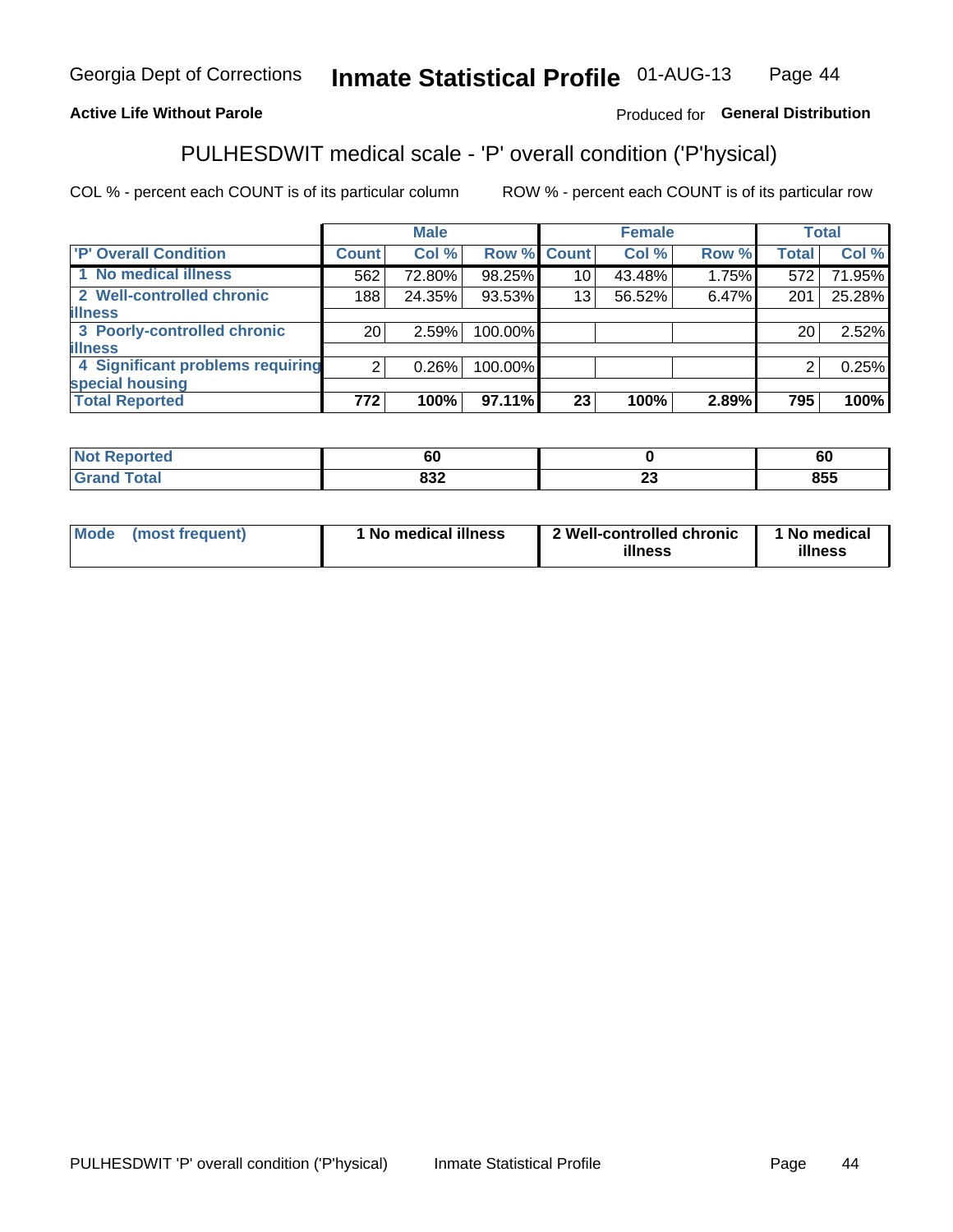#### **Active Life Without Parole**

#### Produced for General Distribution

## PULHESDWIT medical scale - 'U' upper body

COL % - percent each COUNT is of its particular column

|                              |               | <b>Male</b> |         |              | <b>Female</b> |       |              | <b>Total</b> |
|------------------------------|---------------|-------------|---------|--------------|---------------|-------|--------------|--------------|
| <b>U' Upper Body</b>         | <b>Count!</b> | Col %       | Row %   | <b>Count</b> | Col %         | Row % | <b>Total</b> | Col %        |
| 1 Upper bones, joints,       | 734           | 95.32%      | 97.35%  | 20           | 86.96%        | 2.65% | 754          | 95.08%       |
| muscles all OK               |               |             |         |              |               |       |              |              |
| 2 One or both arms minimally | 30            | 3.90%       | 90.91%  | 3            | 13.04%        | 9.09% | 33           | 4.16%        |
| limited                      |               |             |         |              |               |       |              |              |
| 3 One or both arms           | 5             | 0.65%       | 100.00% |              |               |       | 5            | 0.63%        |
| <b>moderately limited</b>    |               |             |         |              |               |       |              |              |
| 5 Both arms disabled,        |               | 0.13%       | 100.00% |              |               |       |              | 0.13%        |
| paralyzed, or amputated      |               |             |         |              |               |       |              |              |
| <b>Total Reported</b>        | 770           | 100%        | 97.10%  | 23           | 100%          | 2.90% | 793          | 100%         |

| orted<br><b>NOT REDC</b><br>$\sim$ . The set of $\sim$ | ୰∠         |    | ~<br>VŁ |
|--------------------------------------------------------|------------|----|---------|
| <b>Total</b>                                           | ៰៰៱<br>οσ∠ | ∠J | 855     |

|  | Mode (most frequent) | l Upper bones, joints,<br>muscles all OK | 1 Upper bones, joints,<br>muscles all OK | 1 Upper bones,<br>ljoints, muscles all |
|--|----------------------|------------------------------------------|------------------------------------------|----------------------------------------|
|--|----------------------|------------------------------------------|------------------------------------------|----------------------------------------|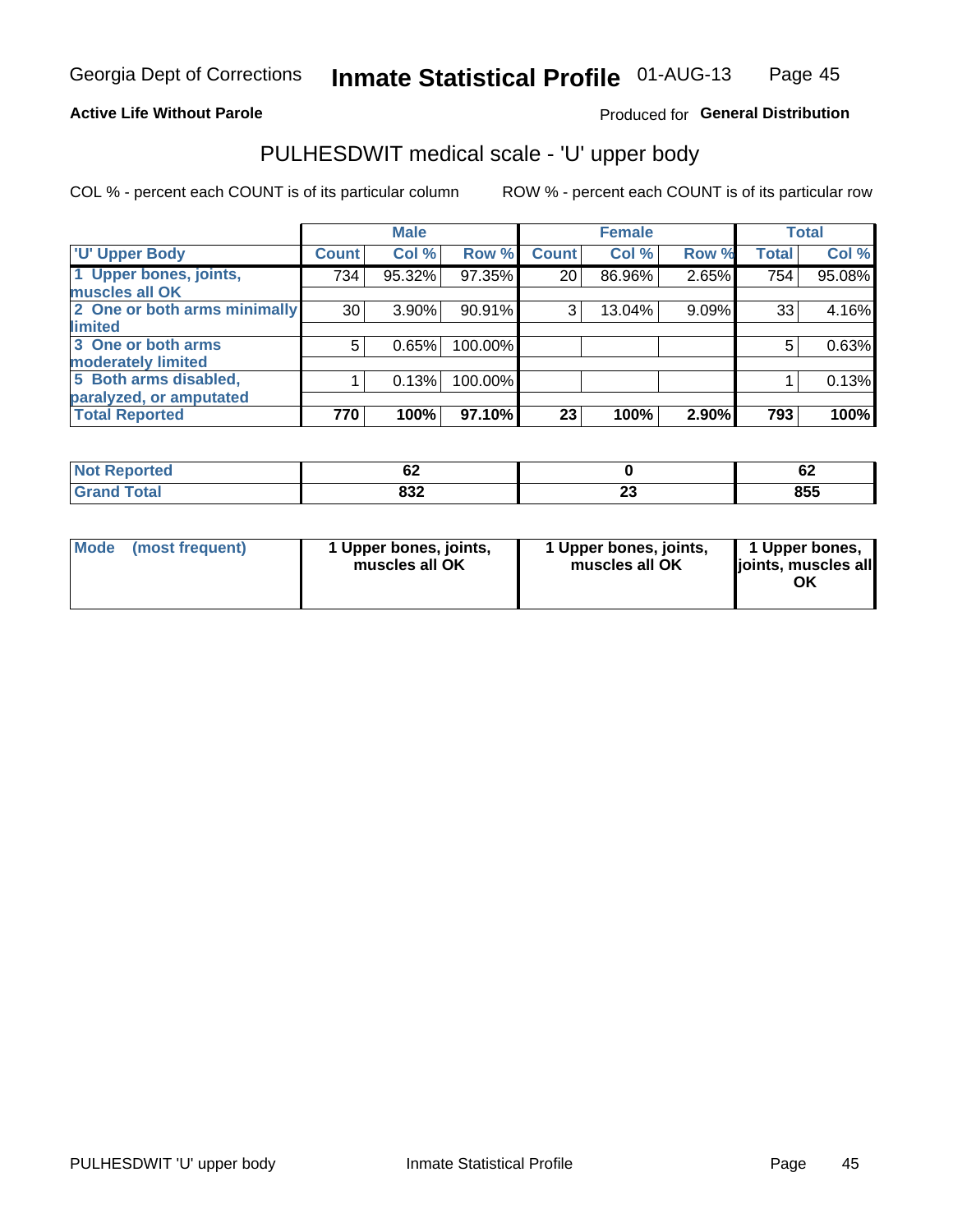#### **Active Life Without Parole**

Produced for General Distribution

## PULHESDWIT medical scale - 'L' lower body

COL % - percent each COUNT is of its particular column

|                                             |              | <b>Male</b> |         |              | <b>Female</b> |          |              | <b>Total</b> |
|---------------------------------------------|--------------|-------------|---------|--------------|---------------|----------|--------------|--------------|
| 'L' Lower Body                              | <b>Count</b> | Col %       | Row %   | <b>Count</b> | Col %         | Row %    | <b>Total</b> | Col %        |
| 1 Lower bones, joints,<br>muscles all OK    | 669          | 87.00%      | 97.10%  | 20           | 86.96%        | 2.90%    | 689          | 86.99%       |
| 2 One or both legs minimally                | 89           | 11.57%      | 96.74%  | 3            | 13.04%        | $3.26\%$ | 92           | 11.62%       |
| limited<br>3 One or both legs               | 11           | 1.43%       | 100.00% |              |               |          | 11           | 1.39%        |
| moderately limited<br><b>Total Reported</b> | 769          | 100%        | 97.10%  | 23           | 100%          | 2.90%    | 792          | 100%         |

| m.<br>тес | Ju         |            | ~∙<br>ບປ |
|-----------|------------|------------|----------|
|           | oon<br>∡טכ | --<br>$ -$ | 855      |

| <b>Mode</b> | (most frequent) | 1 Lower bones, joints,<br>muscles all OK | l Lower bones, joints,<br>muscles all OK | <b>1 Lower bones,</b><br>joints, muscles all<br>ΟK |
|-------------|-----------------|------------------------------------------|------------------------------------------|----------------------------------------------------|
|-------------|-----------------|------------------------------------------|------------------------------------------|----------------------------------------------------|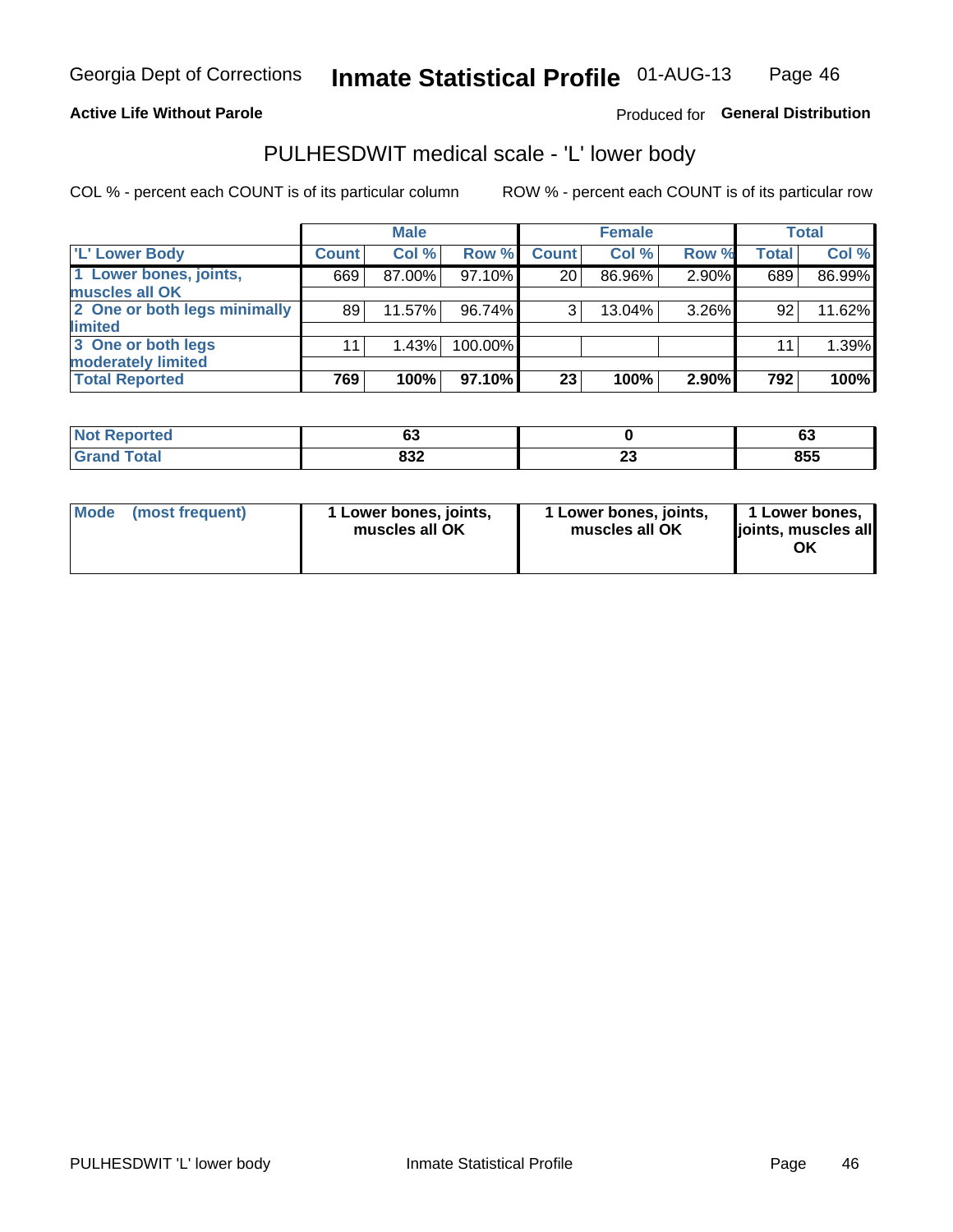#### **Active Life Without Parole**

#### Produced for General Distribution

## PULHESDWIT medical scale - 'H' hearing

COL % - percent each COUNT is of its particular column

|                                |              | <b>Male</b> |                    |    | <b>Female</b> |       | <b>Total</b> |        |
|--------------------------------|--------------|-------------|--------------------|----|---------------|-------|--------------|--------|
| <b>H' Hearing</b>              | <b>Count</b> | Col %       | <b>Row % Count</b> |    | Col %         | Row % | <b>Total</b> | Col %  |
| 1 Normal hearing both ears     | 754          | 98.31%      | 97.04%             | 23 | 100.00%       | 2.96% | 777          | 98.35% |
| 2 Some loss in one ear with    | 11           | 1.43%       | 100.00%            |    |               |       | 11           | 1.39%  |
| other OK, or mild loss in both |              |             |                    |    |               |       |              |        |
| 3 Total loss in one ear with   |              | 0.13%       | 100.00%            |    |               |       |              | 0.13%  |
| mild loss in other             |              |             |                    |    |               |       |              |        |
| 4 Severe loss in both ears     |              | 0.13%       | 100.00%            |    |               |       |              | 0.13%  |
| <b>Total Reported</b>          | 767          | 100%        | 97.09%             | 23 | 100%          | 2.91% | 790          | 100%   |

| المتمتلين<br>rtea<br>N             | - -<br>u      |               | vu  |
|------------------------------------|---------------|---------------|-----|
| $\sim$ $\sim$ $\sim$ $\sim$ $\sim$ | $\sim$<br>◡◡▵ | . .<br>$\sim$ | 855 |

| Mode (most frequent) | 1 Normal hearing both ears 1 Normal hearing both ears 1 Normal hearing | both ears |
|----------------------|------------------------------------------------------------------------|-----------|
|                      |                                                                        |           |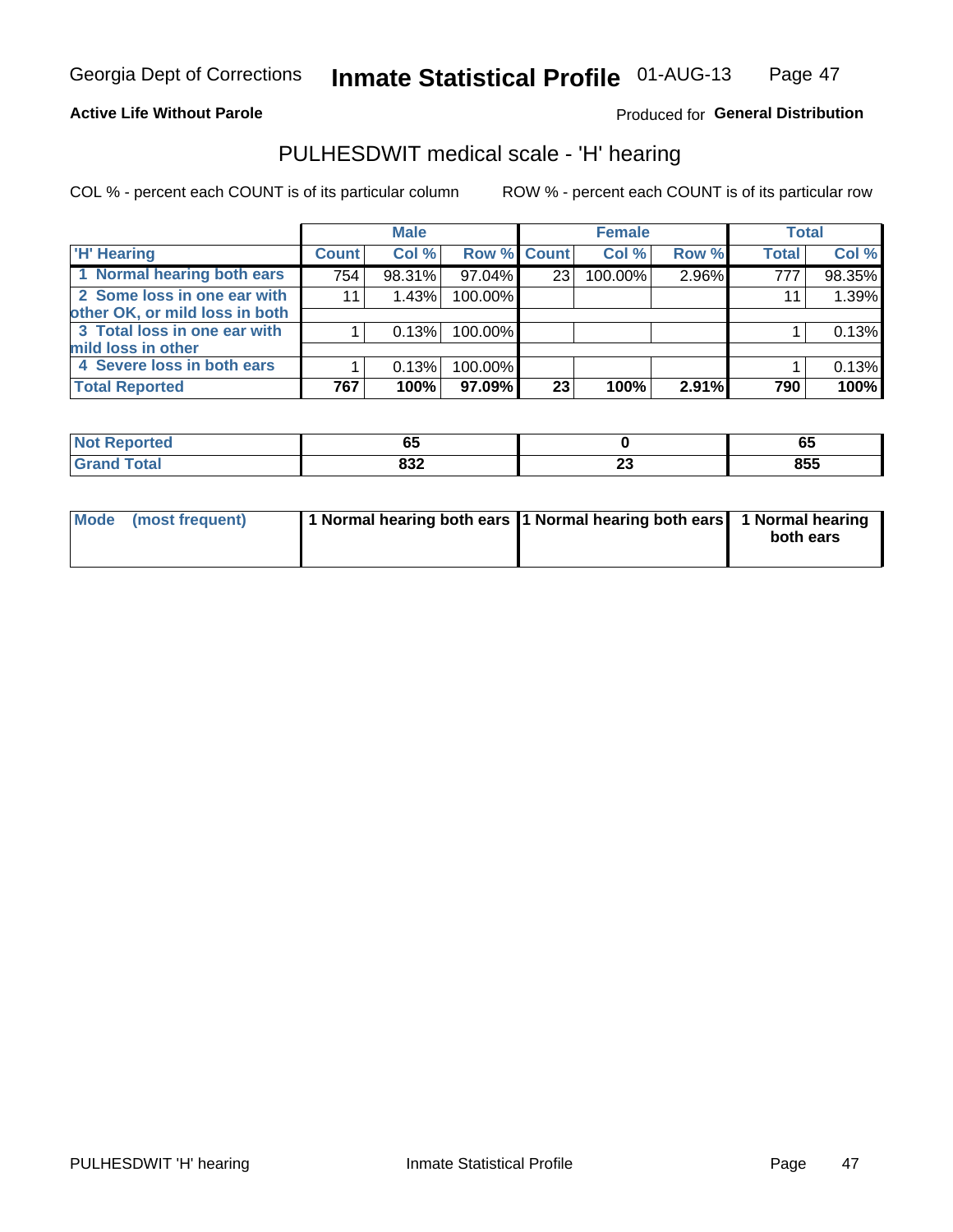#### **Active Life Without Parole**

#### Produced for General Distribution

## PULHESDWIT medical scale - 'E' vision

COL % - percent each COUNT is of its particular column

|                                |              | <b>Male</b> |             |    | <b>Female</b> |        |              | <b>Total</b> |
|--------------------------------|--------------|-------------|-------------|----|---------------|--------|--------------|--------------|
| <b>E' Vision</b>               | <b>Count</b> | Col %       | Row % Count |    | Col %         | Row %  | <b>Total</b> | Col %        |
| 1 Correctable to 20/40 in both | 548          | 75.80%      | 98.03%      | 11 | 47.83%        | 1.97%  | 559          | 74.93%       |
| eyes                           |              |             |             |    |               |        |              |              |
| 2 Correctable to 20/70 in one  | 156          | 21.58%      | 95.12%      | 8  | 34.78%        | 4.88%  | 164          | 21.98%       |
| eye, may be blind in other     |              |             |             |    |               |        |              |              |
| 3 Correctable to 20/200 in one | 17           | 2.35%       | 85.00%      | 3  | 13.04%        | 15.00% | 20           | 2.68%        |
| eye, may be blind in other     |              |             |             |    |               |        |              |              |
| 4 One eye not correctable to   | 2            | 0.28%       | 66.67%      |    | 4.35%         | 33.33% | 3            | 0.40%        |
| 20/200, other may be blind     |              |             |             |    |               |        |              |              |
| <b>Total Reported</b>          | 723          | 100%        | 96.92%      | 23 | 100%          | 3.08%  | 746          | 100%         |

| 109<br><b>Not R</b><br><b>Reported</b> |     |         | 109 |
|----------------------------------------|-----|---------|-----|
| <b>Total</b><br>Cror                   | 832 | ^^<br>∼ | 855 |

| Mode (most frequent) | <sup>1</sup> Correctable to 20/40 in both 1 Correctable to 20/40 in 1 Correctable to<br>eves | both eyes | 20/40 in both eyes |
|----------------------|----------------------------------------------------------------------------------------------|-----------|--------------------|
|                      |                                                                                              |           |                    |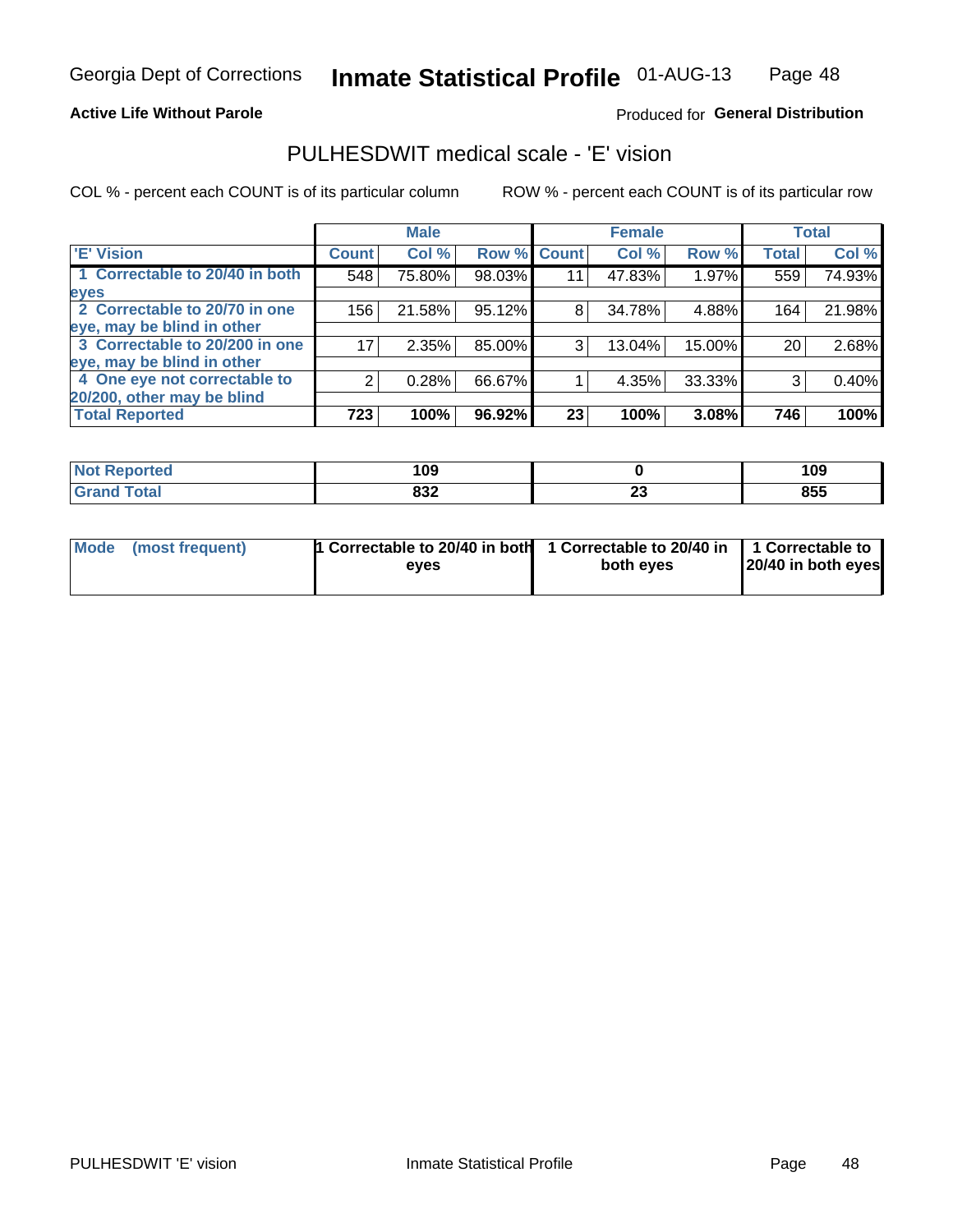#### **Active Life Without Parole**

### Produced for General Distribution

## PULHESDWIT medical scale - 'S' pSychiatric

COL % - percent each COUNT is of its particular column

|                                        |              | <b>Male</b> |         |             | <b>Female</b> |       |              | <b>Total</b> |
|----------------------------------------|--------------|-------------|---------|-------------|---------------|-------|--------------|--------------|
| 'S' pSychiatric                        | <b>Count</b> | Col %       |         | Row % Count | Col %         | Row % | <b>Total</b> | Col %        |
| 1 No impairment or disorders           | 614          | 80.79%      | 98.40%  | 10          | 52.63%        | 1.60% | 624          | 80.10%       |
| 2 Stable, or in remission, or          | 105          | 13.82%      | 92.11%  | 9           | 47.37%        | 7.89% | 114          | 14.63%       |
| mild impairment or retardation         |              |             |         |             |               |       |              |              |
| 3 Requires moderate inpatient          | 35           | 4.61%       | 100.00% |             |               |       | 35           | 4.49%        |
| <b>treatment</b>                       |              |             |         |             |               |       |              |              |
| 4 Requires intensive inpatient         | 5            | 0.66%       | 100.00% |             |               |       | 5            | 0.64%        |
| <b>treatment</b>                       |              |             |         |             |               |       |              |              |
| <b>5 Requires Crisis Stabilization</b> |              | 0.13%       | 100.00% |             |               |       |              | 0.13%        |
| Unit (CSU) inpatient care              |              |             |         |             |               |       |              |              |
| <b>Total Reported</b>                  | 760          | 100%        | 97.56%  | 19          | 100%          | 2.44% | 779          | 100%         |

| <b>Not Reported</b><br>$\sim$ |     |         | $\sim$<br>70 O |
|-------------------------------|-----|---------|----------------|
| <b>Total</b><br>Gran          | 832 | ~<br>-- | 855            |

| Mode<br>1 No impairment or disorders<br>(most frequent) | 1 No impairment or<br>disorders | 1 No impairment or<br>disorders |
|---------------------------------------------------------|---------------------------------|---------------------------------|
|---------------------------------------------------------|---------------------------------|---------------------------------|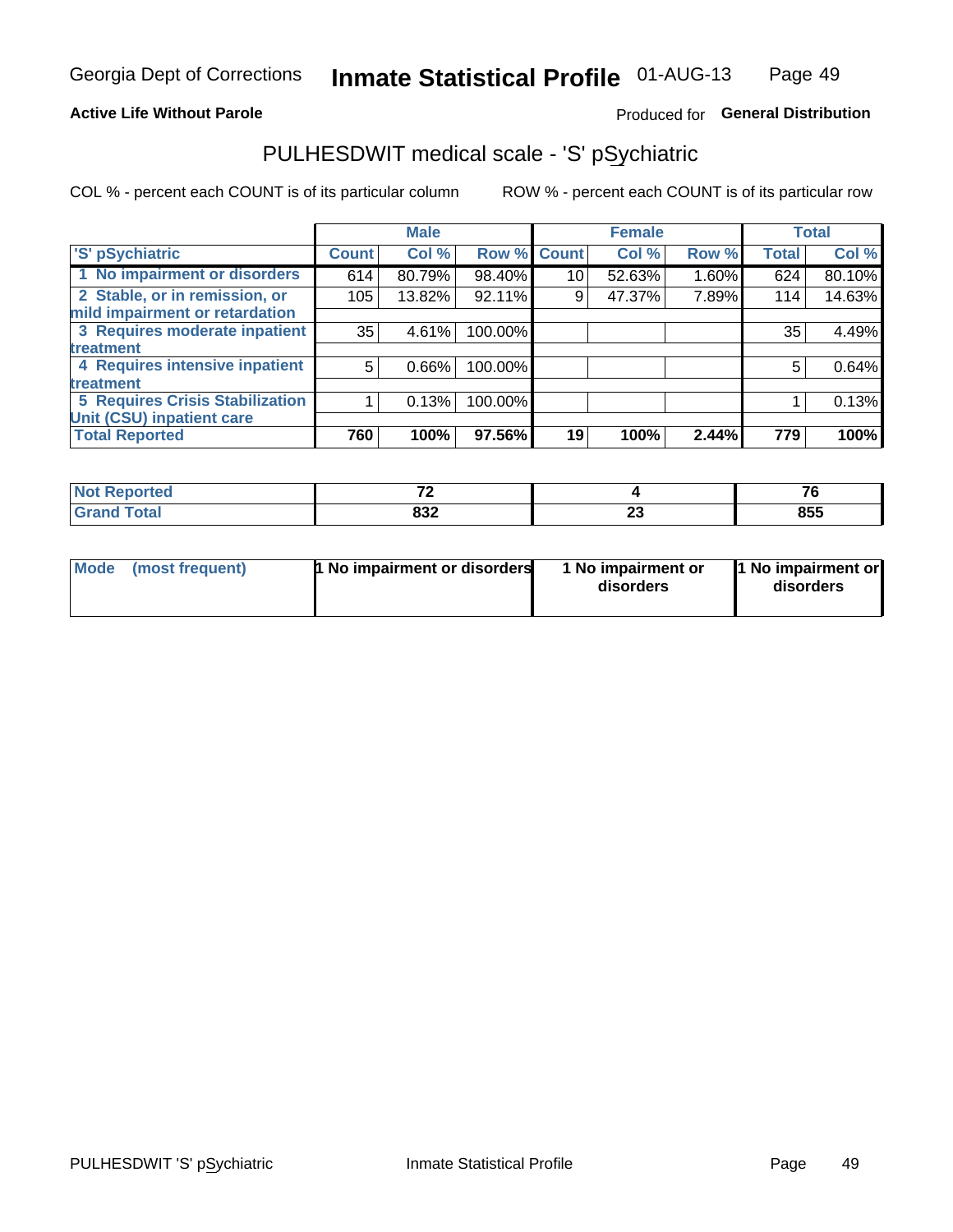#### **Active Life Without Parole**

Produced for General Distribution

## PULHESDWIT medical scale - 'D' dental

COL % - percent each COUNT is of its particular column

|                                 |                 | <b>Male</b> |         |             | <b>Female</b> |       |              | Total  |
|---------------------------------|-----------------|-------------|---------|-------------|---------------|-------|--------------|--------|
| 'D' Dental                      | <b>Count</b>    | Col %       |         | Row % Count | Col %         | Row % | <b>Total</b> | Col %  |
| 1 Minimal routine dental health | 542             | 74.45%      | 97.31%  | 15          | 75.00%        | 2.69% | 557          | 74.47% |
| <b>needs</b>                    |                 |             |         |             |               |       |              |        |
| 2 Moderate cavities and/or gum  | 160             | 21.98%      | 96.97%  | 5           | 25.00%        | 3.03% | 165          | 22.06% |
| disease                         |                 |             |         |             |               |       |              |        |
| 3 Extensive gum disease         | 26 <sub>1</sub> | 3.57%       | 100.00% |             |               |       | 26           | 3.48%  |
| and/or widespread decay         |                 |             |         |             |               |       |              |        |
| <b>Total Reported</b>           | 728             | 100%        | 97.33%  | 20          | 100%          | 2.67% | 748          | 100.0% |

| <b>NOT REDORTED</b><br>$\cdots$ | 104 |               | 107 |
|---------------------------------|-----|---------------|-----|
| <sup>-</sup> otal               | 832 | ~<br><u>_</u> | 855 |

| Mode<br>(most frequent) | Minimal routine dental<br>health needs | <b>Minimal routine dental</b><br>health needs | 1 Minimal routine<br>dental health<br>needs |
|-------------------------|----------------------------------------|-----------------------------------------------|---------------------------------------------|
|-------------------------|----------------------------------------|-----------------------------------------------|---------------------------------------------|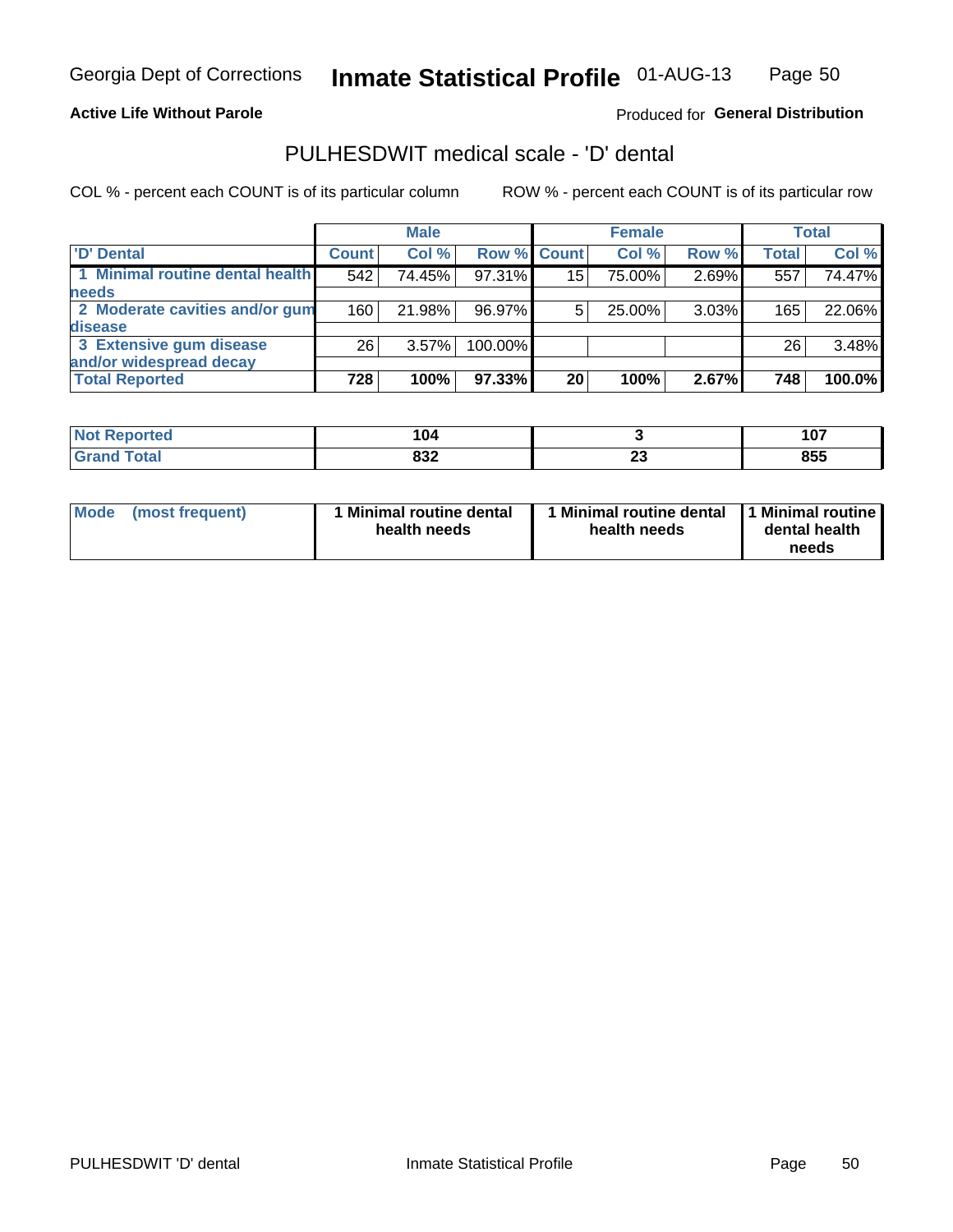#### **Active Life Without Parole**

### Produced for General Distribution

## PULHESDWIT medical scale - 'W' work ability

COL % - percent each COUNT is of its particular column

|                                 |              | <b>Male</b> |         |             | <b>Female</b> |       |              | <b>Total</b> |
|---------------------------------|--------------|-------------|---------|-------------|---------------|-------|--------------|--------------|
| <b>W' work ability</b>          | <b>Count</b> | Col %       |         | Row % Count | Col %         | Row % | <b>Total</b> | Col %        |
| 1 Unrestricted work or activity | 627          | 81.53%      | 97.06%  | 19          | 82.61%        | 2.94% | 646          | 81.57%       |
| 2 Minor restrictions on type of | 115          | 14.95%      | 96.64%  | 4           | 17.39%        | 3.36% | 119          | 15.03%       |
| <b>work</b>                     |              |             |         |             |               |       |              |              |
| 3 Moderate restrictions on type | 15           | 1.95%       | 100.00% |             |               |       | 15           | 1.89%        |
| of work                         |              |             |         |             |               |       |              |              |
| 4 Major restrictions on type of | 9            | 1.17%       | 100.00% |             |               |       | 9            | 1.14%        |
| <b>work</b>                     |              |             |         |             |               |       |              |              |
| 5 Cannot work under any         | 3            | 0.39%       | 100.00% |             |               |       | 3            | 0.38%        |
| <b>circumstances</b>            |              |             |         |             |               |       |              |              |
| <b>Total Reported</b>           | 769          | 100%        | 97.10%  | 23          | 100%          | 2.90% | 792          | 100.0%       |

| <b>Not Reported</b>             | $\sim$<br>v. |         | ~<br>v. |
|---------------------------------|--------------|---------|---------|
| <b>Total</b><br>Cron<br>Grand l | 832          | n.<br>∼ | 855     |

| Mode            | 1 Unrestricted work or | 1 Unrestricted work or | 1 Unrestricted   |
|-----------------|------------------------|------------------------|------------------|
| (most frequent) | activity               | activity               | work or activity |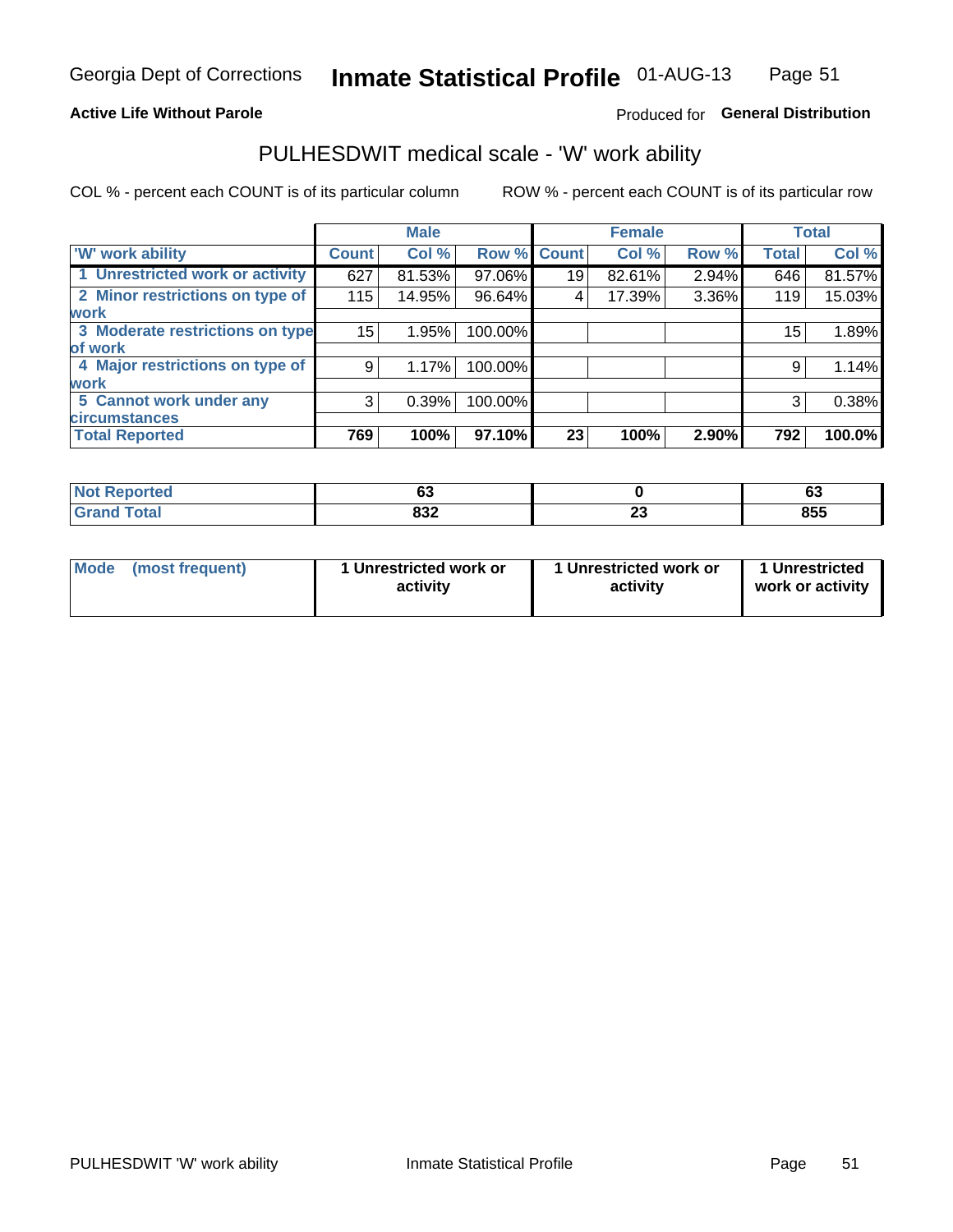#### **Active Life Without Parole**

#### Produced for General Distribution

## PULHESDWIT medical scale - 'I' impairment

|                            |               | <b>Male</b> |             |    | <b>Female</b> |       |              | <b>Total</b> |
|----------------------------|---------------|-------------|-------------|----|---------------|-------|--------------|--------------|
| <b>T' Impairment</b>       | <b>Count!</b> | Col %       | Row % Count |    | Col %         | Row % | <b>Total</b> | Col %        |
| 1 No impairments or        | 762           | 99.09%      | 97.07%      | 23 | 100.00%       | 2.93% | 785          | 99.12%       |
| <b>disabilities</b>        |               |             |             |    |               |       |              |              |
| 2 Wheelchair-bound but     | 5             | 0.65%       | 100.00%     |    |               |       | 5            | 0.63%        |
| otherwise OK               |               |             |             |    |               |       |              |              |
| 3 Needs low-level Assisted |               | 0.13%       | 100.00%     |    |               |       |              | 0.13%        |
| Living (level I)           |               |             |             |    |               |       |              |              |
| 5 Needs maximal Assisted   |               | 0.13%       | 100.00%     |    |               |       |              | 0.13%        |
| <b>Living (level III)</b>  |               |             |             |    |               |       |              |              |
| <b>Total Reported</b>      | 769           | 100%        | 97.10%      | 23 | 100%          | 2.90% | 792          | 100.0%       |

| $^{\circ}$ Not $\cdot$ | ~~  |          | r.  |
|------------------------|-----|----------|-----|
| Reported               | ບວ  |          | ნა  |
| Total<br>' Grand       | 832 | $-$<br>w | 855 |

| <b>Mode</b> | (most frequent) | 1 No impairments or<br>disabilities | 1 No impairments or<br>disabilities | 1 1 No impairments<br>or disabilities |
|-------------|-----------------|-------------------------------------|-------------------------------------|---------------------------------------|
|-------------|-----------------|-------------------------------------|-------------------------------------|---------------------------------------|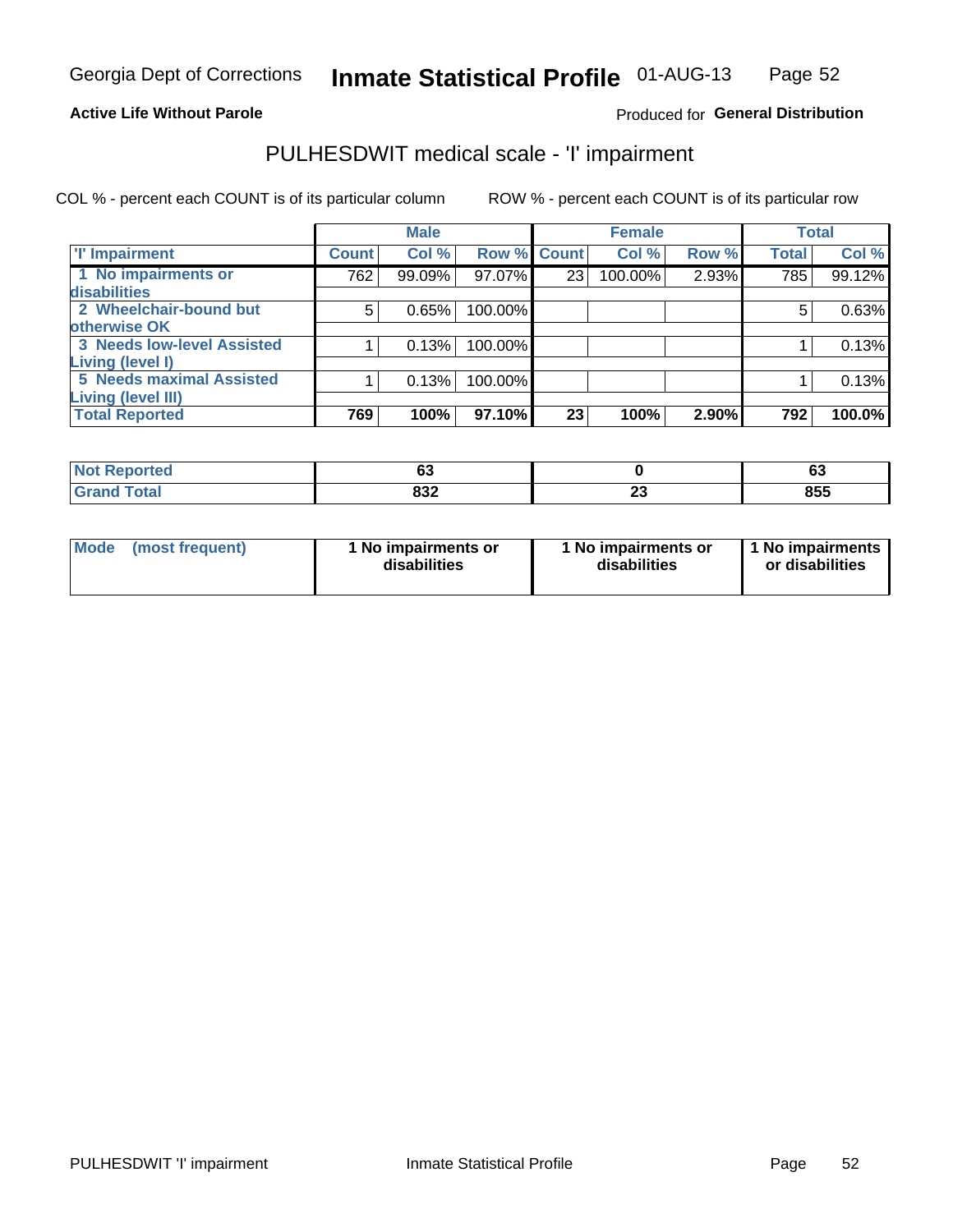#### **Active Life Without Parole**

#### Produced fo General Distribution

## PULHESDWIT medical scale - 'T' transportability

COL % - percent each COUNT is of its particular column

|                             |              | <b>Male</b> |             |    | <b>Female</b> |       |              | <b>Total</b> |
|-----------------------------|--------------|-------------|-------------|----|---------------|-------|--------------|--------------|
| <b>T' Transportability</b>  | <b>Count</b> | Col %       | Row % Count |    | Col %         | Row % | <b>Total</b> | Col %        |
| 1 Can be transported in any | 767          | 99.35%      | 97.09%      | 23 | 100.00%       | 2.91% | 790          | 99.37%       |
| ordinary approved vehicle   |              |             |             |    |               |       |              |              |
| 2 Wheelchair-bound, not     |              | 0.13%       | 100.00%     |    |               |       |              | 0.13%        |
| needing special vehicle     |              |             |             |    |               |       |              |              |
| 5 Requires ambulance        |              | 0.52%       | 100.00%     |    |               |       |              | 0.50%        |
| transport                   |              |             |             |    |               |       |              |              |
| <b>Total Reported</b>       | 772          | 100%        | 97.11%      | 23 | 100%          | 2.89% | 795          | 100%         |

| <b>Reported</b> | c r<br>οu |                    | 60  |
|-----------------|-----------|--------------------|-----|
|                 | 832       | <u>_</u><br>$\sim$ | 855 |

| Mode (most frequent) | 1 Can be transported in any 1 Can be transported in any | ordinary approved vehicle   ordinary approved vehicle   transported in any | 1 Can be<br>ordinary approved<br>vehicle |
|----------------------|---------------------------------------------------------|----------------------------------------------------------------------------|------------------------------------------|
|                      |                                                         |                                                                            |                                          |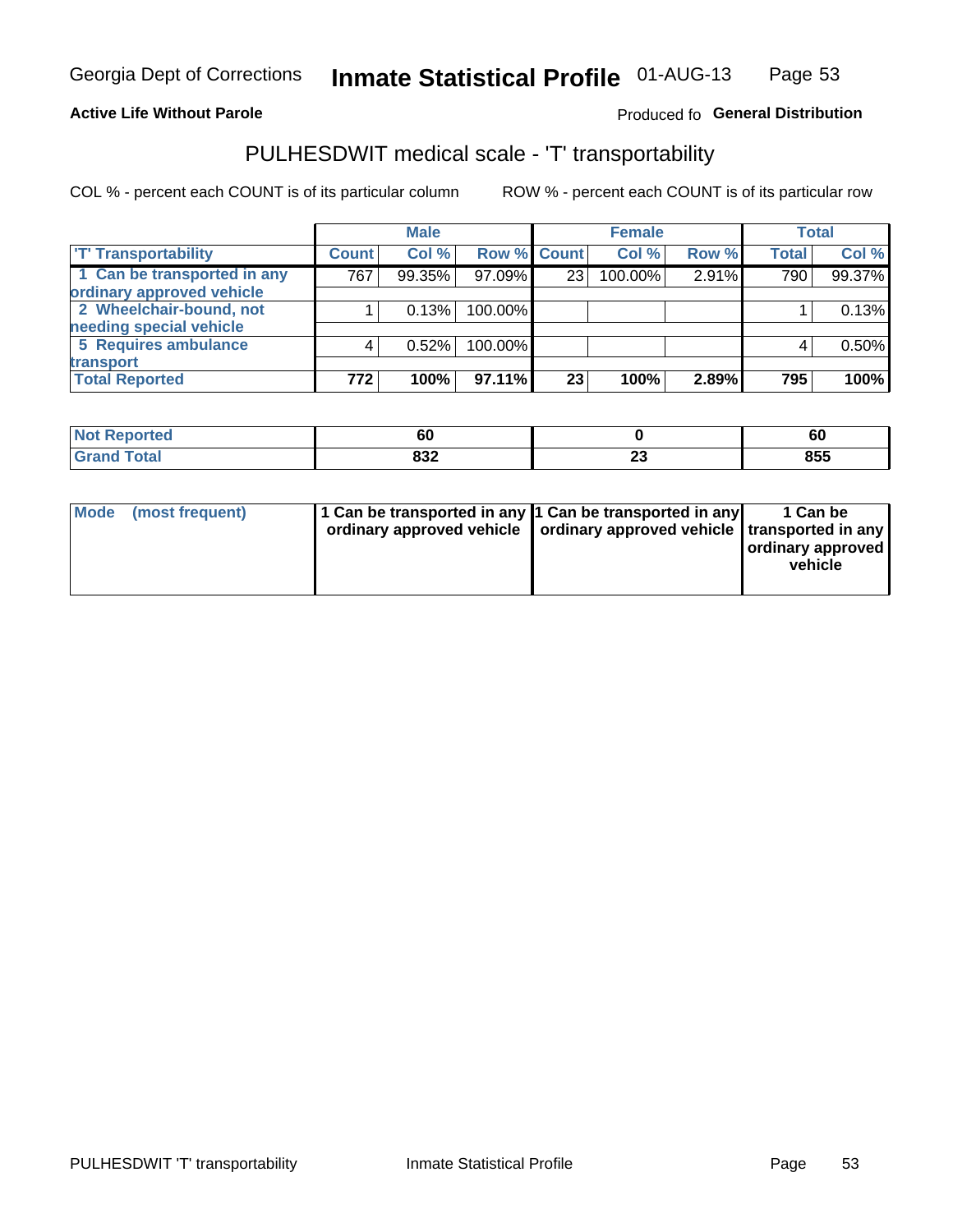### **Active Life Without Parole**

### Produced for General Distribution

## Criminality in family, self-reported

COL % - percent each COUNT is of its particular column

|                              |              | <b>Male</b> |        |                 | <b>Female</b> |          |       | Total  |
|------------------------------|--------------|-------------|--------|-----------------|---------------|----------|-------|--------|
| <b>Criminality In Family</b> | <b>Count</b> | Col%        | Row %  | <b>Count</b>    | Col %         | Row %    | Total | Col %  |
| Yes, criminality in family   | 160          | 28.73%      | 96.97% | 5               | $50.00\%$     | $3.03\%$ | 165   | 29.10% |
| No criminality in family     | 397          | 71.27%      | 98.76% | 5               | 50.00%        | $1.24\%$ | 402   | 70.90% |
| <b>Total Reported</b>        | 557          | 100%        | 98.24% | 10 <sup>1</sup> | 100%          | $1.76\%$ | 567   | 100%   |

| <b>Not</b><br>Reported | 27F<br>41 J |    | 288 |
|------------------------|-------------|----|-----|
| <b>otal</b><br>_______ | ៰៰៱<br>ου∠  | ΔJ | 855 |

|  | Mode (most frequent) | No criminality in family | Yes, criminality in family | No criminality in<br>family |
|--|----------------------|--------------------------|----------------------------|-----------------------------|
|--|----------------------|--------------------------|----------------------------|-----------------------------|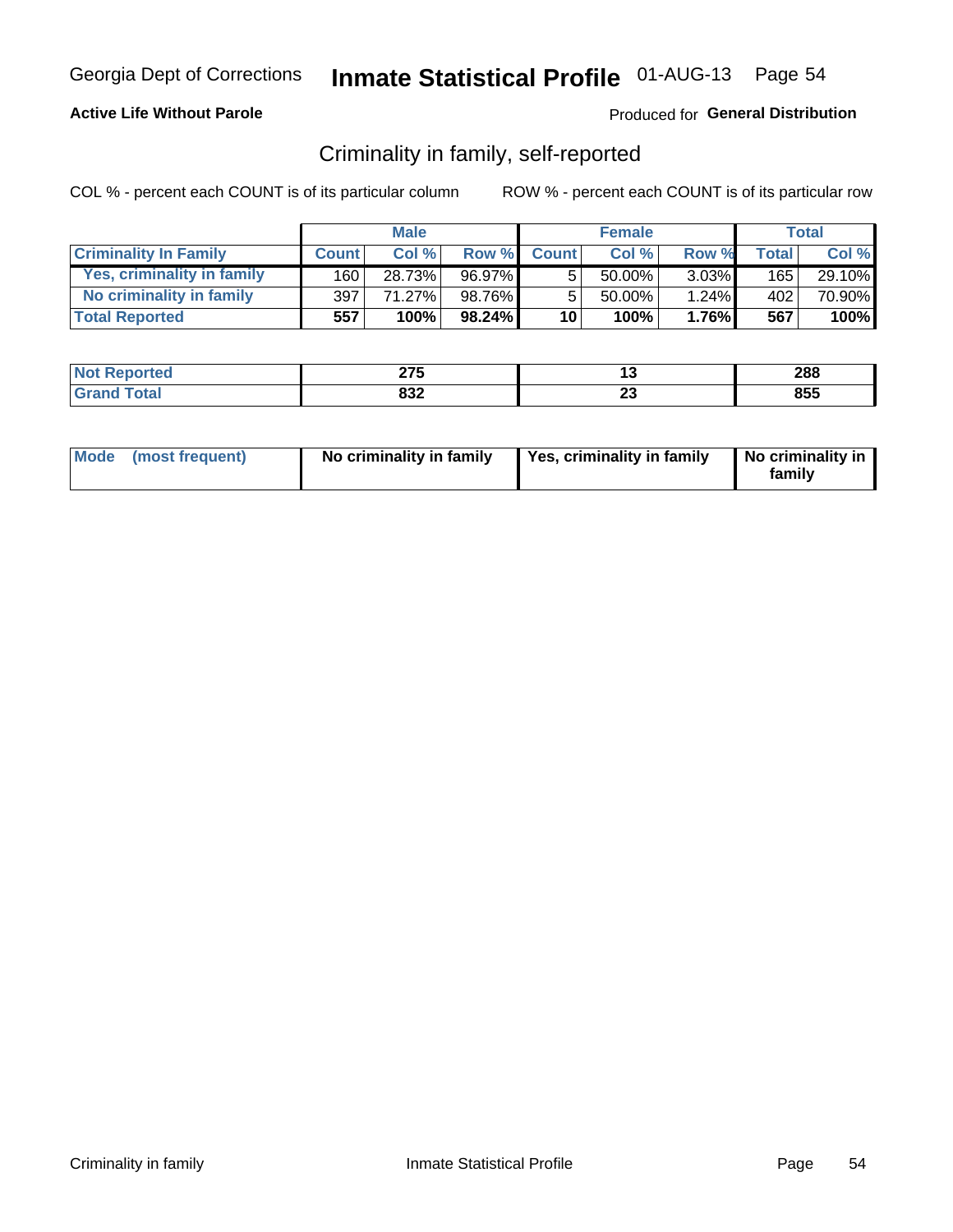### **Active Life Without Parole**

### Produced for General Distribution

## Alcoholism in family, self-reported

COL % - percent each COUNT is of its particular column

|                             |              | <b>Male</b> |        |              | <b>Female</b> |          |                    | Total  |
|-----------------------------|--------------|-------------|--------|--------------|---------------|----------|--------------------|--------|
| <b>Alcoholism In Family</b> | <b>Count</b> | Col%        | Row %  | <b>Count</b> | Col%          | Row %    | Total <sub>I</sub> | Col %  |
| Yes, alcoholism in family   | 108          | 19.39%      | 97.30% | $\mathbf{r}$ | $30.00\%$     | $2.70\%$ | 111                | 19.58% |
| No alcoholism in family     | 449          | 80.61%      | 98.46% |              | 70.00%        | $1.54\%$ | 456                | 80.42% |
| <b>Total Reported</b>       | 557          | 100%        | 98.24% | 10           | 100%          | $1.76\%$ | 567                | 100%   |

| <b>Not</b><br><b>Reported</b> | 27F<br>71 J | 1 v     | 288 |
|-------------------------------|-------------|---------|-----|
| <b>Total</b>                  | 022<br>০১∠  | ~<br>ZJ | 855 |

|  | Mode (most frequent) | No alcoholism in family | No alcoholism in family | No alcoholism in<br>family |
|--|----------------------|-------------------------|-------------------------|----------------------------|
|--|----------------------|-------------------------|-------------------------|----------------------------|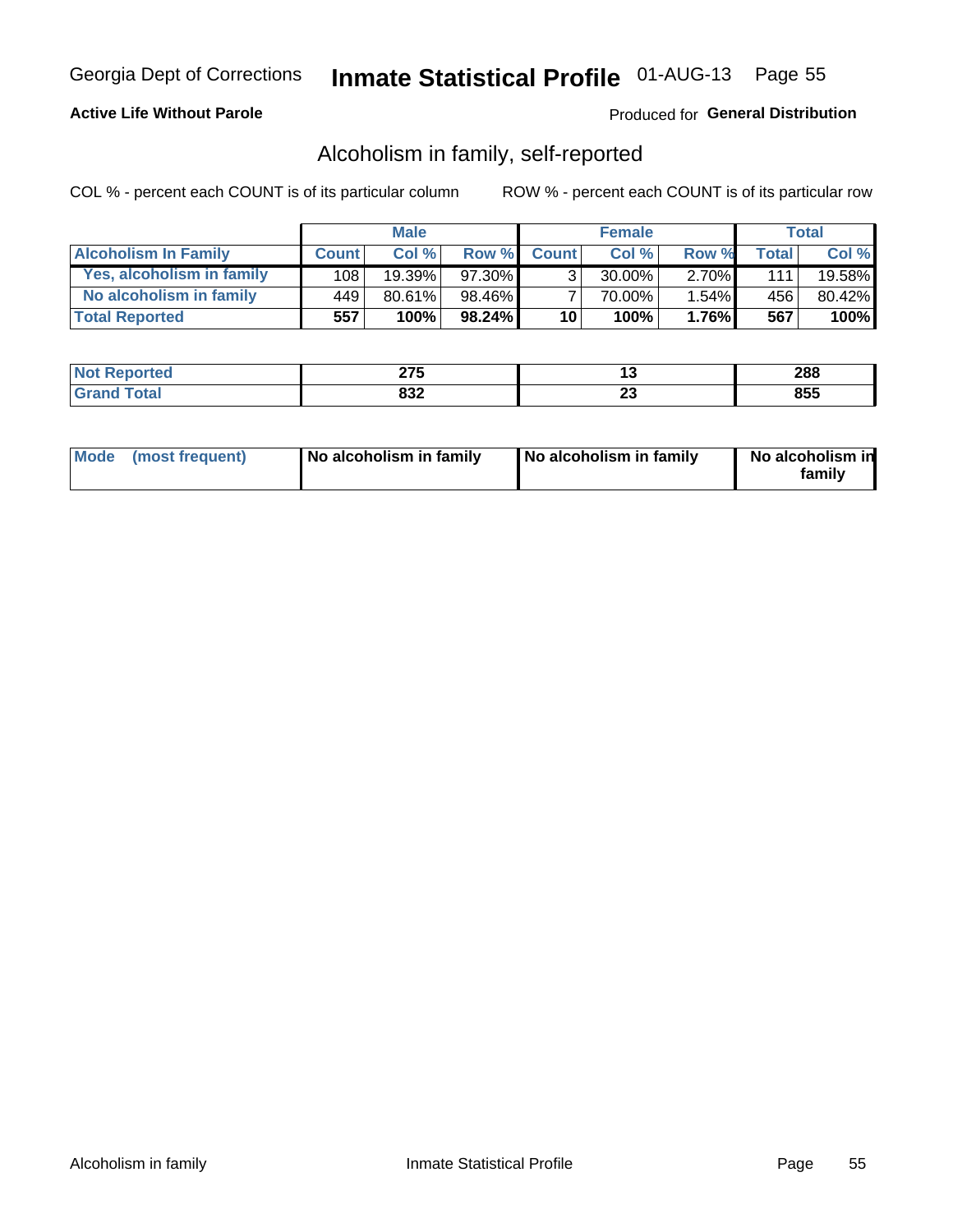### **Active Life Without Parole**

Produced for General Distribution

## Drug abuse in family, self-reported

COL % - percent each COUNT is of its particular column

|                           |              | <b>Male</b> |           |                 | <b>Female</b> |          |       | <b>Total</b> |
|---------------------------|--------------|-------------|-----------|-----------------|---------------|----------|-------|--------------|
| Drug Abuse In Family      | <b>Count</b> | Col%        | Row %     | <b>Count</b>    | Col%          | Row %    | Total | Col %        |
| Yes, drug abuse in family | 63           | 11.31%      | $95.45\%$ | 3 <sub>1</sub>  | $30.00\%$     | $4.55\%$ | 66    | 11.64%       |
| No drug abuse in family   | 494          | 88.69%      | 98.60%    |                 | 70.00%        | 1.40%    | 501   | 88.36%       |
| <b>Total Reported</b>     | 557          | 100%        | $98.24\%$ | 10 <sup>1</sup> | 100%          | $1.76\%$ | 567   | 100%         |

| <b>Not</b><br><b>Reported</b> | 27F<br>71 J | 1 v     | 288 |
|-------------------------------|-------------|---------|-----|
| <b>Total</b>                  | 022<br>০১∠  | ~<br>ZJ | 855 |

|  | Mode (most frequent) | No drug abuse in family | No drug abuse in family | No drug abuse in<br>familv |
|--|----------------------|-------------------------|-------------------------|----------------------------|
|--|----------------------|-------------------------|-------------------------|----------------------------|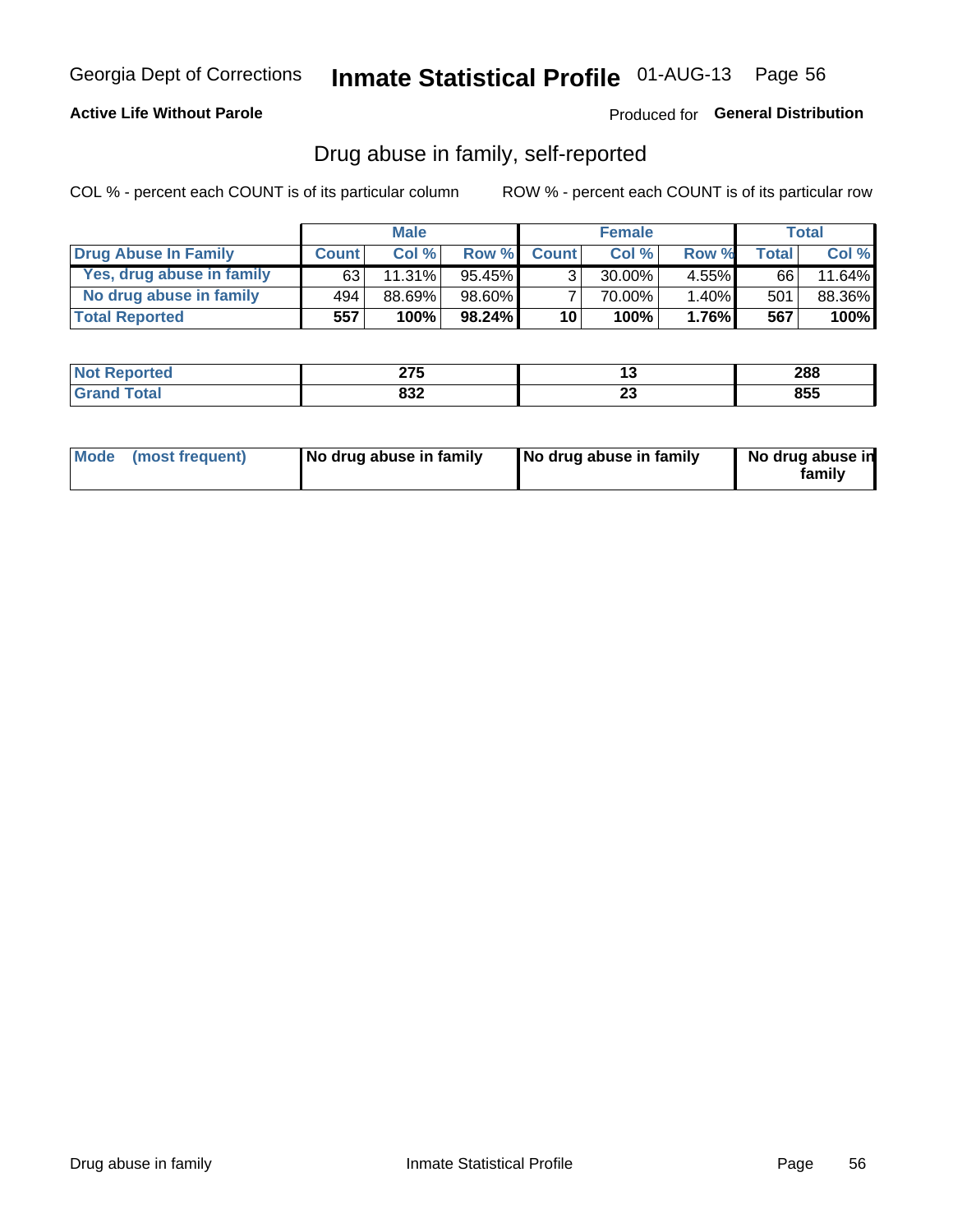#### **Active Life Without Parole**

#### Produced for General Distribution

## Subjected to frequent beatings, self-reported

COL % - percent each COUNT is of its particular column

|                                   |              | <b>Male</b> |           |              | <b>Female</b> |       |       | Total  |
|-----------------------------------|--------------|-------------|-----------|--------------|---------------|-------|-------|--------|
| <b>Frequent beatings</b>          | <b>Count</b> | Col %       | Row %     | <b>Count</b> | Col %         | Row % | Total | Col %  |
| <b>Yes, subjected to frequent</b> | 34           | 6.10%       | 97.14%    |              | 10.00%        | 2.86% | 35    | 6.17%  |
| <b>beatings</b>                   |              |             |           |              |               |       |       |        |
| Not subjected to frequent         | 523          | 93.90%      | 98.31%    | 9            | 90.00%        | 1.69% | 532   | 93.83% |
| <b>beatings</b>                   |              |             |           |              |               |       |       |        |
| <b>Total Reported</b>             | 557          | 100%        | $98.24\%$ | 10           | 100%          | 1.76% | 567   | 100%   |

| <b>Not Reported</b> | クフロ<br>21 J | ⊶        | 288 |
|---------------------|-------------|----------|-----|
| <b>Total</b>        | 832         | ~~<br>20 | 855 |

| Mode (most frequent) | Not subjected to frequent<br>beatings | Not subjected to frequent<br>beatings | Not subjected to<br><b>frequent beatings</b> |
|----------------------|---------------------------------------|---------------------------------------|----------------------------------------------|
|                      |                                       |                                       |                                              |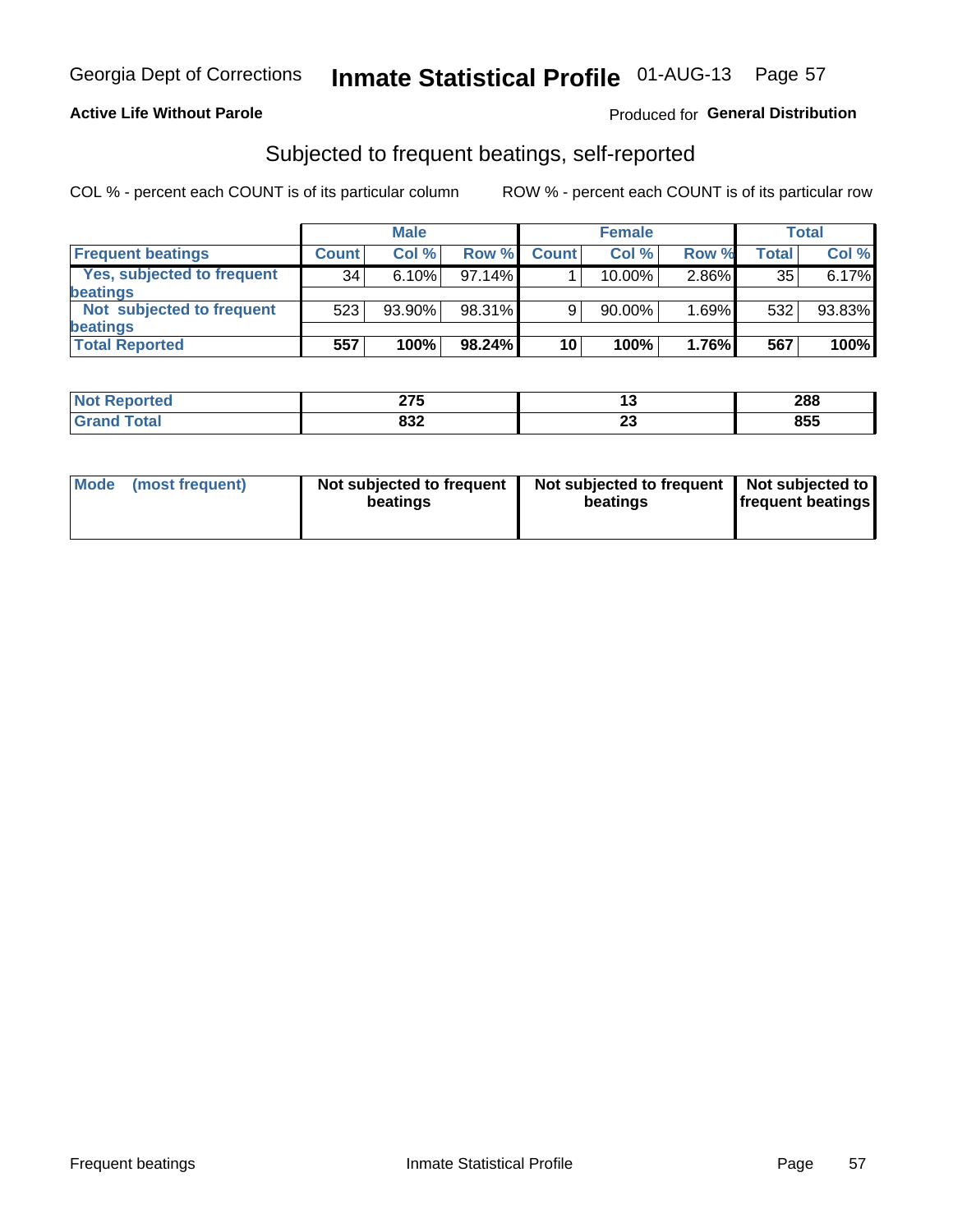### **Active Life Without Parole**

### Produced for General Distribution

## Father absent during inmate's childhood

COL % - percent each COUNT is of its particular column

|                           |              | <b>Male</b> |           |                | <b>Female</b> |          |              | <b>Total</b> |
|---------------------------|--------------|-------------|-----------|----------------|---------------|----------|--------------|--------------|
| <b>Father Absent</b>      | <b>Count</b> | Col%        | Row %     | <b>Count</b>   | Col%          | Row %    | <b>Total</b> | Col %        |
| Yes, father was absent    | 276          | 49.55%      | 98.92%    | 3 <sub>1</sub> | $30.00\%$     | $1.08\%$ | 279          | 49.21%       |
| No, father was not absent | 281          | $50.45\%$   | 97.57%    |                | 70.00%        | $2.43\%$ | 288          | 50.79%       |
| <b>Total Reported</b>     | 557          | $100\%$     | $98.24\%$ | 10             | 100%          | 1.76%    | 567          | 100%         |

| <b>Not Reported</b> | $\sim$<br>41 V |        | 288 |
|---------------------|----------------|--------|-----|
| `otal               | ດລາ            | ∼      | 855 |
| <b>Gran</b>         | 0JZ            | $\sim$ |     |

|  | Mode (most frequent) | No, father was not absent No, father was not absent |  | No, father was not<br>absent |
|--|----------------------|-----------------------------------------------------|--|------------------------------|
|--|----------------------|-----------------------------------------------------|--|------------------------------|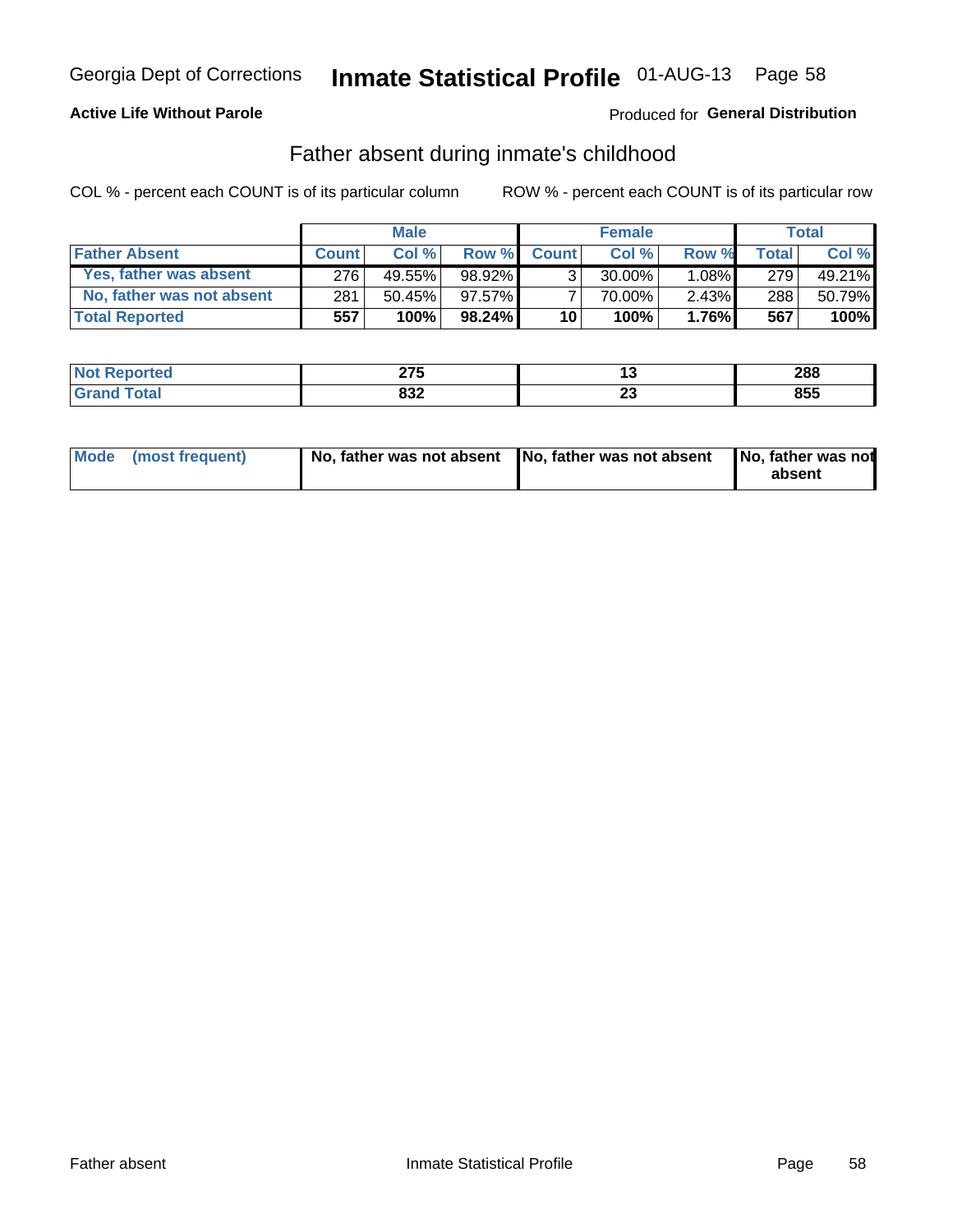### **Active Life Without Parole**

### Produced for General Distribution

## Mother absent during inmate's childhood

COL % - percent each COUNT is of its particular column

|                           |              | <b>Male</b> |           |                 | <b>Female</b> |          |       | Total  |
|---------------------------|--------------|-------------|-----------|-----------------|---------------|----------|-------|--------|
| <b>Mother Absent</b>      | <b>Count</b> | Col%        | Row %     | <b>Count</b>    | Col %         | Row %    | Total | Col %  |
| Yes, mother was absent    | 781          | 14.00%      | $97.50\%$ | 2               | $20.00\%$     | $2.50\%$ | 80    | 14.11% |
| No, mother was not absent | 479          | 86.00%      | 98.36%    | 8               | 80.00%        | 1.64%    | 487   | 85.89% |
| <b>Total Reported</b>     | 557          | 100%        | $98.24\%$ | 10 <sup>1</sup> | 100%          | $1.76\%$ | 567   | 100%   |

| <b>Not</b><br>Reported | $\sim$<br>40 V |    | 288 |
|------------------------|----------------|----|-----|
| <b>otal</b>            | ៰៰៱<br>o∍∠     | ∼∸ | 855 |

| Mode (most frequent) | No, mother was not absent   No, mother was not absent   No, mother was | not absent |
|----------------------|------------------------------------------------------------------------|------------|
|                      |                                                                        |            |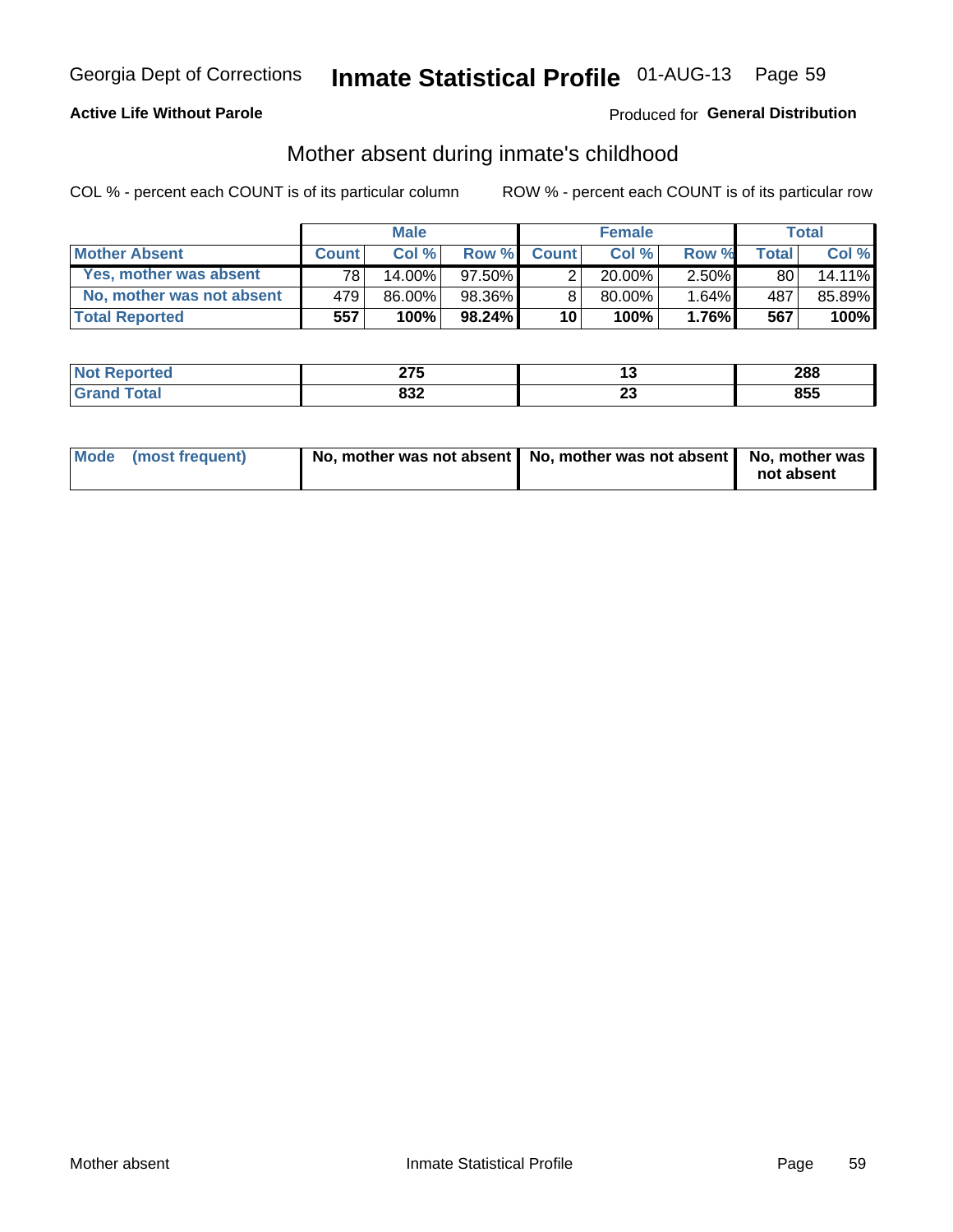#### **Active Life Without Parole**

### Produced for General Distribution

## Inmate diagnosed as manipulative

COL % - percent each COUNT is of its particular column

|                          |              | <b>Male</b> |        |              | <b>Female</b> |          |       | Total  |
|--------------------------|--------------|-------------|--------|--------------|---------------|----------|-------|--------|
| <b>Manipulative</b>      | <b>Count</b> | Col%        | Row %  | <b>Count</b> | Col %         | Row %    | Total | Col %  |
| <b>Yes, manipulative</b> | 129          | 23.37%      | 99.23% |              | $10.00\%$ .   | $0.77\%$ | 130   | 23.13% |
| No, not manipulative     | 423          | 76.63%      | 97.92% | 9            | $90.00\%$     | $2.08\%$ | 432   | 76.87% |
| <b>Total Reported</b>    | 552          | 100%        | 98.22% | 10           | 100%          | 1.78%    | 562   | 100%   |

| <b>Not</b><br><b>Reported</b> | 280        | . .                 | 293 |
|-------------------------------|------------|---------------------|-----|
| <b>ota</b><br>l Gran          | ດລາ<br>0JZ | ^^<br>2 J<br>$\sim$ | 855 |

|  | Mode (most frequent) | No, not manipulative | No, not manipulative | No. not<br><b>I</b> manipulative |
|--|----------------------|----------------------|----------------------|----------------------------------|
|--|----------------------|----------------------|----------------------|----------------------------------|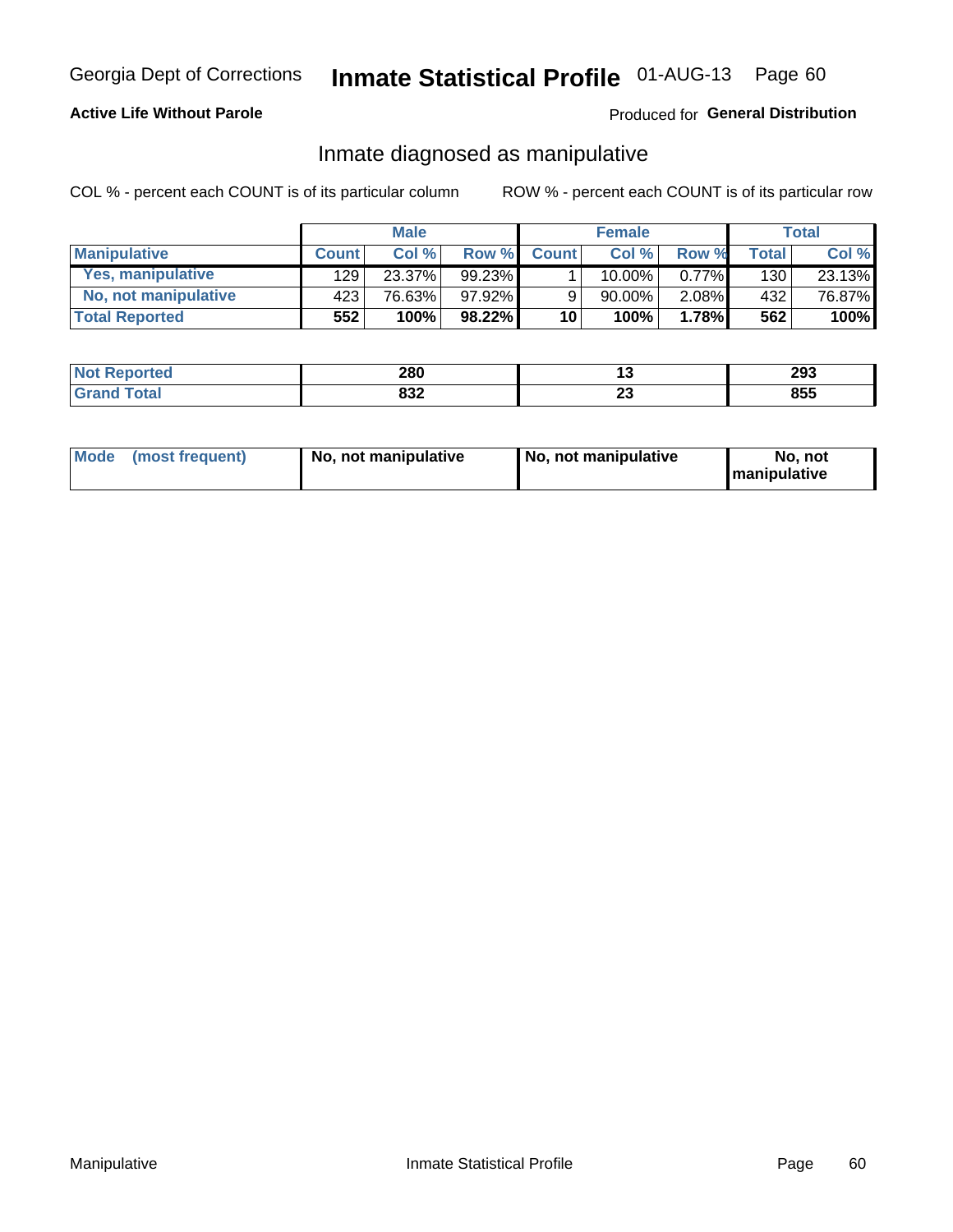# Inmate Statistical Profile 01-AUG-13 Page 61

### **Active Life Without Parole**

#### Produced for General Distribution

## Inmate diagnosed as assaultive

COL % - percent each COUNT is of its particular column

|                       |              | <b>Male</b> |           |              | <b>Female</b> |          |       | Total  |
|-----------------------|--------------|-------------|-----------|--------------|---------------|----------|-------|--------|
| <b>Assaultive</b>     | <b>Count</b> | Col%        | Row %     | <b>Count</b> | Col %         | Row %    | Total | Col %  |
| Yes, assaultive       | 429          | 77.72%      | $97.95\%$ | 9            | 90.00%        | $2.05\%$ | 438   | 77.94% |
| No, not assaultive    | 123          | 22.28%      | 99.19%    |              | 10.00%        | $0.81\%$ | 124   | 22.06% |
| <b>Total Reported</b> | 552          | 100%        | 98.22%    | 10           | 100%          | 1.78%    | 562   | 100%   |

| <b>Not</b><br><b>Reported</b> | 280        | 1 v    | 293 |
|-------------------------------|------------|--------|-----|
| <b>Fotal</b>                  | 022<br>০১∠ | ~<br>w | 855 |

| Mode (most frequent)<br>Yes, assaultive | Yes, assaultive | <b>Yes, assaultive</b> |
|-----------------------------------------|-----------------|------------------------|
|-----------------------------------------|-----------------|------------------------|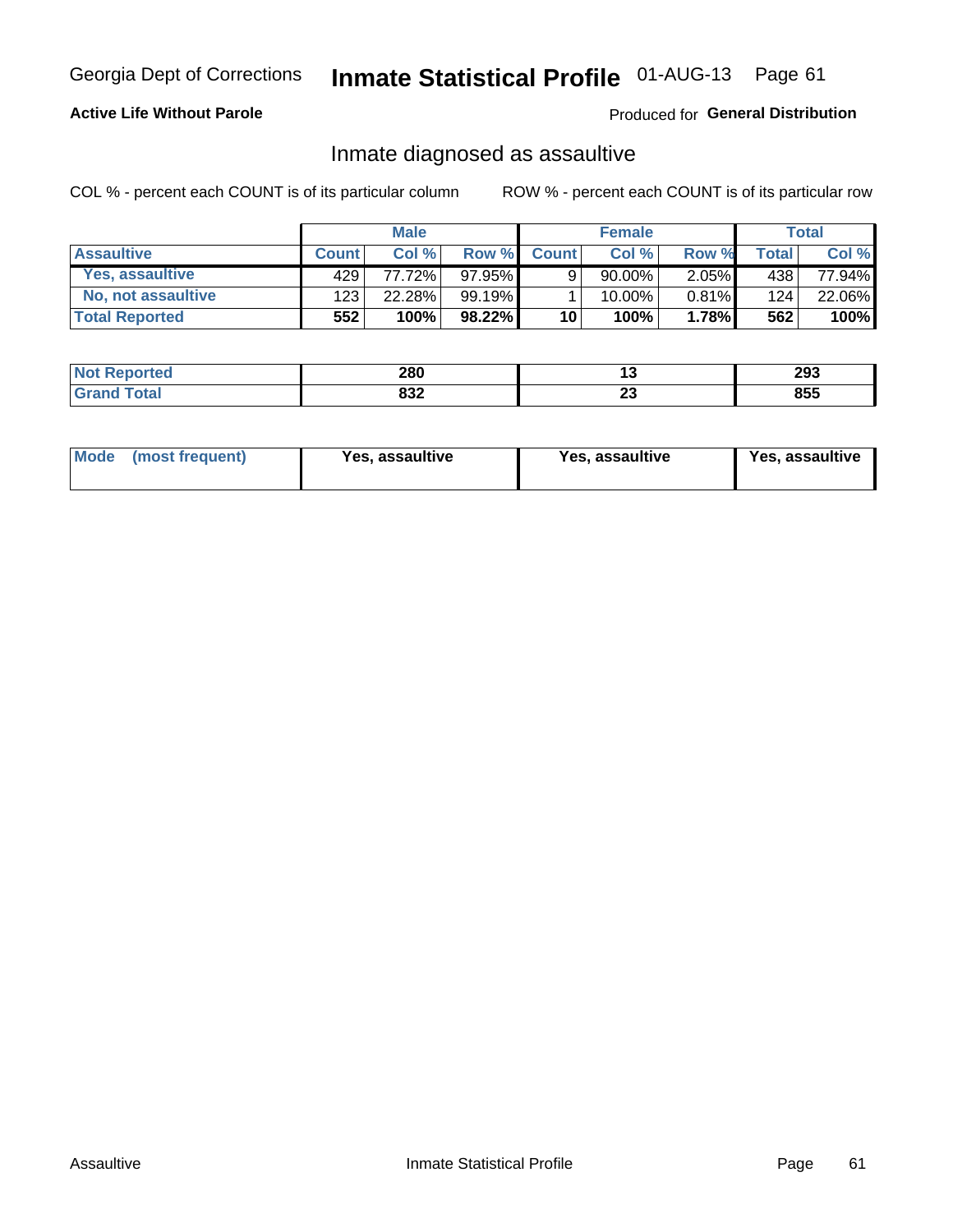# Inmate Statistical Profile 01-AUG-13 Page 62

#### **Active Life Without Parole**

#### Produced for General Distribution

## Number of prior Georgia incarcerations

COL % - percent each COUNT is of its particular column

|                                       | <b>Male</b>     |        |                    | <b>Female</b>   |        |          | <b>Total</b> |        |
|---------------------------------------|-----------------|--------|--------------------|-----------------|--------|----------|--------------|--------|
| <b>Num of Prior GA Incarcerations</b> | <b>Count</b>    | Col %  | <b>Row % Count</b> |                 | Col %  | Row %    | Total        | Col %  |
|                                       | 411             | 49.40% | 95.80%             | 18              | 78.26% | 4.20%    | 429          | 50.18% |
|                                       | 164             | 19.71% | 100.00%            |                 |        |          | 164          | 19.18% |
|                                       | 98              | 11.78% | 98.00%             | 2               | 8.70%  | $2.00\%$ | 100          | 11.70% |
| 3                                     | 70              | 8.41%  | 97.22%             | 2               | 8.70%  | 2.78%    | 72           | 8.42%  |
|                                       | 44              | 5.29%  | 100.00%            |                 |        |          | 44           | 5.15%  |
| 5                                     | 25              | 3.00%  | 100.00%            |                 |        |          | 25           | 2.92%  |
| <b>More Than 5</b>                    | 20 <sub>1</sub> | 2.40%  | 95.24%             |                 | 4.35%  | 4.76%    | 21           | 2.46%  |
| <b>Total Reported</b>                 | 832             | 100%   | 97.31%             | 23 <sub>1</sub> | 100.0% | 2.69%    | 855          | 100.0% |

| тео |                          |    |            |
|-----|--------------------------|----|------------|
|     | <b>000</b><br><b>UJZ</b> | ZJ | OEE<br>၀၁၁ |

| Mean (average)       | .20 | 1.19 |
|----------------------|-----|------|
| Median (middle)      |     |      |
| Mode (most frequent) |     |      |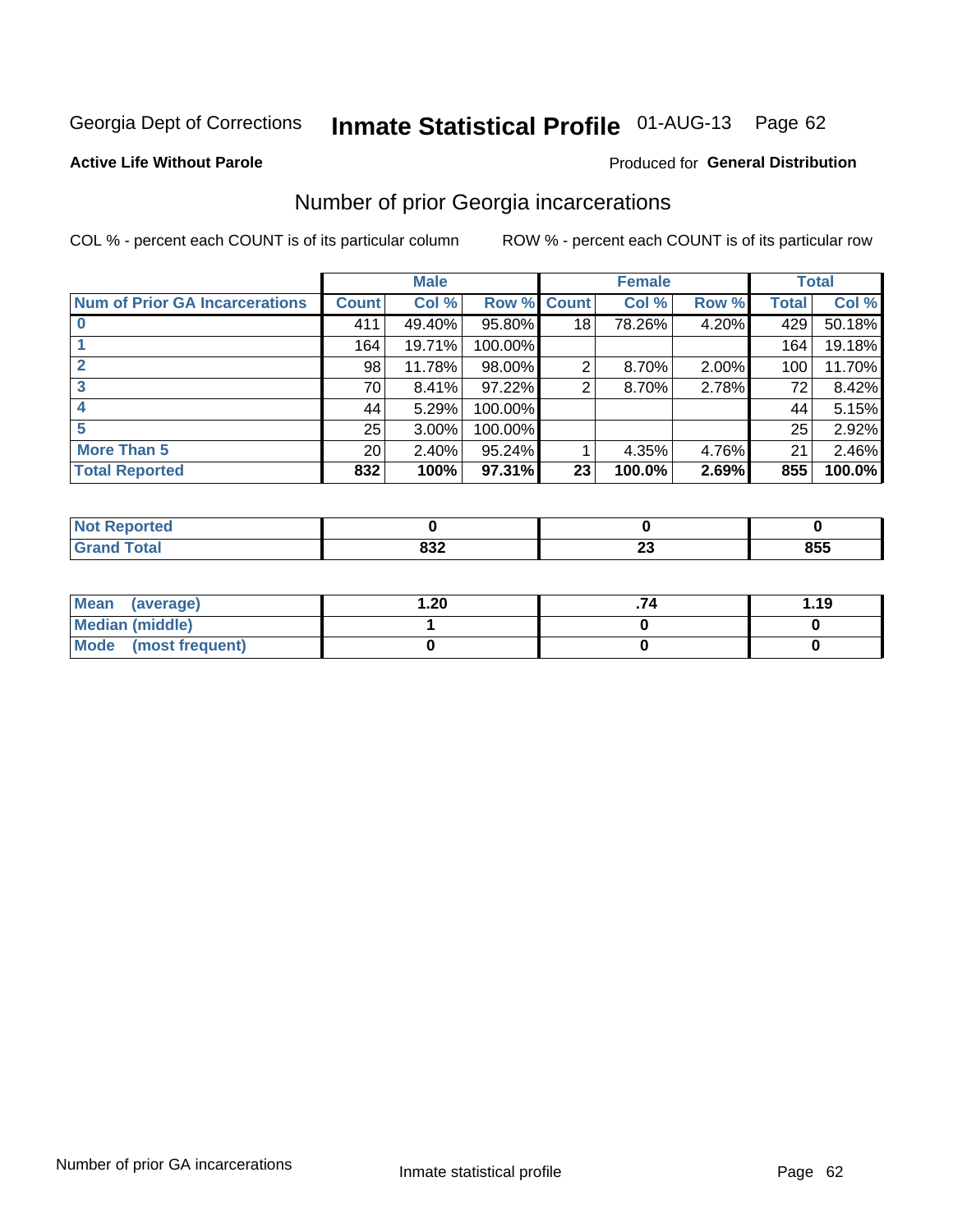## Inmate Statistical Profile 01-AUG-13 Page 63

**Active Life Without Parole** 

Produced for General Distribution

### Prison sentence in years

COL % - percent each COUNT is of its particular column

ROW % - percent each COUNT is of its particular row

|                                 | <b>Male</b> |            |                    | <b>Female</b> |            |       | Total       |         |
|---------------------------------|-------------|------------|--------------------|---------------|------------|-------|-------------|---------|
| <b>Prison Sentence In Years</b> | Count l     | Col %      | <b>Row % Count</b> |               | Col %      | Row % | $\tau$ otal | Col %   |
| <b>Life Without Parole</b>      | 832         | $100.00\%$ | 97.31%             | 23            | $100.00\%$ | 2.69% | 855         | 100.00% |
| <b>Total Reported</b>           | 832         | 100%       | $97.31\%$          | 23            | 100%       | 2.69% | 855         | 100%    |

| <b>Not Reported</b> |             |   |     |
|---------------------|-------------|---|-----|
| <b>otal</b>         | nn n<br>0JZ | ~ | 855 |

#### **Determinate (numeric) sentences only**

| <b>Mean</b><br><i>(average)</i> |  |
|---------------------------------|--|
|---------------------------------|--|

All sentences (including determinate), with life, life without parole, and death sentences figured at 45 years

| $M$ ea<br>(average) | $\sim$ | ,,<br>т. |
|---------------------|--------|----------|
|                     |        |          |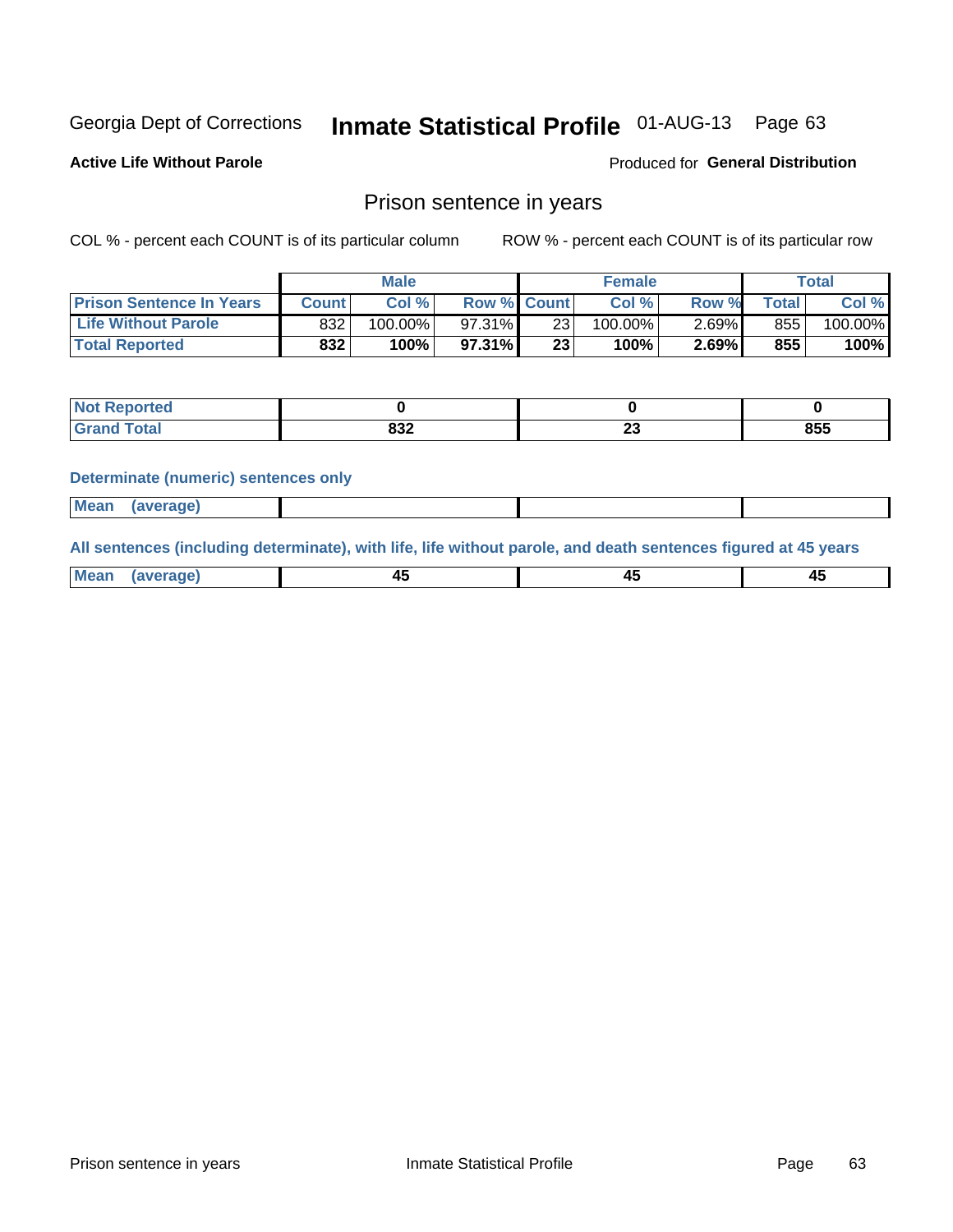#### **Active Life Without Parole**

#### Produced for General Distribution

## Primary offense, broken out into felonies vs misdemeanors

COL % - percent each COUNT is of its particular column

|                                  | <b>Male</b>  |         |                    | <b>Female</b>   |         |       | Total        |         |
|----------------------------------|--------------|---------|--------------------|-----------------|---------|-------|--------------|---------|
| <b>Felonies and Misdemeanors</b> | <b>Count</b> | Col %   | <b>Row % Count</b> |                 | Col%    | Row % | <b>Total</b> | Col %   |
| <b>Felonies</b>                  | 832          | 100.00% | 97.31%             | 23 I            | 100.00% | 2.69% | 855          | 100.00% |
| <b>Total Reported</b>            | 832          | $100\%$ | $97.31\%$          | 23 <sub>1</sub> | 100%    | 2.69% | 855          | 100%    |

| <b>Not Reported</b>         |                   |            |     |
|-----------------------------|-------------------|------------|-----|
| <b>Total</b><br>Gran<br>uuu | nn <i>n</i><br>∠ט | oog<br>OJ4 | 855 |

| $Mc$<br>equent)<br>нез<br>$\sim$<br>. | onies<br>. | <b>onies</b><br>. |
|---------------------------------------|------------|-------------------|
|---------------------------------------|------------|-------------------|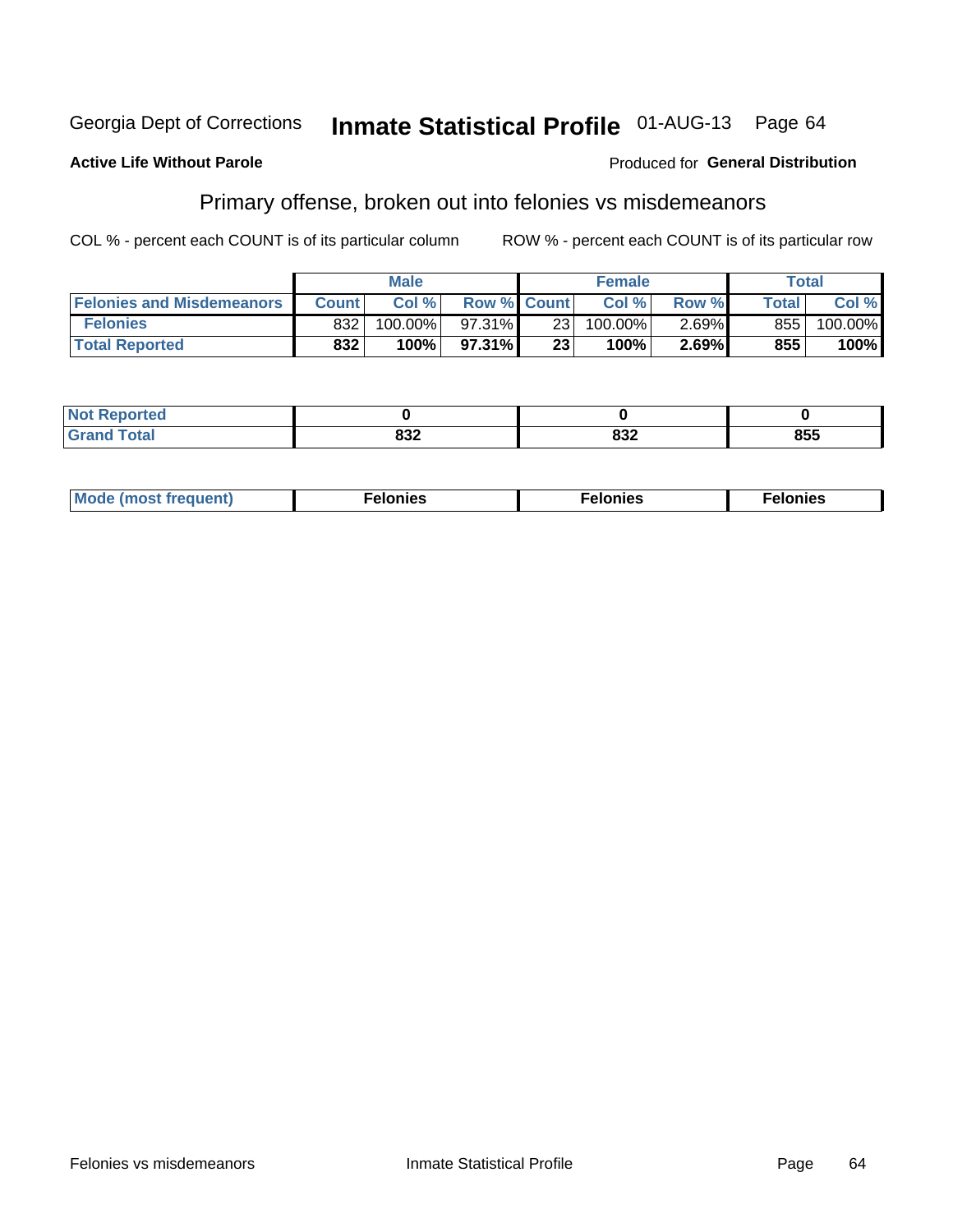## Inmate Statistical Profile 01-AUG-13 Page 65

#### **Active Life Without Parole**

#### Produced for General Distribution

## Primary offense, broken out into six broad crime categories

COL % - percent each COUNT is of its particular column

|                         |                 | <b>Male</b> |             |                 | <b>Female</b> |       |              | <b>Total</b> |
|-------------------------|-----------------|-------------|-------------|-----------------|---------------|-------|--------------|--------------|
| <b>Crime Categories</b> | <b>Count</b>    | Col %       | Row % Count |                 | Col %         | Row % | <b>Total</b> | Col %        |
| <b>Violent</b>          | 700             | 84.13%      | 96.82%      | 23 <sub>1</sub> | 100.00%       | 3.18% | 723          | 84.56%       |
| <b>Sex Crime</b>        | 113             | 13.58%      | 100.00%     |                 | .00%          |       | 113          | 13.22%       |
| 3<br><b>Property</b>    | 3               | .36%        | 100.00%     |                 | .00%          |       |              | .35%         |
| <b>Drug</b><br>4        | 14 <sub>1</sub> | ا 68% ا     | 100.00%     |                 | .00%          |       | 14.          | 1.64%        |
| <b>Other</b><br>6       | 2               | .24%        | 100.00%     |                 | $.00\%$       |       |              | .23%         |
| <b>Total Reported</b>   | 832             | 100%        | 97.31%      | 23 <sub>1</sub> | 100%          | 2.69% | 855          | 100%         |

| <b>Not Reported</b> |            |                               |     |  |  |
|---------------------|------------|-------------------------------|-----|--|--|
| <b>Total</b>        | ៰៰៱<br>০১∠ | $\overline{\phantom{a}}$<br>∼ | 855 |  |  |

| М | ,,, | - -- -<br>וחו | m |
|---|-----|---------------|---|
|   |     |               |   |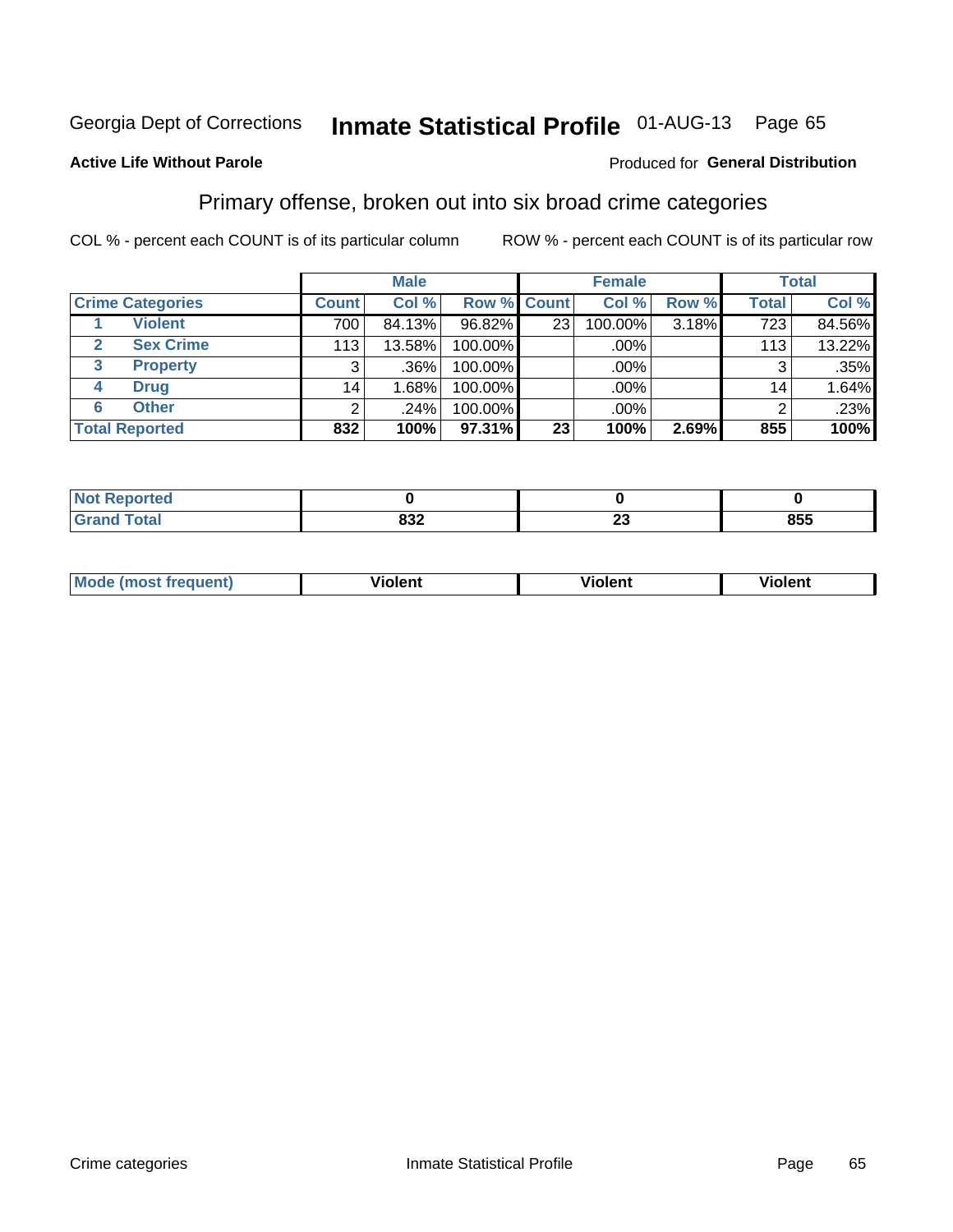## Inmate Statistical Profile 01-AUG-13 Page 66

#### **Active Life Without Parole**

#### Produced for General Distribution

## Primary offense, detailed offense code

COL % - percent each COUNT is of its particular column

|                      |                                            |                 | <b>Male</b> |         | <b>Female</b>   |        |         | <b>Total</b>    |        |
|----------------------|--------------------------------------------|-----------------|-------------|---------|-----------------|--------|---------|-----------------|--------|
|                      | <b>Primary Offense</b>                     | <b>Count</b>    | Col %       | Row %   | <b>Count</b>    | Col %  | Row %   | <b>Total</b>    | Col %  |
| F                    | <b>Aggrav Child Molestation</b>            | 16              | 1.92%       | 100.00% |                 |        |         | $\overline{16}$ | 1.87%  |
| F                    | <b>Aggrav Sexual Battery</b>               | 4               | .48%        | 100.00% |                 |        |         | 4               | .47%   |
| F                    | <b>Aggrav Sodomy</b>                       | 10              | 1.20%       | 100.00% |                 |        |         | 10              | 1.17%  |
| F                    | <b>Armed Robbery</b>                       | 127             | 15.26%      | 98.45%  | $\overline{2}$  | 8.70%  | 1.55%   | 129             | 15.09% |
| F                    | <b>Att/Consprcy Commt</b><br>C/S/Of        | 1               | .12%        | 100.00% |                 |        |         | 1               | .12%   |
| F                    | <b>Burg Bef 7/1/12</b>                     | 3               | .36%        | 100.00% |                 |        |         | 3               | .35%   |
| F                    | <b>Child Molestation</b>                   | 4               | .48%        | 100.00% |                 |        |         | 4               | .47%   |
| F                    | <b>Cruelty To Children</b>                 | 1               | .12%        | 100.00% |                 |        |         | 1               | .12%   |
| F                    | <b>Feticide</b>                            |                 |             |         | 1               | 4.35%  | 100.00% | 1               | .12%   |
| F                    | <b>Hijacking Motor Vehicle</b>             | 1               | .12%        | 100.00% |                 |        |         | 1               | .12%   |
| F                    | <b>Kidnapping</b>                          | 65              | 7.81%       | 100.00% |                 |        |         | 65              | 7.60%  |
| F                    | <b>Murder</b>                              | 506             | 60.82%      | 96.20%  | 20              | 86.96% | 3.80%   | 526             | 61.52% |
| F                    | <b>Poss Firearm Convct</b><br><b>Felon</b> | 1               | .12%        | 100.00% |                 |        |         | 1               | .12%   |
| F                    | <b>Poss Of Certain</b><br><b>Weapons</b>   | 1               | .12%        | 100.00% |                 |        |         | 1               | .12%   |
| F                    | <b>Poss Of Cocaine</b>                     | 3               | .36%        | 100.00% |                 |        |         | 3               | .35%   |
| F                    | <b>Poss W Int Dist Cocaine</b>             | 1               | .12%        | 100.00% |                 |        |         | 1               | .12%   |
| F                    | <b>Rape</b>                                | $\overline{79}$ | 9.50%       | 100.00% |                 |        |         | 79              | 9.24%  |
| F                    | <b>S/D Cocaine</b>                         | 5               | .60%        | 100.00% |                 |        |         | 5               | .58%   |
| F                    | <b>Traf Cocaine 401+ Gm</b>                | 1               | .12%        | 100.00% |                 |        |         | 1               | .12%   |
| F                    | <b>Traf Cocaine Less 200</b><br>Gm         | $\overline{2}$  | .24%        | 100.00% |                 |        |         | $\overline{2}$  | .23%   |
| F                    | <b>Traf Methamph 28-199</b><br>Gm          | 1               | .12%        | 100.00% |                 |        |         | 1               | .12%   |
| <b>Total Rported</b> |                                            | 832             | 100%        | 97.31%  | $\overline{23}$ | 100%   | 2.69%   | 855             | 100%   |

| oorted<br><b>N</b> |             |          |     |
|--------------------|-------------|----------|-----|
| <b>c</b> otal      | 0.25<br>o∍∠ | ^^<br>ZJ | 855 |

| <b>Mode (most frequent)</b> | 1101 Murder | 1101 Murder | 1101 Murder |
|-----------------------------|-------------|-------------|-------------|
|                             |             |             |             |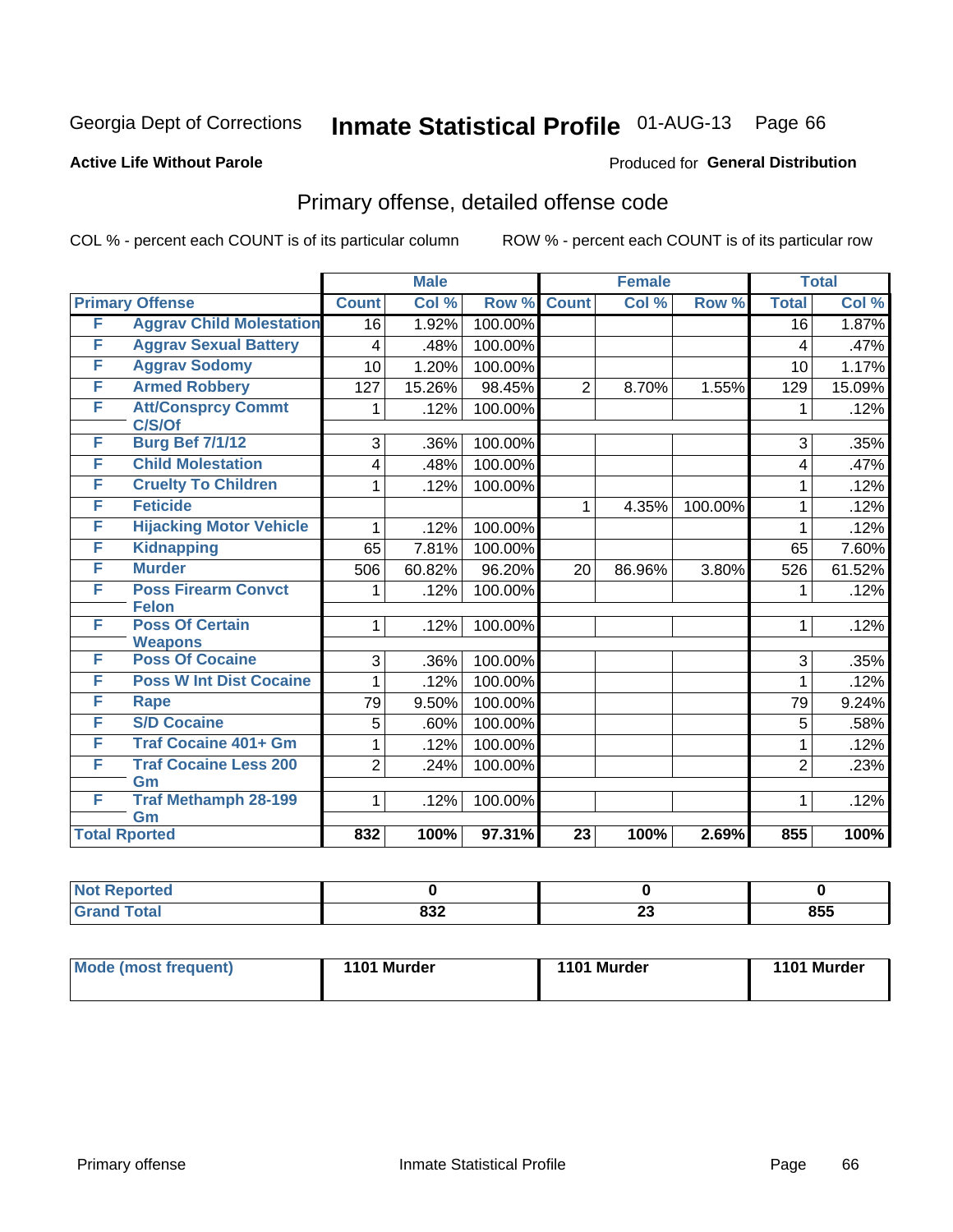#### **Active Life Without Parole**

#### Produced for **General Distribution**

## County of conviction of primary offense

|                                            |                | <b>Male</b> |         |              | <b>Female</b> |                  |                | <b>Total</b> |
|--------------------------------------------|----------------|-------------|---------|--------------|---------------|------------------|----------------|--------------|
| <b>County of Conviction</b>                | <b>Count</b>   | Col %       | Row %   | <b>Count</b> | Col %         | Row <sup>%</sup> | <b>Total</b>   | Col %        |
| <b>Appling County</b><br>001               | 2              | .24%        | 100.00% |              |               |                  | 2              | .23%         |
| <b>Atkinson County</b><br>002              | $\overline{2}$ | .24%        | 100.00% |              |               |                  | $\overline{2}$ | .23%         |
| <b>Bacon County</b><br>003                 | $\overline{2}$ | .24%        | 100.00% |              |               |                  | $\overline{2}$ | .23%         |
| <b>Baldwin County</b><br>005               | $\overline{5}$ | .60%        | 100.00% |              |               |                  | 5              | .58%         |
| <b>Banks County</b><br>006                 | 1              | .12%        | 100.00% |              |               |                  | 1              | .12%         |
| <b>Barrow County</b><br>007                | 6              | .72%        | 100.00% |              |               |                  | 6              | .70%         |
| <b>Bartow County</b><br>008                | 5              | .60%        | 100.00% |              |               |                  | 5              | .58%         |
| <b>Ben Hill County</b><br>009              | 4              | .48%        | 100.00% |              |               |                  | 4              | .47%         |
| <b>Berrien County</b><br>010               | $\overline{2}$ | .24%        | 100.00% |              |               |                  | $\overline{2}$ | .23%         |
| <b>Bibb County</b><br>011                  | 24             | 2.88%       | 100.00% |              |               |                  | 24             | 2.81%        |
| <b>Bleckley County</b><br>012              | 1              | .12%        | 100.00% |              |               |                  | 1              | .12%         |
| <b>Brantley County</b><br>$\overline{013}$ | $\overline{2}$ | .24%        | 100.00% |              |               |                  | $\overline{c}$ | .23%         |
| <b>Brooks County</b><br>014                | $\overline{2}$ | .24%        | 100.00% |              |               |                  | $\overline{2}$ | .23%         |
| <b>Bulloch County</b><br>016               | 4              | .48%        | 80.00%  | 1            | 4.35%         | 20.00%           | 5              | .58%         |
| <b>Burke County</b><br>017                 | 6              | .72%        | 100.00% |              |               |                  | 6              | .70%         |
| <b>Butts County</b><br>018                 | 5              | .60%        | 100.00% |              |               |                  | 5              | .58%         |
| <b>Camden County</b><br>020                | 5              | .60%        | 100.00% |              |               |                  | 5              | .58%         |
| <b>Candler County</b><br>021               | 1              | .12%        | 100.00% |              |               |                  | 1              | .12%         |
| <b>Carroll County</b><br>022               | 3              | .36%        | 100.00% |              |               |                  | 3              | .35%         |
| <b>Catoosa County</b><br>023               | $\overline{3}$ | .36%        | 100.00% |              |               |                  | $\overline{3}$ | .35%         |
| <b>Charlton County</b><br>024              | 1              | .12%        | 100.00% |              |               |                  | 1              | .12%         |
| <b>Chatham County</b><br>025               | 29             | 3.49%       | 100.00% |              |               |                  | 29             | 3.39%        |
| <b>Chattooga County</b><br>027             | 1              | .12%        | 100.00% |              |               |                  | 1              | .12%         |
| <b>Cherokee County</b><br>028              | $\overline{3}$ | .36%        | 100.00% |              |               |                  | 3              | .35%         |
| <b>Clarke County</b><br>029                | 16             | 1.92%       | 100.00% |              |               |                  | 16             | 1.87%        |
| <b>Clayton County</b><br>031               | 39             | 4.69%       | 97.50%  | 1            | 4.35%         | 2.50%            | 40             | 4.68%        |
| <b>Clinch County</b><br>032                | 1              | .12%        | 100.00% |              |               |                  | 1              | .12%         |
| <b>Cobb County</b><br>033                  | 35             | 4.21%       | 97.22%  | 1            | 4.35%         | 2.78%            | 36             | 4.21%        |
| <b>Coffee County</b><br>034                | 4              | .48%        | 100.00% |              |               |                  | 4              | .47%         |
| <b>Colquitt County</b><br>035              | 4              | .48%        | 100.00% |              |               |                  | 4              | .47%         |
| <b>Columbia County</b><br>036              | 7              | .84%        | 70.00%  | 3            | 13.04%        | 30.00%           | 10             | 1.17%        |
| 037<br><b>Cook County</b>                  | 4              | .48%        | 100.00% |              |               |                  | 4              | .47%         |
| <b>Coweta County</b><br>038                | 6              | .72%        | 100.00% |              |               |                  | 6              | .70%         |
| <b>Crisp County</b><br>040                 | 3              | .36%        | 100.00% |              |               |                  | 3              | .35%         |
| <b>Dade County</b><br>041                  | 1              | .12%        | 100.00% |              |               |                  | 1              | .12%         |
| <b>Dawson County</b><br>042                | 1              | .12%        | 100.00% |              |               |                  | 1              | .12%         |
| <b>Decatur County</b><br>043               | $\overline{c}$ | .24%        | 100.00% |              |               |                  | $\overline{2}$ | .23%         |
| <b>Dekalb County</b><br>044                | 70             | 8.41%       | 98.59%  | 1            | 4.35%         | 1.41%            | 71             | 8.30%        |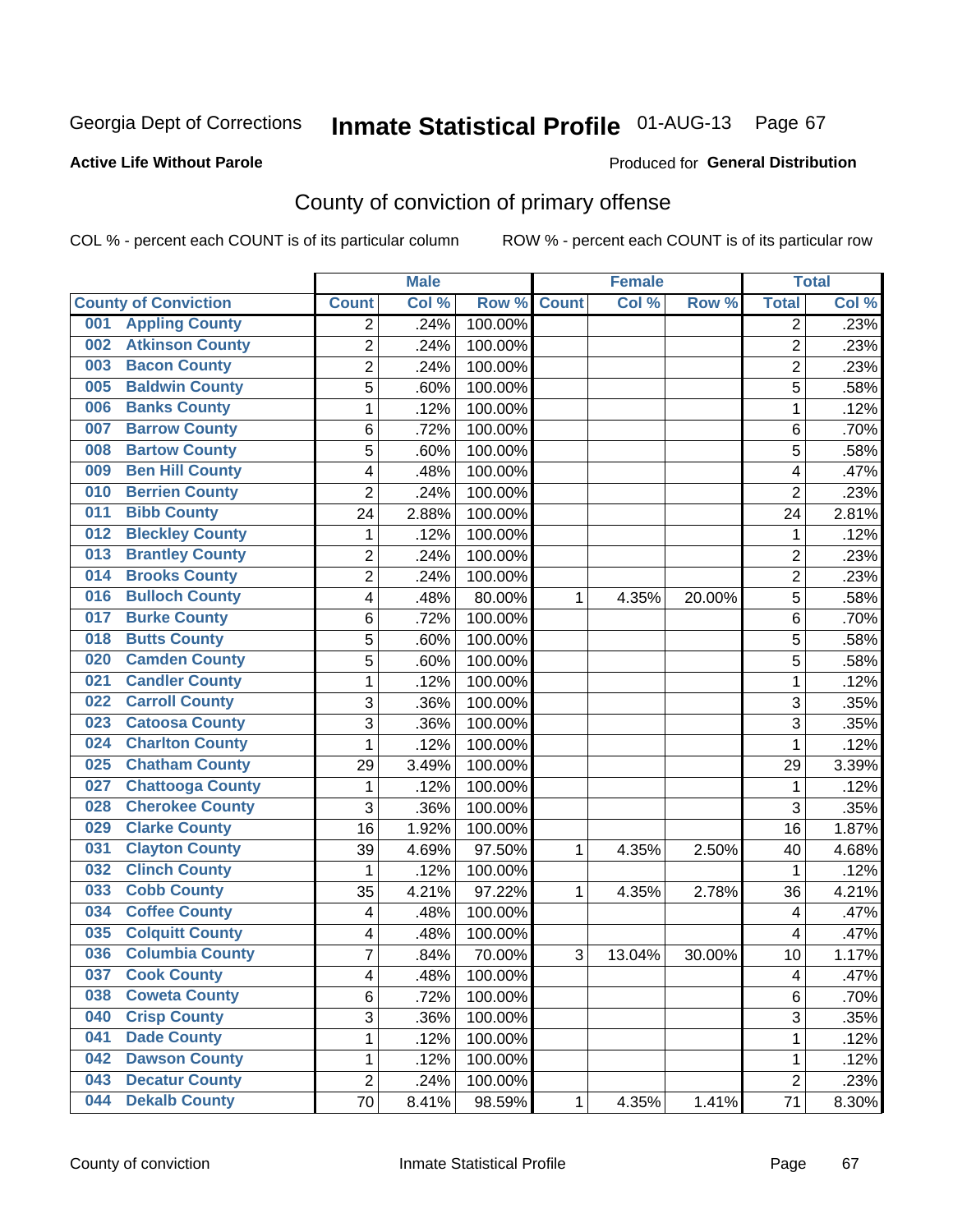#### **Active Life Without Parole**

#### Produced for **General Distribution**

## County of conviction of primary offense

|     |                             |                         | <b>Male</b> |         |                | <b>Female</b> |        |                | <b>Total</b> |
|-----|-----------------------------|-------------------------|-------------|---------|----------------|---------------|--------|----------------|--------------|
|     | <b>County of Conviction</b> | <b>Count</b>            | Col %       | Row %   | <b>Count</b>   | Col %         | Row %  | <b>Total</b>   | Col %        |
| 045 | <b>Dodge County</b>         | 1                       | .12%        | 100.00% |                |               |        | 1              | .12%         |
| 046 | <b>Dooly County</b>         | $\overline{2}$          | .24%        | 100.00% |                |               |        | $\overline{2}$ | .23%         |
| 047 | <b>Dougherty County</b>     | 25                      | 3.00%       | 96.15%  | 1              | 4.35%         | 3.85%  | 26             | 3.04%        |
| 048 | <b>Douglas County</b>       | 28                      | 3.37%       | 96.55%  | 1              | 4.35%         | 3.45%  | 29             | 3.39%        |
| 049 | <b>Early County</b>         | 1                       | .12%        | 100.00% |                |               |        | 1              | .12%         |
| 051 | <b>Effingham County</b>     | 4                       | .48%        | 100.00% |                |               |        | 4              | .47%         |
| 052 | <b>Elbert County</b>        | 3                       | .36%        | 100.00% |                |               |        | 3              | .35%         |
| 053 | <b>Emanuel County</b>       | 7                       | .84%        | 100.00% |                |               |        | $\overline{7}$ | .82%         |
| 056 | <b>Fayette County</b>       | 5                       | .60%        | 100.00% |                |               |        | 5              | .58%         |
| 057 | <b>Floyd County</b>         | 11                      | 1.32%       | 100.00% |                |               |        | 11             | 1.29%        |
| 058 | <b>Forsyth County</b>       | $\overline{\mathbf{4}}$ | .48%        | 100.00% |                |               |        | 4              | .47%         |
| 059 | <b>Franklin County</b>      | 3                       | .36%        | 100.00% |                |               |        | 3              | .35%         |
| 060 | <b>Fulton County</b>        | 95                      | 11.42%      | 97.94%  | $\overline{2}$ | 8.70%         | 2.06%  | 97             | 11.35%       |
| 061 | <b>Gilmer County</b>        | $\overline{2}$          | .24%        | 100.00% |                |               |        | $\overline{2}$ | .23%         |
| 063 | <b>Glynn County</b>         | 13                      | 1.56%       | 92.86%  | 1              | 4.35%         | 7.14%  | 14             | 1.64%        |
| 064 | <b>Gordon County</b>        | 3                       | .36%        | 100.00% |                |               |        | 3              | .35%         |
| 066 | <b>Greene County</b>        | 1                       | .12%        | 100.00% |                |               |        | 1              | .12%         |
| 067 | <b>Gwinnett County</b>      | 12                      | 1.44%       | 92.31%  | 1              | 4.35%         | 7.69%  | 13             | 1.52%        |
| 068 | <b>Habersham County</b>     | $\overline{5}$          | .60%        | 100.00% |                |               |        | 5              | .58%         |
| 069 | <b>Hall County</b>          | 15                      | 1.80%       | 88.24%  | $\overline{2}$ | 8.70%         | 11.76% | 17             | 1.99%        |
| 070 | <b>Hancock County</b>       | 1                       | .12%        | 100.00% |                |               |        | 1              | .12%         |
| 071 | <b>Haralson County</b>      | $\overline{c}$          | .24%        | 100.00% |                |               |        | $\overline{2}$ | .23%         |
| 072 | <b>Harris County</b>        | $\overline{2}$          | .24%        | 100.00% |                |               |        | $\overline{2}$ | .23%         |
| 073 | <b>Hart County</b>          | 3                       | .36%        | 100.00% |                |               |        | 3              | .35%         |
| 075 | <b>Henry County</b>         | 11                      | 1.32%       | 100.00% |                |               |        | 11             | 1.29%        |
| 076 | <b>Houston County</b>       | 15                      | 1.80%       | 100.00% |                |               |        | 15             | 1.75%        |
| 077 | <b>Irwin County</b>         | 1                       | .12%        | 100.00% |                |               |        | 1              | .12%         |
| 078 | <b>Jackson County</b>       | 10                      | 1.20%       | 100.00% |                |               |        | 10             | 1.17%        |
| 079 | <b>Jasper County</b>        | 1                       | .12%        | 100.00% |                |               |        | 1              | .12%         |
| 080 | <b>Jeff Davis County</b>    | 1                       | .12%        | 100.00% |                |               |        | 1              | .12%         |
| 081 | <b>Jefferson County</b>     | $\overline{2}$          | .24%        | 100.00% |                |               |        | $\overline{2}$ | .23%         |
| 082 | <b>Jenkins County</b>       | $\overline{\mathbf{c}}$ | .24%        | 100.00% |                |               |        | 2              | .23%         |
| 083 | <b>Johnson County</b>       | 1                       | .12%        | 100.00% |                |               |        | $\mathbf{1}$   | .12%         |
| 084 | <b>Jones County</b>         | 2                       | .24%        | 100.00% |                |               |        | $\overline{2}$ | .23%         |
| 087 | <b>Laurens County</b>       | $\overline{3}$          | .36%        | 100.00% |                |               |        | $\overline{3}$ | .35%         |
| 088 | <b>Lee County</b>           | 2                       | .24%        | 100.00% |                |               |        | $\overline{2}$ | .23%         |
| 089 | <b>Liberty County</b>       | 6                       | .72%        | 85.71%  | 1              | 4.35%         | 14.29% | $\overline{7}$ | .82%         |
| 090 | <b>Lincoln County</b>       | 1                       | .12%        | 100.00% |                |               |        | 1              | .12%         |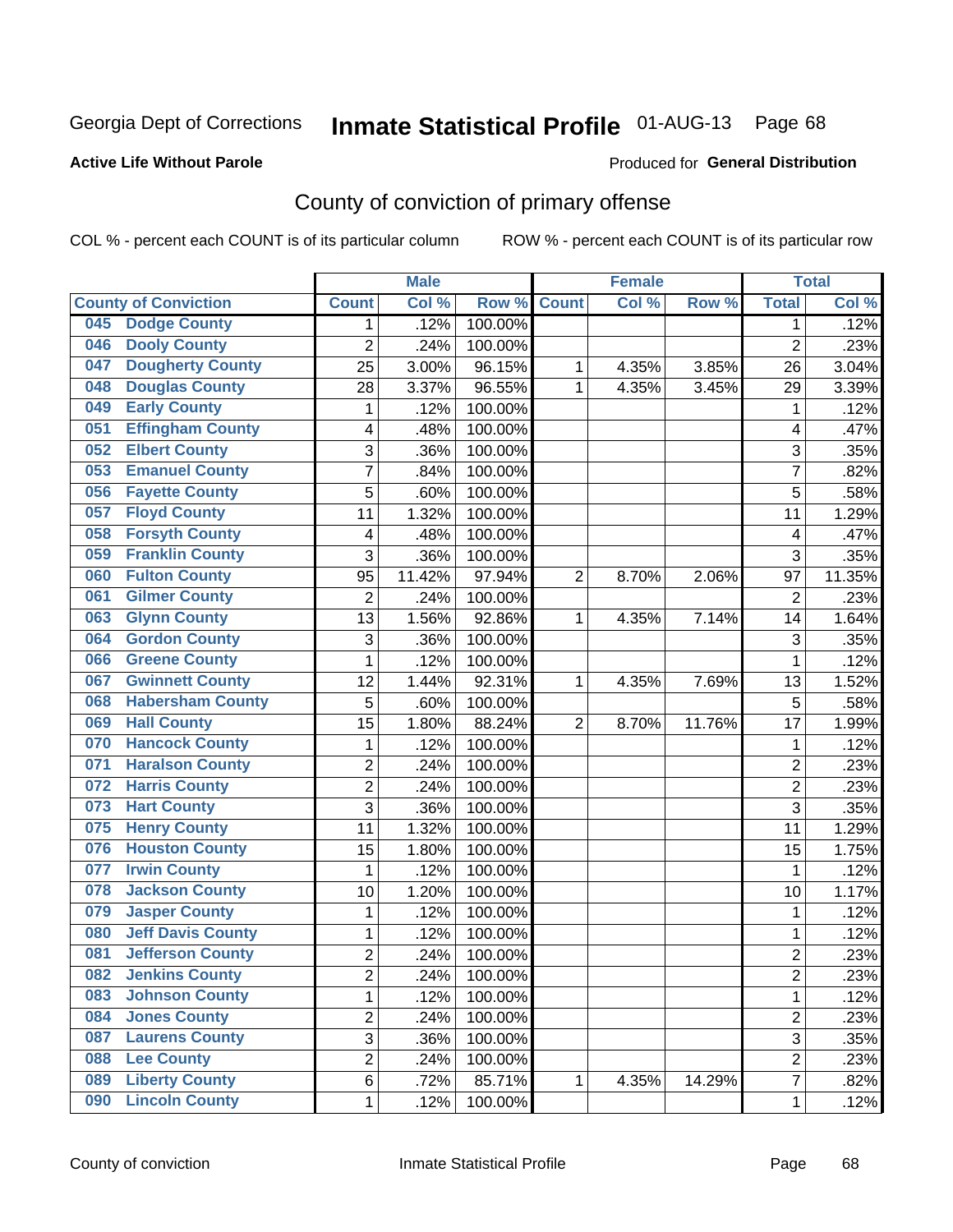#### **Active Life Without Parole**

#### Produced for **General Distribution**

## County of conviction of primary offense

|                                         |                | <b>Male</b> |         |                | <b>Female</b> |        |                         | <b>Total</b> |
|-----------------------------------------|----------------|-------------|---------|----------------|---------------|--------|-------------------------|--------------|
| <b>County of Conviction</b>             | <b>Count</b>   | Col %       | Row %   | <b>Count</b>   | Col %         | Row %  | <b>Total</b>            | Col %        |
| <b>Long County</b><br>091               | 4              | .48%        | 100.00% |                |               |        | 4                       | .47%         |
| <b>Lowndes County</b><br>092            | 6              | .72%        | 100.00% |                |               |        | 6                       | .70%         |
| <b>Madison County</b><br>095            | 1              | .12%        | 100.00% |                |               |        | 1                       | .12%         |
| <b>Marion County</b><br>096             | 1              | .12%        | 100.00% |                |               |        | 1                       | .12%         |
| <b>Mcduffie County</b><br>097           | $\overline{2}$ | .24%        | 100.00% |                |               |        | $\overline{2}$          | .23%         |
| <b>Mcintosh County</b><br>098           | $\mathbf{1}$   | .12%        | 100.00% |                |               |        | $\mathbf 1$             | .12%         |
| <b>Miller County</b><br>100             | 1              | .12%        | 100.00% |                |               |        | 1                       | .12%         |
| <b>Monroe County</b><br>102             | 5              | .60%        | 100.00% |                |               |        | 5                       | .58%         |
| <b>Morgan County</b><br>104             | 1              | .12%        | 100.00% |                |               |        | 1                       | .12%         |
| <b>Muscogee County</b><br>106           | 25             | 3.00%       | 100.00% |                |               |        | 25                      | 2.92%        |
| <b>Newton County</b><br>107             | 5              | .60%        | 83.33%  | 1              | 4.35%         | 16.67% | 6                       | .70%         |
| <b>Oglethorpe County</b><br>109         | 1              | .12%        | 100.00% |                |               |        | 1                       | .12%         |
| <b>Paulding County</b><br>110           | $\overline{2}$ | .24%        | 100.00% |                |               |        | $\overline{2}$          | .23%         |
| <b>Pierce County</b><br>113             | $\mathbf{1}$   | .12%        | 100.00% |                |               |        | $\mathbf{1}$            | .12%         |
| <b>Pike County</b><br>$\overline{114}$  | 4              | .48%        | 66.67%  | $\overline{2}$ | 8.70%         | 33.33% | 6                       | .70%         |
| <b>Polk County</b><br>115               | $\overline{c}$ | .24%        | 100.00% |                |               |        | $\overline{2}$          | .23%         |
| <b>Pulaski County</b><br>116            | 1              | .12%        | 100.00% |                |               |        | 1                       | .12%         |
| <b>Putnam County</b><br>117             | $\overline{7}$ | .84%        | 100.00% |                |               |        | 7                       | .82%         |
| <b>Rabun County</b><br>119              | 1              | .12%        | 100.00% |                |               |        | 1                       | .12%         |
| <b>Randolph County</b><br>120           | $\overline{2}$ | .24%        | 100.00% |                |               |        | $\overline{2}$          | .23%         |
| <b>Richmond County</b><br>121           | 38             | 4.57%       | 97.44%  | 1              | 4.35%         | 2.56%  | 39                      | 4.56%        |
| <b>Rockdale County</b><br>122           | 9              | 1.08%       | 90.00%  | 1              | 4.35%         | 10.00% | 10                      | 1.17%        |
| <b>Seminole County</b><br>125           | 1              | .12%        | 100.00% |                |               |        | 1                       | .12%         |
| <b>Spalding County</b><br>126           | 12             | 1.44%       | 100.00% |                |               |        | 12                      | 1.40%        |
| <b>Stephens County</b><br>127           | 3              | .36%        | 100.00% |                |               |        | 3                       | .35%         |
| <b>Sumter County</b><br>129             | 1              | .12%        | 100.00% |                |               |        | 1                       | .12%         |
| <b>Taliaferro County</b><br>131         | 1              | .12%        | 100.00% |                |               |        | 1                       | .12%         |
| <b>Tattnall County</b><br>132           | 1              | .12%        | 100.00% |                |               |        | 1                       | .12%         |
| <b>Terrell County</b><br>135            | 1              | .12%        | 100.00% |                |               |        | 1                       | .12%         |
| <b>Thomas County</b><br>136             | 4              | .48%        | 100.00% |                |               |        | 4                       | .47%         |
| <b>Tift County</b><br>$\overline{137}$  | 6              | .72%        | 100.00% |                |               |        | 6                       | .70%         |
| 138<br><b>Toombs County</b>             | 8              | .96%        | 100.00% |                |               |        | 8                       | $.94\%$      |
| <b>Towns County</b><br>139              | 1              | .12%        | 100.00% |                |               |        | $\mathbf{1}$            | .12%         |
| <b>Treutlen County</b><br>140           | $\overline{c}$ | .24%        | 100.00% |                |               |        | $\overline{2}$          | .23%         |
| <b>Troup County</b><br>141              | 2              | .24%        | 66.67%  | 1              | 4.35%         | 33.33% | 3                       | .35%         |
| <b>Turner County</b><br>142             | 1              | .12%        | 100.00% |                |               |        | 1                       | .12%         |
| <b>Twiggs County</b><br>143             | 1              | .12%        | 100.00% |                |               |        | 1                       | .12%         |
| <b>Upson County</b><br>$\overline{145}$ | 4              | .48%        | 100.00% |                |               |        | $\overline{\mathbf{4}}$ | .47%         |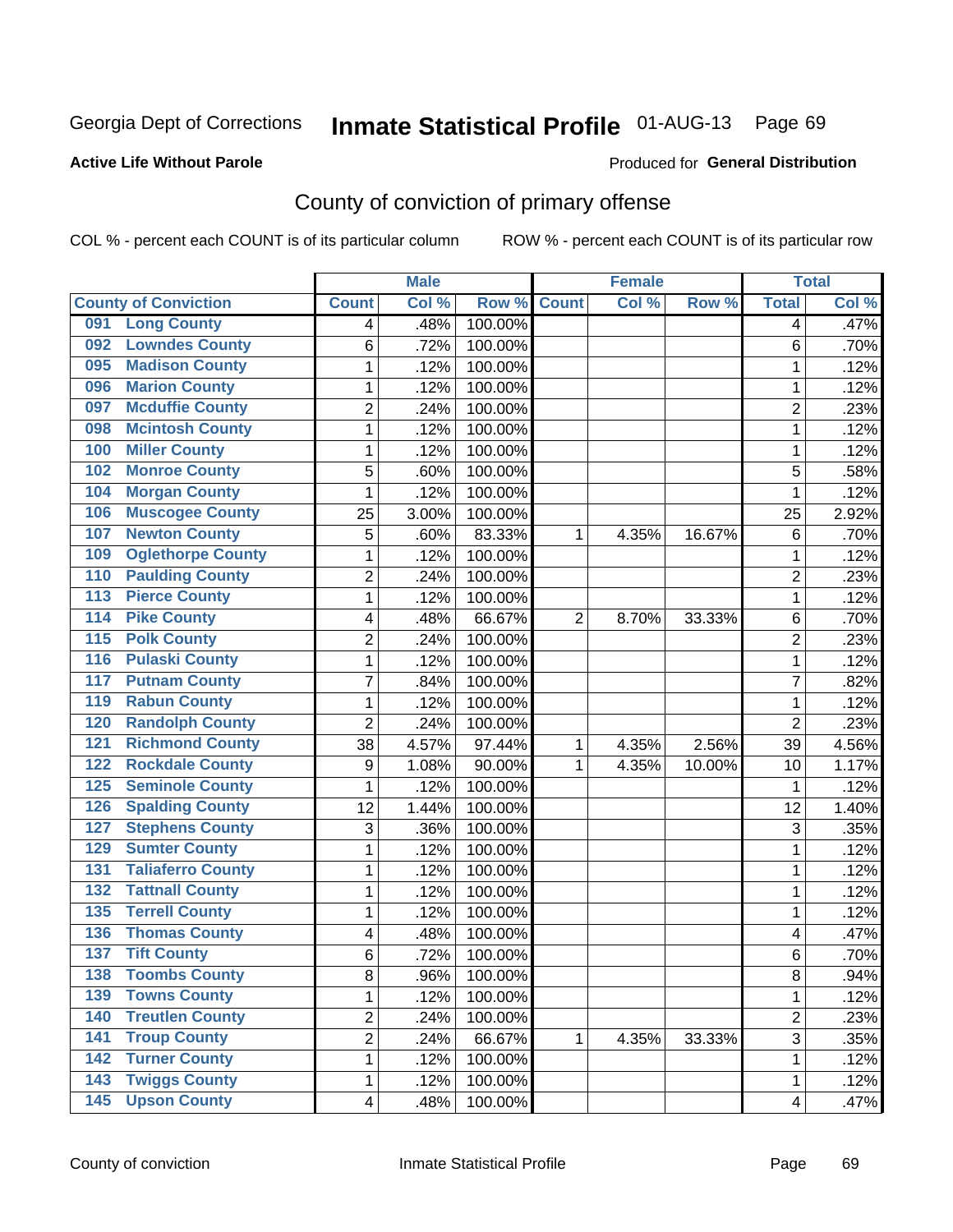#### **Active Life Without Parole**

#### Produced for **General Distribution**

## County of conviction of primary offense

|                                 | <b>Male</b>   |       |             |    | <b>Female</b> | <b>Total</b> |              |       |
|---------------------------------|---------------|-------|-------------|----|---------------|--------------|--------------|-------|
| <b>County of Conviction</b>     | <b>Count!</b> | Col % | Row % Count |    | Col %         | Row %        | <b>Total</b> | Col % |
| <b>Walker County</b><br>146     | 4             | .48%  | 80.00%      |    | 4.35%         | 20.00%       | 5            | .58%  |
| <b>Walton County</b><br>147     | 9             | 1.08% | 100.00%     |    |               |              | 9            | 1.05% |
| <b>Ware County</b><br>148       | 11            | 1.32% | 100.00%     |    |               |              | 11           | 1.29% |
| <b>Washington County</b><br>150 | 4             | .48%  | 100.00%     |    |               |              | 4            | .47%  |
| <b>Wayne County</b><br>151      |               | .84%  | 100.00%     |    |               |              |              | .82%  |
| <b>Whitfield County</b><br>155  | 8             | .96%  | 100.00%     |    |               |              | 8            | .94%  |
| <b>Wilkes County</b><br>157     |               | .12%  | 100.00%     |    |               |              |              | .12%  |
| <b>Worth County</b><br>159      |               | .12%  | 100.00%     |    |               |              |              | .12%  |
| <b>Total Rported</b>            | 832           | 100%  | 97.31%      | 23 | 100%          | 2.69%        | 855          | 100%  |

| eported<br>NO |     |                          |     |
|---------------|-----|--------------------------|-----|
| <b>c</b> otal | ៰៰៱ | $\overline{\phantom{a}}$ | OEE |
|               | ০১∠ | ∼                        | ႣჂჂ |

| Mode (most frequent) | <b>Fulton County</b> | <b>Columbia County</b> | <b>Fulton County</b> |
|----------------------|----------------------|------------------------|----------------------|
|                      |                      |                        |                      |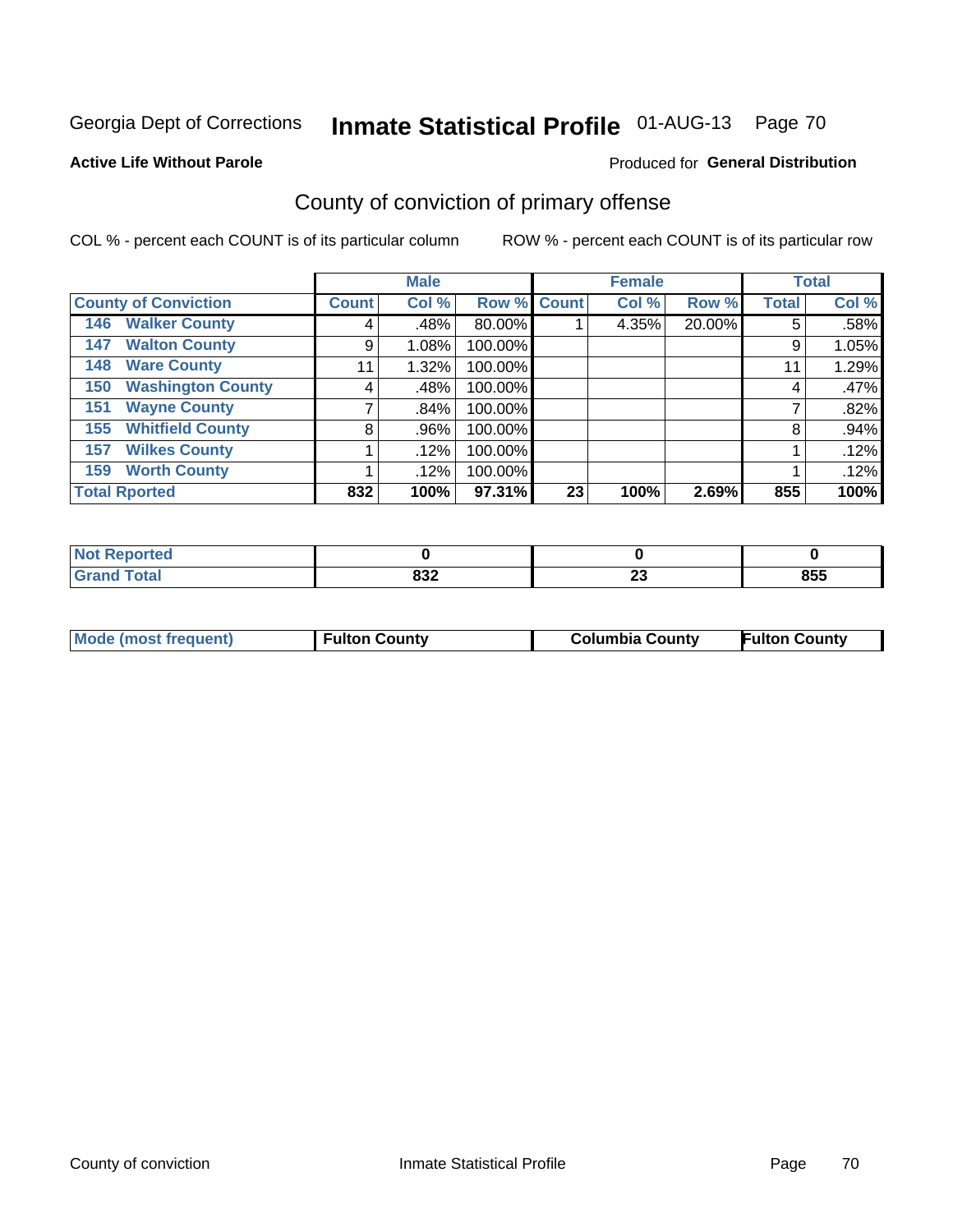#### **Active Life Without Parole**

#### Produced for **General Distribution**

## Circuit of conviction of primary offense

|                         |                                 |                | <b>Male</b> |         |                         | <b>Female</b> |        |                  | <b>Total</b> |
|-------------------------|---------------------------------|----------------|-------------|---------|-------------------------|---------------|--------|------------------|--------------|
|                         | <b>Circuit of Conviction</b>    | <b>Count</b>   | Col %       | Row %   | <b>Count</b>            | Col%          | Row %  | <b>Total</b>     | Col %        |
| 1                       | <b>Alapaha Circuit</b>          | 9              | 1.08%       | 100.00% |                         |               |        | $\overline{9}$   | 1.05%        |
| $\overline{2}$          | <b>Alcovy Circuit</b>           | 14             | 1.68%       | 93.33%  | 1                       | 4.35%         | 6.67%  | 15               | 1.75%        |
| $\overline{\mathbf{3}}$ | <b>Atlanta Circuit</b>          | 95             | 11.42%      | 97.94%  | $\overline{2}$          | 8.70%         | 2.06%  | 97               | 11.35%       |
| 4                       | <b>Atlantic Circuit</b>         | 12             | 1.44%       | 92.31%  | $\mathbf{1}$            | 4.35%         | 7.69%  | 13               | 1.52%        |
| $\overline{5}$          | <b>Augusta Circuit</b>          | 51             | 6.13%       | 92.73%  | $\overline{\mathbf{4}}$ | 17.39%        | 7.27%  | 55               | 6.43%        |
| $\overline{6}$          | <b>Blue Ridge Circuit</b>       | 3              | .36%        | 100.00% |                         |               |        | 3                | .35%         |
| 7                       | <b>Brunswick Circuit</b>        | 28             | 3.37%       | 96.55%  | 1                       | 4.35%         | 3.45%  | 29               | 3.39%        |
| $\overline{\mathbf{8}}$ | <b>Chattahoochee Circuit</b>    | 28             | 3.37%       | 100.00% |                         |               |        | 28               | 3.27%        |
| $\overline{9}$          | <b>Cherokee Circuit</b>         | 8              | .96%        | 100.00% |                         |               |        | 8                | .94%         |
| 10                      | <b>Clayton Circuit</b>          | 39             | 4.69%       | 97.50%  | 1                       | 4.35%         | 2.50%  | 40               | 4.68%        |
| $\overline{11}$         | <b>Cobb Circuit</b>             | 35             | 4.21%       | 97.22%  | $\mathbf{1}$            | 4.35%         | 2.78%  | 36               | 4.21%        |
| $\overline{12}$         | <b>Conasauga Circuit</b>        | 8              | .96%        | 100.00% |                         |               |        | 8                | .94%         |
| $\overline{13}$         | <b>Cordele Circuit</b>          | 9              | 1.08%       | 100.00% |                         |               |        | $\boldsymbol{9}$ | 1.05%        |
| $\overline{14}$         | <b>Coweta Circuit</b>           | 11             | 1.32%       | 91.67%  | $\mathbf{1}$            | 4.35%         | 8.33%  | 12               | 1.40%        |
| 15                      | <b>Dougherty Circuit</b>        | 25             | 3.00%       | 96.15%  | 1                       | 4.35%         | 3.85%  | 26               | 3.04%        |
| 16                      | <b>Dublin Circuit</b>           | 7              | .84%        | 100.00% |                         |               |        | $\overline{7}$   | .82%         |
| $\overline{17}$         | <b>Eastern Circuit</b>          | 29             | 3.49%       | 100.00% |                         |               |        | 29               | 3.39%        |
| 18                      | <b>Flint Circuit</b>            | 11             | 1.32%       | 100.00% |                         |               |        | 11               | 1.29%        |
| 19                      | <b>Griffin Circuit</b>          | 25             | 3.00%       | 92.59%  | $\overline{2}$          | 8.70%         | 7.41%  | 27               | 3.16%        |
| $\overline{20}$         | <b>Gwinnett Circuit</b>         | 12             | 1.44%       | 92.31%  | 1                       | 4.35%         | 7.69%  | 13               | 1.52%        |
| $\overline{21}$         | <b>Houston Circuit</b>          | 15             | 1.80%       | 100.00% |                         |               |        | 15               | 1.75%        |
| $\overline{22}$         | <b>Lookout Mountain Circuit</b> | 9              | 1.08%       | 90.00%  | $\mathbf{1}$            | 4.35%         | 10.00% | 10               | 1.17%        |
| $\overline{23}$         | <b>Macon Circuit</b>            | 24             | 2.88%       | 100.00% |                         |               |        | 24               | 2.81%        |
| $\overline{24}$         | <b>Middle Circuit</b>           | 22             | 2.64%       | 100.00% |                         |               |        | 22               | 2.57%        |
| $\overline{25}$         | <b>Mountain Circuit</b>         | 9              | 1.08%       | 100.00% |                         |               |        | $\boldsymbol{9}$ | 1.05%        |
| 26                      | <b>Northeastern Circuit</b>     | 16             | 1.92%       | 88.89%  | 2                       | 8.70%         | 11.11% | 18               | 2.11%        |
| $\overline{27}$         | <b>Northern Circuit</b>         | 11             | 1.32%       | 100.00% |                         |               |        | 11               | 1.29%        |
| 28                      | <b>Ocmulgee Circuit</b>         | 18             | 2.16%       | 100.00% |                         |               |        | 18               | 2.11%        |
| 29                      | <b>Oconee Circuit</b>           | 3              | .36%        | 100.00% |                         |               |        | 3                | .35%         |
| 30                      | <b>Ogeechee Circuit</b>         | 10             | 1.20%       | 90.91%  | 1                       | 4.35%         | 9.09%  | 11               | 1.29%        |
| $\overline{31}$         | <b>Pataula Circuit</b>          | 6              | .72%        | 100.00% |                         |               |        | 6                | .70%         |
| 32                      | <b>Piedmont Circuit</b>         | 17             | 2.04%       | 100.00% |                         |               |        | 17               | 1.99%        |
| 33                      | <b>Rome Circuit</b>             | 11             | 1.32%       | 100.00% |                         |               |        | 11               | 1.29%        |
| 34                      | <b>South Georgia Circuit</b>    | $\overline{2}$ | .24%        | 100.00% |                         |               |        | $\overline{2}$   | .23%         |
| 35                      | <b>Southern Circuit</b>         | 16             | 1.92%       | 100.00% |                         |               |        | 16               | 1.87%        |
| 36                      | <b>Southwestern Circuit</b>     | 3              | .36%        | 100.00% |                         |               |        | 3                | .35%         |
| 37                      | <b>Stone Mountain Circuit</b>   | 70             | 8.41%       | 98.59%  | 1                       | 4.35%         | 1.41%  | 71               | 8.30%        |
| 38                      | <b>Tallapoosa Circuit</b>       | 4              | .48%        | 100.00% |                         |               |        | $\overline{4}$   | .47%         |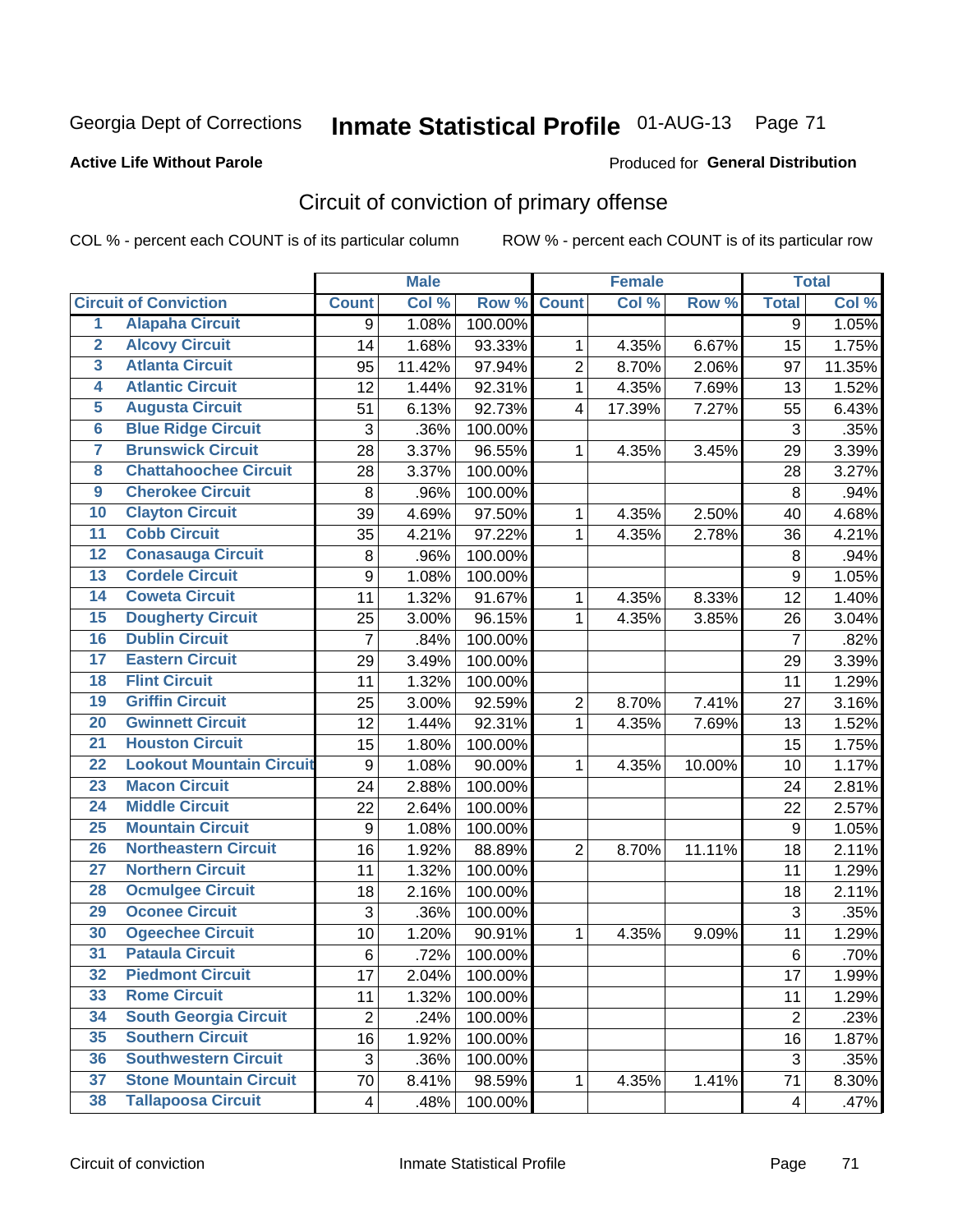#### **Active Life Without Parole**

### Produced for **General Distribution**

## Circuit of conviction of primary offense

|                      |                              |              | <b>Male</b> |           |              | <b>Female</b> |        |              | <b>Total</b> |
|----------------------|------------------------------|--------------|-------------|-----------|--------------|---------------|--------|--------------|--------------|
|                      | <b>Circuit of Conviction</b> | <b>Count</b> | Col %       | Row %     | <b>Count</b> | Col %         | Row %  | <b>Total</b> | Col %        |
| 39                   | <b>Tifton Circuit</b>        | 9            | 1.08%       | 100.00%   |              |               |        | 9            | 1.05%        |
| 40                   | <b>Toombs Circuit</b>        | 5            | .60%        | 100.00%   |              |               |        | 5            | .58%         |
| 41                   | <b>Waycross Circuit</b>      | 21           | 2.52%       | 100.00%   |              |               |        | 21           | 2.46%        |
| 42                   | <b>Western Circuit</b>       | 16           | 1.92%       | 100.00%   |              |               |        | 16           | 1.87%        |
| 43                   | <b>Rockdale Circuit</b>      | 9            | 1.08%       | $90.00\%$ |              | 4.35%         | 10.00% | 10           | 1.17%        |
| 44                   | <b>Douglas Circuit</b>       | 28           | $3.37\%$    | 96.55%    |              | 4.35%         | 3.45%  | 29           | 3.39%        |
| 45                   | <b>Appalachian Circuit</b>   | 2            | .24%        | 100.00%   |              |               |        | 2            | .23%         |
| 46                   | <b>Enotah Circuit</b>        |              | .12%        | 100.00%   |              |               |        |              | .12%         |
| 47                   | <b>Bell-Forsyth Circuit</b>  | 4            | .48%        | 100.00%   |              |               |        | 4            | .47%         |
| 48                   | <b>Towaliga Circuit</b>      | 10           | 1.20%       | 100.00%   |              |               |        | 10           | 1.17%        |
| 49                   | <b>Paulding Circuit</b>      | 2            | .24%        | 100.00%   |              |               |        | 2            | .23%         |
| <b>Total Rported</b> |                              | 832          | 100%        | 97.31%    | 23           | 100%          | 2.69%  | 855          | 100%         |

| eported<br>N |            |           |     |
|--------------|------------|-----------|-----|
| <b>Total</b> | 022<br>∠כס | nn.<br>Zυ | 855 |

| М<br>. Innás<br>.<br>.<br>wanta<br>Πū<br>31.<br>$\sim$ $\sim$ $\sim$ |
|----------------------------------------------------------------------|
|----------------------------------------------------------------------|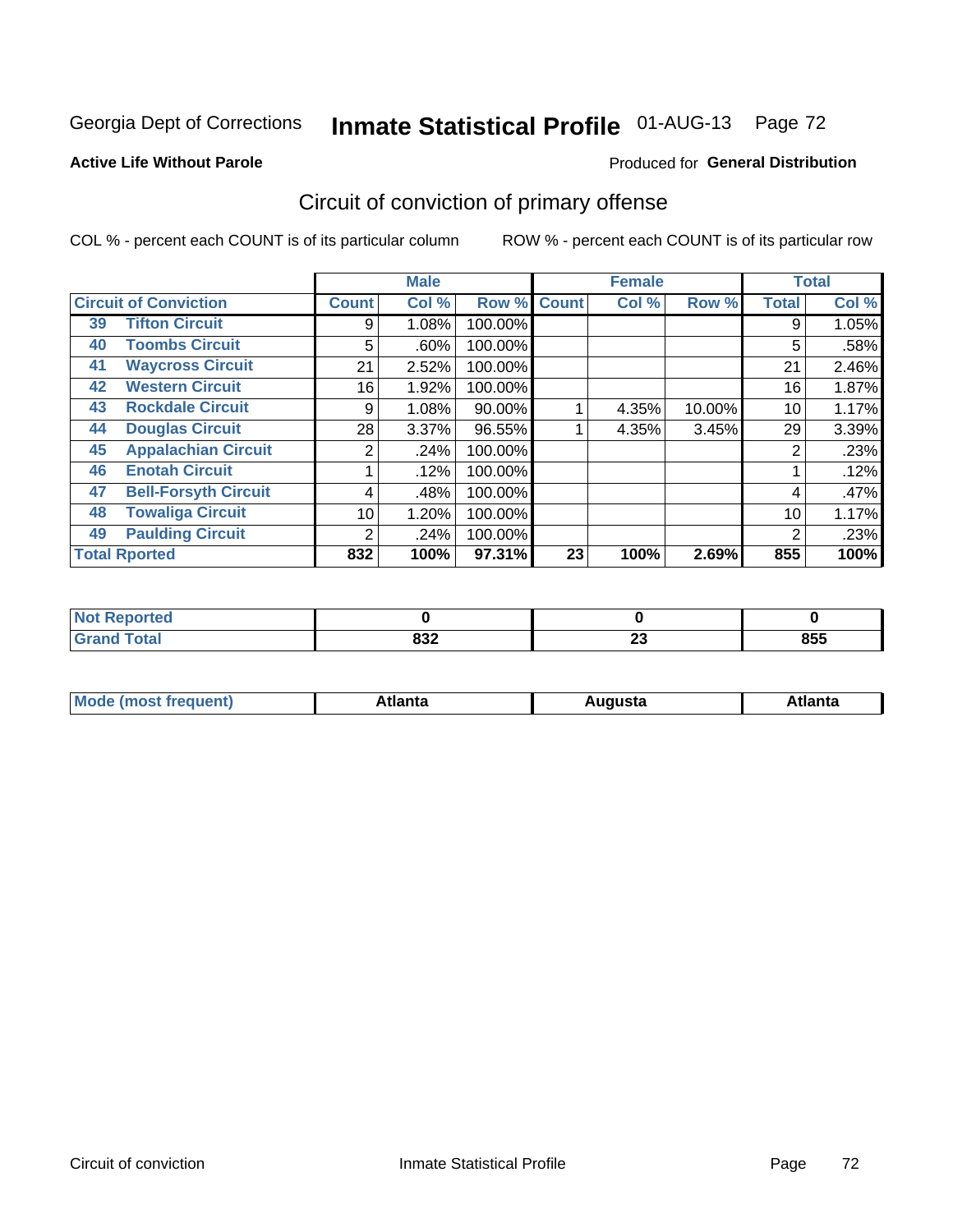#### **Active Life Without Parole**

#### Produced for **General Distribution**

### Years served (jail + prison) in this incarceration

|                       |                | <b>Male</b> |         |                         | <b>Female</b> |                  |                         | <b>Total</b> |
|-----------------------|----------------|-------------|---------|-------------------------|---------------|------------------|-------------------------|--------------|
| <b>Years Served</b>   | <b>Count</b>   | Col %       | Row %   | <b>Count</b>            | Col %         | Row <sup>%</sup> | <b>Total</b>            | Col %        |
| Less than one year    | 24             | 2.88%       | 96.00%  | $\mathbf{1}$            | 4.35%         | 4.00%            | $\overline{25}$         | 2.92%        |
| 1 to 1.99 years       | 52             | 6.25%       | 96.30%  | $\overline{c}$          | 8.70%         | 3.70%            | 54                      | 6.32%        |
| 2 to 2.99 years       | 77             | 9.25%       | 95.06%  | $\overline{\mathbf{4}}$ | 17.39%        | 4.94%            | 81                      | 9.47%        |
| 3 to 3.99 years       | 53             | 6.37%       | 94.64%  | 3                       | 13.04%        | 5.36%            | 56                      | 6.55%        |
| 4 to 4.99 years       | 43             | 5.17%       | 95.56%  | $\overline{2}$          | 8.70%         | 4.44%            | 45                      | 5.26%        |
| 5 to 5.99 years       | 47             | 5.65%       | 100.00% |                         |               |                  | 47                      | 5.50%        |
| 6 to 6.99 years       | 38             | 4.57%       | 95.00%  | $\overline{2}$          | 8.70%         | 5.00%            | 40                      | 4.68%        |
| 7 to 7.99 years       | 26             | 3.13%       | 92.86%  | $\overline{2}$          | 8.70%         | 7.14%            | 28                      | 3.27%        |
| 8 to 8.99 years       | 32             | 3.85%       | 100.00% |                         |               |                  | 32                      | 3.74%        |
| 9 to 9.99 years       | 36             | 4.33%       | 100.00% |                         |               |                  | 36                      | 4.21%        |
| 10 to 10.99 years     | 35             | 4.21%       | 89.74%  | $\overline{\mathbf{4}}$ | 17.39%        | 10.26%           | 39                      | 4.56%        |
| 11 to 11.99 years     | 41             | 4.93%       | 97.62%  | $\mathbf{1}$            | 4.35%         | 2.38%            | 42                      | 4.91%        |
| 12 to 12.99 years     | 44             | 5.29%       | 100.00% |                         |               |                  | 44                      | 5.15%        |
| 13 to 13.99 years     | 45             | 5.41%       | 100.00% |                         |               |                  | 45                      | 5.26%        |
| 14 to 14.99 years     | 28             | 3.37%       | 96.55%  | $\mathbf{1}$            | 4.35%         | 3.45%            | 29                      | 3.39%        |
| 15 to 15.99 years     | 47             | 5.65%       | 100.00% |                         |               |                  | 47                      | 5.50%        |
| 16 to 16.99 years     | 45             | 5.41%       | 97.83%  | 1                       | 4.35%         | 2.17%            | 46                      | 5.38%        |
| 17 to 17.99 years     | 35             | 4.21%       | 100.00% |                         |               |                  | 35                      | 4.09%        |
| 18 to 18.99 years     | 24             | 2.88%       | 100.00% |                         |               |                  | 24                      | 2.81%        |
| 19 to 19.99 years     | 22             | 2.64%       | 100.00% |                         |               |                  | 22                      | 2.57%        |
| 20 to 20.99 years     | 11             | 1.32%       | 100.00% |                         |               |                  | 11                      | 1.29%        |
| 21 to 21.99 years     | 4              | 0.48%       | 100.00% |                         |               |                  | $\overline{\mathbf{4}}$ | 0.47%        |
| 22 to 22.99 years     | 4              | 0.48%       | 100.00% |                         |               |                  | $\overline{\mathbf{4}}$ | 0.47%        |
| 23 to 23.99 years     | $\mathbf 1$    | 0.12%       | 100.00% |                         |               |                  | $\mathbf 1$             | 0.12%        |
| 24 to 24.99 years     | 5              | 0.60%       | 100.00% |                         |               |                  | 5                       | 0.58%        |
| 25 to 25.99 years     | $\overline{2}$ | 0.24%       | 100.00% |                         |               |                  | $\overline{2}$          | 0.23%        |
| 26 to 26.99 years     | $\overline{3}$ | 0.36%       | 100.00% |                         |               |                  | $\overline{3}$          | 0.35%        |
| 29 to 29.99 years     | 3              | 0.36%       | 100.00% |                         |               |                  | 3                       | 0.35%        |
| Thirty + years        | $\overline{5}$ | 0.60%       | 100.00% |                         |               |                  | $\overline{5}$          | 0.58%        |
| <b>Total Reported</b> | 832            | 100%        | 97.31%  | $\overline{23}$         | 100%          | 2.69%            | 855                     | 100%         |

| <b>Not Reported</b> |       |           |       |  |
|---------------------|-------|-----------|-------|--|
| <b>Grand Total</b>  | 832   | nn.<br>δJ | 855   |  |
|                     |       |           |       |  |
| .                   | _ _ _ | $  -$     | - - - |  |

| Mean (average)       | 9.94              | 6.29            | 9.84            |
|----------------------|-------------------|-----------------|-----------------|
| Median (middle)      | 9.45              | 4.35            | 9.37            |
| Mode (most frequent) | 1 to $1.99$ years | 3 to 3.99 years | 1 to 1.99 years |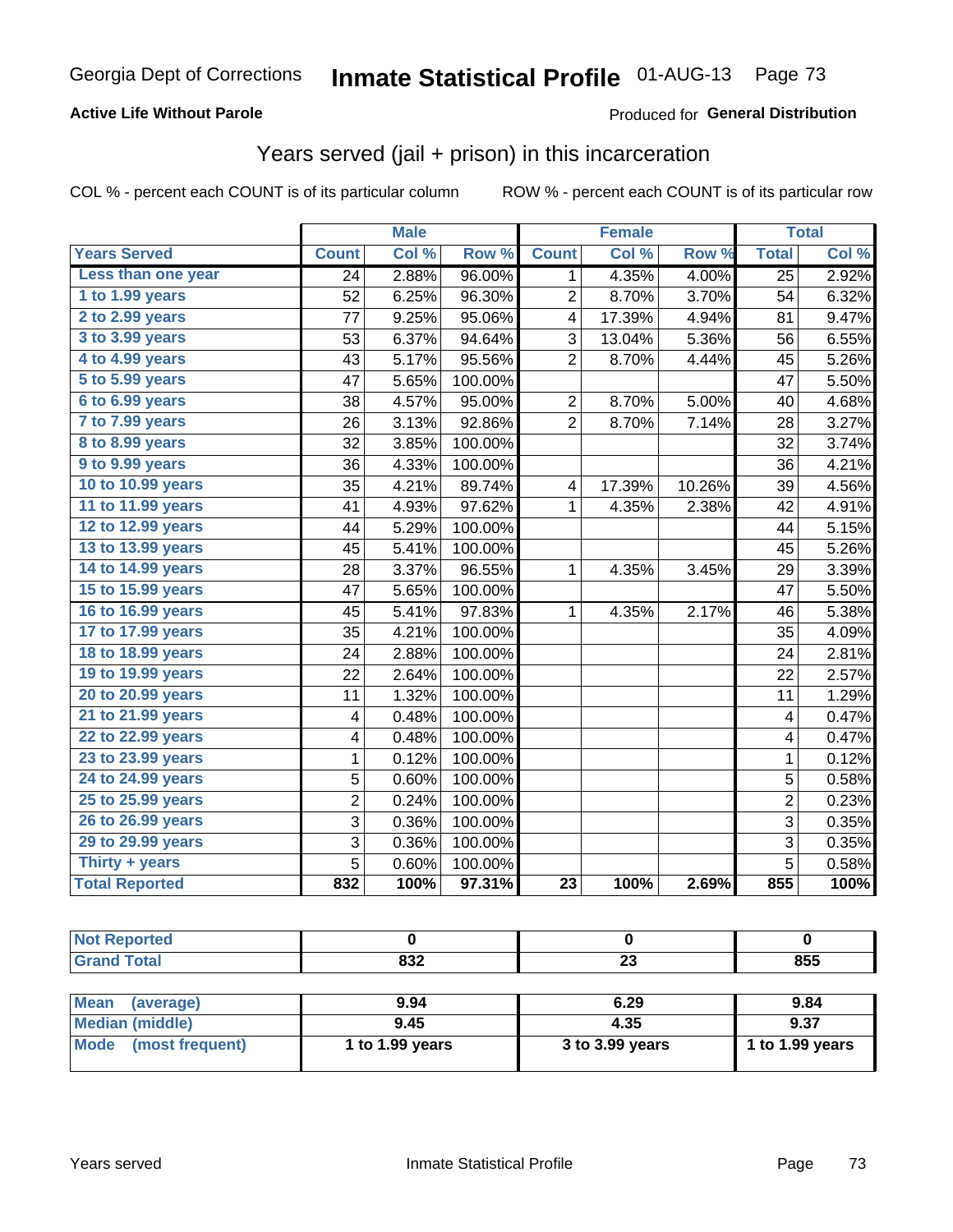#### **Active Life Without Parole**

Produced for **General Distribution**

### Results of most recent HIV tests

|                         | <b>Male</b>  |        |        | <b>Female</b> |        |          | Total |          |
|-------------------------|--------------|--------|--------|---------------|--------|----------|-------|----------|
| <b>HIV Test Results</b> | <b>Count</b> | Col%   | Row %I | <b>Count</b>  | Col%   | Row %    | Total | Col %    |
| <b>Positive</b>         | 5            | 0.61%  | 83.33% |               | 4.35%  | 16.67%   |       | $0.71\%$ |
| <b>Negative</b>         | 820          | 99.39% | 97.39% | 22            | 95.65% | 2.61%    | 842   | 99.29%   |
| <b>Total Reported</b>   | 825          | 100%   | 97.29% | 23            | 100%   | $2.71\%$ | 848   | 100%     |

| <b>ported</b><br>l Noti |      |    |     |
|-------------------------|------|----|-----|
| <b>Cotal</b>            | nne. | ^^ | 855 |
| 计自动程序                   | οσ∠  | -- |     |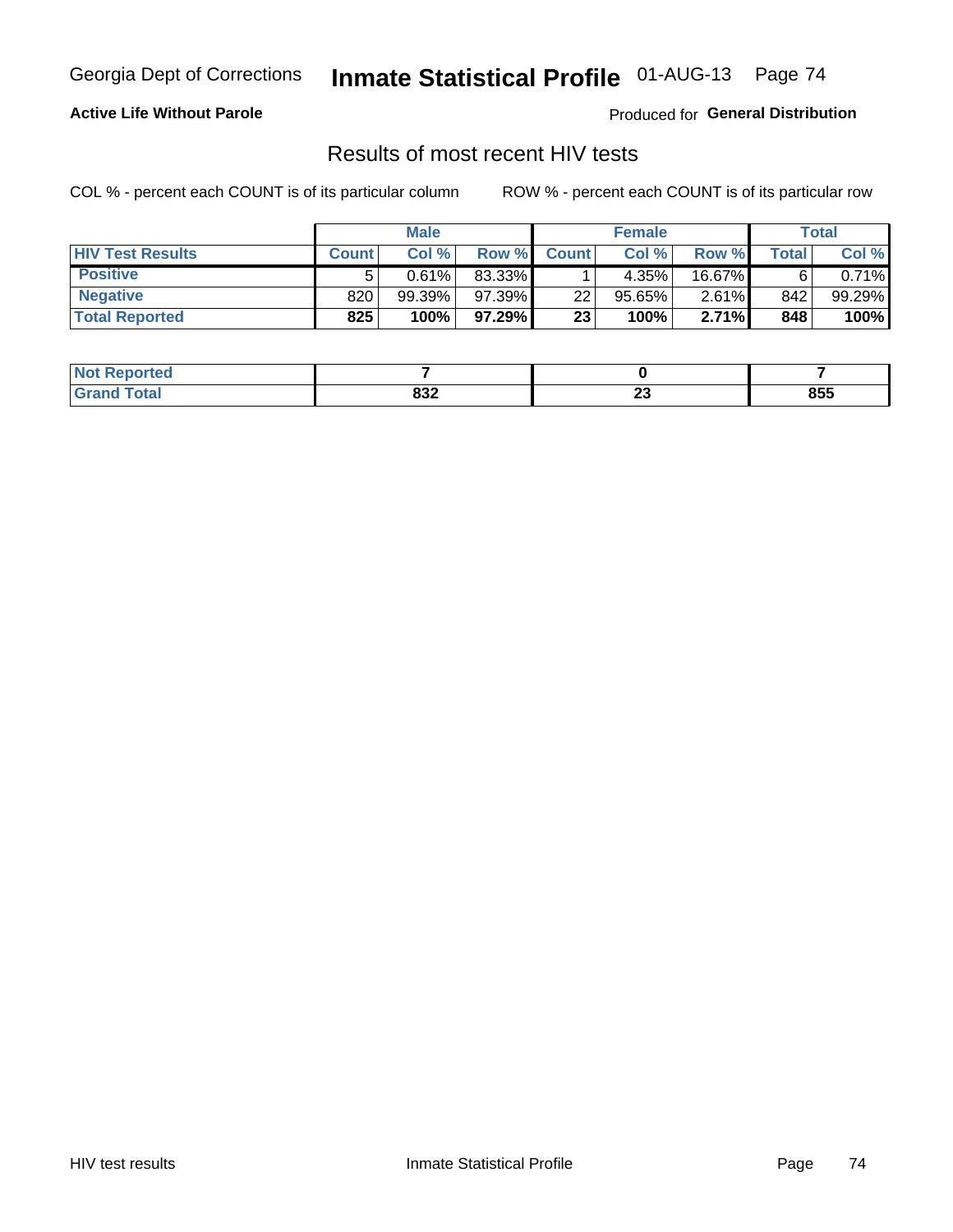#### **Active Life Without Parole**

Produced for **General Distribution**

### Results of most recent tuberculosis test

|                                  | <b>Male</b>  |        |        | <b>Female</b> |        |          | Total        |        |
|----------------------------------|--------------|--------|--------|---------------|--------|----------|--------------|--------|
| <b>Tuberculosis Test Results</b> | <b>Count</b> | Col%   | Row %I | <b>Count</b>  | Col%   | Row %    | <b>Total</b> | Col %  |
| <b>Positive on current test</b>  | 208          | 25.27% | 98.58% |               | 13.04% | $1.42\%$ | 211          | 24.94% |
| <b>Negative</b>                  | 615          | 74.73% | 96.85% | 20            | 86.96% | 3.15%    | 635          | 75.06% |
| <b>Total Reported</b>            | 823          | 100%   | 97.28% | 23            | 100%   | 2.72%    | 846          | 100%   |

| <b>ported</b><br>I NOT |      |    |     |
|------------------------|------|----|-----|
| <b>Cotal</b>           | nne. | ^^ | 855 |
|                        | οσ∠  | -- |     |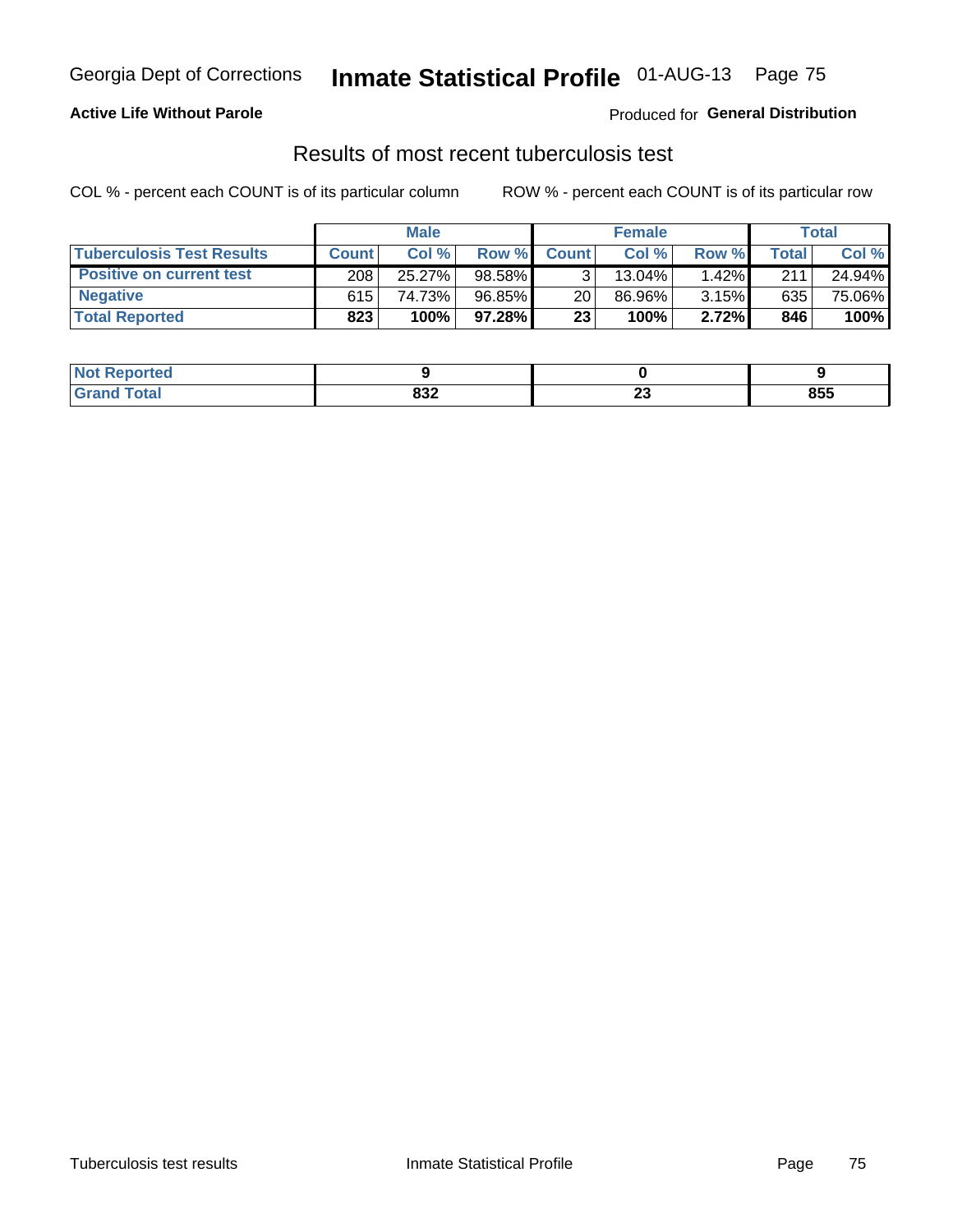#### **Active Life Without Parole**

Produced for **General Distribution**

### Results of most recent syphilis test

|                                 | <b>Male</b>  |           |           | <b>Female</b>   |           |          | Total |        |
|---------------------------------|--------------|-----------|-----------|-----------------|-----------|----------|-------|--------|
| <b>Syphilis Test Results</b>    | <b>Count</b> | Col %     | Row %     | <b>Count</b>    | Col %     | Row %I   | Total | Col %  |
| <b>Positive on current test</b> |              | 2.82%     | $94.44\%$ |                 | 9.09%     | 5.56%    | 18    | 2.94%  |
| <b>Negative</b>                 | 585          | $97.18\%$ | 98.32%    | 10 <sub>1</sub> | $90.91\%$ | $1.68\%$ | 595   | 97.06% |
| <b>Total Reported</b>           | 602          | 100%      | $98.21\%$ | 11              | 100%      | 1.79%    | 613   | 100%   |

| <b>Not Reported</b> | 230        | . .      | 242 |
|---------------------|------------|----------|-----|
| <b>Fotal</b>        | 022<br>ου∠ | ~~<br>Δv | 855 |